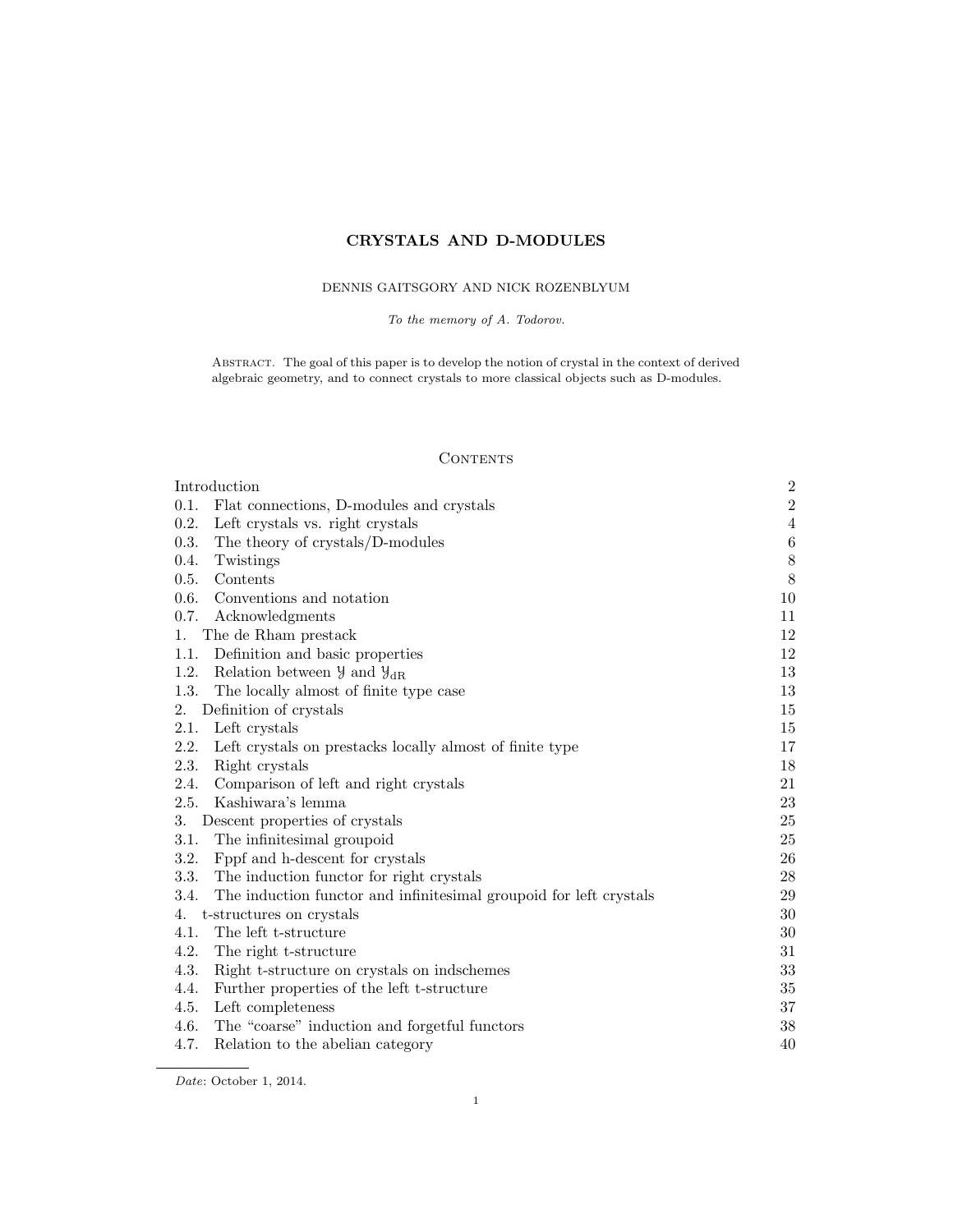#### 2 DENNIS GAITSGORY AND NICK ROZENBLYUM

| Relation to D-modules<br>5.                                | 41 |
|------------------------------------------------------------|----|
| Crystals via an integral transform<br>5.1.                 | 41 |
| Explicit formulas for other functors<br>5.2.               | 43 |
| 5.3.<br>Behavior with respect to the t-structure           | 46 |
| Relation to the sheaf of differential operators<br>5.4.    | 46 |
| Relation between crystals and D-modules<br>5.5.            | 47 |
| Twistings<br>6.                                            | 48 |
| Gerbes<br>6.1.                                             | 48 |
| 6.2.<br>The notion of twisting                             | 50 |
| 6.3.<br>Variant: other structure groups                    | 50 |
| Twistings: reformulations<br>6.4.                          | 53 |
| Identification of the Picard groupoid of twistings<br>6.5. | 55 |
| Twisting and the infinitesimal groupoid<br>6.6.            | 56 |
| 6.7.<br>Twistings on indschemes                            | 57 |
| Twisted crystals<br>7.                                     | 58 |
| Twisted left crystals<br>7.1.                              | 58 |
| Twisted right crystals<br>7.2.                             | 59 |
| Properties of twisted crystals<br>7.3.                     | 60 |
| t-structures on twisted crystals<br>7.4.                   | 61 |
| Other results<br>7.5.                                      | 64 |
| References                                                 | 65 |

### **INTRODUCTION**

# 0.1. Flat connections, D-modules and crystals.

0.1.1. Let  $M$  be a smooth manifold with a vector bundle  $V$ . Recall that a flat connection on V is a map

$$
\nabla: V \to V \otimes \Omega^1_M
$$

satisfying the Leibniz rule, and such that the curvature  $[\nabla, \nabla] = 0$ . Dualizing the connection map, we obtain a map

 $T_M \otimes V \to V$ .

The flatness of the connection implies that this makes V into a module over the Lie algebra of vector fields. Equivalently, we obtain that V is module over the algebra  $\text{Diff}_M$  of differential operators on M.

This notion generalizes immediately to smooth algebraic varieties in characteristic zero. On such a variety a D-module is defined as a module over the sheaf of differential operators which is quasi-coherent as an O-module. The notion of D-module on an algebraic variety thus generalizes the notion of vector bundle with a flat connection, and encodes the data of a system of linear differential equations with polynomial coefficients. The study of D-modules on smooth algebraic varieties is a very rich theory, with applications to numerous fields such as representation theory. Many of the ideas from the differential geometry of vector bundles with a flat connection carry over to this setting.

However, the above approach to D-modules presents a number of difficulties. For example, one needs to consider sheaves with a flat connection on singular schemes in addition to smooth ones. While the algebra of differential operators is well-defined on a singular variety, the category of modules over it is not the category that we are interested in (e.g., the algebra in question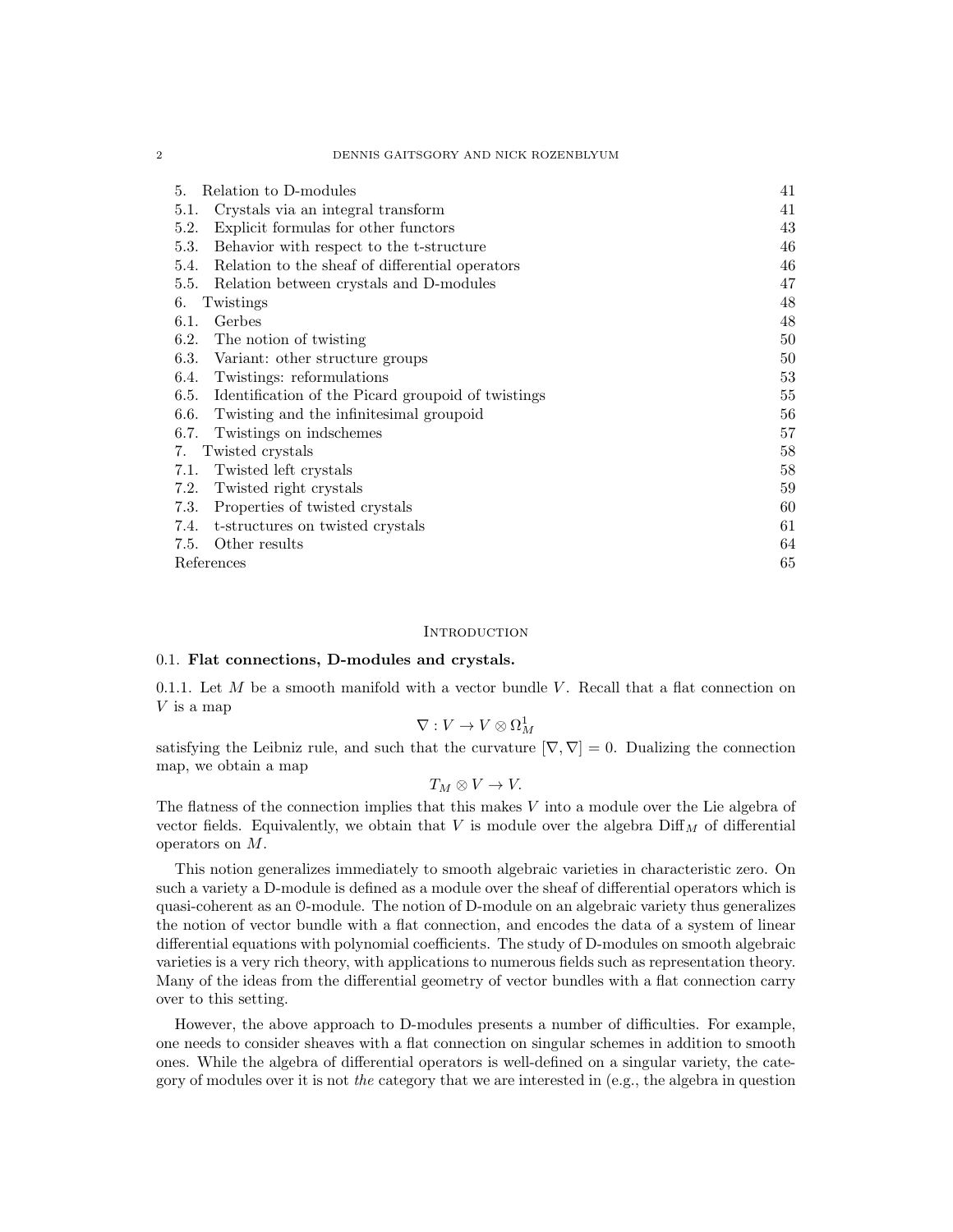#### CRYSTALS AND D-MODULES 3

is not in general Noetherian). In another direction, even for a smooth algebraic variety, it is not clear how to define connections on objects that are not linear, e.g., sheaves of categories.

0.1.2. Parallel transport. The idea of a better definition comes from another interpretation of the notion of flat connection on a vector bundle in the context of differential geometry, namely, that of parallel transport:

Given a vector bundle with a flat connection  $V$  on a smooth manifold  $M$ , and a path  $\gamma : [0, 1] \to M$ , we obtain an isomorphism

$$
\Pi_{\gamma}: V_{\gamma(0)} \simeq V_{\gamma(1)}
$$

of the fibers of  $V$  at the endpoints, which only depends on the homotopy class of the path. We can rephrase this construction as follows. Let  $B \subset M$  be a small ball inside M. Since the parallel transport isomorphism only depends on the homotopy class of the path, and  $B$  is contractible, we obtain a coherent identification of fibers of V

$$
V_x \simeq V_y
$$

for points  $x, y \in B$  by considering paths inside B. So, roughly, the data of a connection gives an identification of fibers at "nearby" points of the manifold.

Building on this idea, Grothendieck [Gr] gave a purely algebraic analogue of the notion of parallel transport, using the theory of schemes (rather than just varieties) in an essential way: he introduced the relation of infinitesimal closeness for  $R$ -points of a scheme X. Namely, two R-points  $x, y$ : Spec $(R) \to X$  are infinitesimally close if the restrictions to Spec $({}^{red}R)$  agree, where  $\ell^{red}R$  is the quotient of R by its nilradical.

A crystal on  $X$  is by definition a quasi-coherent sheaf on  $X$  which is equivariant with respect to the relation of infinitesimal closeness. More preciesly, a crystal on  $X$  is a quasi-coherent sheaf  $\mathcal F$  with the additional data of isomorphisms

$$
x^*(\mathcal{F}) \simeq y^*(\mathcal{F})
$$

for any two infinitesimally close points  $x, y : \text{Spec}(R) \to X$  satisfying a cocycle condition.

Grothendieck showed that on a smooth algebraic variety, the abelian category of crystals is equivalent to that of left modules over the ring of differential operators. In this way, crystals give a more fundamental definition of sheaves with a flat connection.

A salient feature of the category of crystals is that Kashiwara's lemma is built into its definition: for a closed embedding of schemes  $i : Z \to X$ , the category of crystals on Z is equivalent to the category of crystals on  $X$ , which are set-theoretically supported on  $Z$ . This observation allows us to reduce the study of crystals on schemes to the case of smooth schemes, by (locally) embedding a given scheme into a smooth one.

0.1.3. In this paper, we develop the theory of crystals in the context of derived algebraic geometry, where instead of ordinary rings one considers derived rings, i.e.,  $E_{\infty}$  ring spectra. Since we work over a field  $k$  of characteristic zero, we shall use connective commutative DG  $k$ -algebras as our model of derived rings (accordingly, we shall use the term "DG scheme" rather than "derived scheme"). The key idea is that one should regard higher homotopy groups of a derived ring as a generalization of nilpotent elements.

Thus, following Simpson [Si], for a DG scheme X, we define its de Rham prestack  $X_{\text{dR}}$  to be the functor

$$
X_{\mathrm{dR}}: R \mapsto X(^{red, cl}R)
$$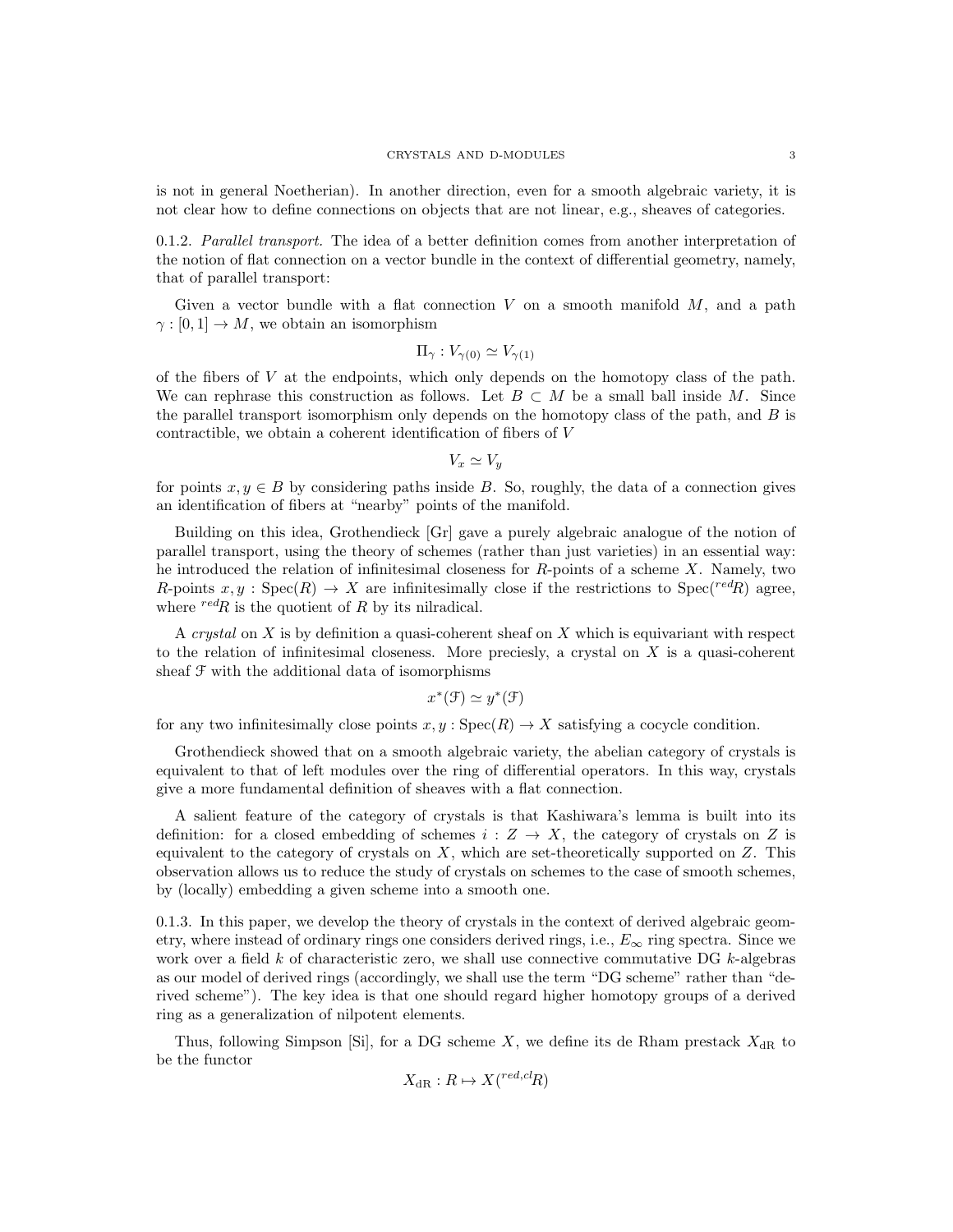on the category of derived rings  $R$ , where

$$
{}^{red, cl}R:={}^{red}(\pi_0(R))
$$

is the reduced ring corresponding to the underlying classical ring of R. I.e.,  $X_{\rm dR}$  is a prestack in the terminology of [GL:Stacks].

We define crystals on X as quasi-coherent sheaves on the prestack  $X_{\rm dR}$ . See, [Lu1, Sect. 2] for the theory of quasi-coherent sheaves in prestacks, or [GL:QCoh, Sect. 1.1] for a brief review.

The above definition does not coincide with one of Grothendieck mentioned earlier: the latter specifies a map  $Spec(R) \to X$  up to an equivalence relation, and the former only a map  $Spec(\text{red,} \text{cl}_R) \rightarrow X$ . However, we will show that for X which is eventually coconnective, i.e., if its structure ring has only finitely many non-zero homotopy groups, the two definitions of a crystal are equivalent. <sup>1</sup>

0.1.4. Even though the category of crystals is equivalent to that of D-modules, it offers a more flexible framework in which to develop the theory. The definition immediately extends to nonsmooth schemes, and the corresponding category is well-behaved (for instance, the category of crystals on any scheme is locally Noetherian).

Let  $f: X \to Y$  be a map of DG schemes. We will construct the natural pullback functor

$$
f^{\dagger} : \text{Crys}(Y) \to \text{Crys}(X).
$$

In fact, we shall extend the assignment  $X \mapsto \text{Crys}(X)$  to a functor from the category DGSch<sup>op</sup> to that of stable ∞-categories. The latter will enable us to define crystals not just on DG schemes, but on arbitrary prestacks.

Furthermore, the notion of crystal immediately extends to a non-linear and categorified setting. Namely, we can just as well define a crystal of schemes or a crystal of categories over X.

### 0.2. Left crystals vs. right crystals.

0.2.1. Recall that on a smooth algebraic variety  $X$ , in addition to usual (i.e., left) D-modules, one can also consider the category of right D-modules. The two categories are equivalent: the corresponding functor is given by tensoring with the dualizing line bundle  $\omega_X$  over the ring of functions. However, this equivalence does not preserve the forgetful functor to quasi-coherent sheaves. For this reason, we can consider an abstract category of D-modules, with two different realization functors to quasi-coherent sheaves. In the left realization, the D-module pullback functor becomes the ∗-pullback functor on quasi-coherent sheaves, and in the right realization, it becomes the !-pullback functor.

It turns out that the "right" realization has several advantages over the "left" one. Perhaps the main advantage is that the "right" realization endows the category of D-modules with a t-structure with very favorable functorial properties. In particular, this t-structure becomes the perverse t-structure under the Riemann-Hilbert correspondence.

<sup>&</sup>lt;sup>1</sup>When  $X$  is not eventually coconnective, the two notions are different, and the correct one is the one via  $X_{\text{dR}}$ .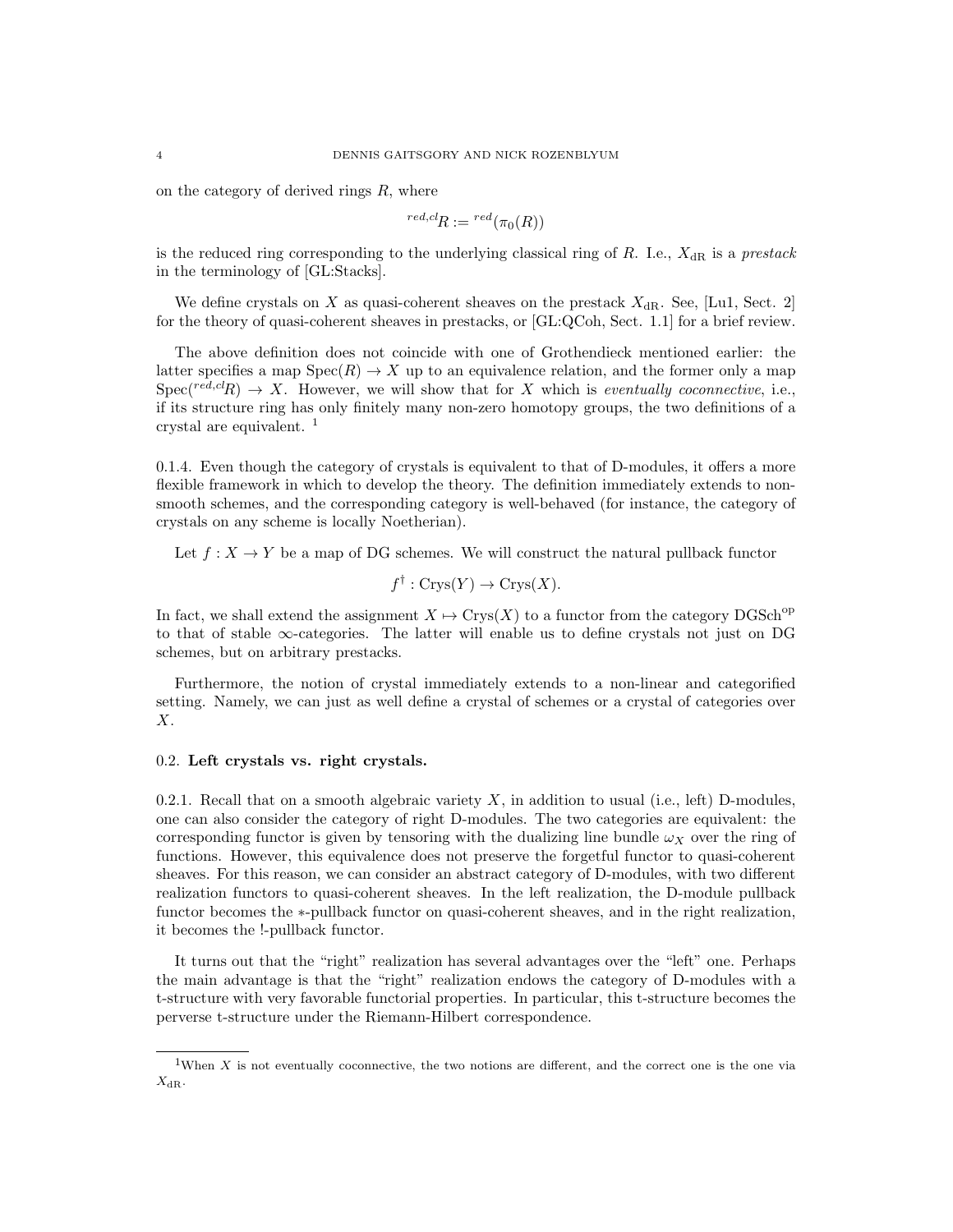0.2.2. One can then ask whether there are also "left" and "right" crystals on arbitrary DG schemes. It turns out that indeed both categories are defined very generally.

Left crystals are what we defined in Sect. 0.1.3. However, in order to define right crystals, we need to replace the usual category of quasi-coherent sheaves by its renormalized version, the category of ind-coherent sheaves introduced in [IndCoh].

The category  $\text{IndCoh}(X)$  is well-behaved for (derived) schemes that are (almost) locally of finite type, so right crystals will only be defined on DG schemes, and subsequently, on prestacks with this property.

Let us recall from [IndCoh, Sect. 5] that for a map  $f : X \to Y$  between DG schemes, we have the !-pullback functor

$$
f^!: \text{IndCoh}(Y) \to \text{IndCoh}(X).
$$

The assignment  $X \mapsto \text{IndCoh}(X)$  is a functor from the category DGSch<sup>op</sup> to that of stable ∞-categories and thus can be extended to a functor out of the category of prestacks.

For a DG scheme X, we define the category of right crystals  $\text{Crys}^r(X)$  as  $\text{IndCoh}(X_{\text{dR}})$ . We can also reformulate this definition à la Grothendieck by saying that a right crystal on  $X$  is an object  $\mathcal{F} \in \text{IndCoh}(X)$ , together with an identification

$$
(0.1)\qquad \qquad x^!(\mathfrak{F}) \simeq y^!(\mathfrak{F})
$$

for every pair of infinitesimally close points  $x, y : \text{Spec}(R) \to X$  satisfying (the  $\infty$ -category version of) the cocycle condition. It can be shown that, unlike in the case of left crystals, this does give an equivalent definition of right crystals without any coconnectivity assumptions.

0.2.3. Now that the category of right crystals is defined, we can ask whether it is equivalent to that of left crystals. The answer also turns out to be "yes." Namely, for any DG scheme  $X$ almost of finite type, tensoring by the dualizing complex  $\omega_X$  defines a functor

$$
\Upsilon_X : \mathrm{QCoh}(X) \to \mathrm{IndCoh}(X)
$$

that intertwines the ∗-pullback on quasi-coherent sheaves and the !-pullback on ind-coherent sheaves.

Although the functor  $\Upsilon_S$  is not an equivalence for an individual S unless S is smooth, the totality of such maps for DG schemes mapping to the de Rham prestack of  $X$  define an equivalence between left and right crystals.

Thus, just as in the case of smooth varieties, we can think that to each DG scheme X we attach the category  $Crys(X)$  equipped with two "realization" functors



However, in the case of non-smooth schemes, the advantages of the t-structure on  $Crys(X)$ that is associated with the "right" realization become even more pronounced.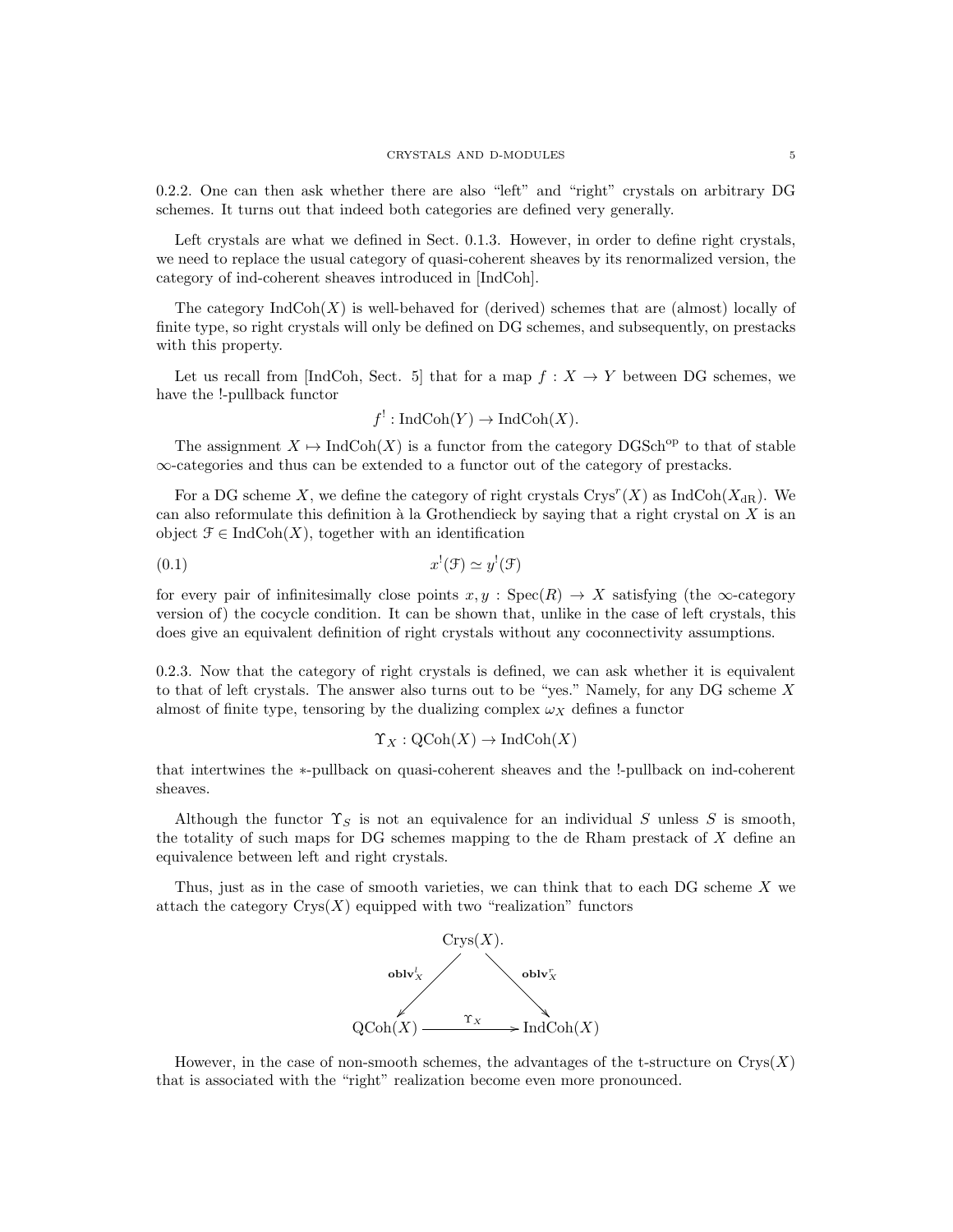0.2.4. Historical remark. To the best of our knowledge, the approach to D-modules via right crystals was first suggested by A. Beilinson in the early 90's, at the level of abelian categories.

For some time after that it was mistakenly believed that one cannot use left crystals to define D-modules, because of the incompatibility of the t-structures. However, it was explained by J. Lurie, that if one forgoes the t-structure and defines the corresponding stable  $\infty$ -category right away, left crystals work just as well.

0.3. The theory of crystals/D-modules. Let us explain the formal structure of the theory, as developed in this paper, and its sequel [GR2].

0.3.1. To each prestack (locally almost of finite type)  $\mathcal{Y}$ , we assign a stable  $\infty$ -category

$$
\mathcal{Y} \rightsquigarrow \mathrm{Crys}(\mathcal{Y}).
$$

This category has two realization functors: a left realization functor to  $QCoh(\mathcal{Y})$ , and a right realization functor to  $IndCoh(\mathcal{Y})$  which are related via the following commutative diagram



where  $\Upsilon_y$  is the functor  $\text{QCoh}(\mathcal{Y}) \to \text{IndCoh}(\mathcal{Y})$  given by tensoring by the dualizing complex  $ω$ y.

0.3.2. The assignment of Crys(Y) to Y is functorial in a number of ways. For a map  $f: \mathcal{Y}_1 \to \mathcal{Y}_2$ , there is a pullback functor

$$
f^{\dagger} : \text{Crys}(\mathcal{Y}_2) \to \text{Crys}(\mathcal{Y}_1)
$$

which is functorial in  $f$ ; i.e., this assignment gives a functor

$$
\mathrm{Crys}^\dagger_{\mathrm{PreStk}}:(\mathrm{PreStk})^\mathrm{op}\to \mathrm{DGCat}_\mathrm{cont}\,.
$$

The pullback functor on D-modules is compatible with the realization functors. Namely, we have commutative diagrams

$$
\begin{array}{ccc}\n\text{Crys}(\mathcal{Y}_1) & \stackrel{f^{\dagger}}{\longleftarrow} & \text{Crys}(\mathcal{Y}_2) \\
\text{oblv}_{\mathcal{Y}_1}^t \downarrow & & \downarrow \text{oblv}_{\mathcal{Y}_2}^t \\
\text{QCoh}(\mathcal{Y}_1) & \stackrel{f^*}{\longleftarrow} & \text{QCoh}(\mathcal{Y}_2) \\
\text{Crys}(\mathcal{Y}_1) & \stackrel{f^{\dagger}}{\longleftarrow} & \text{Crys}(\mathcal{Y}_2) \\
\text{oblv}_{\mathcal{Y}_1}^r \downarrow & & \downarrow \text{oblv}_{\mathcal{Y}_2}^r \\
\text{IndCoh}(\mathcal{Y}_1) & \stackrel{f^{\dagger}}{\longleftarrow} & \text{IndCoh}(\mathcal{Y}_2).\n\end{array}
$$

and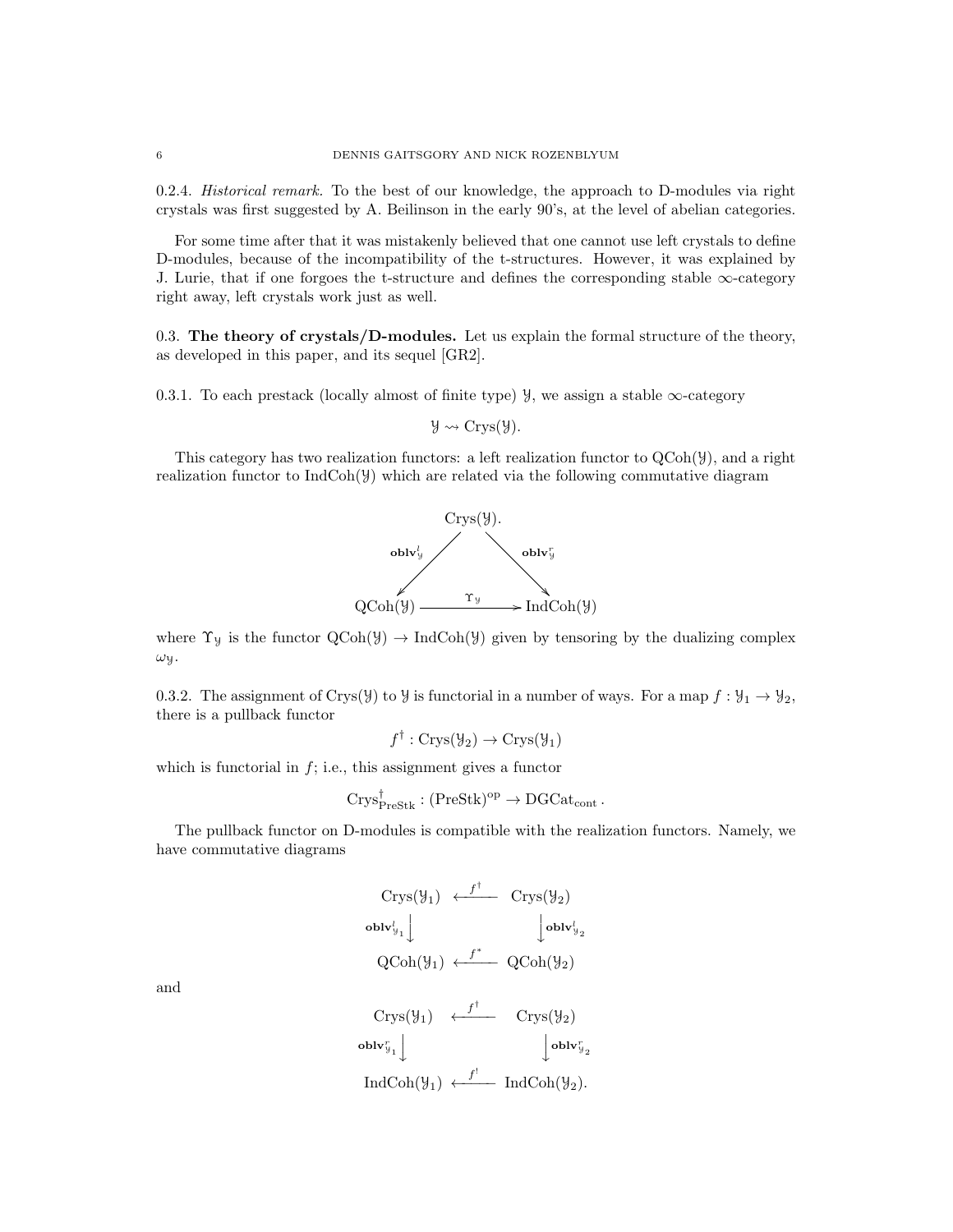Furthermore, this compatibility is itself functorial in  $f$ ; i.e. we have a naturally commutative diagram of functors



0.3.3. The above portion of the theory is constructed in the present paper. I.e., this paper is concerned with the assignment

$$
\mathcal{Y} \rightsquigarrow Crys(\mathcal{Y})
$$

and the operation of pullback. Thus, in this paper, we develop the local theory of crystals/Dmodules.

However, in addition to the functor  $f^{\dagger}$ , we expect to also have a pushforward functor  $f_{\text{dR},*}$ , and the two must satisfy various compatibility relations. The latter will be carried out in [GR2]. However, let us indicate the main ingredients of the combined theory:

0.3.4. For a schematic quasi-compact map between prestacks  $f: \mathcal{Y}_1 \to \mathcal{Y}_2$ , there is the de Rham pushforward functor

$$
f_{\text{dR},*}: \text{Crys}(\mathcal{Y}_1) \to \text{Crys}(\mathcal{Y}_2)
$$

which is functorial in  $f$ . This assignment gives another functor

$$
(\mathrm{Crys}_{\mathrm{dR}, *})_{\mathrm{PreStk}_{\mathrm{sch-qc}}} : \mathrm{PreStk}_{\mathrm{sch-qc}} \to \mathrm{DGCat}_{\mathrm{cont}},
$$

where PreStk<sub>sch-qc</sub> is the non-full subcategory of PreStk obtained by restricting 1-morpisms to schematic quasi-compact maps.

Let  $\mathcal{Y} = X$  be a DG scheme<sup>2</sup>. In this case, the forgetful functor

 $\textbf{oblv}_\mathcal{Y}^r : \text{Crys}(\mathcal{Y}) \to \text{IndCoh}(\mathcal{Y})$ 

admits a left adjoint, denoted

$$
\mathbf{ind}^r_{\mathcal{Y}}:\mathrm{IndCoh}(\mathcal{Y})\rightarrow\mathrm{Crys}(\mathcal{Y}),
$$

and called the induction functor.

The induction functor is compatible with de Rham pushforward. Namely, we have a commutative diagram

$$
\operatorname{IndCoh}(\mathcal{Y}_1) \xrightarrow{f^{\operatorname{IndCoh}}}_{\text{Ind}_{\mathcal{Y}_2}} \operatorname{IndCoh}(\mathcal{Y}_2)
$$
\n
$$
\operatorname{ind}_{\mathcal{Y}_1}^{\tau} \downarrow \qquad \qquad \downarrow \operatorname{ind}_{\mathcal{Y}_2}^{\tau}.
$$
\n
$$
\operatorname{Crys}(\mathcal{Y}_1) \xrightarrow{f_{\operatorname{dR},*}} \operatorname{Crys}(\mathcal{Y}_2).
$$

This compatibility is itself functorial, i.e. we have a natural transformation of functors

$$
(\mathrm{IndCoh}_*)_{\mathrm{PreStk}_{\mathrm{sch}\text{-}\mathrm{qc}}}\ \frac{\mathrm{\mathbf{ind}}^r}{\phantom{_\mathrm{def}}}(\mathrm{Crys}_{\mathrm{dR},*})_{\mathrm{PreStk}_{\mathrm{sch}\text{-}\mathrm{qc}}}.
$$

<sup>&</sup>lt;sup>2</sup>More generally, we can let  $\mathcal{Y}$  be a prestack that *admits deformation theory*.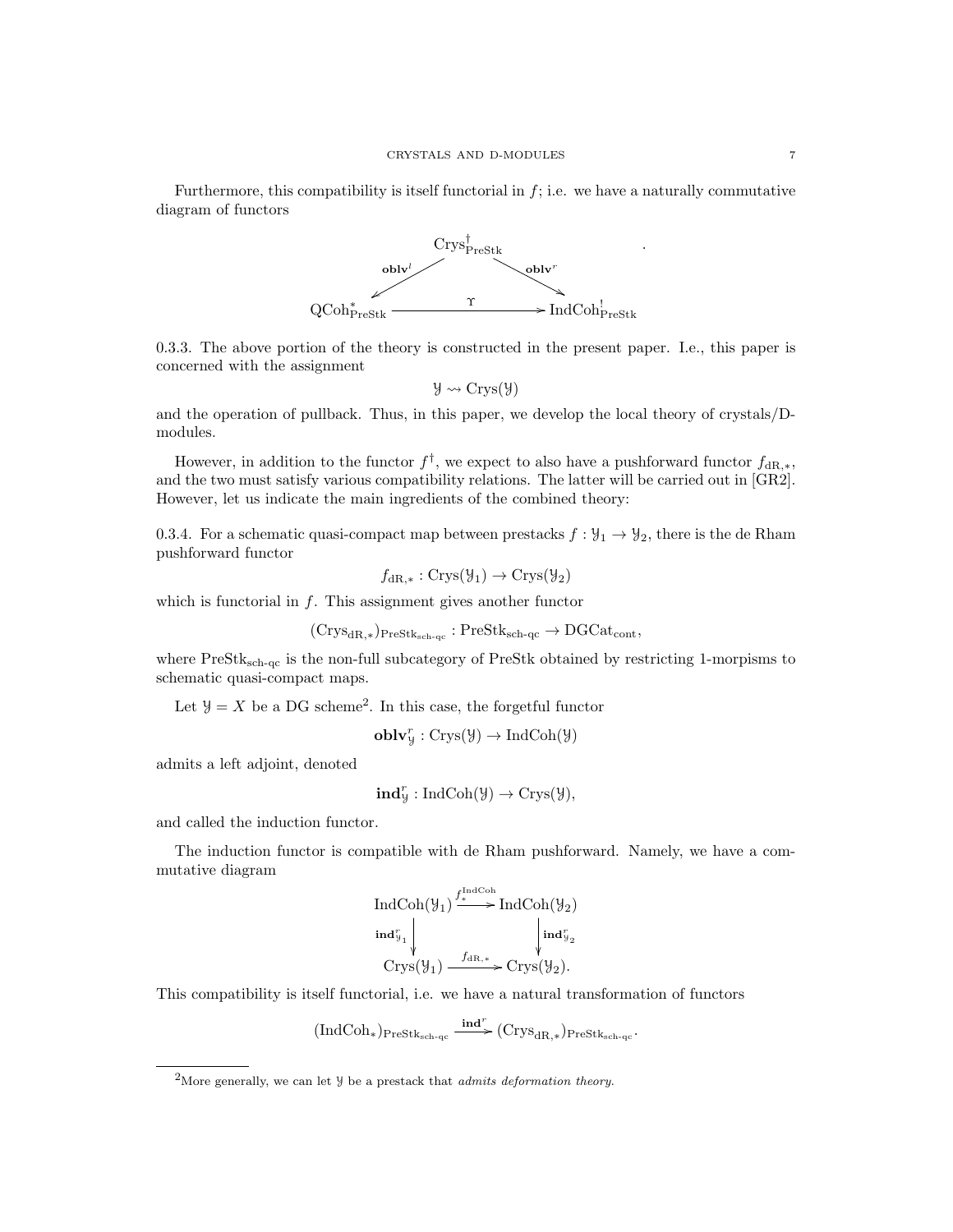0.3.5. In the case when f is proper, the functors  $(f_{\text{dR},*}, f^{\dagger})$  form an adjoint pair, and if f is smooth, the functors  $(f^{\dagger}[-2n], f_{dR,*})$  form an adjoint pair for n the relative dimension of f.

In general, the two functors are not adjoint, but they satisfy a base change formula. As explained in [IndCoh, Sect. 5.1], a way to encode the functoriality of the base change formula is to consider a category of correspondences. Namely, let  $(PreStk)_{\text{corr.all.sch-qc}}$  be the  $\infty$ -category whose objects are prestacks locally of finite type and morphisms from  $\mathcal{Y}_1$  to  $\mathcal{Y}_2$  are given by correspondences

$$
\begin{array}{ccc}\n & \mathcal{Z} & \xrightarrow{g} & \mathcal{Y}_1 \\
 & \downarrow & & \downarrow \\
 & \downarrow & & \downarrow \\
 & \mathcal{Y}_2 & & \n\end{array}
$$

such that  $f$  is schematic and quasi-compact, and  $g$  arbitrary. Composition in this category is given by taking Cartesian products of correspondences. A coherent base change formula for the functors  $\text{Crys}^{\dagger}$  and  $\text{Crys}_{\text{dR},*}$  is then a functor

$$
\mathrm{Crys}_{(\mathrm{PreStk})_{\mathrm{corr:all,sch-qc}}}: (\mathrm{PreStk})_{\mathrm{corr:all,sch-qc}} \to \mathrm{DGCat}_{\mathrm{cont}}
$$

and an identification of the restriction to  $(PreStk)^{op}$  with  $Crys_{PreStk}^{\dagger}$ , and the restriction to  $\text{PreStk}_{\text{sch-qc}}$  with  $(\text{Crys}_{\text{dR},*})_{\text{PreStk}_{\text{sch-qc}}}.$ 

# 0.4. Twistings.

0.4.1. In addition to D-modules, it is often important to consider twisted D-modules. For instance, in representation theory, the localization theorem of Beilinson and Bernstein identifies the category of representations of a reductive Lie algebra g with fixed central character  $\chi$  with the category of twisted D-modules on the flag variety  $G/B$ , with the twisting determined by  $\chi$ .

In the case of smooth varieties, the theory of twistings and twisted D-modules was introduced by Beilinson and Bernstein [BB]. Important examples of twistings are given by complex tensor powers of line bundles. For a smooth variety  $X$ , twistings form a Picard groupoid, which can be described as follows. Let  $\mathcal T$  be the complex of sheaves, in degrees 1 and 2, given by

$$
\mathfrak{T}:=\Omega^1\to\Omega^{2,cl}
$$

where  $\Omega^1$  is the sheaf of 1-forms on X,  $\Omega^{2,cl}$  is the sheaf of closed 2-forms and the map is the de Rham differential. Then the space of objects of the Picard groupoid of twistings is given by  $H<sup>2</sup>(X, \mathcal{T})$  and, for a given object, the space of isomorphisms is  $H<sup>1</sup>(X, \mathcal{T})$ .

0.4.2. The last two sections of this paper are concerned with developing the theory of twistings and twisted crystals in the derived (and, in particular, non-smooth) context. We give several equivalent reformulations of the notion of twisting and show that they are equivalent to that defined in [BB] in the case of smooth varieties.

For a prestack (almost locally of finite type)  $\mathcal{Y}$ , we define a twisting to be a  $\mathbb{G}_m$ -gerbe on the de Rham prestack  $\mathcal{Y}_{dR}$  with a trivialization of its pullback to  $\mathcal{Y}$ . A line bundle  $\mathcal{L}$  on  $\mathcal{Y}$  gives a twisting which is the trivial gerbe on  $\mathcal{Y}_{\text{dR}}$ , but the trivialization on  $\mathcal{Y}$  is given by  $\mathcal{L}$ .

Given a twisting  $T$ , the category of  $T$ -twisted crystals on  $\mathcal Y$  is defined as the category of sheaves (ind-coherent or quasi-coherent) on  $\mathcal{Y}_{dR}$  twisted by the  $\mathbb{G}_m$ -gerbe given by T.

0.5. Contents. We now describe the contents of the paper, section-by-section.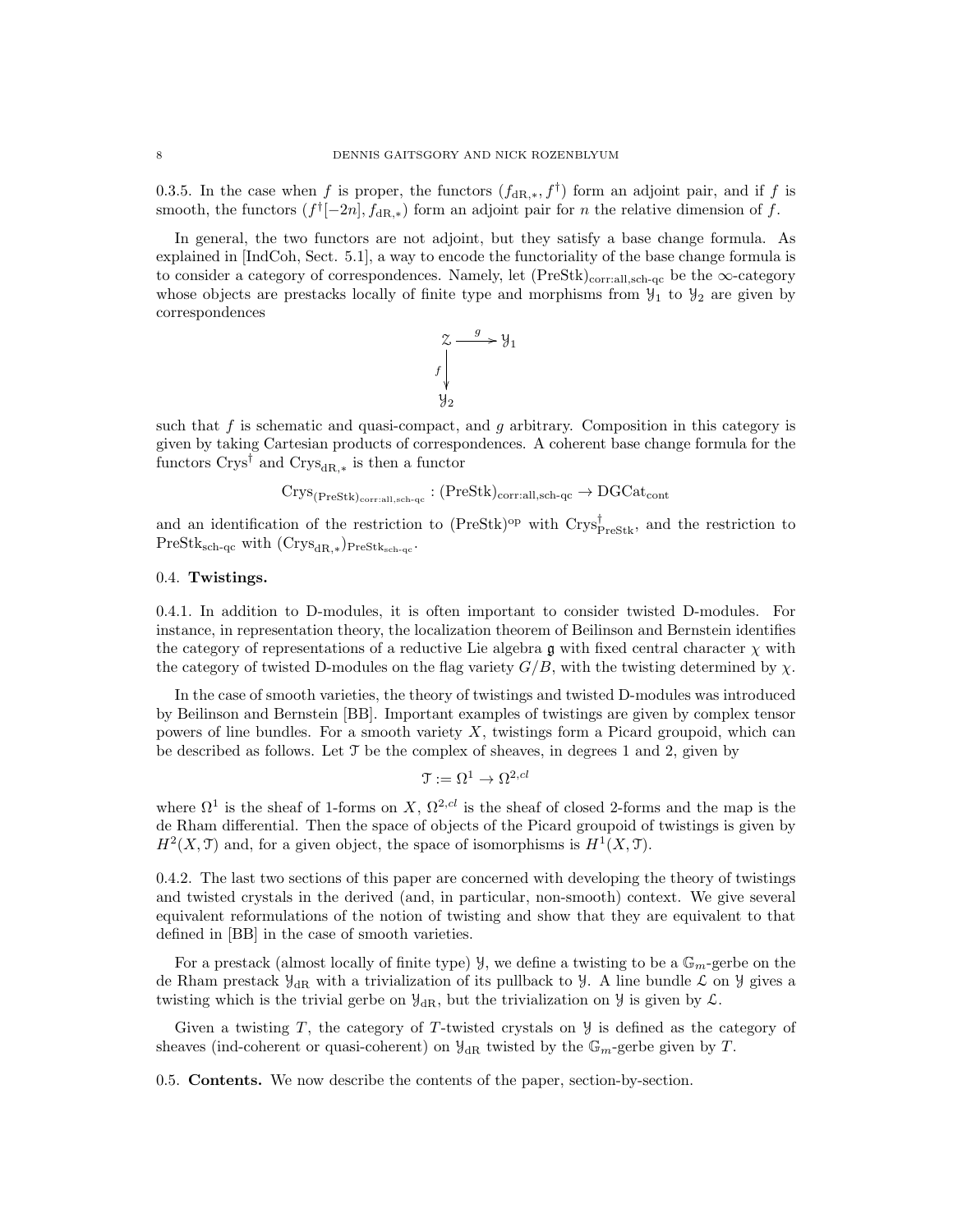0.5.1. In Section 1, for a prestack  $\mathcal{Y}$ , we define the de Rham prestack  $\mathcal{Y}_{dR}$  and establish some of its basic properties. Most importantly, we show that if Y is locally almost of finite type then so is  $\mathcal{Y}_{\text{dR}}$ .

0.5.2. In Section 2, we define left crystals as quasi-coherent sheaves on the de Rham prestack and, in the locally almost of finite type case, right crystals as ind-coherent sheaves on the de Rham prestack. The latter is well-defined because, as established in Section 1, for a prestack locally almost of finite type its de Rham prestack is also locally almost of finite type. In this case, we show that the categories of left and right crystals are equivalent. Furthermore, we prove a version of Kashiwara's lemma in this setting.

0.5.3. In Section 3, we show that the category of crystals satisfies h-descent (and in particular, fppf descent). We also introduce the infinitesimal groupoid of a prestack  $\mathcal Y$  as the Cech nerve of the natural map  $\mathcal{Y} \to \mathcal{Y}_{dR}$ . Specifically, the infinitesimal groupoid of  $\mathcal{Y}$  is given by

 $(\mathcal{Y} \times \mathcal{Y})^{\wedge}_{\mathcal{Y}} \rightrightarrows \mathcal{Y}$ 

where  $(\mathcal{Y} \times \mathcal{Y})^{\hat{\wedge}}_{\mathcal{Y}}$  is the formal completion of  $\mathcal{Y} \times \mathcal{Y}$  along the diagonal.

In much of Section 3, we specialize to the case that  $\mathcal Y$  is an indscheme. Sheaves on the infinitesimal groupoid of Y are sheaves on Y which are equivariant with respect to the equivalence relation of infinitesimal closeness. In the case of ind-coherent sheaves, this category is equivalent to right crystals. However, quasi-coherent sheaves on the infinitesimal groupoid are, in general, not equivalent to left crystals. We show that quasi-coherent sheaves on the infinitesimal groupoid of  $\mathcal Y$  are equivalent to left crystals if  $\mathcal Y$  is an eventually coconnective DG scheme or a classically formally smooth prestack. Thus, in particular, this equivalence holds in the case of classical schemes.

We also define induction functors from  $QCoh(\mathcal{Y})$  and IndCoh( $\mathcal{Y}$ ) to crystals on  $\mathcal{Y}$ . In the case of ind-coherent sheaves the induction functor is left adjoint to the forgetful functor, and we have that the category of right crystals is equivalent to the category of modules over the corresponding monad. The analogous result is true for QCoh and left crystals in the case that Y is an eventually coconnective DG scheme.

0.5.4. In Section 4, we show that the category of crystals has two natural t-structures: one compatible with the left realization to QCoh and another comaptible with the right realization to IndCoh. In the case of a quasi-compact DG scheme, the two t-structures differ by a bounded amplitude.

We also show that for an affine DG scheme, the category of crystals is equivalent to the derived category of its heart with respect to the right t-structure.

0.5.5. In Section 5 we relate the monad acting on IndCoh (resp., QCoh) on a DG scheme, responsible for the category of right (resp., left) crystals, to the sheaf of differential operators.

As a result, we relate the category of crystals to the derived category of D-modules.

0.5.6. In Section 6, we define the Picard groupoid of twistings on a prestack  $\mathcal{Y}$  as that of  $\mathbb{G}_m$ gerbes on the de Rham prestack  $\mathcal{Y}_{\text{dR}}$  which are trivialized on  $\mathcal{Y}$ . We then give several equivalent reformulations of this definition. For instance, using a version of the exponential map, we show that the Picard groupoid of twistings is equivalent to that of  $\mathbb{G}_a$ -gerbes on the de Rham prestack  $\mathcal{Y}_{\text{dR}}$  which are trivialized on  $\mathcal{Y}$ . In particular, this makes twistings naturally a k-linear Picard groupoid.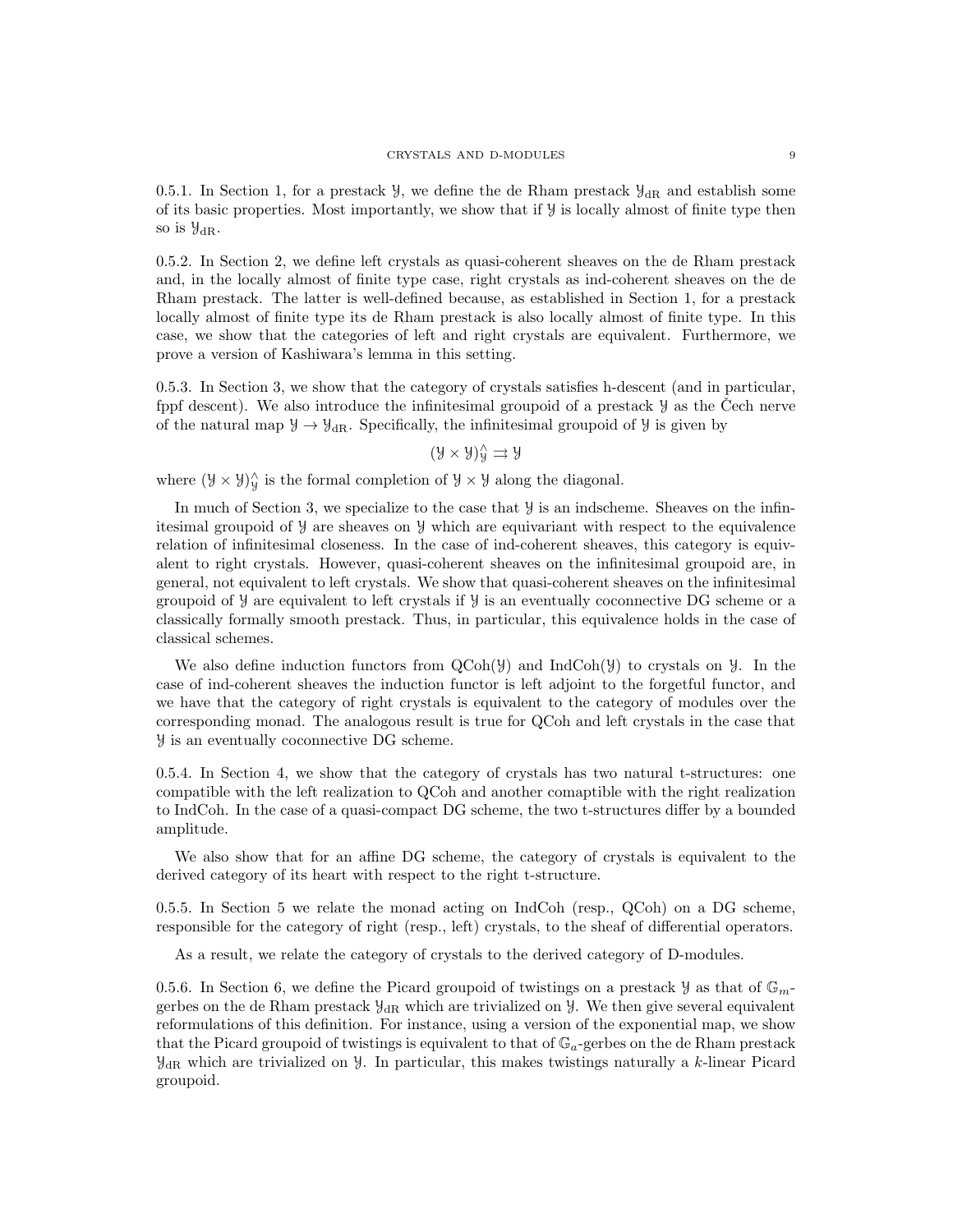Furthermore, using the description of twistings in terms of  $\mathbb{G}_a$ -gerbes, we identify the  $\infty$ groupoid of twistings as

$$
\tau^{\leq 2}\left(H_{\mathrm{dR}}(\mathcal{Y})\underset{H(\mathcal{Y})}{\times}\{\ast\}\right)[2]
$$

where  $H_{\text{dR}}(Y)$  is the de Rham cohomology of Y, and  $H(Y)$  is the coherent cohomology of Y. In particular, for a smooth classical scheme, this shows that this notion of twisting agrees with that defined in [BB].

Finally, we show that the category of twistings on a DG (ind)scheme  $\chi$  locally of finite type can be identified with that of central extensions of its infinitesimal groupoid.

0.5.7. In Section 7, we define the category of twisted crystals and establish its basic properties. In particular, we show that most results about crystals carry over to the twisted setting.

0.6. Conventions and notation. Our conventions follow closely those of [GR1]. Let us recall the most essential ones.

0.6.1. The ground field. Throughout the paper we will work over a fixed ground field  $k$  of characteristic 0.

0.6.2.  $\infty$ -categories. By an  $\infty$ -category we shall always mean an  $(\infty, 1)$ -category. By a slight abuse of language, we will sometimes refer to "categories" when we actually mean  $\infty$ -categories. Our usage of  $\infty$ -categories is model independent, but we have in mind their realization as quasicategories. The basic reference for  $\infty$ -categories as quasi-categories is [Lu0].

We denote by  $\infty$ -Grpd the  $\infty$ -category of  $\infty$ -groupoids, which is the same as the category S of spaces in the notation of [Lu0].

For an  $\infty$ -category **C**, and  $x, y \in \mathbf{C}$ , we shall denote by Maps $_{\mathbf{C}}(x, y) \in \infty$ -Grpd the corresponding mapping space. By Hom<sub>C</sub> $(x, y)$  we denote the set  $\pi_0(\text{Maps}_C(x, y))$ , i.e., what is denoted  $\text{Hom}_{h\mathbf{C}}(x, y)$  in [Lu0].

A stable  $\infty$ -category **C** is naturally enriched in spectra. In this case, for  $x, y \in \mathbf{C}$ , we shall denote by  $Maps_{\mathbf{C}}(x, y)$  the spectrum of maps from x to y. In particular, we have that  $\text{Maps}_{\mathbf{C}}(x, y) = \Omega^{\infty} \mathcal{M}aps_{\mathbf{C}}(x, y).$ 

When working in a fixed  $\infty$ -category **C**, for two objects  $x, y \in \mathbf{C}$ , we shall call a point of  $\text{Maps}_{\mathbf{C}}(x, y)$  an *isomorphism* what is in [Lu0] is called an *equivalence*. I.e., an isomorphism is a map that admits a homotopy inverse. We reserve the word "equivalence" to mean a (homotopy) equivalence between ∞-categories.

0.6.3. DG categories. Our conventions regarding DG categories follow [IndCoh, Sect. 0.6.4]. By a DG category we shall understand a presentable DG category over  $k$ ; in particular, all our DG categories will be assumed cocomplete. Unless specified otherwise, we will only consider continuous functors between DG categories (i.e., exact functors that commute with direct sums, or equivalently, with all colimits). In other words, we will be working in the category  $DGCat_{cont}$ in the notation of [GL:DG]. <sup>3</sup>

We let Vect denote the DG category of complexes of  $k$ -vector spaces. The category  $DGCat_{cont}$ has a natural symmetric monoidal structure, for which Vect is the unit.

<sup>3</sup>One can replace DGCat<sub>cont</sub> by (the equivalent)  $(\infty, 1)$ -category of stable presentable  $\infty$ -categories tensored over Vect, with colimit-preserving functors.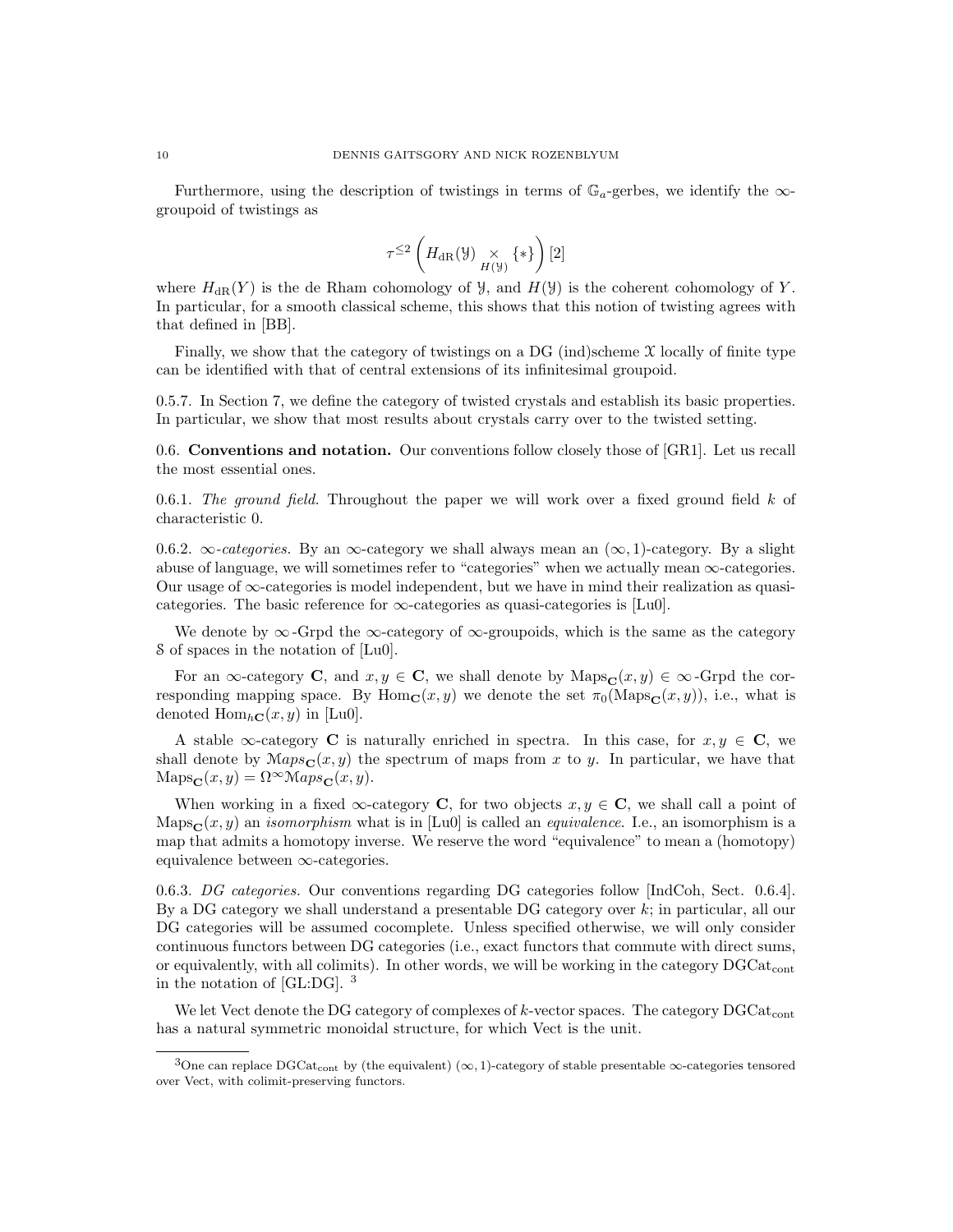For a DG category C equipped with a t-structure, we denote by  $\mathbb{C}^{\leq n}$  (resp.,  $\mathbb{C}^{\geq m}$ ,  $\mathbb{C}^{\leq n,\geq m}$ ) the corresponding full subcategory of **C** spanned by objects x, such that  $H^{i}(x) = 0$  for  $i > n$ (resp.,  $i < m$ ,  $(i > n) \wedge (i < m)$ ). The inclusion  $\mathbb{C}^{\leq n} \hookrightarrow \mathbb{C}$  admits a right adjoint denoted by  $\tau^{\leq n}$ , and similarly, for the other categories.

There is a fully faithful functor from  $DGCat_{cont}$  to that of stable  $\infty$ -categories and continuous exact functors. A stable  $\infty$ -category obtained in this way is enriched over the category Vect. Thus, we shall often think of the spectrum  $\mathcal{M}ap_{\mathcal{S}_{\mathbb{C}}}(x, y)$  as an object of Vect; the former is obtained from the latter by the Dold-Kan correspondence.

0.6.4. (Pre)stacks and DG schemes. Our conventions regarding (pre)stacks and DG schemes follow [GL:Stacks]:

Let DGSch<sup>aff</sup> denote the  $\infty$ -category opposite to that of *connective* commutative DG algebras over  $k$ .

The category PreStk of prestacks is by definition that of all functors

$$
(\text{DGSch}^{\text{aff}})^{\text{op}} \to \infty\text{-}\text{Grpd}.
$$

Let  $\leq \infty$ DGSch<sup>aff</sup> be the full subcategory of DGSch<sup>aff</sup> given by eventually coconnective objects.

Recall that an eventually coconnective affine DG scheme  $S = Spec(A)$  is almost of finite type if

- $H^0(A)$  is finite type over k.
- Each  $H^{i}(A)$  is finitely generated as a module over  $H^{0}(A)$ .

Let  $\leq \infty$ DGSch<sub>aft</sub> denote the full subcategory of  $\leq \infty$ DGSch<sup>aff</sup> consisting of schemes almost of finite type, and let  $PreStk<sub>laff</sub>$  be the category of all functors

$$
{}^{<\infty}(\text{DGSch}^{\text{aff}}_{\text{aff}})^{\text{op}}\to \infty\text{-}\text{Grpd}\,.
$$

As explained in [GL:Stacks, Sect. 1.3.11], PreStk<sub>laft</sub> is naturally a subcategory of PreStk via a suitable Kan extension.

In order to apply the formalism of ind-coherent sheaves developed in [IndCoh], we assume that the prestacks we consider are locally almost of finite type for most of this paper. We will explicitly indicate when this is not the case.

0.6.5. Reduced rings. Let  $(^{red}\text{Sch}^{aff})^{\text{op}} \subset (\text{DGSch}^{aff})^{\text{op}}$  denote the category of reduced discrete rings. The inclusion functor has a natural left adjoint

$$
^{cl, red}(-): (DGSch^{aff})^{op} \rightarrow ({}^{red}Sch^{aff})^{op}
$$

given by

$$
S \mapsto H^0(S)/\operatorname{nilp}(H^0(S))
$$

where  $\mathrm{nilp}(H^0(S))$  is the ideal of nilpotent elements in  $H^0(S)$ .

0.7. Acknowledgments. We are grateful to Jacob Lurie for numerous helpful discussions. His ideas have so strongly influenced this paper that it is even difficult to pinpoint specific statements that we learned directly from him.

The research of D.G. is supported by NSF grant DMS-1063470.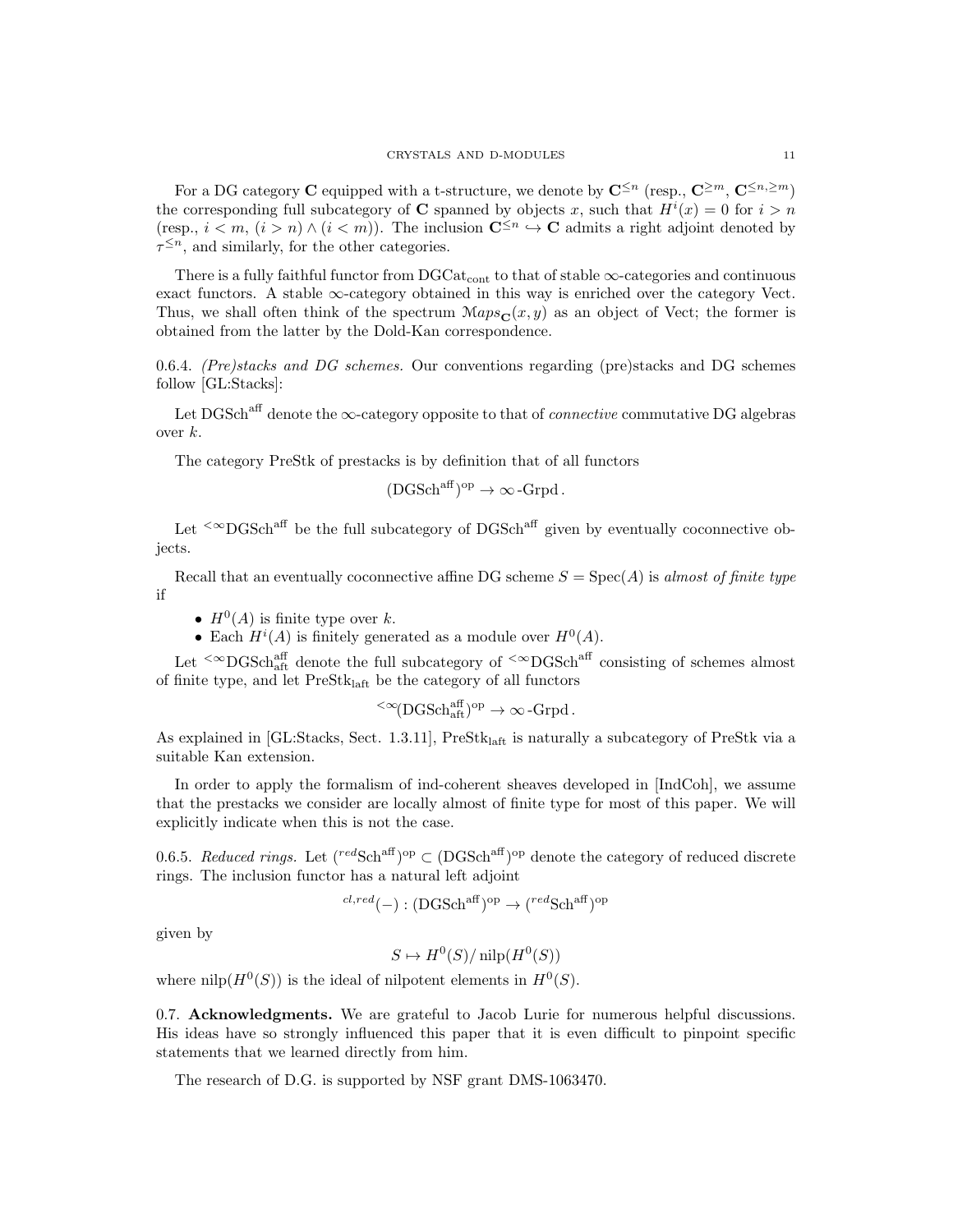#### 1. The de Rham prestack

For a prestack Y, crystals are defined as sheaves (quasi-coherent or ind-coherent) on the de Rham prestack  $\mathcal{Y}_{dR}$  of  $\mathcal{Y}$ . In this section, we define the functor  $\mathcal{Y} \mapsto \mathcal{Y}_{dR}$  and establish a number of its basic properties.

Most importantly, we will show that if  $\mathcal{Y}$  is locally almost of finite type, then so is  $\mathcal{Y}_{dR}$ . In this case, we will also show that  $\mathcal{Y}_{\text{dR}}$  is classical, i.e., it can be studied entirely within the realm of "classical" algebraic geometry without reference to derived rings.

As the reader might find this section particularly abstract, it might be a good strategy to skip it on first pass, and return to it when necessary when assertions established here are applied to crystals.

#### 1.1. Definition and basic properties.

1.1.1. Let Y be an object of PreStk. We define the de Rham prestack of Y,  $\mathcal{Y}_{dR} \in \text{PreStk}$  as

(1.1) 
$$
\mathcal{Y}_{\mathrm{dR}}(S) := \mathcal{Y}(c^{l, red}S)
$$

for  $S \in \text{DGSch}^{\text{aff}}$ .

1.1.2. More abstractly, we can rewrite

$$
\mathcal{Y}_{\mathrm{dR}} := \mathrm{RKE}_{\mathrm{redSch}^{\mathrm{aff}} \hookrightarrow \mathrm{DGSch}^{\mathrm{aff}}} (^{cl,red} \mathcal{Y}),
$$

where  $^{cl,red}$ y :=  $\mathcal{Y}|_{red\text{Schaff}}$  is the restriction of  $\mathcal{Y}$  to reduced classical affine schemes, and

$$
\mathrm{RKE}_{\it red\rm Sch^{aff}} {\hookrightarrow} \mathrm{DGSch}^{\rm aff}
$$

is the right Kan extension of a functor along the inclusion  ${}^{red}\text{Sch}^{\text{aff}} \hookrightarrow \text{DGSch}^{\text{aff}}$ .

1.1.3. The following (obvious) observation will be useful in the sequel.

**Lemma 1.1.4.** The functor  $dR$ : PreStk  $\rightarrow$  PreStk commutes with limits and colimits.

Proof. Follows from the fact that limits and colimits in

$$
PreStk = Funct((DGSch^{aff})^{op}, \infty \text{-}Grpd)
$$

are computed object-wise.

As a consequence, we obtain:

Corollary 1.1.5. The functor 
$$
dR
$$
: PreStk  $\rightarrow$  PreStk is the left Kan extension of the functor

 $dR|_{\text{DCSchaft}} : \text{DGSch}^{\text{aff}} \to \text{PreStk}$ 

 $along \, DGSch<sup>aff</sup> \hookrightarrow PreStk.$ 

*Proof.* This is true for any colimit-preserving functor out of PreStk to an aribitrary  $\infty$ -category.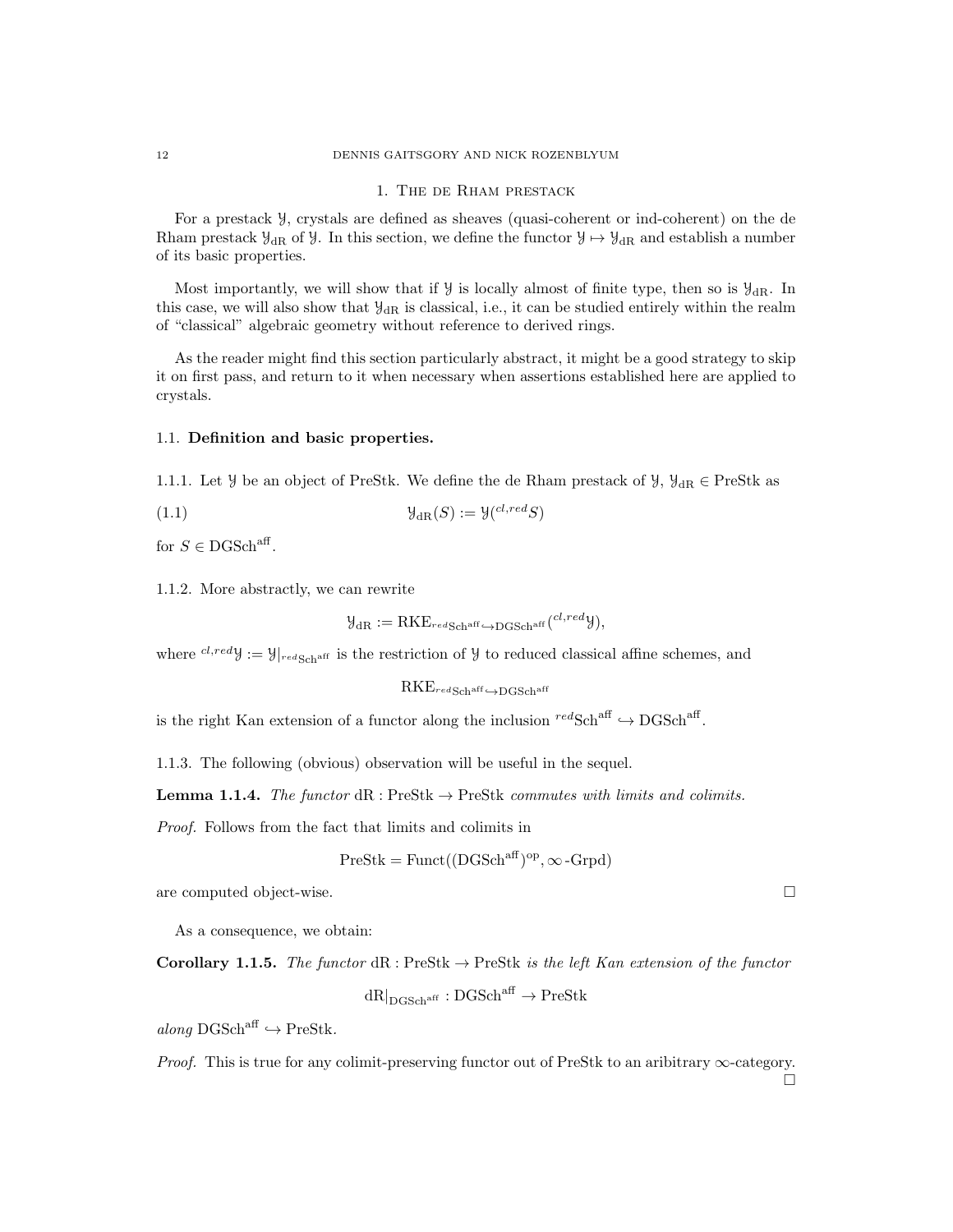1.1.6. Furthermore, we have:

**Lemma 1.1.7.** The functor  $dR|_{DGSch<sup>aff</sup>} : DGSch<sup>aff</sup> \to PreStk$  is isomorphic to the left Kan of the functor

$$
dR|_{\text{redSch}^{\text{aff}}} : {^{red}\text{Sch}^{\text{aff}}} \to \text{PreStk}
$$

 $along \, \text{redSch}^{\text{aff}} \hookrightarrow \text{DGSch}^{\text{aff}}.$ 

*Proof.* For any target category **D** and any functor  $\Phi : DGSch<sup>aff</sup> \to \mathbf{D}$ , the map

 $LKE_{redScharf \hookrightarrow DGSch<sup>aff</sup>} (\Phi|_{redScharf}) \rightarrow \Phi$ 

is an isomorphism if and only if the natural transformation

$$
\Phi
$$
<sup>(cl,red</sup>S $)$   $\to$   $\Phi$ (S),  $S \in$  DGSch<sup>aff</sup>

is an isomorphism. The latter is the case for  $\mathbf{D} = \text{PreStk}$  and  $\Phi$  the functor  $S \mapsto S_{\text{dR}}$  by definition.

1.1.8. Let  $C_1 \subset C_2$  be a pair of categories from the following list of full subcategories of PreStk:  ${}^{red}\text{Sch}^{\text{aff}}$ ,  $\text{Sch}^{\text{aff}}$ ,  $\text{DGSch}^{\text{aff}}$ ,  $\text{DGSch}_\text{qs-qc}$ ,  $\text{DGSch}$ ,  $\text{PreStk}$ 

(here the subscript "qs-qc" means "quasi-separated and quasi-compact").

From Lemma 1.1.7 and Corollary 1.1.5 we obtain:

**Corollary 1.1.9.** The functor  $C_2 \rightarrow$  PreStk given by  $dR|_{C_2}$  is isomorphic to the left Kan extension along  $C_1 \hookrightarrow C_2$  of the functor  $dR|_{C_1} : C_1 \to \text{PreStk.}$ 

### 1.2. Relation between  $\mathcal{Y}$  and  $\mathcal{Y}_{dR}$ .

1.2.1. The functor  $dR : PreStk \to PreStk$  comes equipped with a natural transformation

 $p_{\text{dR}}:\text{Id}\to\text{dR},$ 

i.e., for every  $\mathcal{Y} \in \text{PreStk}$  we have a canonical map

$$
p_{\mathrm{dR},\mathcal{Y}}:\mathcal{Y}\to\mathcal{Y}_{\mathrm{dR}}.
$$

1.2.2. Let  $\mathcal{Y}^{\bullet}/\mathcal{Y}_{dR}$  be the Čech nerve of  $p_{dR,y}$ , regarded as a simplicial object of PreStk. It is augmented by  $\mathcal{Y}_{\text{dR}}$ .

Note that each  $y^{i}/y_{dR}$  is the formal completion of  $y^{i}$  along the main diagonal. (We refer the reader to [GR1, Sect. 6.1.1], for our conventions regarding formal completions).

We have a canonical map

$$
(1.2) \t\t\t |\mathcal{Y}^{\bullet}/\mathcal{Y}_{\text{dR}}| \to \mathcal{Y}_{\text{dR}}.
$$

1.2.3. Classically formally smooth prestacks. We shall say that a prestack Y is classically formally smooth, if for  $S \in DGSch<sup>aff</sup>$ , the map

 $\text{Maps}(S, \mathcal{Y}) \to \text{Maps}(^{cl, red}S, \mathcal{Y})$ 

induces a surjection on  $\pi_0$ .

The following results from the definitions:

**Lemma 1.2.4.** If  $\mathcal{Y}$  is classically formally smooth, the map

$$
|\mathcal{Y}^{\bullet}/\mathcal{Y}_{\mathrm{dR}}|\to \mathcal{Y}_{\mathrm{dR}}
$$

is an isomorphism in PreStk.

1.3. The locally almost of finite type case.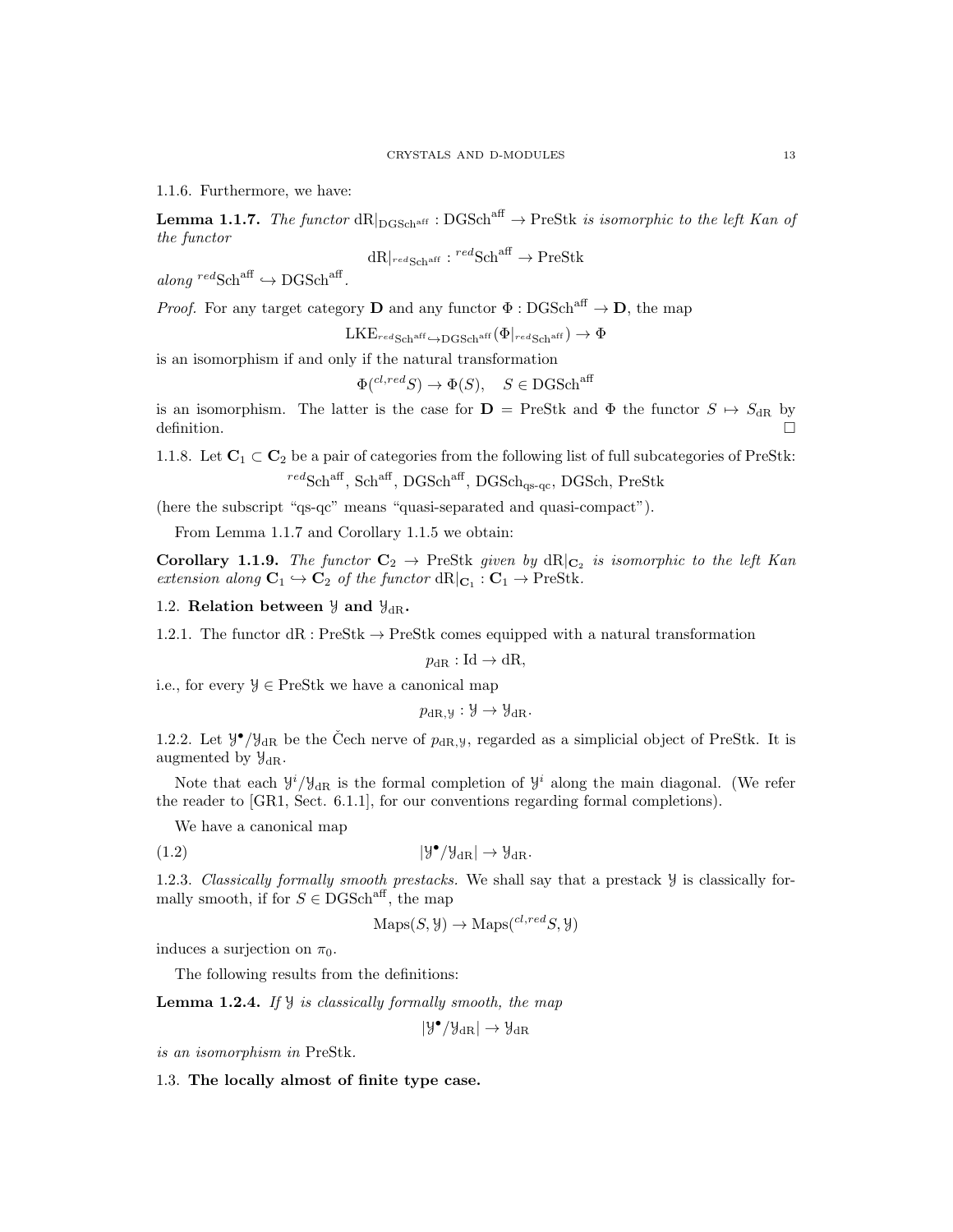1.3.1. Recall that PreStk contains a full subcategory PreStklaft of prestacks locally almost of finite type, see [GL:Stacks, Sect. 1.3.9]. By definition, an object  $\mathcal{Y} \in \text{PreStk belongs to}$ PreStklaft if:

• y is *convergent*, i.e., for  $S \in \text{DGSch}^{\text{aff}}$ , the natural map

$$
\mathrm{Maps}(S, \mathcal{Y}) \to \lim_{n \ge 0} \mathrm{Maps}({}^{\le n}S, \mathcal{Y})
$$

is an isomorphism, where  $\leq nS$  denotes the n-coconnective truncation of S.

• For every n, the restriction  $\leq^n y := y|_{\leq^n \text{DCSch}^{\text{aff}}}$  belongs to  $\leq^n \text{PreStk}_{\text{lft}}$ , i.e., the functor

 $S \mapsto \text{Maps}(S, \mathcal{Y}), \quad (^{\leq n} \text{DGSch}^{\text{aff}})^{\text{op}} \to \infty$ -Grpd

commutes with filtered colimits (equivaently, is a left Kan extension form the full subcategory  $\leq^n$ DGSch<sup>aff</sup>  $\hookrightarrow \leq^n$ DGSch<sup>aff</sup>).

1.3.2. The following observation will play an important role in this paper.

**Proposition 1.3.3.** Assume that  $\mathcal{Y} \in \text{PreStk}_{\text{left}}$ . Then:

- (a)  $\mathcal{Y}_{dR} \in \text{PreStk}_{\text{laft}}$ .
- (b)  $\mathcal{Y}_{\text{dR}}$  is classical, i.e., belongs to the full subcategory <sup>cl</sup>PreStk  $\subset$  PreStk.
- 1.3.4. Proof of point (a).

We need to verify two properties:

(i)  $\mathcal{Y}_{\text{dR}}$  is convergent;

(ii) Each truncation  $\leq n(\mathcal{Y}_{dR})$  is locally of finite type.

Property (i) follows tautologically; it is true for any  $\mathcal{Y} \in \text{PreStk}$ . To establish property (ii), we need to show that the functor  $\mathcal{Y}_{dR}$  takes filtered limits in  $\leq^n$ DGSch<sup>aff</sup> to colimits in  $\infty$ -Grpd. Since Y itself has this property, it suffices to show that the functor

 $S \mapsto {}^{cl,red}S : {\mathrm{DGSch}}^{\mathrm{aff}} \to {\mathrm{DGSch}}^{\mathrm{aff}}$ 

preserves filtered limits, which is evident.

### 1.3.5. Proof of point (b).

By Corollary 1.1.9, we need to prove that the colimit

$$
\underset{S \in (\text{Sch}^{\text{aff}})_{/ \mathcal{Y}}} {\mathit{Colim}} \ S_{\text{dR}} \in \text{PreStk}
$$

is classical. By part (a), the functor

$$
(\mathrm{Sch}^{\mathrm{aff}}_{\mathrm{ft}})_{/\mathcal{Y}}\rightarrow (\mathrm{Sch}^{\mathrm{aff}})_{/\mathcal{Y}}
$$

is cofinal; hence,

 $\mathop{colim}\limits_{S \in ({\rm Sch}_{\rm ft}^{\rm aff})_{/{\mathcal Y}}}$  $S_{\mathrm{dR}} \rightarrow \underset{S \in (\mathrm{Sch}^{\mathrm{aff}})_{/y}}{colim} S_{\mathrm{dR}}$ 

is an isomorphism.

Therefore, since the full subcategory <sup>cl</sup>PreStk  $\subset$  PreStk is closed under colimits, we can assume without loss of generality that Y is a classical affine scheme of finite type.

More generally, we will show that for  $X \in \text{DGSch}_{\text{aff}}^{\text{aff}}$ , the prestack  $X_{\text{dR}}$  is classical. Let  $i: X \hookrightarrow Z$  be a closed embedding, where Z is a *smooth* classical affine scheme of finite type.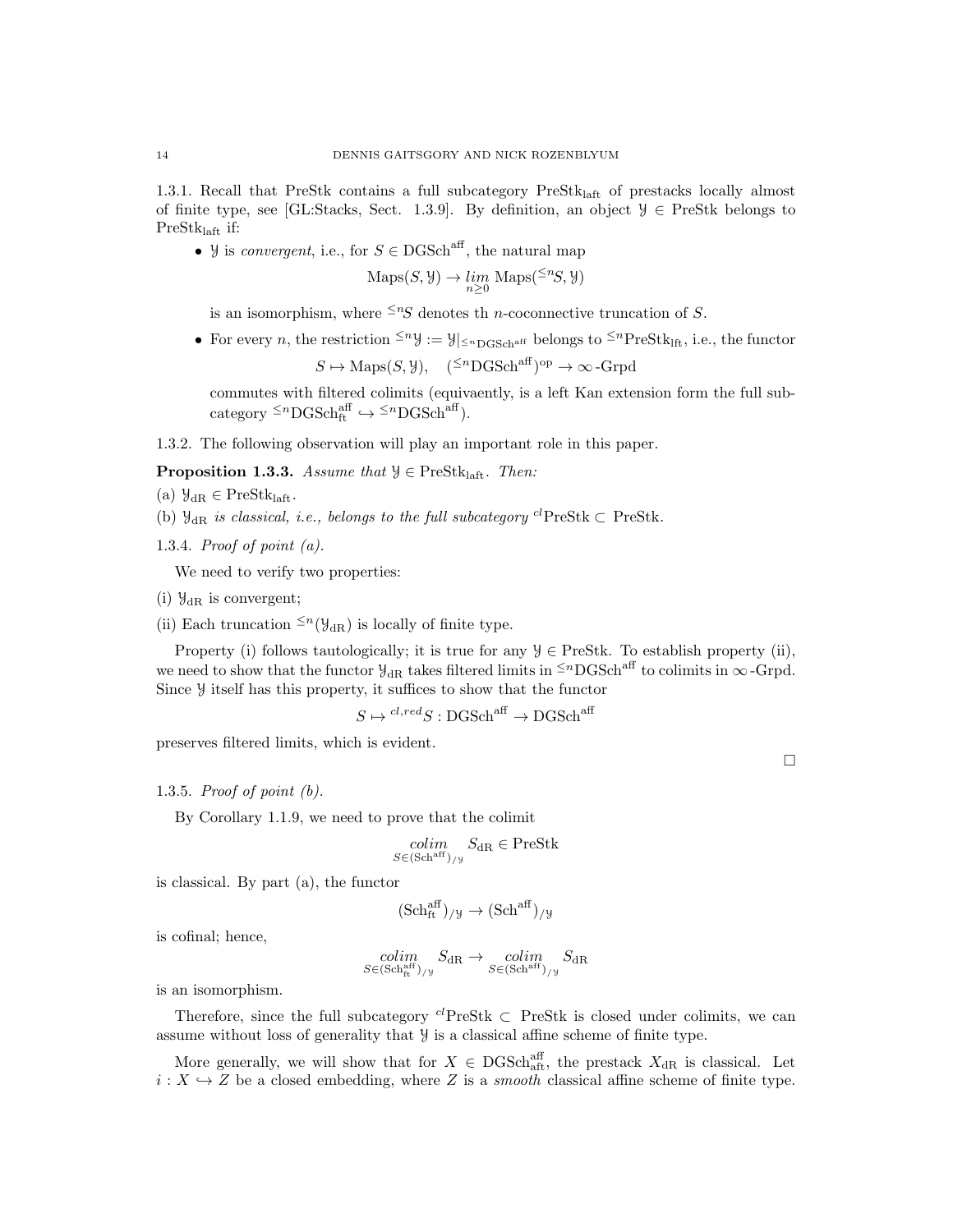Let Y denote the formal completion  $Z_X^{\wedge}$  of Z along X (see [GR1, Sects. 6.1.1 or 6.5]). The map  $X \to Y$  induces an isomorphism  $X_{\text{dR}} \to Y_{\text{dR}}$ . Hence, it suffices to show that  $Y_{\text{dR}}$  is classical.

Consider  $Y^{\bullet}/Y_{\text{dR}}$  (see Sect. 1.2.2 above). Note that Y is formally smooth, since Z is (see [GR1, Sect. 8.1]). In particular, Y is classically formally smooth. Since the subcategory  $c^l$ PreStk  $\subset$  PreStk is closed under colimits and by Lemma 1.2.4, it suffices to show that each term  $Y^i/Y_{\text{dR}}$  is classical as a prestack.

Note that  $Y^{i}/Y_{dR}$  is isomorphic to the formal completion of  $Z^{i}$  along the diagonally embedded copy of X. Hence,  $Y^i/Y_{\text{dR}}$  is classical by [GR1, Proposition 6.8.2].

 $\Box$ 

1.3.6. From Proposition 1.3.3 we obtain:

**Corollary 1.3.7.** Let  $C_1 \subset C_2$  be any of the following full subcategories of DGSch<sup>aff</sup>:  $Sch^{\text{aff}}_{\text{ft}}, \leq^{\infty}$ DGSch $_{\text{aff}}^{\text{aff}}, \text{DGSch}^{\text{aff}}, \text{Sch}^{\text{aff}}, \text{DGSch}^{\text{aff}}$ .

Then for  $\mathcal{Y} \in \text{PreStk}_{\text{left}}$ , the functor

$$
(\mathbf{C}_1)_{/\mathcal{Y}_{\mathrm{dR}}}\rightarrow (\mathbf{C}_2)_{/\mathcal{Y}_{\mathrm{dR}}}
$$

is cofinal.

Proof. It suffices to prove the assertion for the inclusions

$$
Sch^{\text{aff}}_{ft} \hookrightarrow Sch^{aff} \hookrightarrow DGSch^{aff}.
$$

For right arrow, the assertion follows from point (b) of Proposition 1.3.3, and for the left arrow from point (a).

1.3.8. Now, consider the following full subcategories

(1.3)  ${}^{red}\text{Sch}^{\text{aff}}_{\text{ft}}$ ,  $\text{Sch}^{\text{aff}}_{\text{at}}$ ,  $\text{DGSch}_{\text{aff}}$ ,  $\text{DGSch}_{\text{aft}}$ ,  $\text{DGSch}_{\text{laft}}$ ,  $\text{Pres}^{\text{th}}_{\text{laft}}$ .

of the categories appearing in Sect. 1.1.8.

Corollary 1.3.9. The restriction of the functor  $dR$  to  $PreStk<sub>laff</sub>$  is isomorphic to the left Kan extension of this functor to  $C$ , where  $C$  is one of the subcategories in  $(1.3)$ .

*Proof.* It suffices to prove the corollary for  $C = {}^{red}Sch_{ft}^{aff}$ . By Corollary 1.1.9, it is enough to show that for  $\mathcal{Y} \in \text{PreStk}_{\text{laft}}$ , the functor

$$
(^{red}\text{Sch}^{\text{aff}}_{\text{ft}})_{/\mathcal{Y}} \rightarrow (\text{Sch}^{\text{aff}})_{/\mathcal{Y}}
$$

is cofinal.

By Proposition 1.3.3(a), the functor

$$
(\mathrm{Sch}^{\mathrm{aff}}_{\mathrm{ft}})_{/\mathcal{Y}} \rightarrow (\mathrm{Sch}^{\mathrm{aff}})_{/\mathcal{Y}}
$$

is cofinal. Now, the assertion follows from the fact that the inclusion  ${}^{red}Sch_{ft}^{aff} \hookrightarrow Sch_{ft}^{aff}$  admits a right adjoint.  $\Box$ 

### 2. Definition of crystals

In this section we will define left crystals (for arbitrary objects of PreStk), and right crystals for objects of  $PreStk<sub>laff</sub>$ . We will show that in the latter case, the two theories are equivalent.

2.1. Left crystals.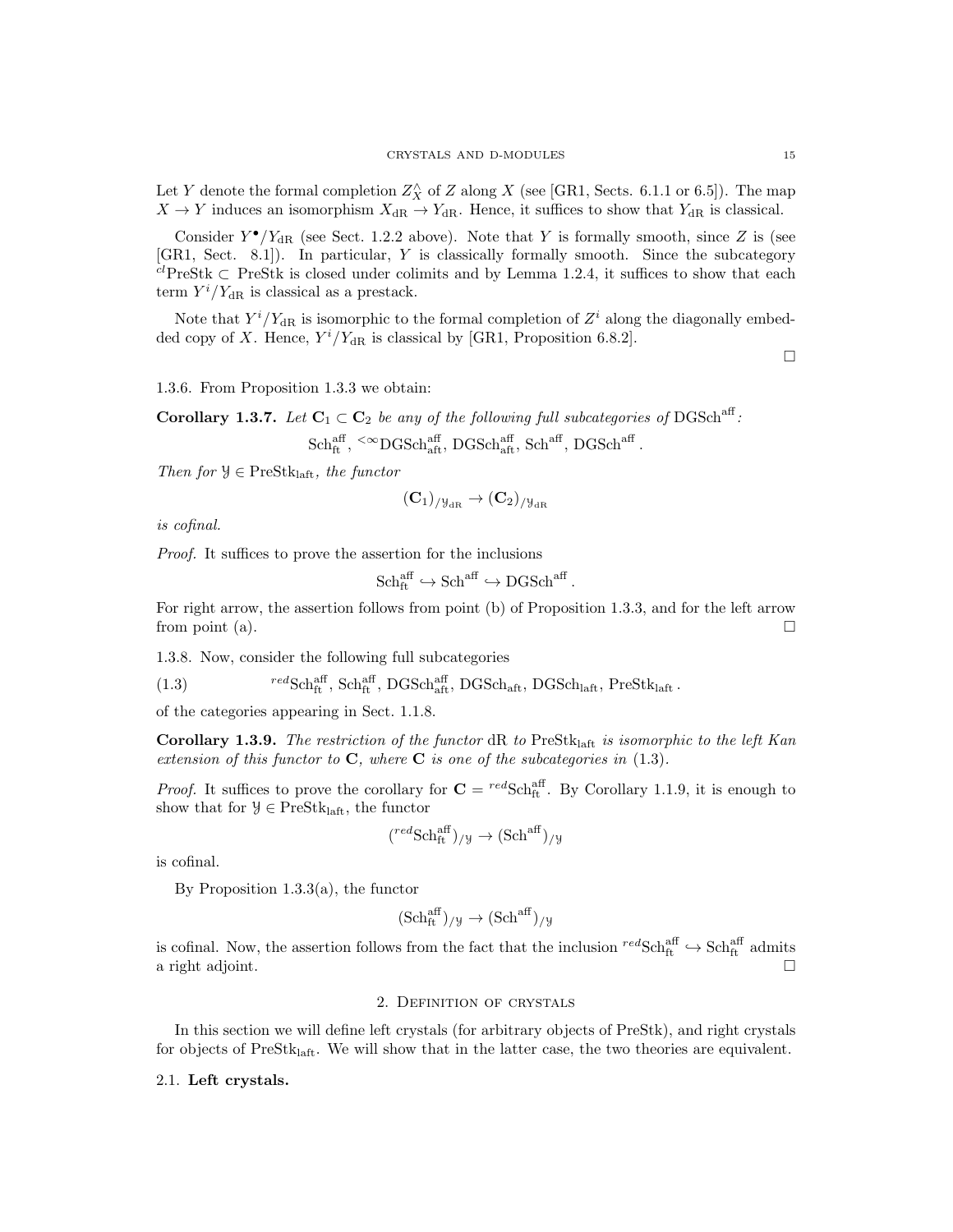2.1.1. For  $\mathcal{Y} \in \text{PreStk}$  we define

$$
Crys^l(\mathcal{Y}):=QCoh(\mathcal{Y}_{dR}).
$$

I.e.,

$$
Crys^l({\mathcal Y})=\lim_{S\in ({\rm DGSch}^{\rm aff}_{{\mathcal Y}_{{\rm dR}}})^{\rm op}}\ {\rm QCoh}(S).
$$

Informally, an object  $\mathcal{M} \in \text{Crys}^l(\mathcal{Y})$  is an assignment of a quasi-coherent sheaf  $\mathcal{F}_S \in \text{QCoh}(S)$ for every affine DG scheme  $S \in DGSch<sup>aff</sup>$  with a map  ${}^{red, cl}S \to \mathcal{Y}$ , as well as an isomorphism

$$
f^*(\mathcal{F}_S) \simeq \mathcal{F}_{S'} \in \text{QCoh}(S')
$$

for every morphism  $f : S' \to S$  of affine DG schemes.

2.1.2. More functorially, let  $Crys_{\text{PreStk}}^l$  denote the functor  $(\text{PreStk})^{\text{op}} \to \text{DGCat}_{\text{cont}}$  defined as

$$
Crys^l_{\mathrm{PreStk}} := \mathrm{QCoh}_{\mathrm{PreStk}}^* \circ \mathrm{dR},
$$

where

$$
\mathrm{QCoh}^*_{\mathrm{PreStk}}:(\mathrm{PreStk})^{\mathrm{op}}\to \mathrm{DGCat}_{\mathrm{cont}}
$$

is the functor which assigns to a prestack the corresponding category of quasi-coherent sheaves [GL:QCoh, Sect. 1.1.5].

For a map  $f: \mathcal{Y}_1 \to \mathcal{Y}_2$  in PreStk, let  $f^{\dagger, l}$  denote the corresponding pullback functor

$$
Crys^l(\mathcal{Y}_2) \to Crys^l(\mathcal{Y}_1).
$$

By construction, if  $f$  induces an isomorphism of the underlying reduced classical prestacks  $cl, redy_1 \rightarrow cl, redy_2$ , then it induces an isomorphism of de Rham prestacks  $y_{1, dR} \rightarrow y_{2, dR}$  and in particular  $f^{\dagger,l}$  is an equivalence.

2.1.3. Recall that the functor  $QCoh_{\text{PreStk}}^* : (\text{PreStk})^{\text{op}} \to \text{DGCat}_{\text{cont}}$  is by definition the right Kan extension of the functor

$$
\operatorname{QCoh}_{\operatorname{DGSch}^{\operatorname{aff}}}^* : (\operatorname{DGSch}^{\operatorname{aff}})^{\operatorname{op}} \to \operatorname{DGCat}_{\operatorname{cont}}
$$

along  $(DGSch<sup>aff</sup>)<sup>op</sup> \hookrightarrow (PreStk)<sup>op</sup>.$ 

In particular, it takes colimits in PreStk to limits in DGCat<sub>cont</sub>. Therefore, by Corollary 1.1.9, for  $\mathcal{Y} \in \text{PreStk}$  we obtain:

Corollary 2.1.4. Let C be any of the categories from the list of Sect. 1.1.8. Then for  $\mathcal{Y} \in$ PreStk, the functor

$$
Crys^{l}(\mathcal{Y}) \to \lim_{X \in (\mathbf{C}_{/\mathcal{Y}})^{\rm op}} Crys^{l}(X)
$$

is an equivalence.

Informally, this corollary says that the data of an object  $\mathcal{M} \in \text{Crys}^l(\mathcal{Y})$  is equivalent to that of  $\mathcal{M}_S \in \text{Crys}^l(S)$  for every  $S \in \mathbf{C}_{/y}$ , and for every  $f : S' \to S$ , an isomorphism

$$
f^{\dagger,l}(\mathcal{M}_S) \simeq \mathcal{M}_{S'} \in \text{Crys}^l(S').
$$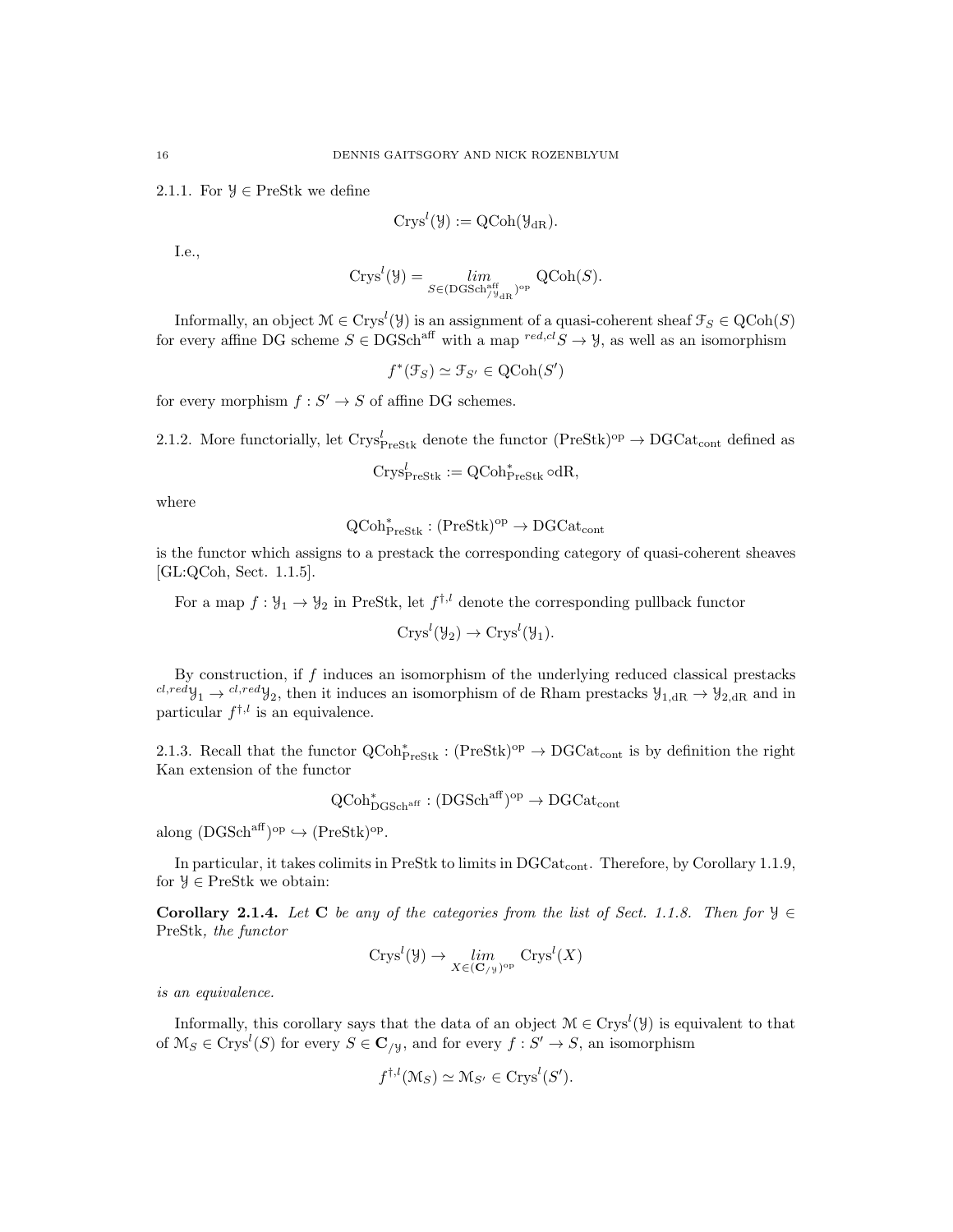2.1.5. Recall the natural transformation  $p_{\text{dR}}$  : Id  $\rightarrow$  dR. It induces a natural transformation

 $\textbf{oblv}^l : \text{Crys}_{\text{PreStk}}^l \to \text{QCoh}_{\text{PreStk}}^*$  .

I.e., for every  $\mathcal{Y} \in \text{PreStk}$ , we have a functor

(2.1) 
$$
\mathbf{oblv}_{y}^{l} : \mathbf{Crys}^{l}(\mathcal{Y}) \to \mathbf{QCoh}(\mathcal{Y}),
$$

and for every morphism  $f : \mathcal{Y}_1 \to \mathcal{Y}_2$ , a commutative diagram:

(2.2)  
\n
$$
\begin{array}{ccc}\n\text{Crys}^l(\mathcal{Y}_1) & \xrightarrow{\text{oblv}_{\mathcal{Y}_1}^l} & \text{QCoh}(\mathcal{Y}_1) \\
f^{t,l} & & \downarrow f^* \\
\text{Crys}^l(\mathcal{Y}_2) & \xrightarrow{\text{oblv}_{\mathcal{Y}_2}^l} & \text{QCoh}(\mathcal{Y}_2).\n\end{array}
$$

2.1.6. Recall the simplicial object  $\mathcal{Y}^{\bullet}/\mathcal{Y}_{\text{dR}}$  of Sect. 1.2.2.

From Lemma 1.2.4 we obtain:

**Lemma 2.1.7.** If  $\mathcal{Y}$  is classically formally smooth, then the functor

$$
Crys^l(\mathcal{Y}) \to \mathrm{Tot}(\mathrm{QCoh}(\mathcal{Y}^{\bullet}/\mathcal{Y}_{\mathrm{dR}}))
$$

is an equivalence.

Remark 2.1.8. Our definition of left crystals on Y is what in Grothendieck's terminology is quasi-coherent sheaves on the infinitesimal site of  $\mathcal{Y}$ . The category Tot( $QCoh(\mathcal{Y}^{\bullet}/\mathcal{Y}_{dR})$ ) is what in Grothendieck's terminology is quasi-coherent sheaves on the stratifying site of Y. Thus, Lemma 2.1.7 says that the two are equivalent for classically formally smooth prestacks. We shall see in Sect. 3.4 that the same is also true when Y is an eventually coconnective DG scheme locally almost of finite type. However, the equivalence fails for DG schemes that are not eventually coconnective (even ones that are locally almost of finite type).

2.2. Left crystals on prestacks locally almost of finite type. For the rest of this section, unless specified otherwise, we will restrict ourselves to the subcategory PreStk<sub>laft</sub>  $\subset$  PreStk.

So, unless explicitly stated otherwise, by a prestack/DG scheme/affine DG scheme, we shall mean one which is locally almost of finite type.

Let  $\text{Crys}_{\text{PreStk}_\text{left}}^l$  denote the restriction of  $\text{Crys}_{\text{PreStk}}^l$  to  $\text{PreStk}_\text{left} \subset \text{PreStk}_\text{.}$ 

2.2.1. The next corollary says that we "do not need to know" about schemes of infinite type or derived algebraic geometry in order to define  $Crys<sup>l</sup>(\mathcal{Y})$  for  $\mathcal{Y} \in \text{PreStk}_{\text{laff}}$ . In other words, to define crystals on a prestack locally almost of finite type, we can stay within the world of classical affine schemes of finite type.

Indeed, from Corollary 1.3.7 we obtain:

Corollary 2.2.2. Let  $C$  be one of the full subcategories

 $\text{Sch}^{\text{aff}}_{\text{ft}}, \leq^{\infty}\text{DGSch}^{\text{aff}}_{\text{aff}}, \text{DGSch}^{\text{aff}}_{\text{aff}}, \text{Sch}^{\text{aff}}$ 

of DGSch<sup>aff</sup>. Then for  $\mathcal{Y} \in \text{PreStk}_{\text{left}}$  the natural functor

$$
Crys^l(\mathcal{Y}) \to \lim_{S \in (\mathbf{C}_{/\mathcal{Y}_{\mathrm{dR}}})^{\mathrm{op}}} \mathrm{QCoh}(S)
$$

is an equivalence.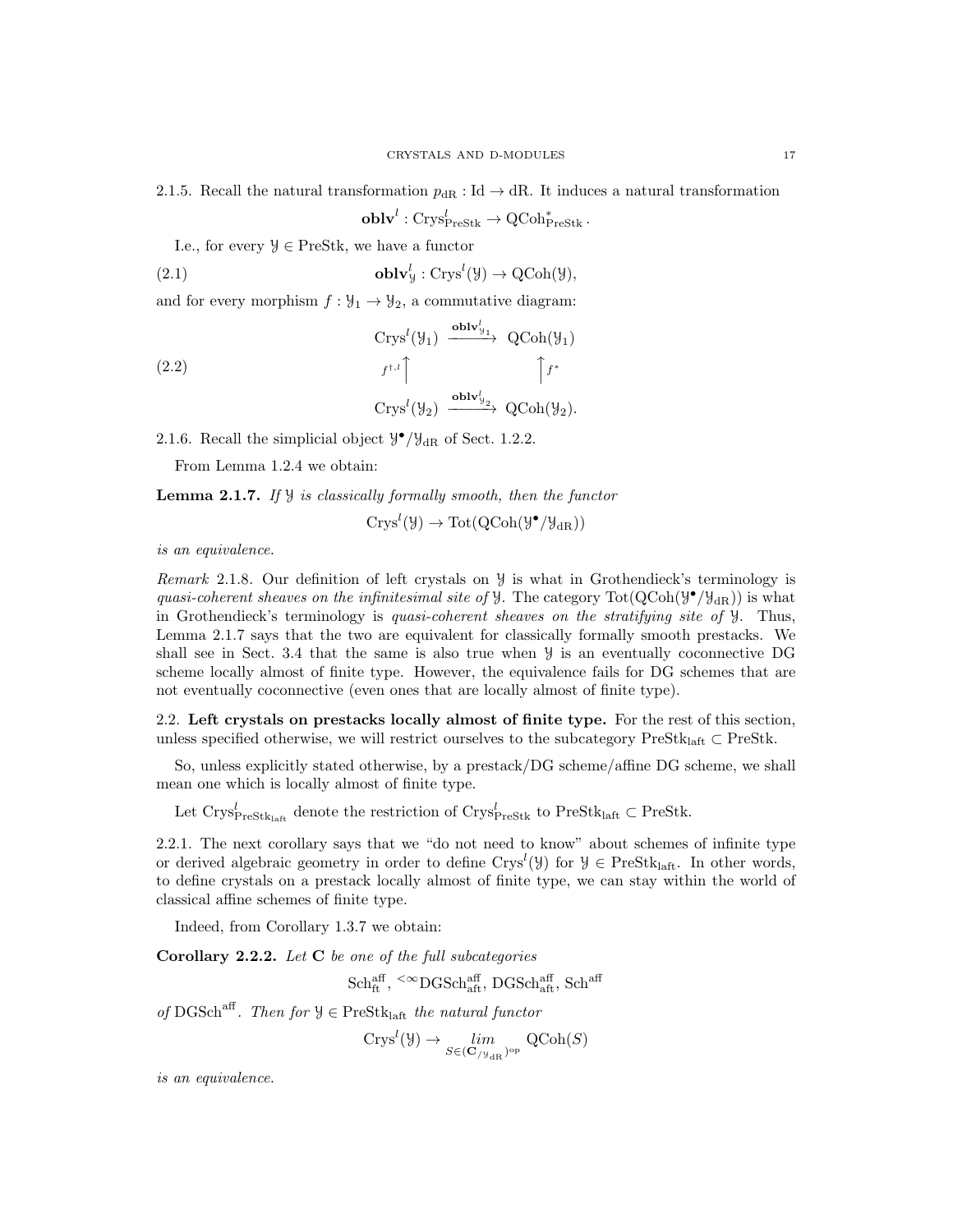2.2.3. Recall that according to Corollary 2.1.4, the category  $Crys<sup>l</sup>(\mathcal{Y})$  can be recovered from the functor

$$
Crys^l : \mathbf{C}_{/y} \to \mathrm{DGCat}_{\mathrm{cont}}
$$

where **C** is any one of the categories

$$
{}^{red}\text{Sch}^{\text{aff}}
$$
, Sch<sup>aff</sup>, DGSch<sup>aff</sup>, DGSch<sub>qs-qc</sub>, DGSch  $\subset$  PreStk.

We now claim that the above categories can be also replaced by their full subcategories in the list  $(1.3)$ :

 ${}^{red}\text{Sch}^{\text{aff}}_{\text{ft}}$ ,  $\text{Sch}^{\text{aff}}_{\text{ft}}$ ,  $\text{DGSch}_{\text{aft}}$ ,  $\text{DGSch}_{\text{laft}}$ ,  $\text{DGSch}_{\text{laft}}$ ,  $\text{PreStk}_{\text{laft}}$ .

Corollary 2.2.4. For  $\mathcal{Y} \in \text{PreStk}_{\text{laff}}$  and C being one of the categories in (1.3), the functor

$$
Crys^{l}(\mathcal{Y}) \to \lim_{X \in (\mathbf{C}_{/\mathcal{Y}})^{\mathrm{op}}} Crys^{l}(X)
$$

is an equivalence.

Proof. Follows from Corollary 1.3.9.

Informally, the above corollary says that an object  $\mathcal{M} \in \text{Crys}^l(\mathcal{Y})$  can be recovered from an assignment of  $\mathcal{M}_S \in \text{Crys}^l(S)$  for every  $S \in \mathbf{C}_{/y}$ , and for every  $f : S' \to S$  of an isomorphism

 $\Box$ 

$$
f^{\dagger,l}(\mathcal{M}_S) \simeq \mathcal{M}_{S'} \in \text{Crys}^l(S').
$$

2.2.5. Consider again the functor

$$
\mathbf{oblv}_{\mathcal{Y}}^{l} : \mathrm{Crys}^{l}(\mathcal{Y}) \to \mathrm{QCoh}(\mathcal{Y})
$$

of (2.1). We have:

**Lemma 2.2.6.** For  $\mathcal{Y} \in \text{PreStk}_{\text{laff}},$  the functor  $\text{oblv}_{\mathcal{Y}}^l$  is conservative.

(

The proof is deferred until Sect. 2.4.7.

#### 2.3. Right crystals.

2.3.1. Recall that PreStklaft can be alternatively viewed as the category of all functors

$$
{}^{<\infty}{\rm DGSch}^{\rm aff}_{\rm aff})^{\rm op} \to \infty\operatorname{-Grpd},
$$

see [GL:Stacks, Sect. 1.3.11].

Furthermore, we have the functor

$$
\mathrm{IndCoh}^!_{\mathrm{PreStk}_\mathrm{laff}}: (\mathrm{PreStk}_\mathrm{laff})^\mathrm{op}\to \mathrm{DGCat}_\mathrm{cont}
$$

of [IndCoh, Sect. 10.1.2], which is defined as the right Kan extension of the corresponding functor

$$
\mathrm{IndCoh}^!_{<\infty\mathrm{DGSch}^{\mathrm{aff}}_{\mathrm{aff}}} : ( {}^{<\infty}\mathrm{DGSch}^{\mathrm{aff}}_{\mathrm{aff}} )^\mathrm{op} \to \mathrm{DGCat}_{\mathrm{cont}}
$$

along

$$
(^{<\infty}\mathrm{DGSch}_{\mathrm{aft}}^{\mathrm{aff}})^{\mathrm{op}}\to(\mathrm{PreStk}_{\mathrm{laft}})^{\mathrm{op}}.
$$

In particular, the functor  $IndCoh_{PreStk<sub>laff</sub>}^!$  takes colimits in  $PreStk<sub>laff</sub>$  to limits in  $DGCat<sub>cont</sub>$ .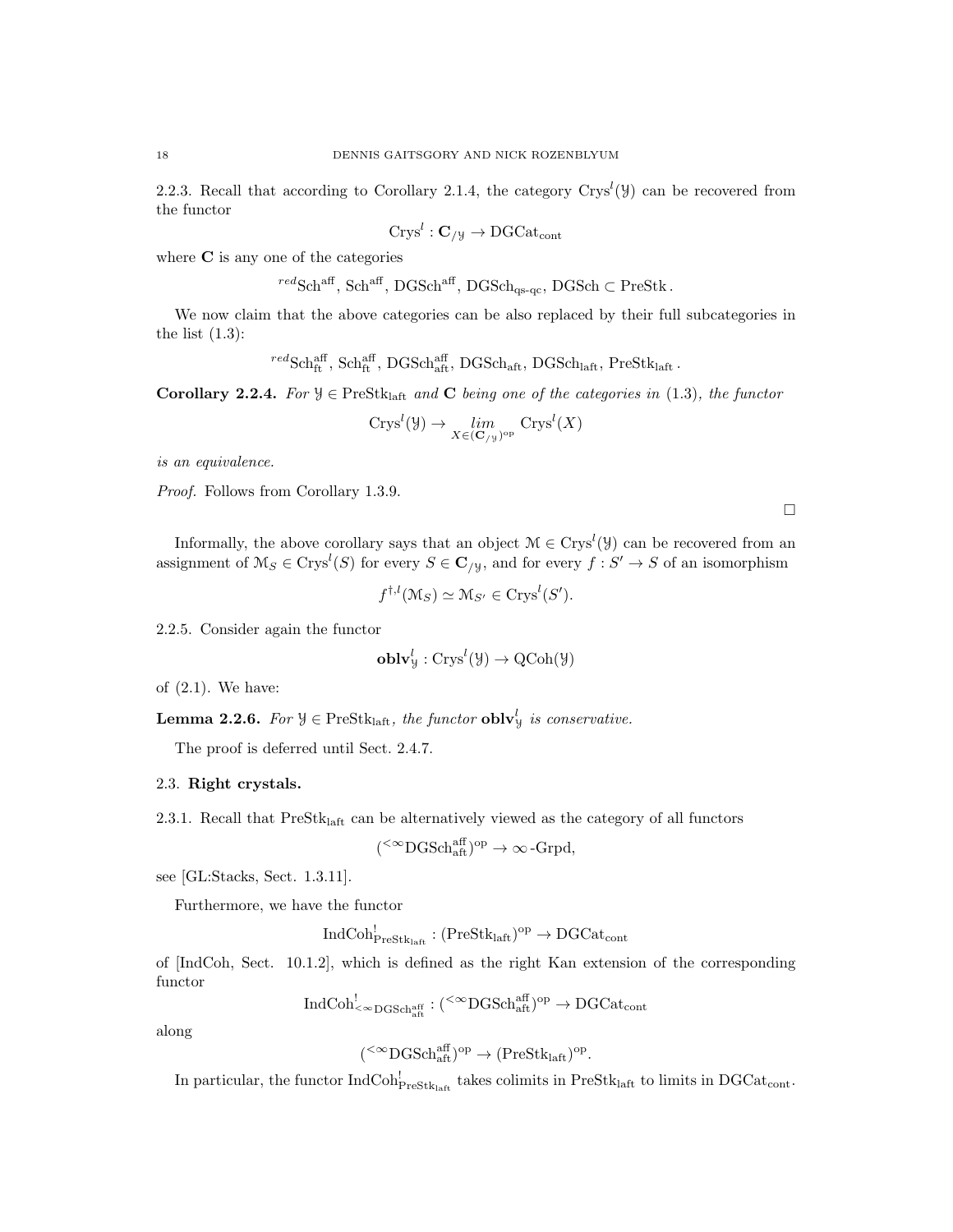2.3.2. We define the functor

$$
\mathrm{Crys}^r_{\mathrm{PreStk}_{\mathrm{laff}}} : (\mathrm{PreStk}_{\mathrm{laff}})^{\mathrm{op}} \to \mathrm{DGCat}_{\mathrm{cont}}
$$

as the composite

$$
\mathrm{Crys}_{\mathrm{PreStk}_\mathrm{laff}}^r:=\mathrm{IndCoh}^!_{\mathrm{PreStk}_\mathrm{laff}}\circ \mathrm{dR}.
$$

In the above formula, Proposition  $1.3.3(a)$  is used to make sure that dR is defined as a functor  $PreStk<sub>laff</sub> \rightarrow PreStk<sub>laff</sub>$ .

Remark 2.3.3. In defining  $\text{Crys}_{\text{PreStk}_{\text{half}}}^r$  we "do not need to know" about schemes of infinite type: we can define the endo-functor  $dR: PreStk_{\mathrm{laff}} \rightarrow PreStk_{\mathrm{laff}}$  directly by the formula

$$
Maps(S, \mathcal{Y}_{dR}) = Maps(^{red, cl}S, \mathcal{Y})
$$

for  $S \in \sup^{\text{def}}$  SCSCh<sub>aft</sub>.

2.3.4. For a map  $f: \mathcal{Y}_1 \to \mathcal{Y}_2$  in PreStk<sub>laft</sub>, we shall denote by  $f^{\dagger,r}$  the corresponding functor  $Crys^r(\mathcal{Y}_2) \to Crys^r(\mathcal{Y}_1).$ 

If f induces an equivalence  ${}^{cl,red}y_1 \rightarrow {}^{cl,red}y_2$ , then the map  $y_{1, dR} \rightarrow y_{2, dR}$  is an equivalence, and in particular, so is  $f^{\dagger,r}$ .

2.3.5. By definition, for  $\mathcal{Y} \in \text{PreStk}_{\text{laff}},$  we have:

$$
\mathrm{Crys}^r(\mathcal{Y})=\lim_{S\in (({}^{{}_<\infty}{\operatorname{DGSch}}^{\operatorname{aff}}_{\operatorname{aff}})_{/\mathcal{Y}_{\operatorname{dR}}})^{\operatorname{op}}} \operatorname{IndCoh}(S).
$$

Informally, an object  $\mathcal{M} \in \text{Crys}^r(\mathcal{Y})$  is an assignment for every  $S \in \text{&} \text{DGSch}^{\text{aff}}_{\text{aff}}$  and a map  ${}^{red, cl}S \to \mathcal{Y}$  of an object  $\mathcal{F}_S \in \text{IndCoh}(S)$ , and for every  $f : S' \to S$  of an isomorphism

$$
f^{!}(\mathcal{F}_{S}) \simeq \mathcal{F}_{S'} \in \mathrm{IndCoh}(S').
$$

2.3.6. As in Sect. 2.2.1, we "do not need to know" about DG schemes in order to recover  $Crys^r(\mathcal{Y})$ :

Corollary 2.3.7. For  $\mathcal{Y} \in \text{PreStk}_{\text{left}}$ , the functor

$$
\mathrm{Crys}^r(\mathcal{Y}) \rightarrow \varprojlim_{S \in ((\mathrm{Sch}^{\mathrm{aff}}_{\mathrm{ft}})_{/\mathcal{Y}_{\mathrm{dR}}})^\mathrm{op}} \ \mathrm{IndCoh}(S)
$$

is an equivalence.

*Proof.* Follows readily from Corollary 1.3.7. □

Informally, the above corollary says that an  $\mathcal{M} \in \text{Crys}^r(\mathcal{Y})$  can be recovered from an assignment for every  $S \in \text{Sch}^{\text{aff}}_{\text{ft}}$  and a map  $^{red, cl} S \to \mathcal{Y}$  of an object  $\mathcal{F}_S \in \text{IndCoh}(S)$ , and for every  $f: S' \to S$  of an isomorphism

$$
f^{!}(\mathcal{F}_{S}) \simeq \mathcal{F}_{S'} \in \mathrm{IndCoh}(S').
$$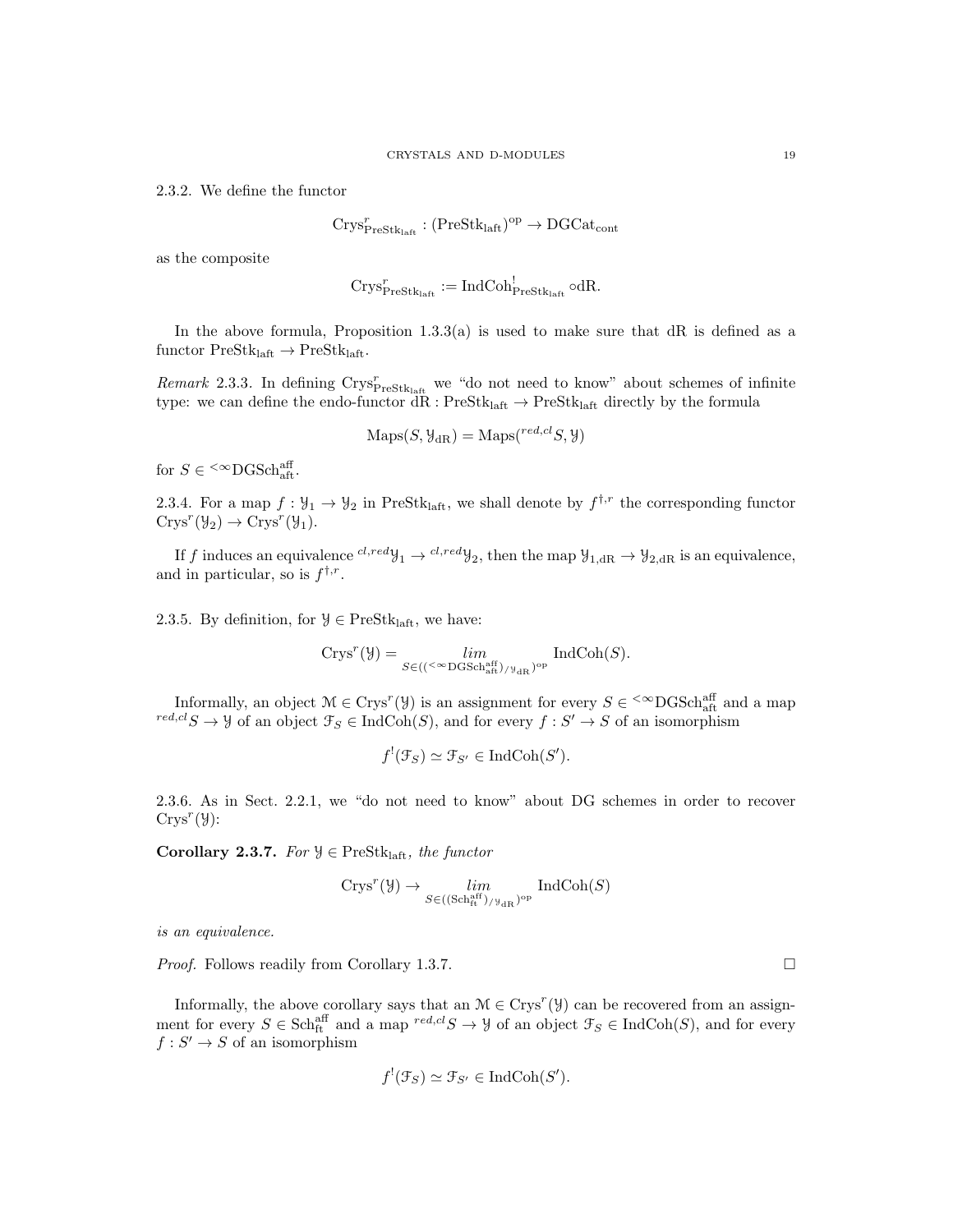2.3.8. Furthermore, the analogue of Corollary 2.2.4 holds for right crystals as well:

**Corollary 2.3.9.** Let  $C$  be any of the categories from  $(1.3)$ . Then the functor

$$
Crys^r(\mathcal{Y}) \to \lim_{X \in (\mathbf{C}_{/\mathcal{Y}})^{\mathrm{op}}} Crys^r(X)
$$

is an equivalence.

*Proof.* Follows from Corollary 1.3.9. □

Informally, this corollary says that we can recover an object  $\mathcal{M} \in \text{Crys}^r(\mathcal{Y})$  from an assignment of  $\mathcal{M}_S \in \text{Crys}^r(S)$  for every  $S \in \mathbf{C}_{/y}$ , and for every  $f : S' \to S$  of an isomorphism

 $f^{\dagger,r}(\mathcal{M}_S) \simeq \mathcal{M}_{S'} \in \text{Crys}^r(S').$ 

2.3.10. The natural transformation  $p_{\text{dR}}$ : Id  $\rightarrow$  dR induces a natural transformation

$$
\mathbf{oblv}^r: \mathrm{Crys}_{\mathrm{PreStk}_\mathrm{laff}}^r \rightarrow \mathrm{IndCoh}_{\mathrm{PreStk}_\mathrm{laff}}
$$

I.e., for every  $\mathcal{Y} \in \text{PreStk}_{\text{laft}}$ , we have a functor

 $\textbf{oblv}_\mathcal{Y}^r : \text{Crys}^r(\mathcal{Y}) \to \text{IndCoh}(\mathcal{Y}),$ 

and for every morphism  $f : \mathcal{Y}_1 \to \mathcal{Y}_2$ , a commutative diagram:

(2.3)  
\n
$$
\begin{array}{ccc}\n\text{Crys}^r(\mathcal{Y}_1) & \xrightarrow{\text{oblv}_{\mathcal{Y}_1}^r} \text{IndCoh}(\mathcal{Y}_1) \\
f^{\dagger,r} & & \uparrow f' \\
\text{Crys}^r(\mathcal{Y}_2) & \xrightarrow{\text{oblv}_{\mathcal{Y}_2}^r} \text{IndCoh}(\mathcal{Y}_2).\n\end{array}
$$

We have:

**Lemma 2.3.11.** If  $\mathcal{Y}$  is classically formally smooth, then the functor

$$
\mathrm{Crys}^r(\mathcal{Y})\to \mathrm{Tot}(\mathrm{IndCoh}(\mathcal{Y}^\bullet/\mathcal{Y}_{\mathrm{dR}}))
$$

is an equivalence.

Proof. Same as that of Lemma 2.1.7, i.e. follows from Lemma 1.2.4.

$$
\Box
$$

 $\Box$ 

**Lemma 2.3.12.** For any  $\mathcal{Y}$ , the functor **obly** is conservative.

Proof. By Corollary 2.3.9 and the commutativity of  $(2.3)$ , we can assume without loss of generality that  $\mathcal{Y} = X$  is an affine DG scheme locally almost of finite type. Let  $i: X \to Z$  be a closed embedding of  $X$  into a smooth classical finite type scheme  $Z$ , and let  $Y$  be the formal completion of Z along X. Let 'i denote the resulting map  $X \to Y$ .

Consider the commutative diagram

$$
\begin{array}{ccc}\n\operatorname{Crys}^r(Y) & \xrightarrow{\operatorname{\bf{oblv}}_Y^r} & \operatorname{IndCoh}(Y) \\
\downarrow_{i^{1,r}} & & \downarrow_{i^{1}} \\
\operatorname{Crys}^r(X) & \xrightarrow{\operatorname{\bf{oblv}}_X^r} & \operatorname{IndCoh}(X).\n\end{array}
$$

In this diagram the left vertical arrow is an equivalence since  $i_{dR} : X_{dR} \to Y_{dR}$  is an isomorphism. The top horizontal arrow is conservative by Lemma  $2.3.11$ , since Y is formally smooth (and, in particular, classically formally smooth).

Hence, it remains to show that the functor  $'i'$  is conservative. This follows, e.g., by combining [GR1, Proposition 7.4.5] and [IndCoh, Proposition 4.1.7(a)].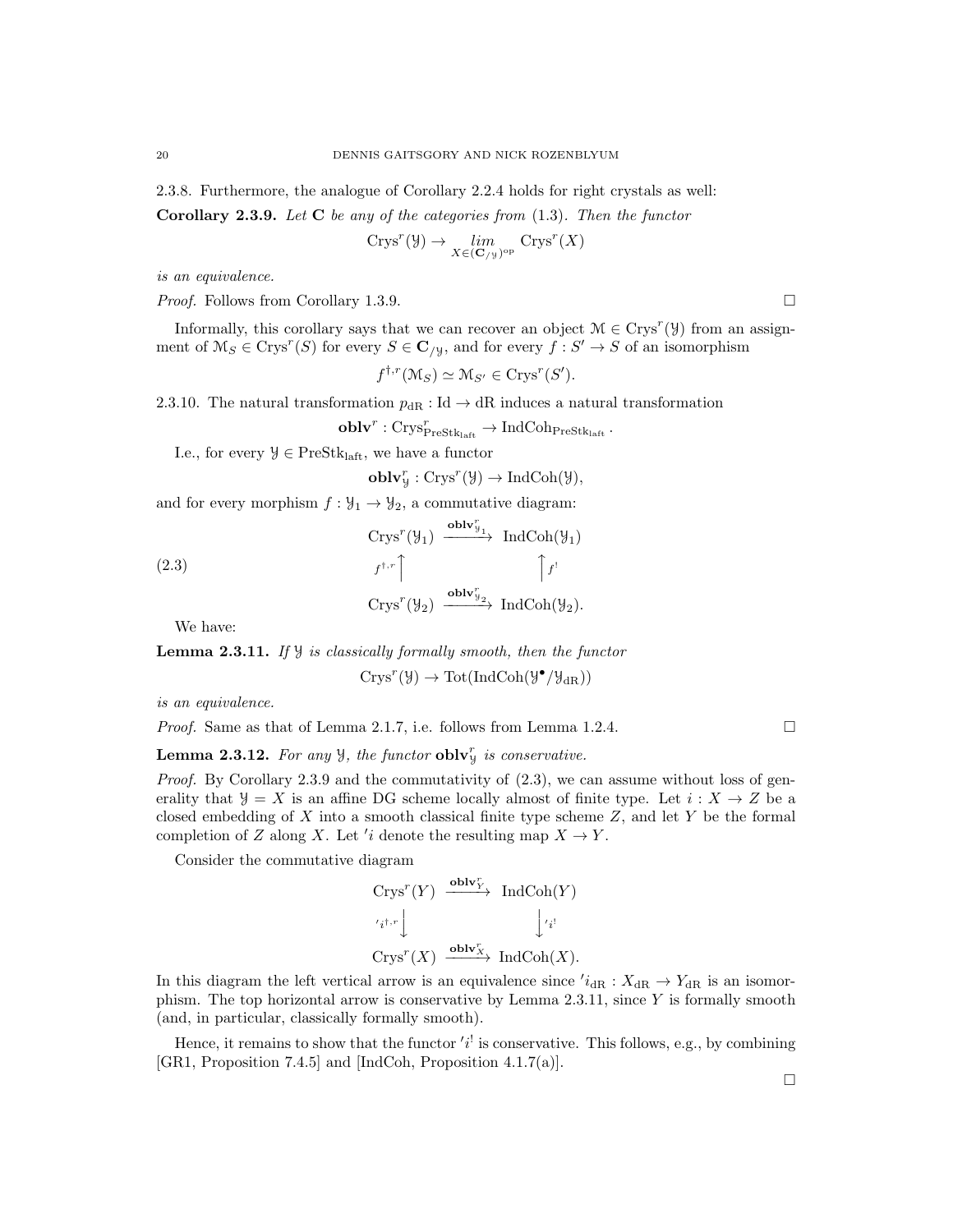2.4. Comparison of left and right crystals. We remind the reader that we assume that all prestacks and DG schemes are locally almost of finite type.

2.4.1. Recall (see [IndCoh, Sect. 5.7.5]) that for any  $S \in \text{DGSch}_{\text{aff}}$  there is a canonically defined functor

$$
\Upsilon_S: \text{QCoh}(S) \to \text{IndCoh}(S),
$$

given by tensoring with the duaizing sheaf  $\omega_S \in \text{IndCoh}(S)$ , such that for  $f : S_1 \to S_2$ , the diagram

$$
\begin{array}{ccc}\n\text{QCoh}(S_1) & \xrightarrow{\Upsilon_{S_1}} \text{IndCoh}(S_1) \\
\downarrow f^* \uparrow & \uparrow f^! \\
\text{QCoh}(S_2) & \xrightarrow{\Upsilon_{S_2}} \text{IndCoh}(S_2)\n\end{array}
$$

canonically commutes. In fact, the above data upgrades to a natural transformation of functors

$$
\Upsilon_{\mathrm{DGSch}_{\mathrm{aft}}} : \operatorname{QCoh}^*_{\mathrm{DGSch}_{\mathrm{aft}}} \to \operatorname{IndCoh}^!_{\mathrm{DGSch}_{\mathrm{aft}}},
$$

and hence gives rise to a natural transformation

$$
\Upsilon_{\mathrm{PreStk}_{\mathrm{laff}}}:\mathrm{QCoh}^*_{\mathrm{PreStk}_{\mathrm{laff}}}\to\mathrm{IndCoh}^!_{\mathrm{PreStk}_{\mathrm{laff}}},
$$

[IndCoh, Sect. 10.3.3].

For an individual object  $\mathcal{Y} \in \text{PreStk}_{\text{laff}},$  we obtain a functor

$$
\Upsilon_{\mathcal{Y}}: \mathrm{QCoh}(\mathcal{Y}) \to \mathrm{IndCoh}(\mathcal{Y}).
$$

2.4.2. Applying  $\Upsilon$  to  $\mathcal{Y}_{\text{dR}}$  for  $\mathcal{Y} \in \text{PreStk}_{\text{laff}},$  we obtain a canonically defined functor

(2.4) 
$$
\Upsilon_{\mathcal{Y}_{\mathrm{dR}}}:\mathrm{Crys}^l(\mathcal{Y})\to \mathrm{Crys}^r(\mathcal{Y}),
$$

making the diagram

(2.5)  
\n
$$
\begin{array}{ccc}\n&\text{Crys}^l(\mathcal{Y}) & \xrightarrow{\Upsilon_{\mathcal{Y}_{\text{dR}}}} & \text{Crys}^r(\mathcal{Y}) \\
& & & \text{oblv}_{\mathcal{Y}}^l \downarrow & & \text{oblv}_{\mathcal{Y}}^r \\
& & & \text{QCoh}(\mathcal{Y}) & \xrightarrow{\Upsilon_{\mathcal{Y}}} \text{IndCoh}(\mathcal{Y})\n\end{array}
$$

commute.

In fact we obtain a natural transformation

$$
\Upsilon_{\mathrm{PreStk}_{\mathrm{laff}}}\circ \mathrm{dR} : \mathrm{Crys}^l_{\mathrm{PreStk}_{\mathrm{laff}}}\rightarrow \mathrm{Crys}^r_{\mathrm{PreStk}_{\mathrm{laff}}} \, .
$$

In particular, for  $f: \mathcal{Y}_1 \to \mathcal{Y}_2$  the diagram

$$
\begin{array}{ccc}\n\operatorname{Crys}^l(\mathcal{Y}_1) & \xrightarrow{\Upsilon_{\mathcal{Y}_{1\text{dR}}}} & \operatorname{Crys}^r(\mathcal{Y}_1) \\
f^{\dagger,l} & & \uparrow f^{\dagger,r} \\
\operatorname{Crys}^l(\mathcal{Y}_2) & \xrightarrow{\Upsilon_{\mathcal{Y}_{2\text{dR}}}} & \operatorname{Crys}^r(\mathcal{Y}_2)\n\end{array}
$$

commutes.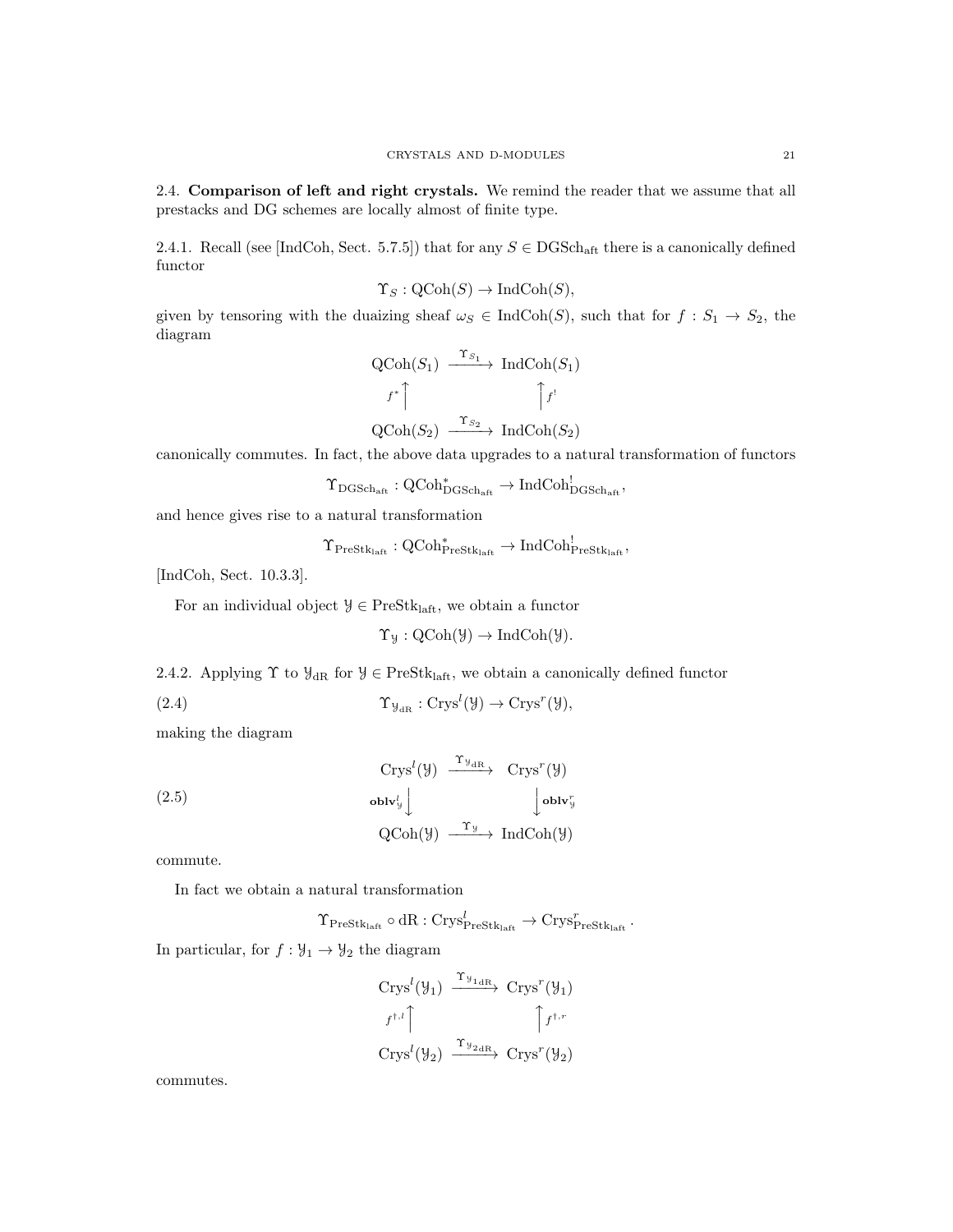2.4.3. We claim:

**Proposition 2.4.4.** For  $\mathcal{Y} \in \text{PreStk}_{\text{laff}}$ , the functor (2.4) is an equivalence.

Proof. By Corollaries 2.2.4 and 2.3.9, the statement reduces to one saying that

$$
\Upsilon_{X_{\mathrm{dR}}}:\mathrm{Crys}^l(X)\to\mathrm{Crys}^r(X)
$$

is an equivalence for an affine DG scheme  $X$  almost of finite type.

Let  $i : X \hookrightarrow Z$  be a closed embedding, where Z is a smooth classical scheme, and let Y be the formal completion of Z along X. Since  $X_{\text{dR}} \to Y_{\text{dR}}$  is an isomorphism, the functors

$$
f^{\dagger,l}: \text{Crys}^l(Y) \to \text{Crys}^l(X)
$$
 and  $f^{\dagger,r}: \text{Crys}^r(Y) \to \text{Crys}^r(X)$ 

are both equivalences. Hence, it is enough to prove the assertion for Y .

Let  $Y^{\bullet}/Y_{\text{dR}}$  be the Čech nerve of PreStk<sub>laft</sub> corresponding to the map

$$
p_{\mathrm{dR},Y}: Y \to Y_{\mathrm{dR}}.
$$

Consider the commutative diagram

$$
\begin{array}{ccc}\n\text{Crys}^l(Y) & \xrightarrow{\Upsilon_{Y_{\text{dR}}}} & \text{Crys}^r(Y) \\
\downarrow & & \downarrow \\
\text{Tot}(\text{QCoh}(Y^{\bullet}/Y_{\text{dR}})) & \xrightarrow{\text{Tot}(\Upsilon_{Y^{\bullet}/Y_{\text{dR}})}} \text{Tot}(\text{IndCoh}(Y^{\bullet}/Y_{\text{dR}})).\n\end{array}
$$

By Lemmas 2.1.7 and 2.3.11, the vertical arrows in the diagram are equivalences. Therefore, it suffices to show that for every  $i$ ,

$$
\Upsilon_{Y^i/Y_{\mathrm{dR}}}:\mathrm{QCoh}(Y^i/Y_{\mathrm{dR}})\to\mathrm{IndCoh}(Y^i/Y_{\mathrm{dR}})
$$

is an equivalence.

Recall (also from the proof of Proposition 1.3.3) that  $Y^{i}/Y_{dR}$  is the completion of the smooth classical scheme  $Z^i$  along the diagonal copy of X. Let us denote by  $U_i \subset Z^i$  the complementary open substack.

From [GR1, Propositions 7.1.3 and 7.4.5 and Diagram (7.16)], we obtain that we have a map of "short exact sequences" of DG categories

$$
\begin{array}{ccccccc}\n0 & \longrightarrow & \text{QCoh}(Y^i/Y_{\text{dR}}) & \longrightarrow & \text{QCoh}(Z^i) & \longrightarrow & \text{QCoh}(U_i) & \longrightarrow & 0 \\
& & \uparrow_{Y^i/Y_{\text{dR}}} & & & & & \\
0 & \longrightarrow & \text{IndCoh}(Y^i/Y_{\text{dR}}) & \longrightarrow & \text{IndCoh}(Z^i) & \longrightarrow & \text{IndCoh}(U_i) & \longrightarrow & 0.\n\end{array}
$$

Now, the functors

 $\Upsilon_{Z^i}: \text{QCoh}(Z^i) \to \text{IndCoh}(Z^i)$  and  $\Upsilon_{U_i}: \text{QCoh}(U_i) \to \text{IndCoh}(U_i)$ 

are both equivalences, since  $Z^i$  and  $U_i$  are smooth:

Indeed, by [IndCoh, Proposition 9.3.3], for any  $S \in \text{DGSch}_{\text{aff}}$ , the functor  $\Upsilon_S$  is the dual of  $\Psi_S$ : IndCoh(S)  $\to$  QCoh(S), and the latter is an equivalence if S is smooth by [IndCoh, Lemma 1.1.6].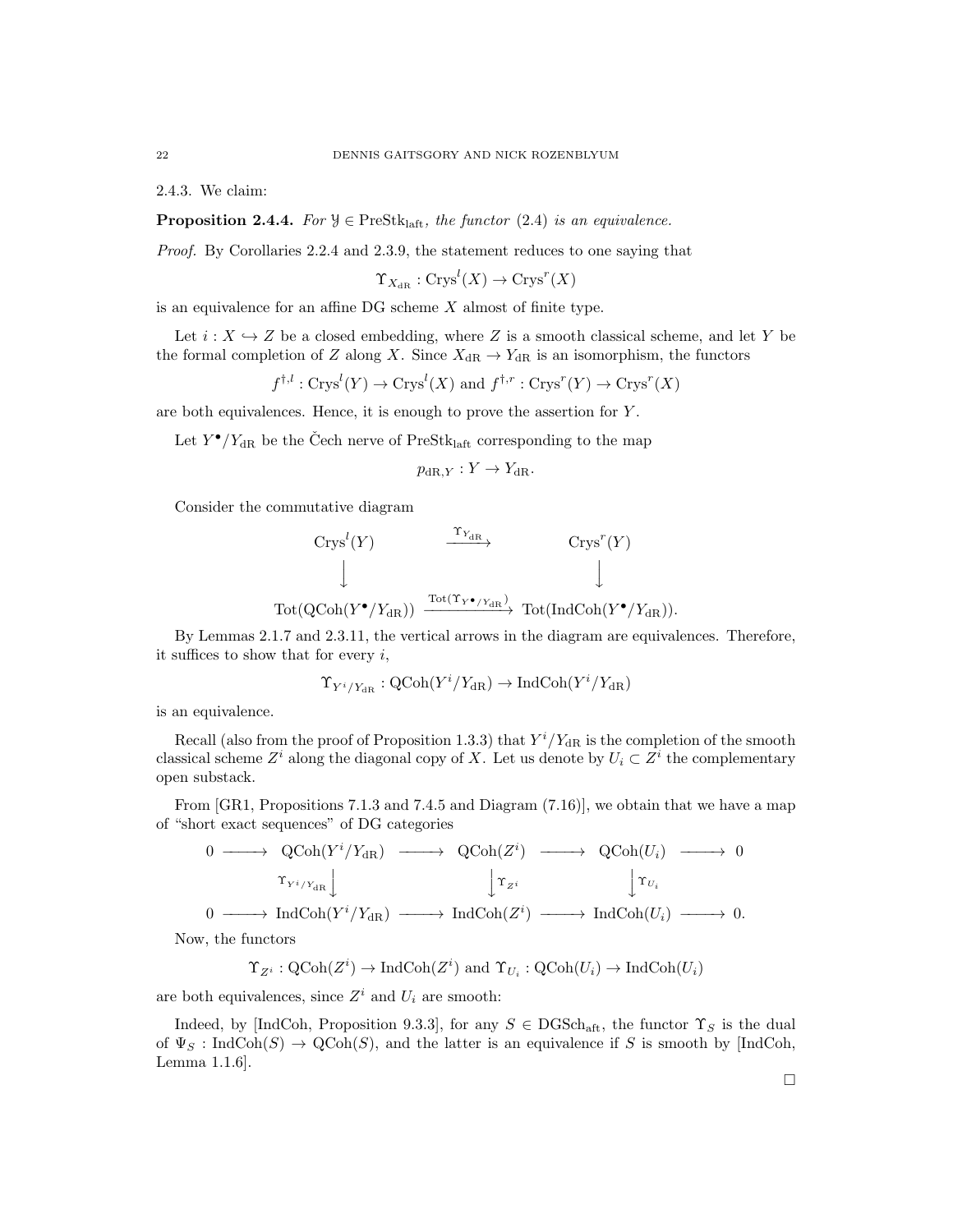2.4.5. Proposition 2.4.4 allows us to identify left and right crystals for objects  $\mathcal{Y} \in \text{PreStk}_{\text{left}}$ .

In other words, we can consider the category  $Crys(y)$  equipped with two realizations: "left" and "right", which incarnate themselves as forgetful functors  $\textbf{oblv}_y^l$  and  $\textbf{oblv}_y^r$  from  $Crys(\mathcal{Y})$ to  $QCoh(\mathcal{Y})$  and IndCoh $(\mathcal{Y})$ , respectively.

The two forgetful functors are related by the commutative diagram



For a morphism  $f: \mathcal{Y}_1 \to \mathcal{Y}_2$  we have a naturally defined functor

$$
f^{\dagger} : \text{Crys}(\mathcal{Y}_2) \to \text{Crys}(\mathcal{Y}_1),
$$

which makes the following diagrams commute

$$
\begin{array}{ccc}\n\text{Crys}(\mathcal{Y}_1) & \stackrel{f^{\dagger}}{\longleftarrow} & \text{Crys}(\mathcal{Y}_2) \\
\text{oblv}_{\mathcal{Y}_1}^l \downarrow & & \downarrow \text{oblv}_{\mathcal{Y}_2}^l \\
\text{QCoh}(\mathcal{Y}_1) & \stackrel{f^*}{\longleftarrow} & \text{QCoh}(\mathcal{Y}_2) \\
 & & \\
\text{Crys}(\mathcal{Y}_1) & \stackrel{f^{\dagger}}{\longleftarrow} & \text{Crys}(\mathcal{Y}_2) \\
 & & \\
\text{oblv}_{\mathcal{Y}_1}^r \downarrow & & \downarrow \text{oblv}_{\mathcal{Y}_2}^r \\
\text{IndCoh}(\mathcal{Y}_1) & \stackrel{f^{\dagger}}{\longleftarrow} & \text{IndCoh}(\mathcal{Y}_2).\n\end{array}
$$

and

2.4.6. In the sequel, we shall use symbols  $Crys(\mathcal{Y})$ ,  $Crys^r(\mathcal{Y})$  and  $Crys^l(\mathcal{Y})$  interchangeably with the former emphasizing that the statement is independent of realization (left or right) we choose, and the latter two, when a choice of the realization is important.

2.4.7. Proof of Lemma 2.2.6. Follows by combining Lemma 2.3.12 and Proposition 2.4.4.

 $\Box$ 

2.5. Kashiwara's lemma. A feature of the assignment  $\mathcal{Y} \rightarrow \text{Crys}(\mathcal{Y})$  is that Kashiwara's lemma becomes nearly tautological.

We will formulate and prove it for the incarnation of crystals as right crystals. By Proposition 2.4.4, this implies the corresponding assertion for left crystals. However, one could easily write the same proof in the language of left crystals instead.

2.5.1. Recall that a map  $i : \mathcal{X} \to \mathcal{Z}$  in PreStk is called a closed embedding if it is such at the level of the underlying classical prestacks. I.e., if for every  $S \in (\text{Sch}^{\text{aff}})_{/z}$  the base-changed map

$$
^{cl}(S \underset{\mathcal{Z}}{\times} \mathfrak{X}) \to S
$$

is a closed embedding; in particular,  $\frac{cl(S \times \mathfrak{X})}{z}$  is a classical affine scheme.

If  $\mathfrak{X}, \mathfrak{X} \in \text{PreStk}_{\text{laff}},$  it suffices to check the above condition for  $S \in (\text{Sch}^{\text{aff}}_{\text{ft}})_{/\mathfrak{Z}}$ .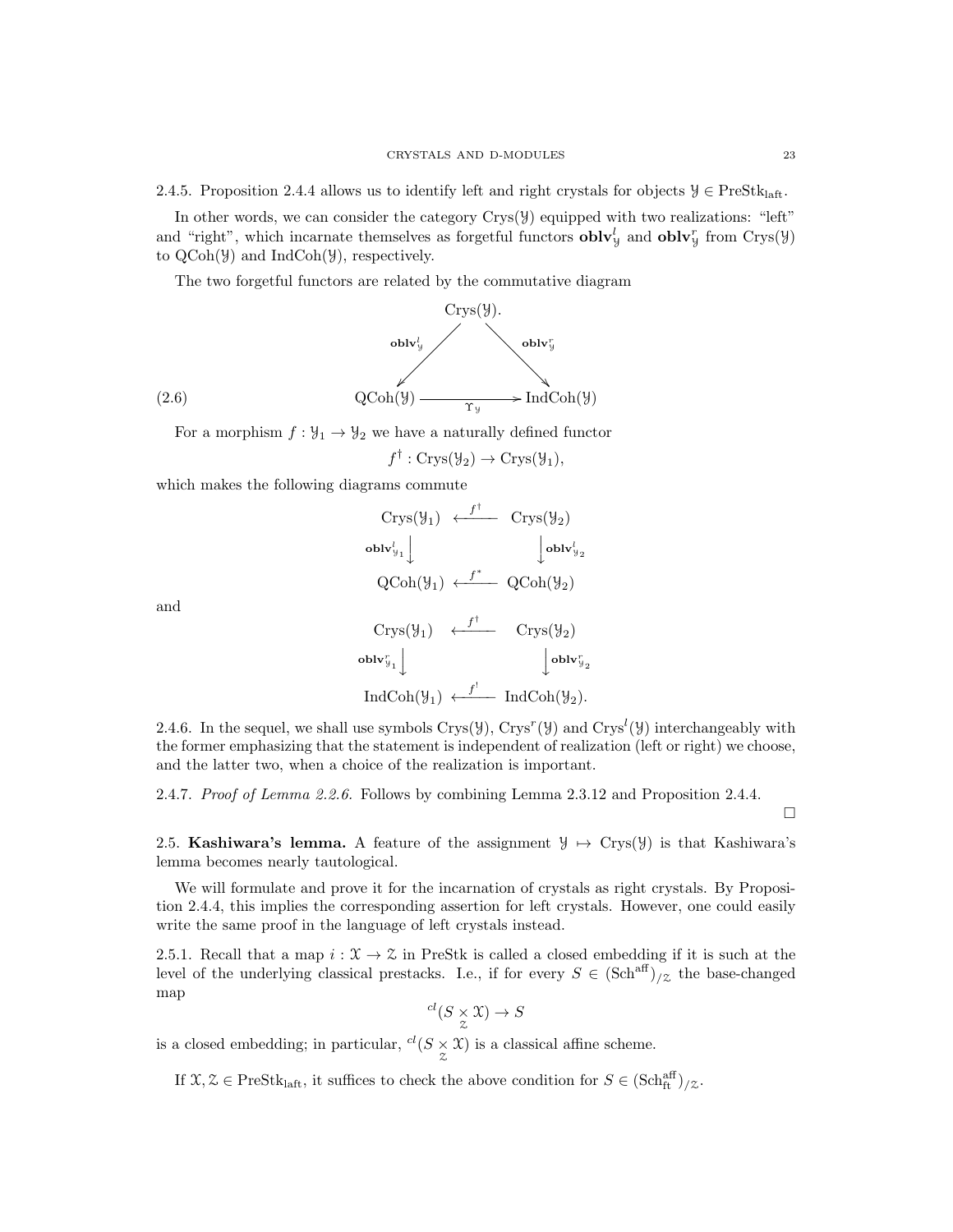2.5.2. For  $i: \mathfrak{X} \hookrightarrow \mathfrak{X}$  a closed embedding of objects of PreStk<sub>laft</sub>, let  $j: \mathfrak{X} \hookrightarrow \mathfrak{X}$  be the complementary open embedding. The induced map

$$
j:\overset{\circ}{\mathcal{Z}}_{\mathrm{dR}}\to\mathcal{Z}_{\mathrm{dR}}
$$

is also an open embedding of prestacks. Consider the restriction functor

$$
j^{\dagger,r}: \text{Crys}^r(\mathcal{Z}) \to \text{Crys}^r(\overset{\circ}{\mathcal{Z}}).
$$

It follows from [IndCoh, Lemma 4.1.1], that the above functor admits a fully faithful right adjoint, denoted  $j_{\text{dR},\ast}$ , such that for every  $S \in (DGSch_{\text{aff}})_{/\mathcal{Z}_{\text{dR}}}$  and

$$
\overset{\circ}{S}:=S\underset{\mathcal{Z}_{\mathrm{dR}}}{\times}\overset{\circ}{\mathcal{Z}}_{\mathrm{dR}}\overset{j_S}{\hookrightarrow}S,
$$

the natural transformation in the diagram

$$
\operatorname{IndCoh}(S) \xleftarrow{\mathbf{oblv}_{\mathbb{Z}}^{r}} \operatorname{Crys}^{r}(\mathbb{Z})
$$
\n
$$
(j_S)_{*}^{\operatorname{IndCoh}} \uparrow \qquad \qquad \uparrow j_{\operatorname{dR},*}
$$
\n
$$
\operatorname{IndCoh}(\overset{\circ}{S}) \xleftarrow{\mathbf{oblv}_{\overset{\circ}{S}}} \operatorname{Crys}^{r}(\overset{\circ}{\mathbb{Z}})
$$

arising by adjunction from the diagram

$$
\operatorname{IndCoh}(S) \xleftarrow{\mathbf{oblv}_{\mathbb{Z}}^{r}} \operatorname{Crys}^{r}(\mathbb{Z})
$$
\n
$$
(j_S)^{t} \downarrow \qquad \qquad \downarrow j^{t,r}
$$
\n
$$
\operatorname{IndCoh}(\overset{\circ}{S}) \xleftarrow{\mathbf{oblv}_{\mathbb{S}}^{r}} \operatorname{Crys}^{r}(\overset{\circ}{\mathbb{Z}}),
$$

is an isomorphism.

In particular, the natural transformation

$$
\operatorname{\mathbf{oblv}}^r_\mathcal{Z} \circ j_{{\mathrm{dR}},*} \to j^{\operatorname{IndCoh}}_* \circ \operatorname{\mathbf{oblv}}^r_\mathcal{Z}
$$

is an isomorphism.

2.5.3. Let  $\text{Crys}^r(\mathcal{Z})_{\mathcal{X}}$  denote the full subcategory of  $\text{Crys}^r(\mathcal{Z})$  equal to  $\ker(j^{\dagger,r})$ .

Clearly, an object  $M \in \text{Crys}^r(\mathcal{Z})$  belongs to  $\text{Crys}^r(\mathcal{Z})_{\mathcal{X}}$  if and only if for every  $S \in \text{DGSch}_{\text{aff}},$ equipped with a map  ${}^{cl,red}S \to \mathcal{Z}$ , the corresponding object  $\mathcal{F}_S \in \text{IndCoh}(S)$  lies in

$$
\operatorname{IndCoh}(S)_{S-\overset{\circ}{ S}}:=\ker\left(j^!_S:\operatorname{IndCoh}(S)\to\operatorname{IndCoh}(\overset{\circ}{ S})\right).
$$

2.5.4. The functor  $Crys^{r}(\mathcal{Z})_{\mathcal{X}} \hookrightarrow Crys^{r}(\mathcal{X})$  admits a right adjoint, given by

$$
\mathcal{M} \mapsto \text{Cone}(\mathcal{M} \to j_{\text{dR},*} \circ j^{\dagger,r}(\mathcal{M}))[-1].
$$

Hence, we can think of  $Crys^r(\mathcal{Z})_{\mathcal{X}}$  as a co-localization of  $Crys^r(\mathcal{Z})$ .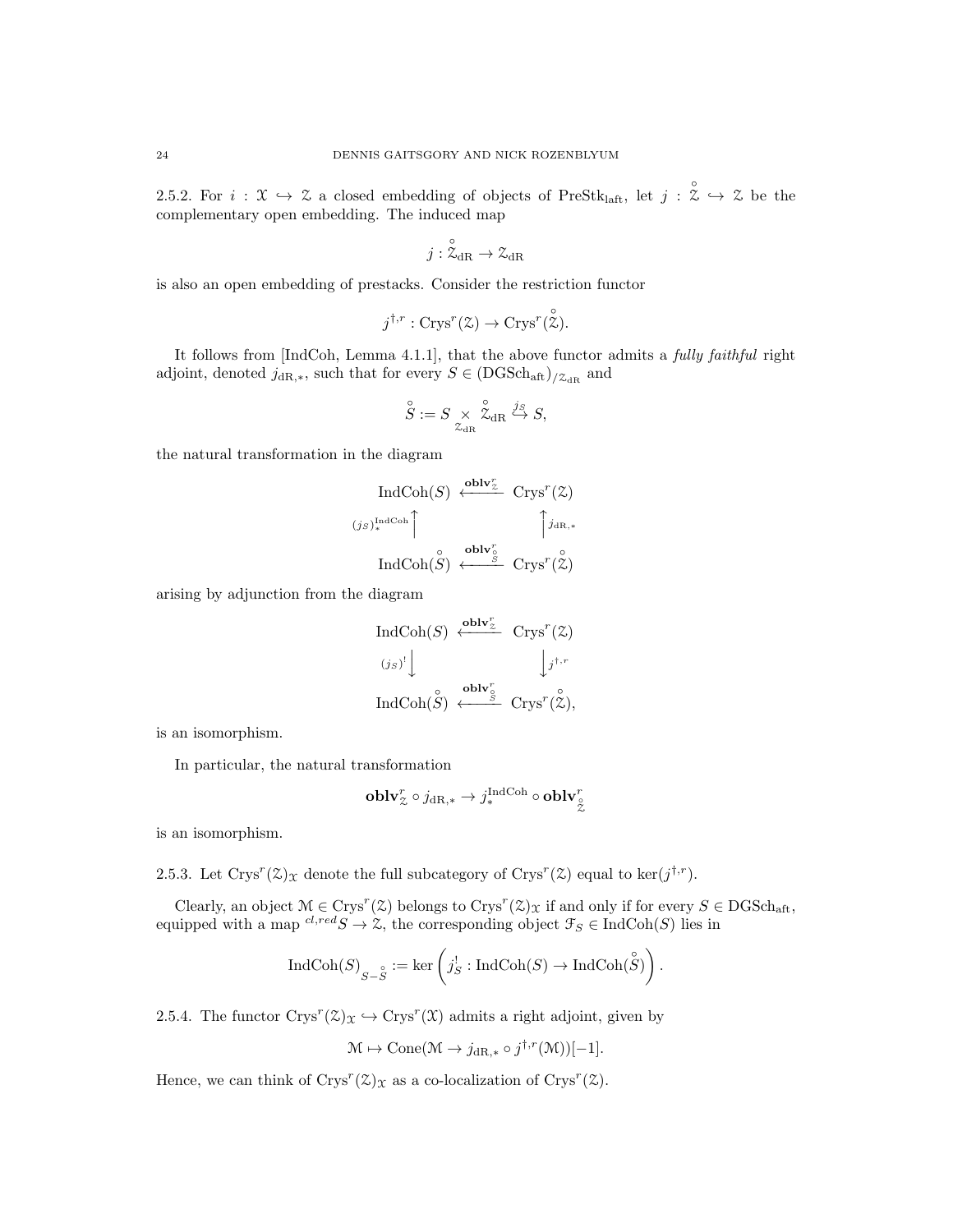2.5.5. Since the composition  $i^{\dagger,r} \circ j_{\text{dR},*}$  is zero, the functor  $i^{\dagger,r} : \text{Crys}^r(\mathcal{Z}) \to \text{Crys}^r(\mathcal{X})$  factors through the above co-localization:

$$
Crys^r(\mathcal{Z}) \to Crys^r(\mathcal{Z})_{\mathcal{X}} \stackrel{\prime_i^{\dagger,r}}{\longrightarrow} Crys^r(\mathcal{X}).
$$

Kashiwara's lemma says:

Proposition 2.5.6. The above functor

$$
'i^{\dagger,r}: \text{Crys}^r(\mathcal{Z})_{\mathcal{X}} \to \text{Crys}^r(\mathcal{X})
$$

is an equivalence.

*Proof.* Note that we have an isomorphism in  $PreStk<sub>laff</sub>:$ 

$$
\underset{S \in (\text{DGSch}_{\text{aff}}) / \mathcal{Z}_{\text{dR}}}{\text{colim}} S \underset{\mathcal{Z}_{\text{dR}}}{\times} \mathcal{X}_{\text{dR}} \simeq \mathcal{X}_{\text{dR}}.
$$

Furthermore,  $S^{\wedge} := S \underset{\mathcal{Z}_{\text{dR}}} {\times} \mathcal{X}_{\text{dR}}$  identifies with the formal completion of S along

$$
{}^{red, cl}S \underset{cl, red \chi}{\times} {}^{cl, red} \mathfrak{X}.
$$

Hence, the category  $\text{Crys}^r(\mathfrak{X})$  can be described as

$$
\lim_{S \in ((\text{DGSch}_{\text{aft}})_{/ \mathcal{Z}_{\text{dR}}})^{\text{op}}} \text{IndCoh}(S^{\wedge}).
$$

By definition, the category  $\text{Crys}^r(\mathcal{Z})_{\mathcal{X}}$  is given by

$$
\lim_{S \in ((\text{DGSch}_{\text{aff}})/_{\mathcal{Z}_{\text{dR}}})^{\text{op}}} \ker \left( j_S^! : \text{IndCoh}(S) \to \text{IndCoh}(\overset{\circ}{S}) \right).
$$

Now,  $[GR1, Proposition 7.4.5]$  says that for any S as above, !-pullback gives an equivalence

$$
\ker\left(j_S^!\colon \textup{Ind}\textup{Coh}(S)\to\textup{Ind}\textup{Coh}(\overset{\circ}{S})\right)\to\textup{Ind}\textup{Coh}(S^\wedge),
$$

as desired.

Remark 2.5.7. If we phrased the above proof in terms of left crystals instead of right crystals, we would have used [GR1, Proposition 7.1.3] instead of [GR1, Proposition 7.4.5].

# 3. Descent properties of crystals

In this section all prestacks, including DG schemes and DG indschemes are assumed locally almost of finite type, unless explicitly stated otherwise.

The goal of this section is to establish a number of properties concerning the behavior of crystals on DG schemes and DG indschemes. These properties include: an interpretation of crystals (right and left) via the infinitesimal groupoid; h-descent; a monadic description of the category of crystals; induction functors for right and left crystals.

3.1. The infinitesimal groupoid. In this subsection, we let  $\mathfrak X$  be a DG indscheme locally almost of finite, see [GR1, Sect. 1.7.1].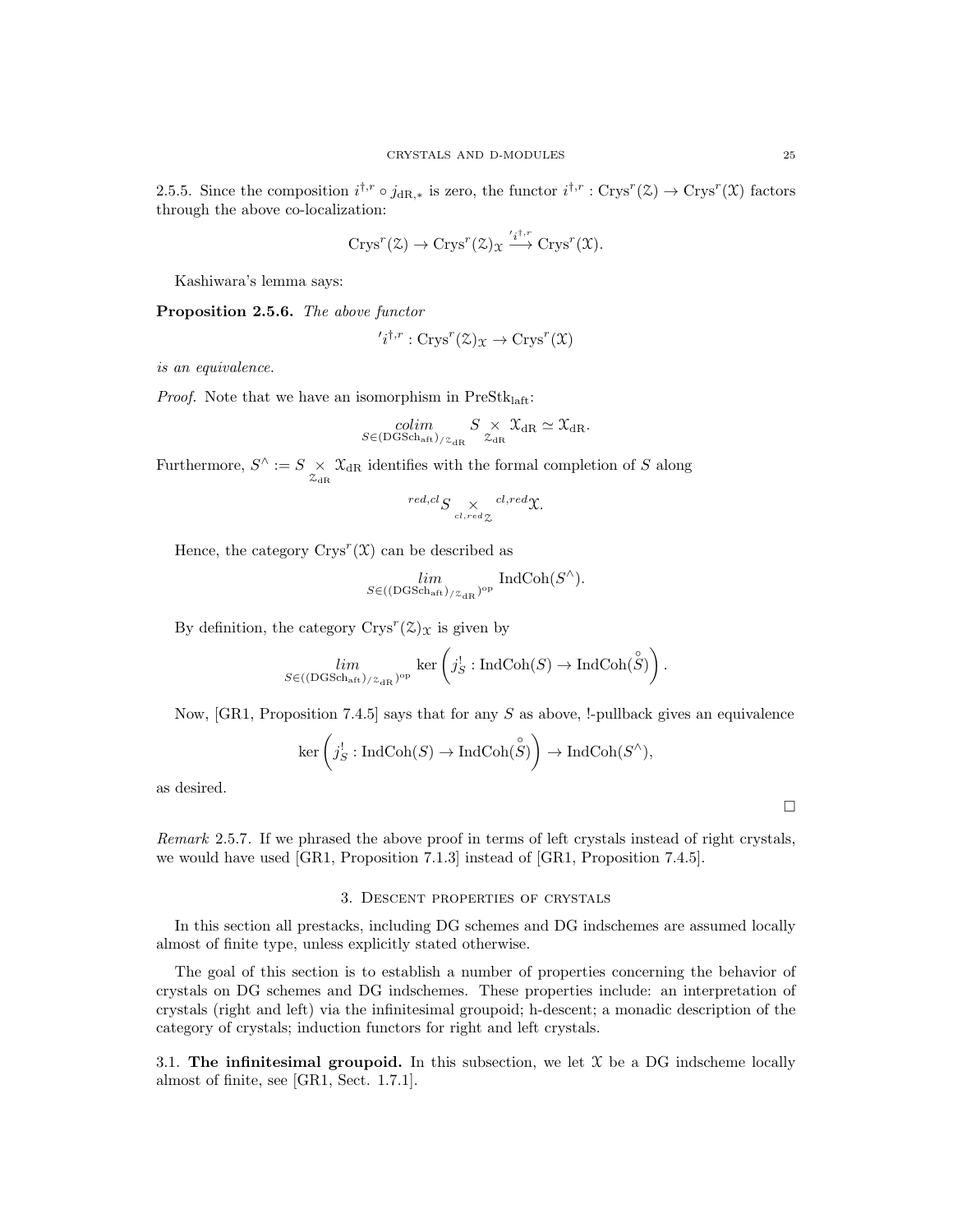3.1.1. Consider the simplicial prestack  $\mathfrak{X}^{\bullet}/\mathfrak{X}_{dR}$ , i.e., the Čech nerve of the map  $\mathfrak{X} \to \mathfrak{X}_{dR}$ . As was remarked already, each  $\mathfrak{X}^i/\mathfrak{X}_{\mathrm{dR}}$  is the formal completion of  $\mathfrak{X}^i$  along the main diagonal. In particular, all  $\mathfrak{X}^i/\mathfrak{X}_{\mathrm{dR}}$  also belong to DGindSch<sub>laft</sub>.

We shall refer to

$$
\mathfrak{X}_{\chi_{\rm dR}} \mathfrak{X} \rightrightarrows \mathfrak{X}
$$

as the infinitesimal groupoid of  $\mathfrak{X}$ .

3.1.2. Consider the cosimplicial category IndCoh( $\mathfrak{X}^{\bullet}/\mathfrak{X}_{\mathrm{dR}}$ ).

Proposition 3.1.3. The functor

$$
Crys^r(\mathfrak{X}) \to \mathrm{Tot}(\mathrm{IndCoh}(\mathfrak{X}^{\bullet}/\mathfrak{X}_{\mathrm{dR}})),
$$

defined by the augmentation, is an equivalence.

Remark 3.1.4. Note that by Lemma 2.3.11, the assertion of the proposition holds also for  $\mathfrak X$ replaced any classically formally smooth object  $\mathcal{Y} \in \text{PreStk}_{\text{laff}}$ .

*Proof.* It suffices to show that for any  $S \in \text{DGSch}_{\text{aff}}$  and a map  $S \to \mathfrak{X}_{\text{dR}}$ , the functor

$$
\operatorname{IndCoh}(S) \to \operatorname{Tot}\left(\operatorname{IndCoh}(S \underset{\mathfrak{X}_{\operatorname{dR}}}{\times} \mathfrak{X}^{\bullet}/\mathfrak{X}_{\operatorname{dR}})\right)
$$

is an equivalence.

Note that the simplicial prestack  $S \underset{\mathcal{X}_{\text{dR}}}{\times} (\mathcal{X}^{\bullet}/\mathcal{X}_{\text{dR}})$  is the Čech nerve of the map

$$
(3.1) \t\t S \underset{\mathcal{X}_{\mathrm{dR}}}{\times} \mathcal{X} \to S.
$$

Note that  $S \times \mathfrak{X}$  identifies with the formal completion of  $S \times \mathfrak{X}$  along the map  $^{red, cl} S \to S \times \mathfrak{X}$ , where  ${}^{red, cl}S \to \mathfrak{X}$  is the map corresponding to  $S \to \mathfrak{X}_{dR}$ . In particular, we obtain that the map in  $(3.1)$  is *ind-proper* (see [GR1, Sect. 2.7.4], where the notion of ind-properness is introduced) and surjective.

Hence, our assertion follows from [GR1, Lemma 2.10.3].

 $\Box$ 

## 3.2. Fppf and h-descent for crystals.

3.2.1. Recall the h-topology on the category  $DGSch<sub>aff</sub><sup>aff</sup>$ , [IndCoh, Sect. 8.2]. It is generated by Zariski covers and proper-surjective covers.

Consider the functor

$$
\mathrm{Crys}^r_{\mathrm{DGSch}^{\mathrm{aff}}_{\mathrm{aff}}}:=\mathrm{Crys}^r_{\mathrm{PreStk}_{\mathrm{laff}}}\mid_{\mathrm{DGSch}^{\mathrm{aff}}_{\mathrm{aff}}}:(\mathrm{DGSch}^{\mathrm{aff}}_{\mathrm{aff}})^{\mathrm{op}}\to\mathrm{DGCat}\,.
$$

We will prove:

**Proposition 3.2.2.** The functor  $\text{Crys}_{\text{DGSchaft}}^r$  satisfies h-descent.

*Proof.* We will show that  $\text{Crys}_{\text{DGSchaft}}^r$  satisfies étale descent and proper-surjective descent.

The étale descent statement is clear: if  $S' \rightarrow S$  is an étale cover in DGSch<sub>aft</sub> then the corresponding map  $S'_{\text{dR}} \to S_{\text{dR}}$  is a schematic, étale and surjective map in PreStklaft. In particular, it is a cover for the fppf topology, and the statement follows from the fppf descent for IndCoh, see [IndCoh, Corollary 10.4.5].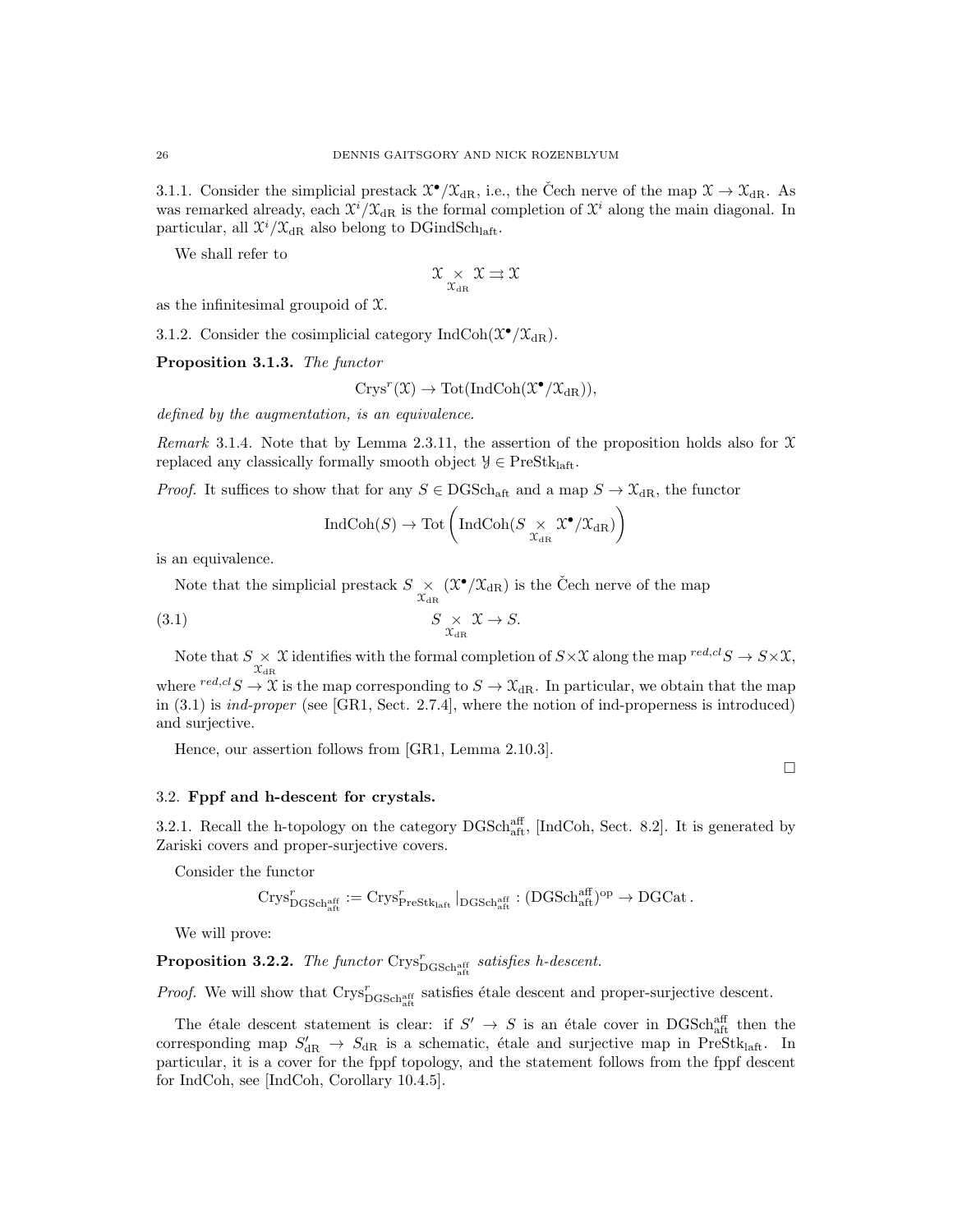Thus, let  $S' \to S$  be a proper surjective map. Consider the bi-simplicial object of PreStk<sub>laft</sub> equal to

$$
(S^{\prime\bullet}/S)^\star/(S_{\mathrm{dR}}^{\prime\bullet}/S_{\mathrm{dR}}),
$$

i.e., the term-wise infinitesimal groupoid of the Čech nerve of  $S' \to S$ . Namely, it is the bisimplicial object whose  $(p, q)$  simplices are given by the q-simplices of Cech nerve of the map  $S'^p/S \to S'_{\rm dR}{}^p/S_{\rm dR}$ ; so  $\star$  stands for the index q, and  $\bullet$  for the index p.

By Proposition 3.1.3, it is enough to show that the composite functor

$$
(3.2) \quad \mathrm{Crys}^r(S) := \mathrm{IndCoh}(S_{\mathrm{dR}}) \to \mathrm{Tot}(\mathrm{IndCoh}((S'^\bullet/S)_{\mathrm{dR}})) \to
$$

$$
\to \mathrm{Tot}(\mathrm{IndCoh}((S'^\bullet/S)^\star/(S'^\bullet/S)_{\mathrm{dR}})).
$$

is an equivalence.

Note, however, that we have a canonical isomorphism of bi-simplicial objects of  $PreStk<sub>laff</sub>$ 

$$
(S^{\prime\bullet}/S)^{\star}/(S_{\mathrm{dR}}^{\prime\bullet}/S_{\mathrm{dR}})\simeq (S^{\prime\star}/S_{\mathrm{dR}}^{\prime\bullet})^{\bullet}/(S^{\star}/S_{\mathrm{dR}}),
$$

where the latter is the term-wise Cech nerve of the map of cosimplicial objects

$$
(S'^\star/S'_{{\mathrm{dR}}}) \to (S^\star/S_{{\mathrm{dR}}}).
$$

The map in (3.2) can be rewritten as

$$
\mathrm{Crys}^r(S):=\mathrm{IndCoh}(S_{\mathrm{dR}})\to\mathrm{Tot}\left(\mathrm{IndCoh}(S^\bullet/S_{\mathrm{dR}})\right)\to\mathrm{Tot}\left(\mathrm{IndCoh}((S'^\star/S'_{\mathrm{dR}})^\bullet/(S^\star/S_{\mathrm{dR}}))\right).
$$

Applying Proposition 3.1.3 again, we obtain that it suffices to show that for every  $i$ , the map

$$
\operatorname{IndCoh}(S^i/S_{\mathrm{dR}}) \to \operatorname{Tot}\left(\operatorname{IndCoh}((S'^i/S'_{\mathrm{dR}})^{\bullet}/(S^i/S_{\mathrm{dR}}))\right)
$$

is an equivalence.

However, we note that the map

$$
S'^i/S'_{\mathrm{dR}}\to S^i/S_{\mathrm{dR}}
$$

is ind-proper and surjective. Hence, the assertion follows from [GR1, Lemma 2.10.3].

 $\Box$ 

3.2.3. Consider the fppf topology on the category  $DGSch<sub>aff</sub><sup>aff</sup>$ , induced from the fppf topology on DGSchaff (see [GL:Stacks, Sect. 2.2]). Note that every fppf covering is in particular an h-covering. Therefore, we obtain,

**Corollary 3.2.4.** The functor  $\text{Crys}_{\text{DGSch}_{\text{aff}}^{\text{aff}}}^r$  satisfies fppf descent.

As in [IndCoh, Theorem 8.3.2], fppf descent is a combination of Nisnevich descent and finiteflat descent<sup>4</sup>. In particular, we established fppf descent in the proof of Proposition 3.2.2 without appealing to the fact that every fppf covering is also an h-covering.

<sup>4</sup>This observation was explained to us by J. Lurie.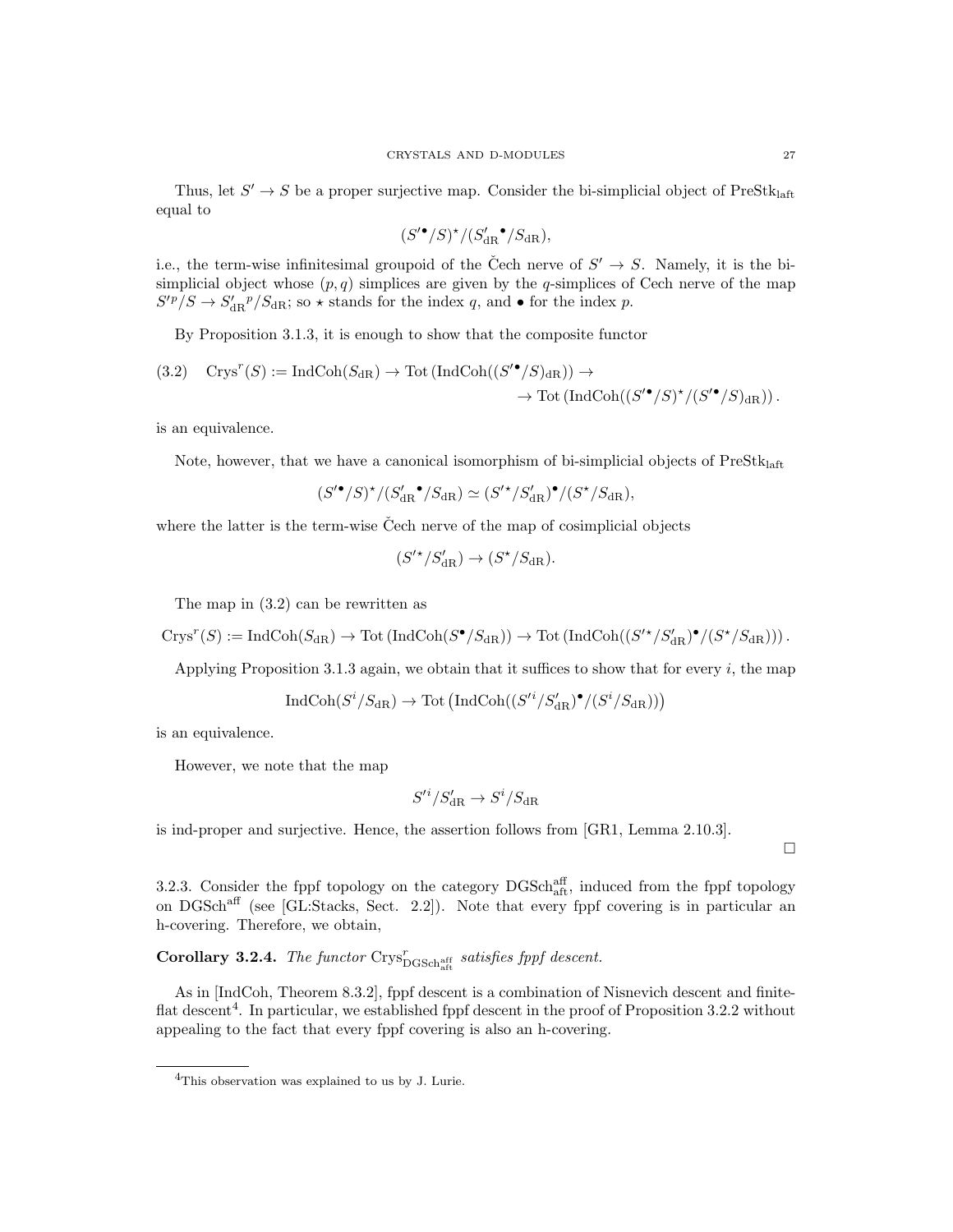3.2.5. Fppf (resp. h-) topology on DGSch<sup>aff</sup> induces the fppf (resp. h-) topology on the full subcategory

$$
{}^{\textstyle{<}\infty}{\rm DGSch}_{\rm aff}^{\rm aff} \subset {\rm DGSch}_{\rm aff}^{\rm aff}.
$$

Proposition 3.2.2 implies:

Corollary 3.2.6. The functor

$$
\mathrm{Crys}^r_{<\infty\mathrm{DGSch}^{\mathrm{aff}}_{\mathrm{aff}}}:=\mathrm{Crys}^r_{\mathrm{PreStk}_{\mathrm{laff}}}\left|_{<\infty\mathrm{DGSch}^{\mathrm{aff}}_{\mathrm{aff}}}:\right(^{<\infty}\mathrm{DGSch}^{\mathrm{aff}}_{\mathrm{aff}})^{\mathrm{op}}\to\mathrm{DGCat}
$$

on  $\leq \infty$ DGSchaff satisfies h-descent and, in particular, fppf descent.

Thus by [Lu0, Corollary 6.2.3.5], we obtain:

Corollary 3.2.7. Let  $\mathcal{Y}_1 \to \mathcal{Y}_2$  be a map in PreStklaft which is a surjection in the h-topology. Then the natural map

$$
Crys(\mathcal{Y}_2) \to Tot(Crys(\mathcal{Y}_1^{\bullet}/\mathcal{Y}_2))
$$

is an equivalence.

# 3.3. The induction functor for right crystals.

3.3.1. Let  $p_s, p_t$  denote the two projections

$$
\mathfrak{X}_{\chi_{\rm dR}} \chi \Rightarrow \mathfrak{X}.
$$

Note that the maps  $p_i$ ,  $i = s, t$  are ind-proper. Hence, the functors  $p_i^{\dagger}$  admit left adjoints,  $(p_i)_*^{\text{IndCoh}}$ , see [GR1, Corollary 2.8.3].

# Proposition 3.3.2.

(a) The forgetful functor

$$
\mathbf{oblv}^r_{\mathfrak{X}}:\mathrm{Crys}(\mathfrak{X})\rightarrow \mathrm{IndCoh}(\mathfrak{X})
$$

admits a left adjoint, to be denoted  $\text{ind}^r_{\mathfrak{X}}$ .

(b) We have a canonical isomorphism of functors

$$
\mathbf{oblv}_{\mathcal{X}}^r \circ \mathbf{ind}_{\mathcal{X}}^r \simeq (p_t)_*^{\mathrm{IndCoh}} \circ (p_s)^!
$$

(c) The adjoint pair

$$
\mathbf{ind}^r_{\mathfrak{X}} : \mathrm{IndCoh}(\mathfrak{X}) \rightleftarrows \mathrm{Crys}^r(\mathfrak{X}) : \mathbf{oblv}^r_{\mathfrak{X}}
$$

is monadic, i.e., the natural functor from  $Crys^{r}(\mathfrak{X})$  to the category of modules in IndCoh(X) over the monad  $\textbf{oblv}_\mathcal{X}^r \circ \textbf{ind}_\mathcal{X}^r$  is an equivalence.

Proof. By Proposition 3.1.3 and [Lu2, Theorem 6.2.4.2], it suffices to show that the co-simplicial category

$$
\operatorname{IndCoh}(\mathfrak X^\bullet/\mathfrak X_{\mathrm{dR}})
$$

satisfies the Beck-Chevalley condition, i.e. for each  $n$ , the coface map

$$
d^0: \operatorname{IndCoh}(\mathfrak{X}^n/\mathfrak{X}_{\mathrm{dR}}) \to \operatorname{IndCoh}(\mathfrak{X}^{n+1}/\mathfrak{X}_{\mathrm{dR}})
$$

admits a left adjoint, to be denoted by  $\mathfrak{t}^0$ , and for every map  $[m] \to [n]$  in  $\Delta$ , the diagram

$$
\operatorname{IndCoh}(\mathcal{X}^m/\mathcal{X}_{\mathrm{dR}}) \xleftarrow{\mathfrak{t}^0} \operatorname{IndCoh}(\mathcal{X}^{m+1}/\mathcal{X}_{\mathrm{dR}})
$$
  
\n
$$
\downarrow \qquad \qquad \downarrow
$$
  
\n
$$
\operatorname{IndCoh}(\mathcal{X}^n/\mathcal{X}_{\mathrm{dR}}) \xleftarrow{\mathfrak{t}^0} \operatorname{IndCoh}(\mathcal{X}^{n+1}/\mathcal{X}_{\mathrm{dR}})
$$

which, a priori, commutes up to a natural transformation, actually commutes.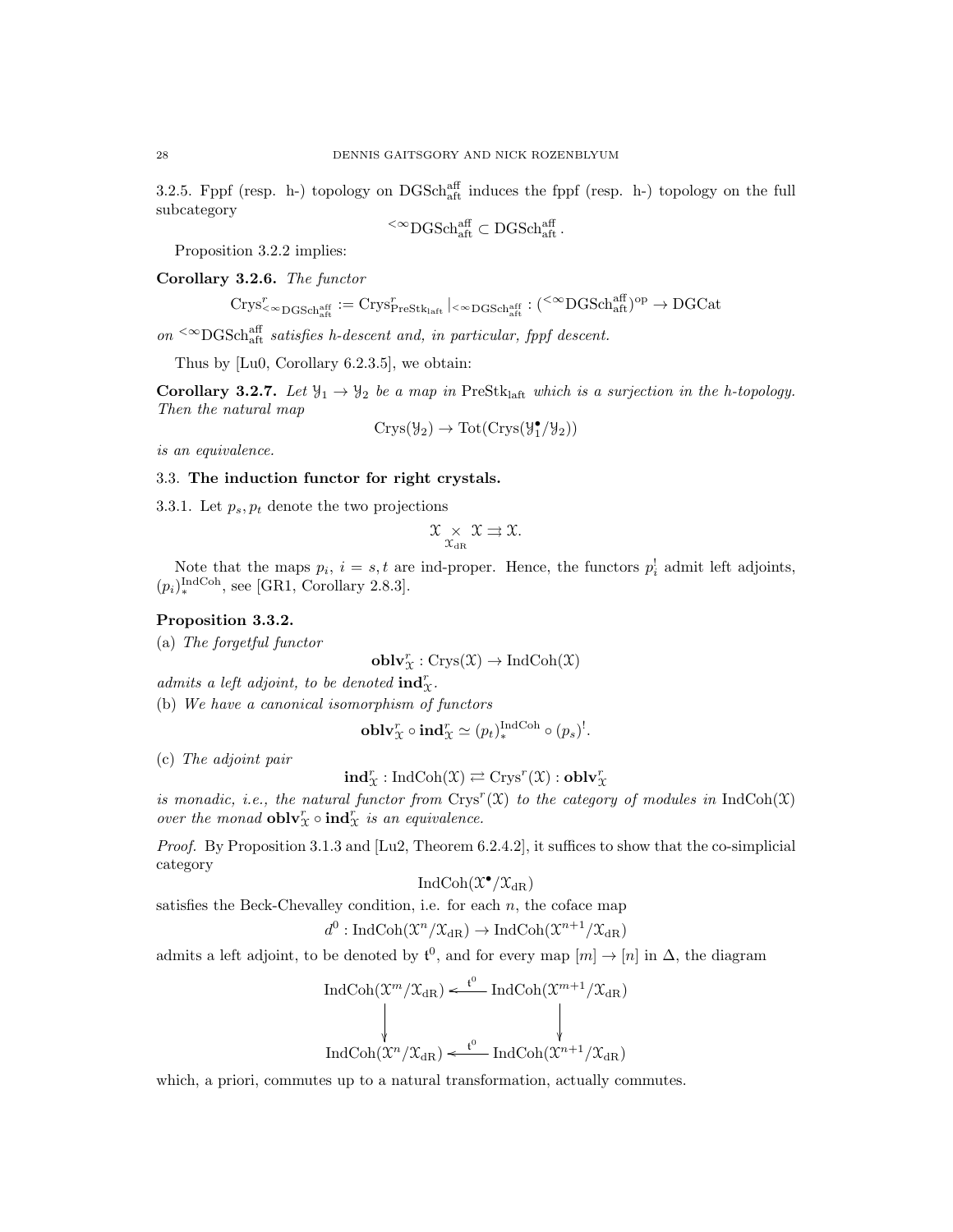In this case, the Beck-Chevalley condition amounts to the adjunction and base change between ∗-pushforwards and !-pullbacks for ind-proper morphisms between DG indschemes, and is given by [GR1, Proposition 2.9.2].

 $\Box$ 

# **Corollary 3.3.3.** The category  $Crys^{r}(\mathfrak{X})$  is compactly generated.

*Proof.* The set of compact generators is obtained by applying  $\text{ind}_{\mathcal{X}}^r$  to the compact generators  $\text{Coh}(\mathfrak{X}) \subset \text{IndCoh}(\mathfrak{X})$  (see [GR1, Corollary 2.4.4]).

## 3.4. The induction functor and infinitesimal groupoid for left crystals.

3.4.1. It follows from Lemma 1.2.4 that for a smooth classical scheme X, the analogue of Proposition 3.1.3 holds for left crystals, i.e., the functor

(3.3) 
$$
Crys^{l}(X) = Q\text{Coh}(X_{\text{dR}}) \to \text{Tot}(Q\text{Coh}(X^{\bullet}/X_{\text{dR}}))
$$

is an equivalence.

By Proposition 3.1.3, the analogous statement for right crystals is true for any DG scheme X (and even a DG indscheme). However, this is not the case for left crystals.

# 3.4.2. We claim:

**Proposition 3.4.3.** If a DG scheme X is eventually coconnective, then the functor  $(3.3)$  is an equivalence.

Remark 3.4.4. One can show that the statement of the proposition holds for any DG scheme X locally almost of finite type. But the proof is more involved. In addition, Lemma 2.1.7, the statement of the proposition holds for any prestack which is classically formally smooth.

Example 3.4.5. Consider the DG scheme  $X = \text{Spec}(k[\alpha])$ , where  $\alpha$  is in degree -2. This is a good case to have in mind to produce counterexamples for assertions involving  $Crys^l(X)$ .

Proof of Proposition 3.4.3. We have a commutative diagram of functors

$$
\begin{array}{ccc}\n\operatorname{Crys}^l(X) & \longrightarrow & \operatorname{Tot}(\operatorname{QCoh}(X^{\bullet}/X_{\operatorname{dR}})) \\
\uparrow_{X} & & \downarrow^{\operatorname{Tot}(T_{X^{\bullet}/X_{\operatorname{dR}})}} \\
\operatorname{Crys}^r(X) & \longrightarrow & \operatorname{Tot}(\operatorname{IndCoh}(X^{\bullet}/X_{\operatorname{dR}})).\n\end{array}
$$

with the left vertical map and the bottom horizontal map being equivalences. Hence, we obtain that  $\mathrm{Crys}^l(X)$  is a retract of Tot  $(\mathrm{QCoh}(X^{\bullet}/X_{\mathrm{dR}})).$ 

Recall that if Z is an eventually coconnective DG scheme, the functor

$$
\Upsilon_Z : \mathrm{QCoh}(Z) \to \mathrm{IndCoh}(Z)
$$

is fully faithful (see [IndCoh, Corollary 9.6.3]. Hence, by [GR1, Propositions 7.1.3 and 7.4.5], the same is true for the completion of an eventually coconnective DG scheme along a Zariski-closed subset. Hence, the functors

$$
\Upsilon_{X^i/X_{\mathrm{dR}}}:\mathrm{QCoh}(X^i/X_{\mathrm{dR}})\to\mathrm{IndCoh}(X^i/X_{\mathrm{dR}})
$$

are fully faithful. Thus, the functor  $\text{Tot}(\Upsilon_{X^{\bullet}/X_{\text{dB}}})$  in the above commutative diagram is also fully faithful. But it is also essentially surjective since the identity functor is its retract.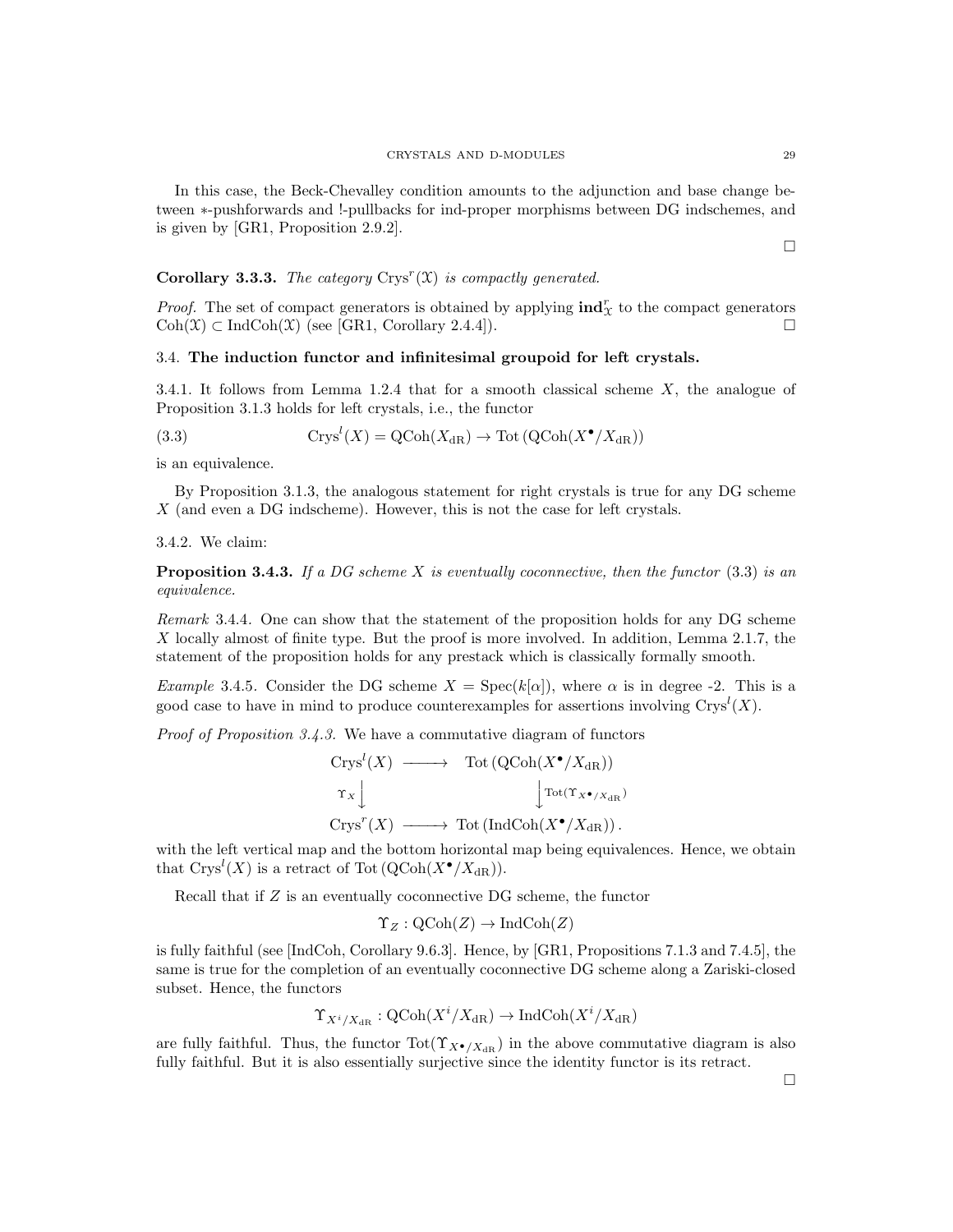3.4.6. For a DG scheme  $X$ , define the functor

$$
\mathbf{ind}_{X}^{l} : \mathrm{QCoh}(X) \to \mathrm{Crys}^{l}(X)
$$

as

$$
\mathbf{ind}_{X}^{l} := (\Upsilon_{X_{\mathrm{dR}}})^{-1} \circ \mathbf{ind}_{X}^{r} \circ \Upsilon_{X}.
$$

We claim:

**Lemma 3.4.7.** If X is an eventually coconnective DG scheme, the functors  $(\text{ind}_X^l, \text{oblv}_X^l)$  are mutually adjoint.

Remark 3.4.8. The assertion of the lemma would be false if we dropped the assumption that  $X$ be eventually coconnective. Indeed, in this case the functor  $\text{ind}_X^l$  fails to preserve compactness.

Proof of Lemma 3.4.7. Recall (see [IndCoh, Sect. 9.6.6]) that for X eventually coconnective, the functor  $\Upsilon_X$  admits a right adjoint, denoted  $\Xi_X^{\vee}$ ; moreover, the functor  $\Upsilon_X$  itself is fully faithful.

We obtain that the right adjoint to  $\text{ind}_X^l$  is given by

$$
\Xi_X^\vee\circ {\bf oblv}_X^r\circ\Upsilon_{X_{\mathrm{dR}}}\simeq\Xi_X^\vee\circ\Upsilon_X\circ{\bf oblv}_X^l\simeq{\bf oblv}_X^l,
$$

as required.

In the course of the proof of Lemma 3.4.7 we have also seen:

**Lemma 3.4.9.** The functor  $\textbf{oblv}_X^l$  is canonically isomorphic to

$$
\Xi_X^{\vee} \circ \mathbf{oblv}_X^r \circ \Upsilon_{X_{\mathrm{dR}}}.
$$

3.4.10. We now claim:

**Proposition 3.4.11.** Let  $X$  be an eventually coconnective DG scheme. Then the adjoint pair

$$
\mathbf{ind}_{X}^{l}: \mathrm{QCoh}(X) \rightleftarrows \mathrm{Crys}^{l}(X): \mathbf{oblv}_{X}^{l}
$$

is monadic, i.e., the natural functor from  $Crys^l(X)$  to the category of modules in  $\mathrm{QCoh}(X)$ over the monad  $\textbf{oblv}_X^l \circ \textbf{ind}_X^l$  is an equivalence.

Proof. We need to show that the conditions of the Barr-Beck-Lurie theorem hold. The functor  $\textbf{oblv}_X^l$  is continuous, and hence commutes with all colimits. The fact that  $\textbf{oblv}_X^l$  is conservative is given by Lemma 2.2.6.

# 4. t-structures on crystals

The category of crystals has two natural t-structures, which are compatible with the left and right realizations respectively. One of the main advantages of the right realization is that the t-structure compatible with it is much better behaved.

In this section, we will define the two t-structures and prove some of their basic properties. These include: results on left/right t-exactness and boundedness of cohomological amplitude of the induction/forgetful functors; the left-completness property of Crys of a DG scheme; relation to the derived category of the heart of the t-structure.

4.1. The left t-structure. In this subsection, we do not make the assumption that prestacks be locally almost of finite type.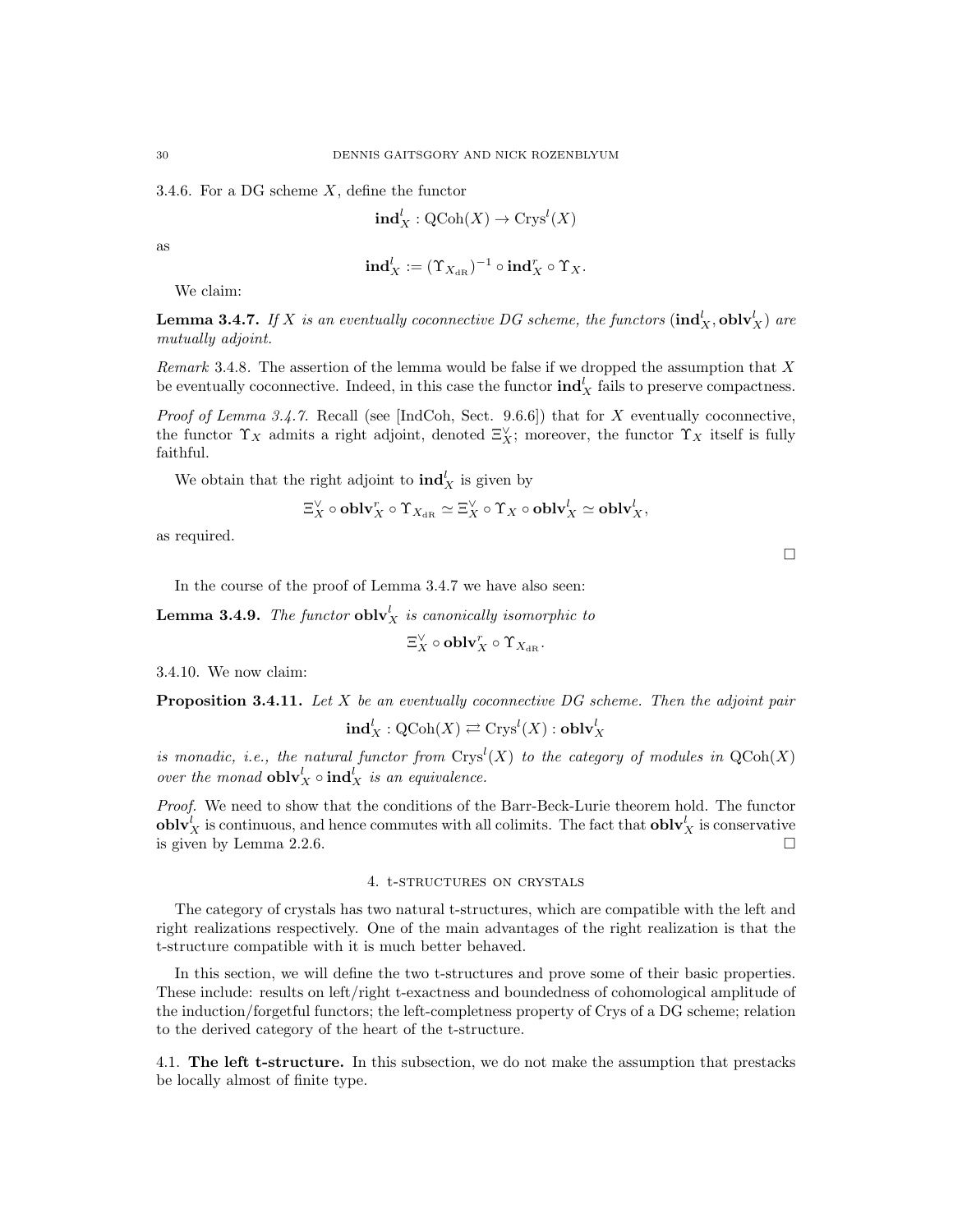4.1.1. Recall [GL:QCoh, Sec. 1.2.3] that for any prestack  $\mathcal{Z}$ , the category  $QCoh(\mathcal{Z})$  has a canonical t-structure characterized by the following condition: an object  $\mathcal{F} \in \text{QCoh}(\mathcal{Z})$  belongs to  $QCoh(\mathcal{Z})^{\leq 0}$  if and only if for every  $S \in DGSch^{aff}$  and a map  $\phi : S \to \mathcal{Z}$ , we have

$$
\phi^*(\mathfrak{F}) \in \text{QCoh}(S)^{\leq 0}.
$$

In particular, taking  $\mathcal{Z} = \mathcal{Y}_{dR}$  for some prestack  $\mathcal{Y}$ , we obtain a canonical t-structure on  $Crys<sup>l</sup>(\mathcal{Y})$ , which we shall call the "left t-structure."

By definition, the functor

$$
\mathbf{oblv}^l : \mathrm{Crys}^l(\mathfrak{X}) \to \mathrm{QCoh}(\mathfrak{X})
$$

is right t-exact for the left t-structure.

4.1.2. In general, the left t-structure is quite poorly behaved. However, we have the following assertion:

Proposition 4.1.3. Let *y* be a classically formally smooth prestack. Then

$$
\mathcal{M} \in \text{Crys}^l(\mathcal{Y})^{\leq 0} \Leftrightarrow \mathbf{oblv}^l_{\mathcal{Y}}(\mathcal{M}) \in \text{QCoh}(\mathcal{Y})^{\leq 0}.
$$

*Proof.* We need to show that if  $M \in Crys^l(\mathcal{Y})$  is such that  $oblv_X^l(M) \in QCoh(\mathcal{Y})^{\leq 0}$  then  $\mathcal{M} \in \text{Crys}^l(\mathcal{Y})^{\leq 0}$ . I.e., we need to show that for every  $S \in \text{DGSch}^{\text{aff}}$  and  $\phi : S \to \mathcal{Y}_{\text{dR}}$ ,  $\phi^*(\mathcal{M}) \in \text{QCoh}(S)^{\leq 0}.$ 

Let  $\mathcal{Y}^{\bullet}/\mathcal{Y}_{\text{dR}}$  be the Čech nerve of the map  $p_{\text{dR},y} : \mathcal{Y} \to \mathcal{Y}_{\text{dR}}$ . By Lemma 1.2.4, there exists a map  $\phi': S \to \mathcal{Y}$  and an isomorphism  $\phi \simeq p_{dR,Y} \circ \phi'.$  The assertion now follows from the fact that  $\phi'^*$  is right t-exact.

4.2. The right t-structure. From this point until the end of this section we reinstate the assumption that all prestacks are locally almost of finite type, unless explicitly stated otherwise.

In this subsection we shall specialize to the case of DG schemes.

4.2.1. Let X be a DG scheme. Recall that the category  $\text{IndCoh}(X)$  has a natural t-structure, compatible with filtered colimits, see [IndCoh, Sect. 1.2].

It is characterized by the property that an object of  $IndCoh(X)$  is connective (i.e., lies in  $\text{IndCoh}(X)^{\leq 0}$  if and only if its image under the functor  $\Psi_X$ : IndCoh $(X) \to \text{QCoh}(X)$  is connective.

4.2.2. We define the right t-structure on  $Crys^{r}(X)$  by declaring that

$$
\mathcal{M} \in \text{Crys}^r(X)^{\geq 0} \Leftrightarrow \text{oblv}_X^r(\mathcal{M}) \in \text{IndCoh}(X)^{\geq 0}.
$$

In what follows, we shall refer to the right t-structure on  $Crys^{r}(X)$  as "the" t-structure on crystals. In other words, by default the t-structure we shall consider will be the right one. By construction, this t-structure is also compatible with filtered colimits, since  $\textbf{oblv}_X^r$  is continuous.

4.2.3. We claim that the right t-structure on  $Crys^{r}(X)$  is Zariski-local, i.e., an object is connective/coconnective if and only if its restriction to a Zariski cover has this property. Indeed, this follows from the corresponding property of the t-structure on  $\text{IndCoh}(X)$ , see [IndCoh, Corollaty 4.2.3].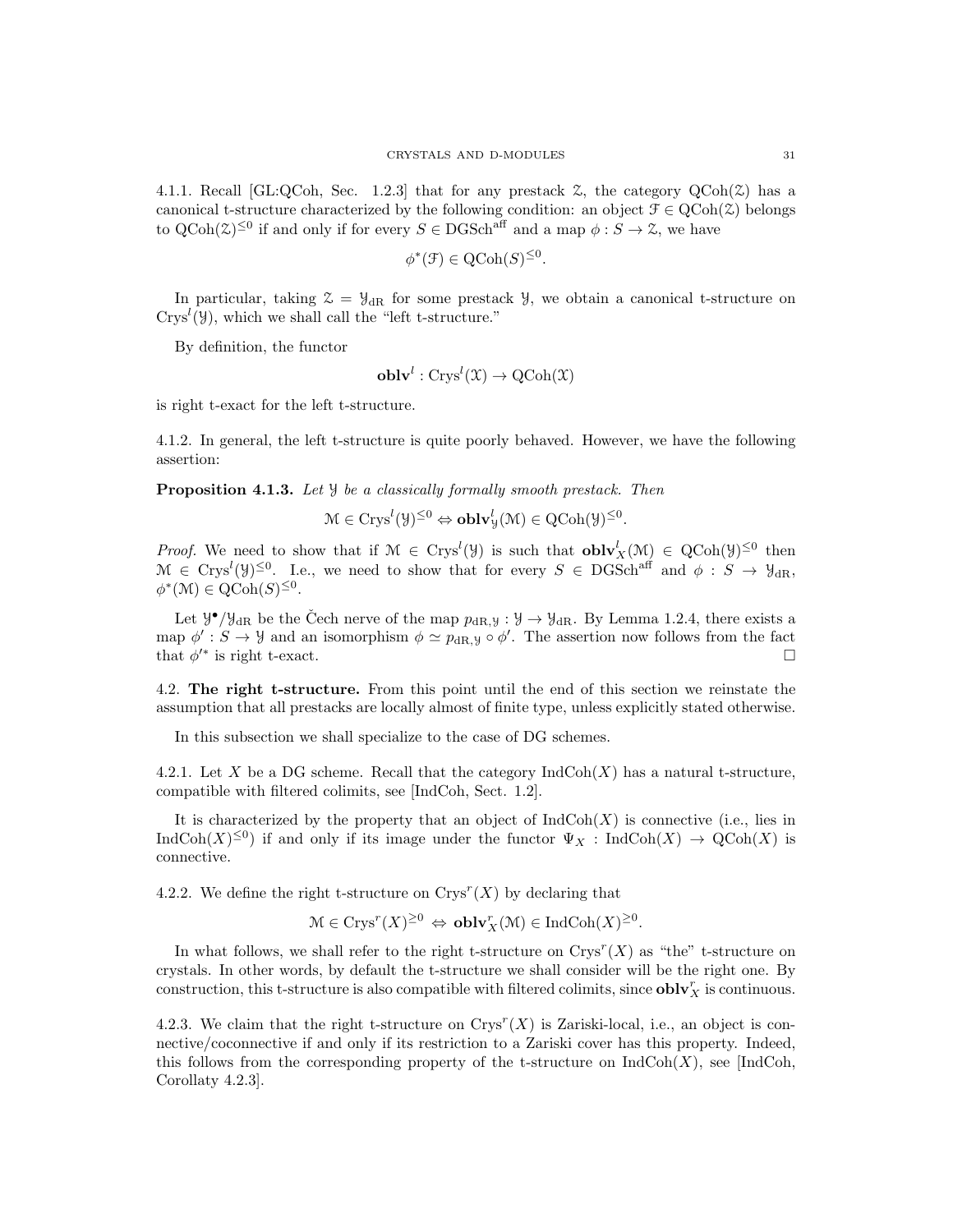4.2.4. The right t-structure and Kashiwara's lemma. Let  $i: X \rightarrow Z$  be a closed embedding of DG schemes. Let  $i_{\text{dR},*}$  denote the functor  $\text{Crys}^r(X) \to \text{Crys}^r(Z)$  equal to the composition

$$
Crys^{r}(X) \stackrel{({}'i^{1,r})^{-1}}{\longrightarrow} Crys^{r}(Z)_X \hookrightarrow Crys^{r}(Z),
$$

which, by construction, is the left adjoint of  $i^{\dagger,r}$ .

We have:

**Proposition 4.2.5.** The functor  $i_{dR,*}: Crys^{r}(X) \to Crys^{r}(Z)$  is t-exact.

Proof. Note that the full subcategory

$$
Crys^r(Z)_X \subset Crys^r(Z)
$$

is compatible with the t-structure, since it is the kernel of the functor  $j^{\dagger,r}$ , which is t-exact (here j denotes the open embedding  $Z - X \hookrightarrow Z$ ).

Hence, it remains to show that the functor

$$
i^{\dagger,r}: \text{Crys}^r(Z)_X \to \text{Crys}^r(X)
$$

is t-exact.

Thus, we need to show that for  $\mathcal{M} \in \text{Crys}^r(Z)_X$  we have:

$$
\mathbf{oblv}_Z^r(\mathcal{M}) \in \mathrm{IndCoh}(Z)^{>0} \Leftrightarrow \mathbf{oblv}_X^r(i^{\dagger,r}(\mathcal{M})) \in \mathrm{IndCoh}(X)^{>0}.
$$

Recall the notation

$$
IndCoh(Z)_X := \ker (j^!: IndCoh(Z) \to IndCoh(Z-X)).
$$

It suffices to show the following:

**Lemma 4.2.6.** Let  $i : X \to Z$  be a closed embedding. Then for  $\mathcal{F} \in \text{IndCoh}(Z)_X$  we have:

 $\mathcal{F} \in \text{IndCoh}(Z)^{>0} \Leftrightarrow i^{!}(\mathcal{F}) \in \text{IndCoh}(X)^{>0}.$ 

 $\Box$ 

*Proof of Lemma 4.2.6.* The  $\Rightarrow$  implication follows from the fact that i<sup>!</sup> is left t-exact (being the right adjoint of the t-exact functor, namely,  $i_{*}^{\text{IndCoh}}$ ).

For the converse implication, note that the full subcategory

$$
IndCoh(Z)_X \subset IndCoh(Z)
$$

is also compatible with the t-structure, since it is the kernel of the t-exact functor  $j^!$ . Furthermore, it follows from [IndCoh, Proposition 4.1.7(b)] that the t-structure on IndCoh( $Z$ ) $_X$  is generated by the t-structure on

$$
Coh(Z)_X := \ker(j^* : Coh(Z) \to Coh(Z - X)).
$$

Let  $\mathcal{F} \in \text{IndCoh}(Z)_X$  be such that  $i^!(\mathcal{F}) \in \text{IndCoh}(X)^{>0}$ . We need to show that  $\mathcal{F}$  is rightorthogonal to  $(\text{Coh}(Z)_X)^{\leq 0}$ . By assumption,  $\mathcal F$  is right-orthogonal to the essential image of  $\mathrm{Coh}(X)^{\leq 0}$  under

 $\text{Coh}(X) \xrightarrow{i_*} \text{Coh}(Z)_X \to \text{IndCoh}(Z)_X.$ 

However, it is easy to see that every object of  $(\text{Coh}(Z)_X)^{\leq 0}$  can be obtained as a finite successive extension of objects in the essential image of  $\text{Coh}(X)^{\leq 0}$ , which implies the required assertion.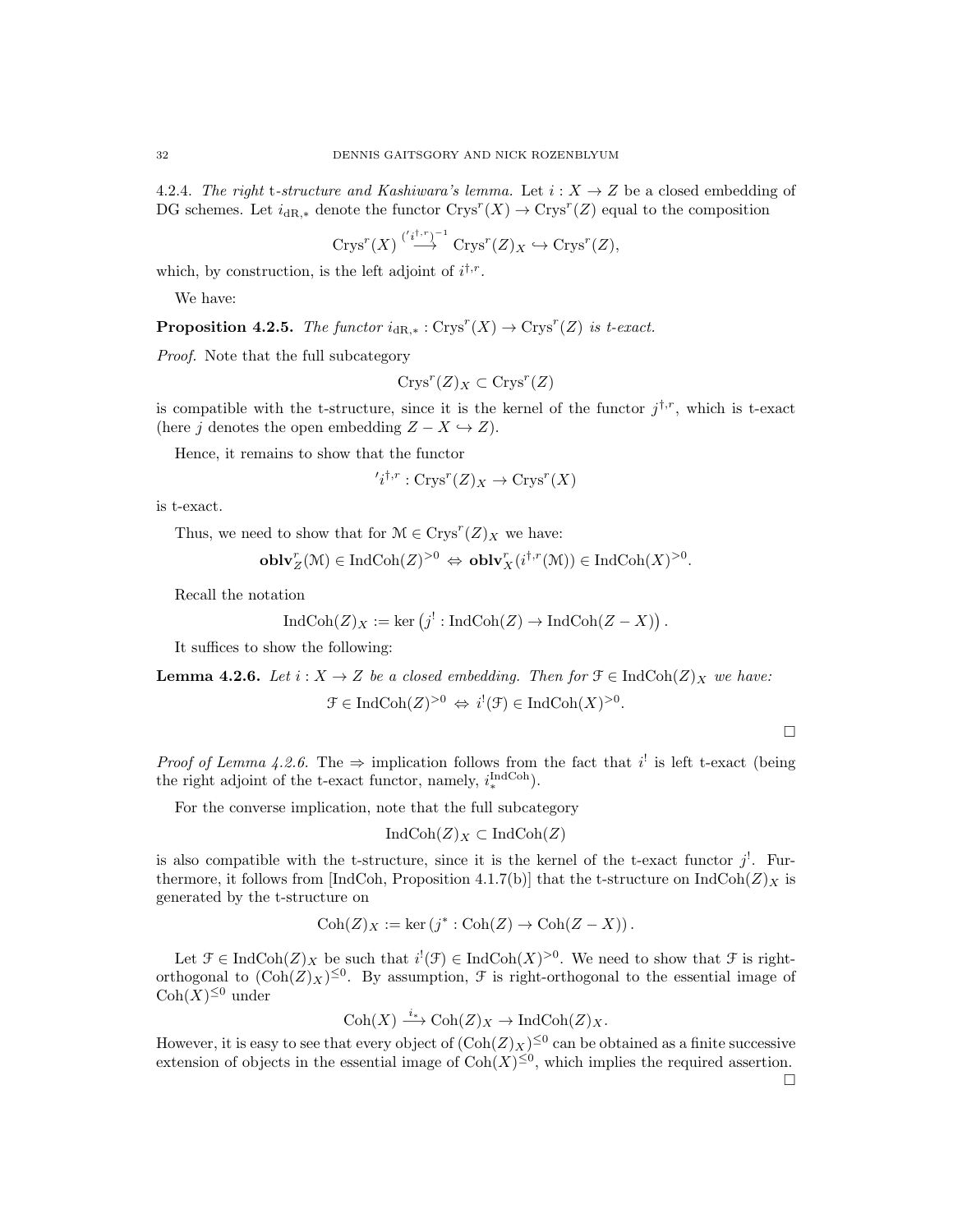**Corollary 4.2.7.** If a map  $X_1 \rightarrow X_2$  of DG schemes indices an isomorphism

$$
{}^{cl, red}X_1 \rightarrow {}^{cl, red}X_2,
$$

then the corresponding t-structures on  $Crys^{r}(X_1) \simeq Crys^{r}(X_2)$  coincide.

4.2.8. Let X be a DG scheme. By construction, the forgetful functor  $\textbf{oblv}_X^r$  is left t-exact. Hence, by adjunction, the functor  $\text{ind}_X^r$  is right t-exact.

We now claim:

**Proposition 4.2.9.** The functor  $\text{ind}_X^r$  is t-exact.

*Proof.* It suffices to show that the composition  $\textbf{oblv}_X^r \circ \textbf{ind}_X^r$  is left t-exact. We deduce this from Proposition 3.3.2(b):

The functor  $p_s^!$  is left t-exact (e.g., by Lemma 4.2.6 applied to  $\Delta_X : X \to X \times X$ ). The functor  $(p_t)_{*}^{\text{IndCoh}}$  is left t-exact (in fact, t-exact) by [GR1, Lemma 2.7.11].

 $\Box$ 

4.2.10. We now claim:

#### Proposition 4.2.11.

(a) If X is a smooth classical scheme, then  $\textbf{oblv}_X^r$  is t-exact.

(b) For a quasi-compact DG scheme X, the functor  $\textbf{oblv}_X^r$  is of bounded cohomological amplitude.

*Proof.* Let X be a smooth classical scheme. By the definition of the t-structure on  $Crys^{r}(X)$ , the essential image of  $IndCoh(X)^{\leq 0}$  under  $ind_X^r$  generates  $Crys^r(X)^{\leq 0}$  by taking colimits. Hence, in order to show that  $\textbf{oblv}_X^r$  is right t-exact, it suffices to show the same for the functor **oblv**<sub>X</sub><sup>*c*</sup> o **ind**<sub>X</sub><sup>*c*</sup>. We will deduce this from Proposition 3.3.2(b):

We can write

$$
(X \times X)^\wedge_X \simeq \operatorname{colim}_n X_n,
$$

where  $X_n \stackrel{i_n}{\to} X \times X$  is the *n*-th infinitesimal neighborhood of the diagonal. Hence, by [GR1, Equation  $(2.2)$ ],

$$
(p_t)_*^{\text{IndCoh}} \circ p_s^! \simeq \operatorname{colim}_n (p_t \circ i_n)_*^{\text{IndCoh}} \circ (p_s \circ i_n)^!.
$$

Now, each of the functors  $(p_t \circ i_n)_*^{\text{IndCoh}}$  is t-exact by [GR1, Lemma 2.7.11], and each of the functors  $(p_s \circ i_n)^!$  is t-exact because  $p_s \circ i_n : X_n \to X$  is finite and flat.

Now, let X be a quasi-compact DG scheme, and let us show that  $\textbf{oblv}_X^r$  is of bounded cohomological amplitude. The question readily reduces to the case when  $X$  is affine, and let  $i: X \hookrightarrow Z$  be a closed embedding, where Z is smooth. By Proposition 4.2.5 and point (a), it suffices to show that the functor  $i^!: \text{IndCoh}(Z) \to \text{IndCoh}(X)$  is of bounded cohomological amplitude, but the latter follows easily from the fact that  $Z$  is regular.

### 4.3. Right t-structure on crystals on indschemes.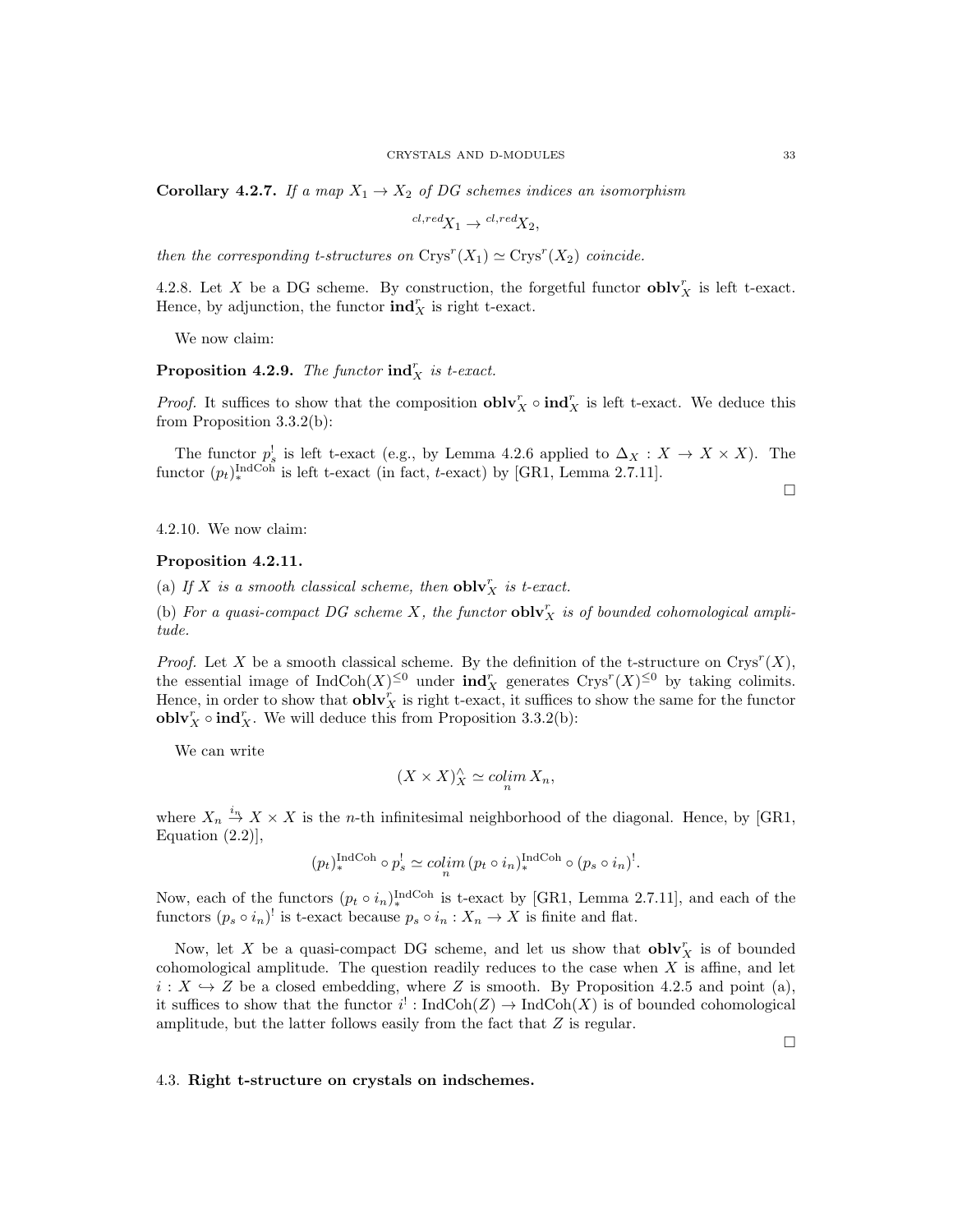4.3.1. Let X be a DG indscheme. Fix a presentation of X

(4.1) <sup>X</sup> <sup>=</sup> colim<sup>α</sup> X<sup>α</sup>

as in [GR1, Prop. 1.7.6]. For each  $\alpha$ , let  $i_{\alpha}$  denote the corresponding closed embedding  $X_{\alpha} \to \mathfrak{X}$ , and for each  $\alpha_1 \to \alpha_2$  let  $i_{\alpha_1,\alpha_2}$  denote the closed embedding  $X_{\alpha_1} \to X_{\alpha_2}$ .

We have:

$$
Crys^{r}(\mathfrak{X}) \simeq \lim_{\alpha} \text{ Crys}^{r}(X_{\alpha}),
$$

where for  $\alpha_1 \to \alpha_2$ , the functor  $\text{Crys}^r(X_{\alpha_2}) \to \text{Crys}^r(X_{\alpha_1})$  is given by  $i_{\alpha_1,\alpha_2}^{t,r}$ .

Hence, by [GL:DG, Sect. 1.3.3], we have that

$$
Crys^{r}(\mathfrak{X}) \simeq \mathit{colim}_{\alpha} Crys^{r}(X_{\alpha}),
$$

where for  $\alpha_1 \to \alpha_2$ , the functor  $\text{Crys}^r(X_{\alpha_1}) \to \text{Crys}^r(X_{\alpha_2})$  is given by  $(i_{\alpha_1,\alpha_2})_{dR,*}$ .

In particular, for each  $\alpha$ , we obtain a pair of adjoint functors

 $(i_{\alpha})_{dR,*}: \text{Crys}^r(X) \rightleftarrows \text{Crys}^r(\mathfrak{X}): i_{\alpha}^{\dagger,r}.$ 

4.3.2. Recall from [GR1, Sect. 2.5] that  $\text{IndCoh}(\mathfrak{X})$  has a natural t-structure compatible with filtered colimits.

Using this t-structure on IndCoh( $\mathfrak{X}$ ), we can define the right t-structure on Crys<sup>r</sup>( $\mathfrak{X}$ ). Namely, we have

$$
\mathcal{M} \in \text{Crys}^r(\mathfrak{X})^{\geq 0} \iff \mathbf{oblv}_{\mathfrak{X}}^r(\mathfrak{M}) \in \text{IndCoh}(\mathfrak{X})^{\geq 0}
$$

Since  $\textbf{oblv}_\mathcal{X}^r$  preserves colimits, this t-structure is compatible with filtered colimits. We can describe this t-structure more explicitly using the presentation (4.1), in a way analogous to [GR1, Lemma 2.5.3] for the t-structure on  $\text{IndCoh}(\mathfrak{X})$ :

# Lemma 4.3.3. Under the above circumstances, we have:

(a) An object  $\mathcal{F} \in \text{Crys}^r(\mathfrak{X})$  belongs to  $\text{Crys}^r(\mathfrak{X})^{\geq 0}$  if and only if for every  $\alpha$ , the object  $i_{\alpha}^{\dagger,r}(\mathcal{F}) \in$  $Crys^{r}(X_{\alpha})$  belongs to  $Crys^{r}(X_{\alpha})^{\geq 0}$ .

(b) The category  $\text{Crys}^r(\mathfrak{X})^{\leq 0}$  is generated under colimits by the essential images of the functors  $(i_{\alpha})_{dR,*}$   $(Crys^r(X_{\alpha})^{\leq 0}).$ 

*Proof.* Point (a) follows from the definition and [GR1, Lemma  $2.5.3(a)$ ]. Point (b) follows formally from point (a).  $\Box$ 

4.3.4. Suppose that  $i : X \to \mathcal{X}$  is a closed embedding of a DG scheme into a DG indscheme. By the exact same argument as in [GR1, Lemma 2.5.5], we have:

**Lemma 4.3.5.** The functor  $i_{dR,*}$  is t-exact.

4.3.6. As an illustration of the behavior of the above t-structure on right crystals over a DG indscheme, let us consider the following situation. Let  $i : X \to Z$  be a closed embedding of quasi-compact DG schemes. Let Y denote the formal completion of X in  $Z$ , considered as an object of DGindSch<sub>laft</sub>; let '*i* denote the resulting map  $X \to Y$ .

We claim:

**Lemma 4.3.7.** The equivalence  $Crys^{r}(X) \simeq Crys^{r}(Y)$ , induced by the isomorphism  $i_{dR}$ :  $X_{\text{dR}} \to Y_{\text{dR}}$ , is compatible with the t-structures.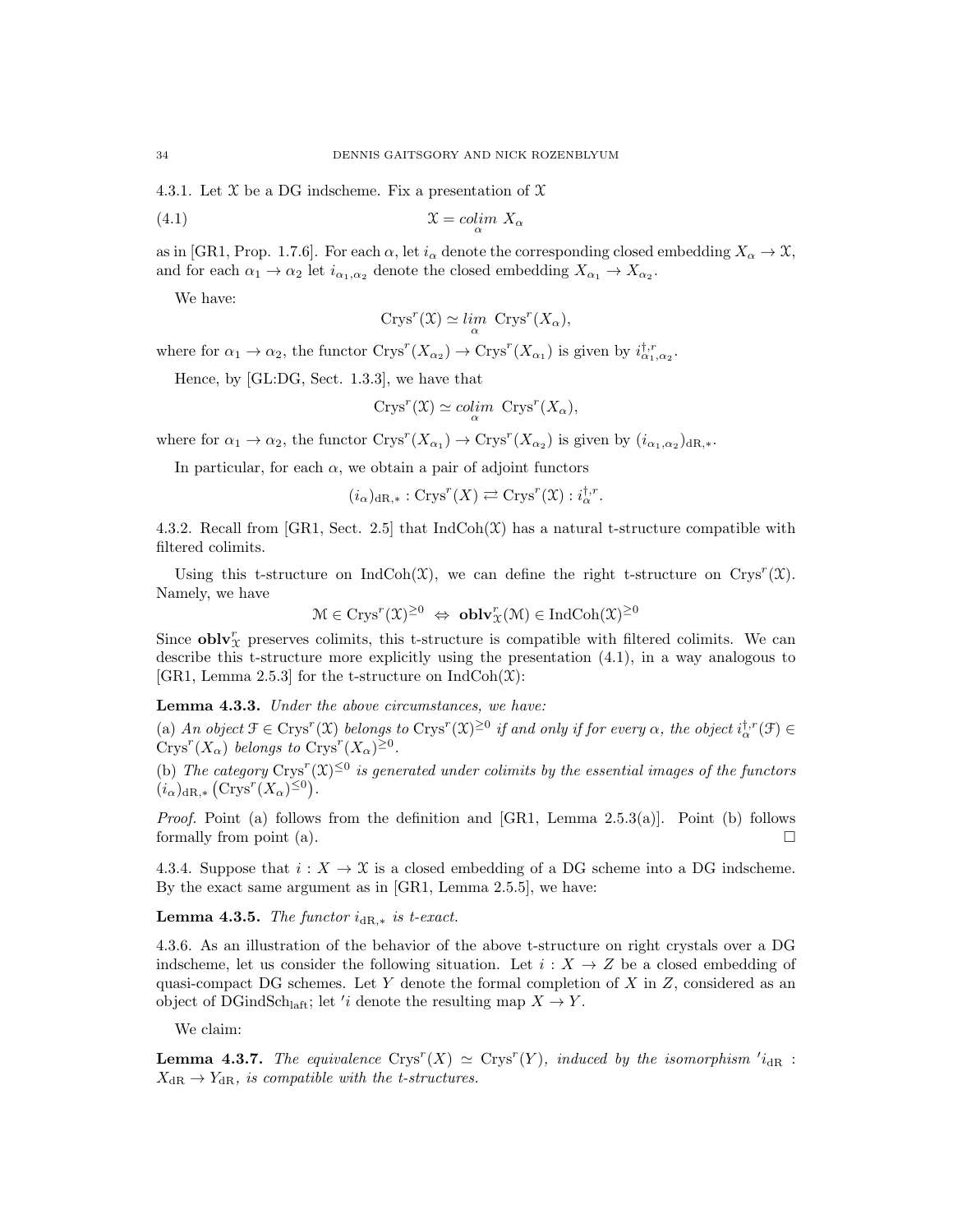Proof 1. Follows from Proposition 4.2.5 and the fact that the equivalence

$$
\text{IndCoh}(Y) \simeq \text{IndCoh}(Z)_Y
$$

of [GR1, Proposition 7.4.5] is compatible with the t-structures (see [GR1, Lemma 7.4.8]).  $\square$ 

Proof 2. From the commutative diagram

$$
\begin{array}{ccc}\n\text{Crys}^r(X) & \xleftarrow{'i^{1,r}} & \text{Crys}^r(Y) \\
\text{oblv}_X^r & & \downarrow \text{oblv}_Y^r \\
\text{IndCoh}(X) & \xleftarrow{'i!} & \text{IndCoh}(Y).\n\end{array}
$$

we obtain that it suffices to show that for  $\mathcal{F} \in \text{IndCoh}(Y)$  we have

$$
\mathcal{F} \in \mathrm{IndCoh}(Y)^{>0} \Leftrightarrow 'i^!(\mathcal{F}) \in \mathrm{IndCoh}(X)^{>0},
$$

which follows formally from [GR1, Lemma 7.4.8] and Lemma 4.2.6 (or can be easily proved directly).  $\Box$ 

# 4.4. Further properties of the left t-structure.

4.4.1. First, let us describe the relation between the left and the right t-structures on crystals in the case of a smooth classical scheme.

**Proposition 4.4.2.** Let  $X$  be a smooth classical scheme of dimension n. Then

$$
\mathcal{F} \in \text{Crys}^l(X)^{\leq 0} \Leftrightarrow \mathcal{F} \in \text{Crys}^r(X)^{\leq -n}.
$$

I.e., the left t-structure agrees with the right t-structure up to a shift by the dimension of  $X$ .

Proof. Recall that the two forgetful functors are related by the commutative diagram



In the case that X is a smooth classical scheme of dimension n, the functior  $\Upsilon_X$  is an equivalence and maps  $\mathrm{QCoh}(X)^{\leq 0}$  isomorphically to  $\mathrm{IndCoh}(X)^{\leq -n}$ . The assertion now follows from Proposition 4.1.3 and Proposition 4.2.11(a), combined with the fact that  $\textbf{oblv}_X^r$  is conservative.  $\Box$ 

4.4.3. The next proposition compares the "left" and "right" t-structures on  $Crys(X)$  for an arbitrary DG scheme X.

**Proposition 4.4.4.** Let  $X$  be quasi-compact. Then the identity functor

$$
Crys^l(X) \to Crys^r(X)
$$

has bounded amplitude, i.e. the difference between the left and right t-structures is bounded.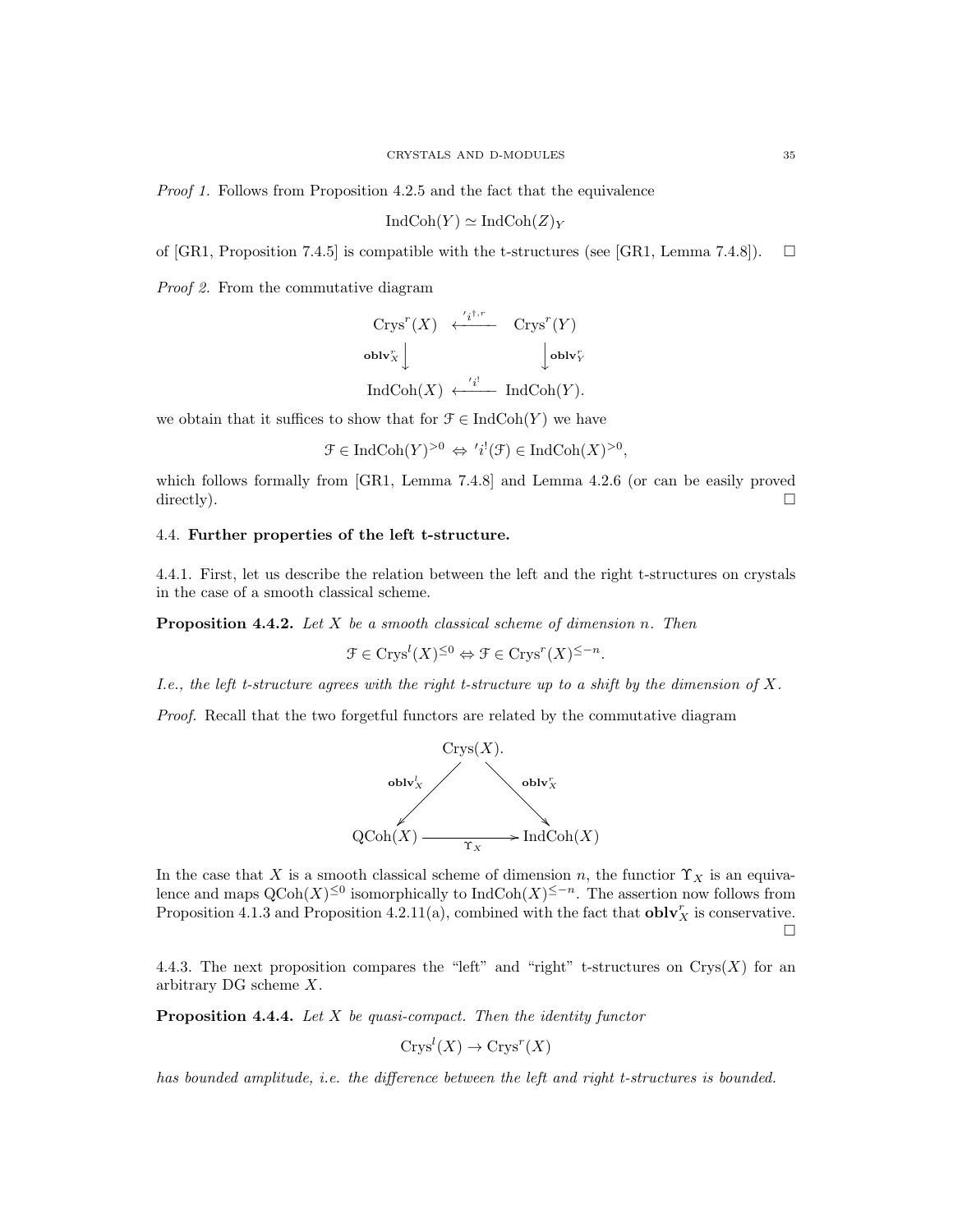*Proof.* Without loss of generality, we can assume that  $X$  is affine. Let  $Z$  be a smooth classical scheme of dimension  $n; i: X \hookrightarrow Z$  a closed embedding. We claim that for  $\mathcal{M}^l \in Crys^l(X)$  and the corresponding object  $\mathcal{M}^r \in \text{Crys}^r(X)$  we have

(4.2) 
$$
\mathcal{M}^l \in (\text{Crys}^l(X))^{\leq 0} \Rightarrow \mathcal{M}^r \in (\text{Crys}^r(X))^{\leq 0}
$$
 and 
$$
\mathcal{M}^r \in (\text{Crys}^r(X))^{\leq 0} \Rightarrow \mathcal{M}^l \in (\text{Crys}^l(X))^{\leq n}.
$$

Let  $U \stackrel{j}{\hookrightarrow} Z$  denote the complementary open embedding. Let Y denote the formal completion of X in Z; let  $\hat{i}$  denote map  $Y \to Z$ .

The map  $X \to Y$  defines an isomorphism  $X_{\text{dR}} \to Y_{\text{dR}}$ , which allows to identify  $\text{Crys}^l(X) \simeq$  $Crys<sup>l</sup>(Y)$ . Applying Proposition 4.1.3, we have:

,

(4.3) 
$$
\mathcal{M}^l \in (\text{Crys}^l(X))^{\leq 0} \Leftrightarrow \textbf{oblv}_Y^l(\mathcal{M}^l) \in \text{QCoh}(Y)^{\leq 0}
$$

where the t-structure on  $\mathrm{QCoh}(Y)$  is that of Sect. 4.1.1.

Consider the subcategory  $\mathrm{QCoh}(Z)_X \subset \mathrm{QCoh}(X)$  which is by definition equal to

$$
ket(j^* : QCoh(Z) \to QCoh(U)).
$$

This subcategory is compatible with the t-structure on  $Q\text{Coh}(Z)$ , since the functor  $j^*$  is t-exact.

Recall (see [GR1, Proposition 7.1.3]) that the functor  $\hat{i}^*$  defines an equivalence

$$
\mathrm{QCoh}(Z)_X \to \mathrm{QCoh}(Y).
$$

Let  $\mathcal F$  be the object of  $Q\text{Coh}(Z)_X$  corresponding to  $\text{oblv}_Y^l(\mathcal M^l) \in Q\text{Coh}(Y)$ . We have:

$$
\Upsilon_Z(\mathcal{F}) \simeq \mathbf{oblv}_Z^r(i_{\mathrm{dR},*}(\mathcal{M}^r)).
$$

Since the functor  $i_{\text{dR},*}$  is t-exact (Proposition 4.2.5), and since  $\Upsilon_Z$  shifts cohomological degrees by  $[-n]$ , we have:

(4.4) 
$$
\mathcal{M}^r \in (\text{Crys}^r(X))^{\leq 0} \Leftrightarrow \mathcal{F} \in (\text{QCoh}(Z)_X)^{\leq n}.
$$

Combining (4.3) and (4.4), the implications in (4.2) follow from the next assertion:

**Lemma 4.4.5.** The equivalence  $\hat{i}^* : \text{QCoh}(Z)_X \simeq \text{QCoh}(Y)$  has the following properties with respect to the t-structure on  $QCoh(Z)_{X}$  inherited from  $QCoh(Z)$  and the t-structure on  $QCoh(Y)$  of Sect. 4.1.1:

(a) If  $\mathcal{F} \in (\mathrm{QCoh}(Z)_X)^{\leq 0}$  then  $\widehat{i}^*(\mathcal{F}) \in \mathrm{QCoh}(Y)^{\leq 0}$ .

(b)  $If \hat{i}^*(\mathcal{F}) \in \mathrm{QCoh}(Y)^{\leq 0}, \text{ then } \mathcal{F} \in (\mathrm{QCoh}(Z)_X)^{\leq n}.$ 

 $\Box$ 

*Proof of Lemma 4.4.5.* Point (a) follows from the fact that the functor  $\hat{i}^*$  is right t-exact.

To prove point (b), we note that the category  $Q\text{Coh}(Y)^{\leq 0}$  is generated under taking colimits by the essential image of  $Q\text{Coh}(Z)^{\leq 0}$  under the functor  $\hat{i}^*$ , see [GR1, Proposition 7.3.5]. Hence, it is sufficient to show the the functor

$$
\text{QCoh}(Z) \xrightarrow{\widehat{i}^*} \text{QCoh}(Y) \simeq \text{QCoh}(Z)_X
$$

has cohomological amplitude bounded by  $n$ . However, the above functor is the right adjoint to the embedding

$$
\mathrm{QCoh}(Z)_X \hookrightarrow \mathrm{QCoh}(Z),
$$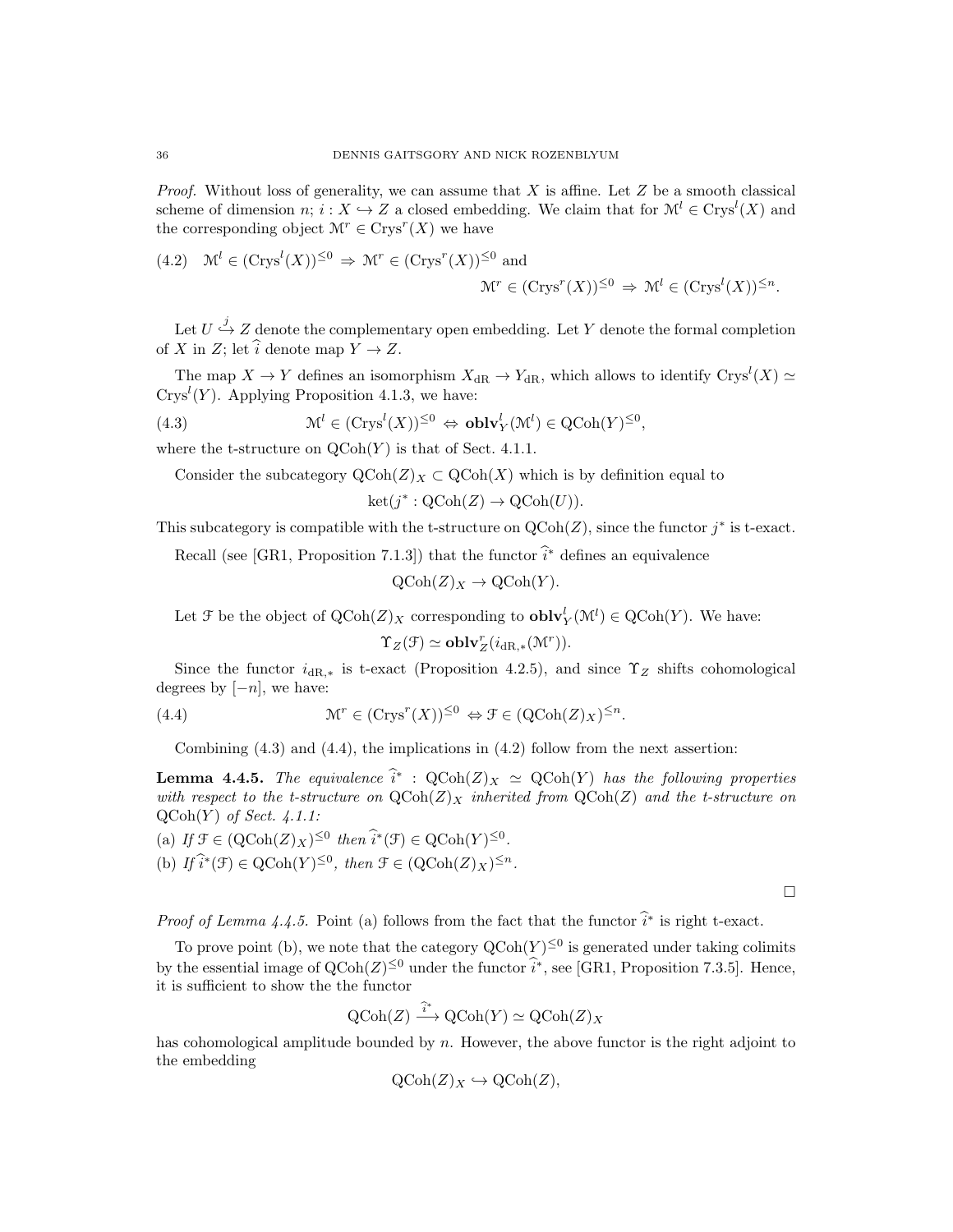and is given by

$$
\mathcal{F}' \mapsto \text{Cone}(\mathcal{F}' \to j_* \circ j^*(\mathcal{F}'))[-1].
$$

Now,  $j^*$  is t-exact, and  $j_*$  is of cohomological amplitude bounded by  $n-1$ . This implies the required assertion.

4.4.6. Let  $X$  be an arbitrary quasi-compact DG scheme. We have:

### Proposition 4.4.7.

(a) The functor  $\textbf{oblv}_X^l : \text{Crys}(X) \to \text{QCoh}(X)$  has bounded cohomological amplitude.

(b) If X is eventually coconnective, the functor  $\text{ind}_X^l : \text{QCoh}(X) \to \text{Crys}(X)$  has cohomological amplitude bounded from above.

*Proof.* For point (a) we can assume that X is affine and find a closed embedding  $i : X \rightarrow Z$ , where  $Z$  is a smooth classical scheme. In this case, the assertion follows from Proposition 4.2.5 and the fact that the functor

$$
i^*: \mathrm{QCoh}(Z) \to \mathrm{QCoh}(X)
$$

has a bounded cohomological amplitude.

Point (b) follows from point (a) by the  $(\text{ind}_X^l, \text{oblv}_X^l)$ -adjunction.

 $\Box$ 

*Remark* 4.4.8. The assumption that  $X$  be eventually coconnective in point (b) is essential; otherwise a counterexample can be provided by the DG scheme from Example 3.4.5. In addition, is it easy to show that  $\text{ind}_X^l$  has a cohomological amplitude bounded from below if and only if  $X$  is Gorenstein (see Lemma 4.6.12).

# 4.5. Left completeness.

4.5.1. Let X be an affine smooth classical scheme. We observe that in this case the category  $Crys^r(X)$  contains a canonical object

 $\mathbf{ind}_X^r(\mathcal{O}_X),$ 

which lies in the heart of the t-structure (see Proposition 4.2.9), and is *projective*, i.e.,

 $H^0(\mathcal{N}) = 0 \Rightarrow \text{Hom}_{\text{Crys}^r(X)}(\text{ind}_X^r(\mathcal{O}_X), \mathcal{N}) = 0.$ 

Moreover,  $\text{ind}_X^r(\mathcal{O}_X)$  is a compact generator of  $\text{Crys}^r(X)$ . This implies:

**Corollary 4.5.2.** Let X be an affine smooth classical scheme. Then the category  $Crys^{r}(X)$  is left-complete in its t-structure.

4.5.3. The above corollary implies left-completeness for any DG scheme  $X$ :

**Corollary 4.5.4.** For any DG scheme X, the category  $Crys^{r}(X)$  is left-complete in the "right" t-structure.

Proof. First, we note that the property of being left-complete is Zariski-local (proved by the same argument as  $[GL:QCoh,$  Proposition 5.2.4]). Hence, we can assume without loss of generality that X is affine. Choose a closed embedding  $i : X \hookrightarrow Z$ , where Z is a smooth classical scheme. Now the assertion follows formally from the fact that the functor  $i_{dR,*}$  is continuous, fully faithful (by Proposition 2.5.6), t-exact (by Proposition 4.2.5), and the fact that  $Crys^{r}(Z)$ is left-complete (by the previous corollary).

Here is an alternative argument: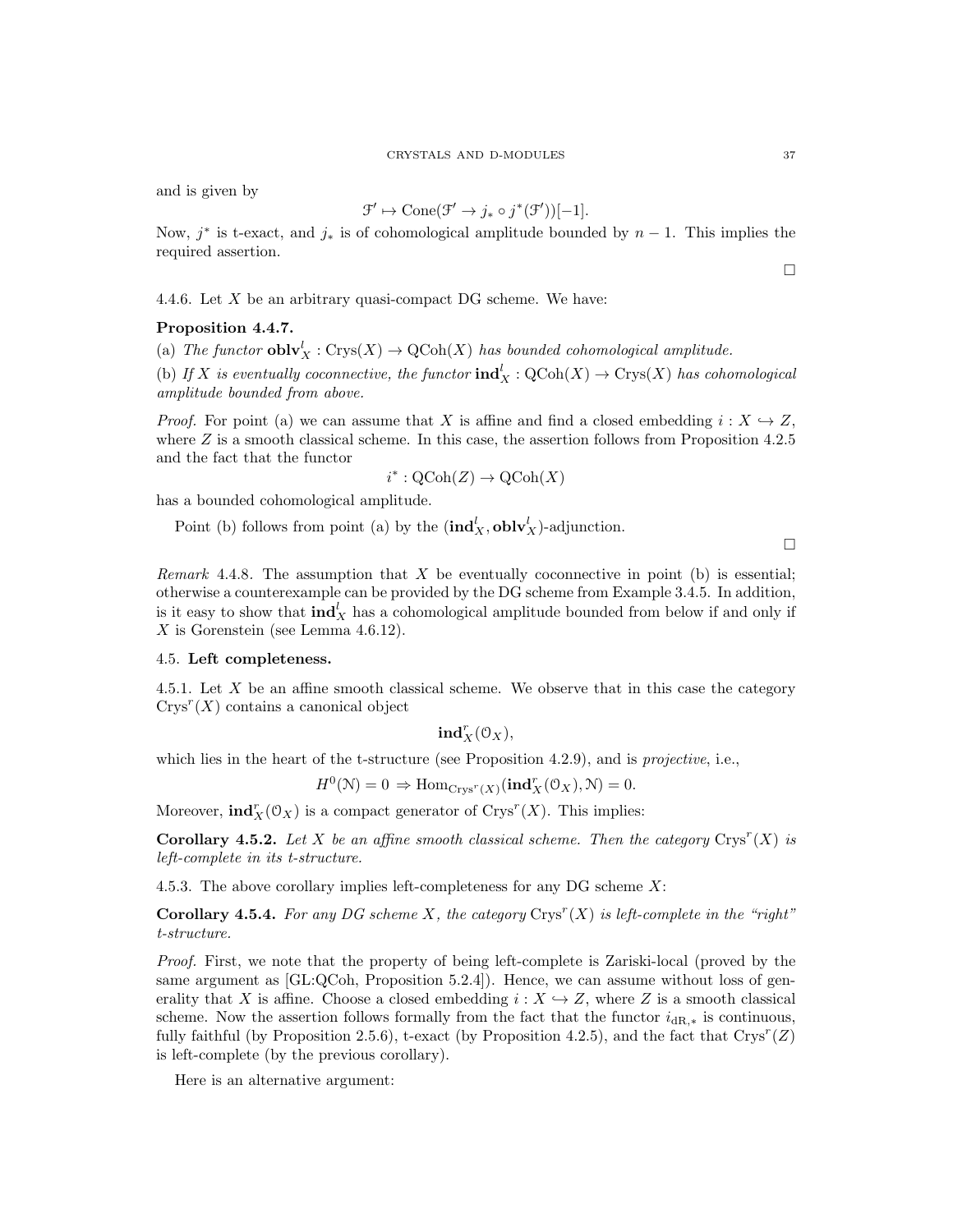By Corollary  $4.2.7$ , we can assume that  $X$  is eventually coconnective. In this case, the functor  $\textbf{oblv}_X^l$  commutes with limits, as it admits a left adjoint. Moreover, by Lemma 2.2.6,  $\textbf{oblv}_X^l$ is conservative, and by Proposition 4.4.7 it has bounded cohomological amplitude. Therefore, the fact that  $QCoh(X)$  is left-complete in its t-structure implies the corresponding fact for  $Crys^r(X)$ .

 $\Box$ 

Remark 4.5.5. The question of right completeness is not an issue: since our t-structures are compatible with filtered colimits, right completeness is equivalent to the t-structure being separated on the coconnective subcategory, which is evident since  $\textbf{oblv}_X^r$  is left t-exact and conservative, and the t-structure on  $\text{IndCoh}(X)^{+\frac{\Psi_X}{\sim}} \text{QCoh}(X)^{+\text{ }}$  has this property.

4.5.6. Combining Corollary 4.5.4 with Proposition 4.4.4, we obtain:

Corollary 4.5.7. For a quasi-compact DG scheme X, the category  $Crys(X)$  is also leftcomplete in the "left" t-structure.

# 4.6. The "coarse" induction and forgetful functors.

4.6.1. Let X be a DG scheme. Recall that the functor  $\Psi_X$  identifies the category  $\mathrm{QCoh}(X)$ with the left-completion of  $IndCoh(X)$  (see [IndCoh, Proposition 1.3.4]).

Since the category  $\text{Crys}^r(X)$  is left-complete in its t-structure, and the functor  $\text{ind}_X^r$  is t-exact, by the universal property of left completions, we obtain:

Corollary 4.6.2. The functor  $\text{ind}_X^r$  canonically factors as

$$
\operatorname{IndCoh}(X) \xrightarrow{\Psi_X} \operatorname{QCoh}(X) \xrightarrow{\prime \operatorname{ind}_X^r} \operatorname{Crys}^r(X).
$$

4.6.3. We can also consider the functor

$$
^{\prime }\mathbf{oblv}_{X}^{r}:\mathrm{Crys}^{r}(X)\rightarrow \mathrm{QCoh}(X),
$$

given by  $\Psi_X \circ \textbf{oblv}_X^r$ , where  $\Psi_X : \text{IndCoh}(X) \to \text{QCoh}(X)$  is the functor of [IndCoh, Sect. 1.1.5].

It is clear that the functor  $\prime$ **oblv**<sup>*r*</sup><sub>*x*</sub> has a finite cohomological amplitude. Indeed, the follows from the corresponding fact for  $\textbf{oblv}_X^r$  and the fact that  $\Psi_X$  is t-exact (see [IndCoh, Lemma 1.2.2]).

**Proposition 4.6.4.** The functor  $\prime$ **oblv** $\overline{X}$  is conservative.

*Proof.* The assertion is Zariski-local, so we can assume that  $X$  is affine. Choose a closed embedding  $i : X \to Z$ , where Z is a smooth classical affine scheme.

Let  $i^{\text{QCoh},!} : \text{QCoh}(Z) \to \text{QCoh}(X)$  denote the right adjoint of  $i_* : \text{QCoh}(X) \to \text{QCoh}(Z)$ .<sup>5</sup> It is easy to see that we have a canonical isomorphism of functors

$$
\Psi_X \circ i^! \simeq i^{\text{QCoh},!} \circ \Psi_Z.
$$

Hence, for  $\mathcal{M} \in \text{Crys}^r(Z)$ , we have

$$
{}^{\prime}\mathbf{oblv}_{X}^{r}(i^{\dagger,r}(\mathcal{M}))\simeq i^{\mathrm{QCoh},!}({\prime}\mathbf{oblv}_{Z}^{r}(\mathcal{M})).
$$

Applying Kashiwara's lemma, the assertion of the proposition follows from the next lemma:

 $5$ Although this is irrelevant for us, we note that the  $i^{\text{QCoh},!}$  is continuous. This is because the functor  $i_*: \text{QCoh}(X) \to \text{QCoh}(Z)$  sends compact objects to compacts (since Z is regular, any coherent sheaf on it is perfect).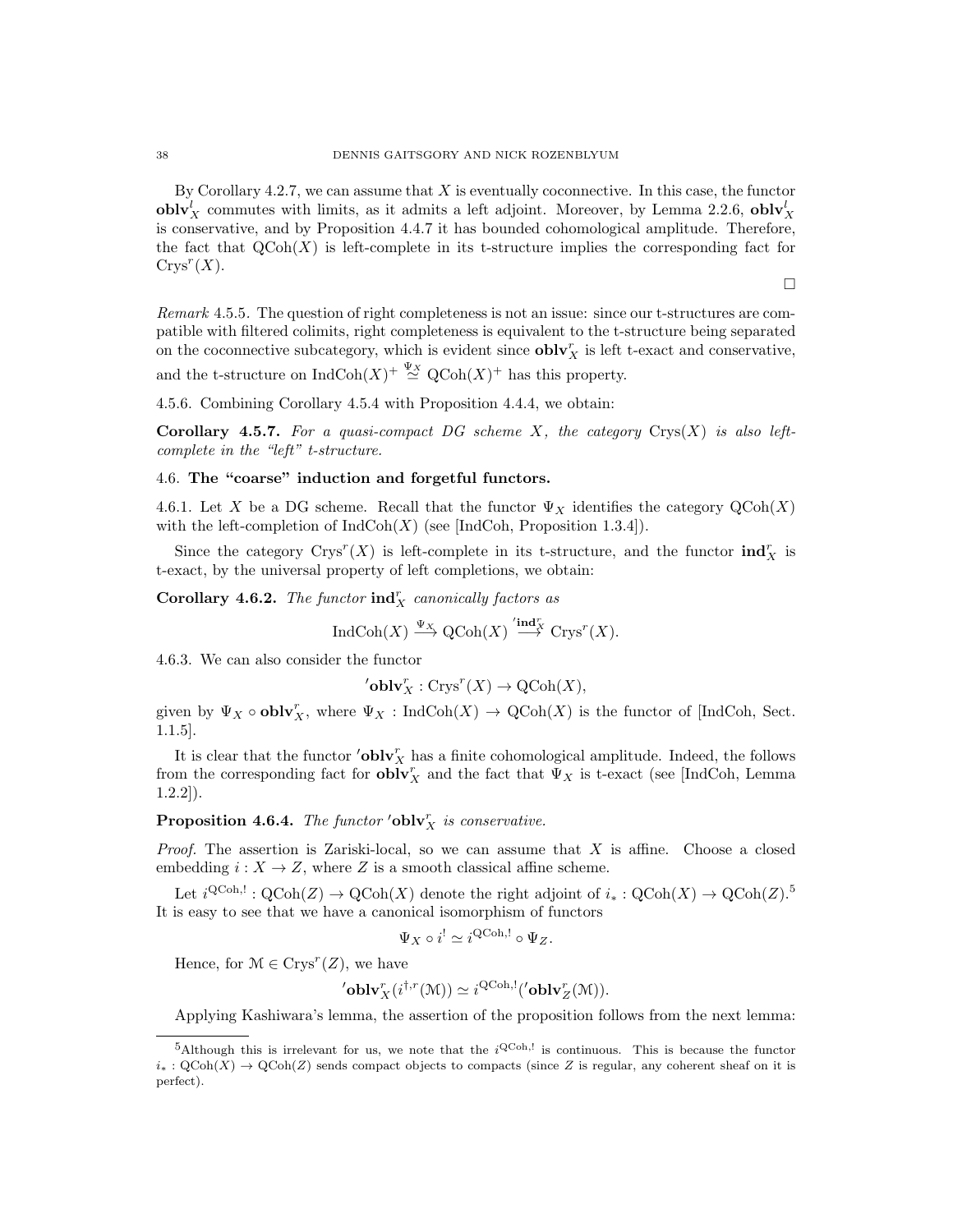**Lemma 4.6.5.** The functor  $i^{\text{QCoh}}$ :  $\text{QCoh}(Z) \to \text{QCoh}(X)$  is conservative when restricted to  $QCoh(Z)<sub>X</sub>$ .

*Proof of Lemma 4.6.5.* We need to show that the essential image of the functor  $i_* : \text{QCoh}(X) \rightarrow$  $Q\text{Coh}(Z)$  generates  $Q\text{Coh}(Z)_X$ .

First, we claim that  $Q\text{Coh}(Z)_X$  is generated by the subcategory of bounded objects, denoted  $(QCoh(Z)_X)^b$ . This follows from the corresponding fact for  $QCoh(Z)$  and the fact that the inclusion  $QCoh(Z)<sub>X</sub> \hookrightarrow QCoh(Z)$  has a right adjoint of bounded cohomological amplitude. By devissage, we obtain that  $\mathrm{QCoh}(Z)_X$  is generated by  $(\mathrm{QCoh}(Z)_X)^\heartsuit$ , and further by  $(\mathrm{QCoh}(Z)_X)^\heartsuit \cap \mathrm{Coh}(Z).$ 

However, it is clear that every object of  $(QCoh(Z)_X)^\heartsuit \cap Coh(Z)$  is a finite extension of objects lying in the essential image of  $\text{Coh}(X)^\heartsuit$ .

*Remark* 4.6.6. In the case when  $X$  is eventually coconnective we will give a cleaner proof of Proposition 4.6.4, below.

4.6.7. Assume now that X is eventually coconnective. Recall that in this case the functor  $\Psi_X$ admits a fully faithful left adjoint  $\Xi_X$  (see [IndCoh, Proposition 1.5.3]).

We observe:

**Lemma 4.6.8.** There exists a canonical isomorphism  $'\text{ind}_X^r \simeq \text{ind}_X^r \circ \Xi_X$ .

*Proof.* Follows from the isomorphisms  $\text{ind}_X^r \simeq \text{ind}_X^r \circ \Psi_X$  and  $\Psi_X \circ \Xi_X \simeq \text{Id}_{\text{QCoh}(X)}$  $\Box$ 

Corollary 4.6.9. The functors ( $\text{ind}_X^r$ , 'obl $\mathbf{v}_X^r$ ) form an adjoint pair.

*Proof.* Follows formally from Lemma 4.6.8 by adjunction.  $\square$ 

Remark 4.6.10. The functors  $(\text{ind}_X^r, \text{'oblv}_X^r)$  are not adjoint unless X is eventually coconnective. Indeed, if X is not eventually coconnective, the functor  $'\text{ind}_X^r$  does not preserve compact objects: it sends  $\mathcal{O}_X \in \text{QCoh}(X)$  to a non-compact object of  $\text{Crys}^r(X)$ .

Alternate proof of Proposition 4.6.4. By Corollary 4.6.9, the assertion of Proposition 4.6.4 (in the eventually coconnective case) is equivalent to the fact that the essential image of the functor  $\operatorname{ind}_X^r$  generates Crys<sup>r</sup>(X). However, the latter is tautological from the corresponding fact for  $ind_X^r$ .

4.6.11. Let X be an eventually coconnective DG scheme, and consider the pair of adjoint functors

$$
\Xi_X: \mathrm{QCoh}(X) \rightleftarrows \mathrm{IndCoh}(X): \Psi_X
$$

with  $\Xi_X$  being fully faithful (see [IndCoh, Sect. 1.4]).

We have seen that the functor  $\textbf{ind}_X^r$  factors through the colocalization functor  $\Psi_X$ . However, it is not true in general that the functor **obly**  $\mathbf{y}_X^r$  factors through  $\Xi_X$ , i.e., that it takes values in  $\mathrm{QCoh}(X)$ , considered as a full subcategory of  $\mathrm{IndCoh}(X)$  via  $\Xi_X$ .

In fact, the following holds:

**Lemma 4.6.12** (Drinfeld). The functor  $\textbf{oblv}_X^r$  factors through the essential image of  $\text{QCoh}(X)$ under  $\Xi_X$  if and only if X is Gorenstein.

 $\Box$ 

 $\Box$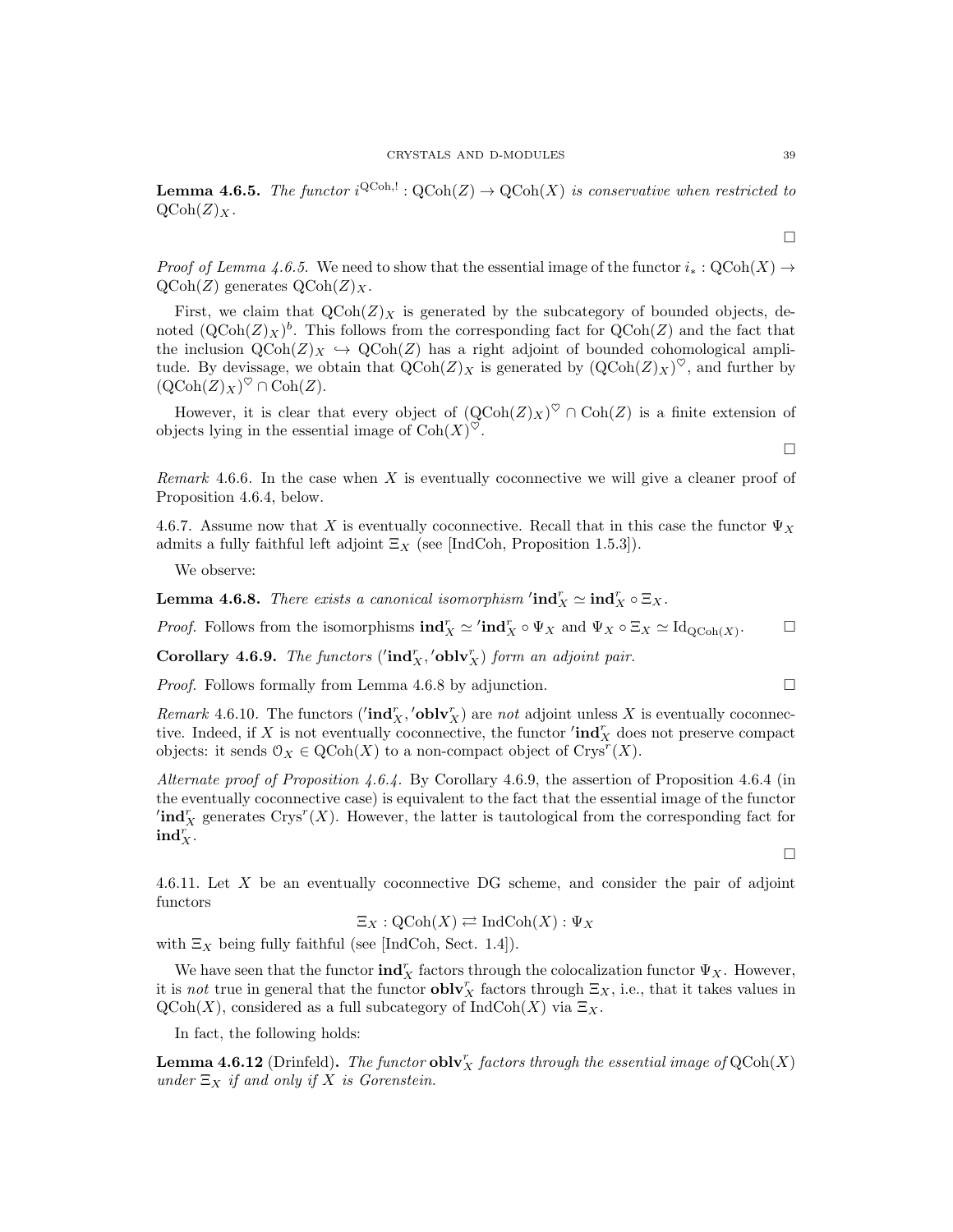Recall that a DG scheme  $X$  is said to be Gorenstein if:

(a)  $\omega_X \in \text{Coh}(X)$  (which is equivalent to X being eventually coconnective, see [IndCoh, Proposition 9.6.11]);

(b) When considered as a coherent sheaf,  $\omega_X$  is a graded line bundle (which is equivalent to  $\omega_X \in \text{QCoh}(X)^\text{perf}$ , see [IndCoh, Corollary 7.4.3]).

*Proof.* Suppose that  $\text{oblv}_X^r$  factors through  $Q\text{Coh}(X)$ . In particular, we obtain that  $\omega_X \in$ Coh(X) lies in the essential image of  $\Xi_X$ . Now the assertion follows from [IndCoh, Lemma 1.5.8].

For the opposite implication, we write  $\textbf{oblv}_X^r(\mathcal{M})$  as

$$
\Upsilon_X(\mathfrak{M})=\mathbf{oblv}_X^l(\mathfrak{M})\otimes \omega_X,
$$

where the tensor product is understood in the sense of the action of  $\mathrm{QCoh}(X)$  on  $\mathrm{IndCoh}(X)$ , see [IndCoh, Sect. 1.4]. Recall also that the functor  $\Xi_X$  is tautologically compatible with the above action of QCoh(X). Hence, if  $\omega_X$ , being perfect, lies in the essential image of  $\Xi_X$ , then so does  $\textbf{oblv}_X^l(\mathcal{M})\otimes \omega_X$ 

 $\Box$ 

4.7. **Relation to the abelian category.** In this subsection we let  $X$  be an affine DG scheme. We will relate the category  $Crys^r(X)$  to a more familiar object.

4.7.1. Since the t-structure on  $Crys^{r}(X)$  is compatible with filtered colimits, we obtain that  $C$ rys<sup>r</sup> $(X)^\heartsuit$  is a Grothendieck abelian category.

Using the fact that  $Crys^{r}(X)$  is *right-complete* in its structure, by reversal of arrows in [Lu2, Theorem 1.3.2.2], we obtain a canonically defined t-exact functor

(4.5) 
$$
D\left(\text{Crys}^r(X)^\heartsuit\right)^+ \to \text{Crys}^r(X)^+,
$$

where  $D(-)^+$  denotes the eventually coconnective part of the derived category of the abelian category.

4.7.2. We are going to prove:

Proposition 4.7.3. The functor (4.5) uniquely extends to an equivalence of categories

$$
D\left(\text{Crys}^r(X)^\heartsuit\right) \to \text{Crys}^r(X).
$$

The rest of this subsection is devoted to the proof of Proposition 4.7.3. Without loss of generality, we can assume that  $X$  is classical.

4.7.4. Step 1. Assume first that X is a smooth classical scheme. In this case the assertion is obvious from the fact that

 $\mathbf{ind}_X^r(\mathbb{O}_X)$ 

is a compact projective generator for both categories.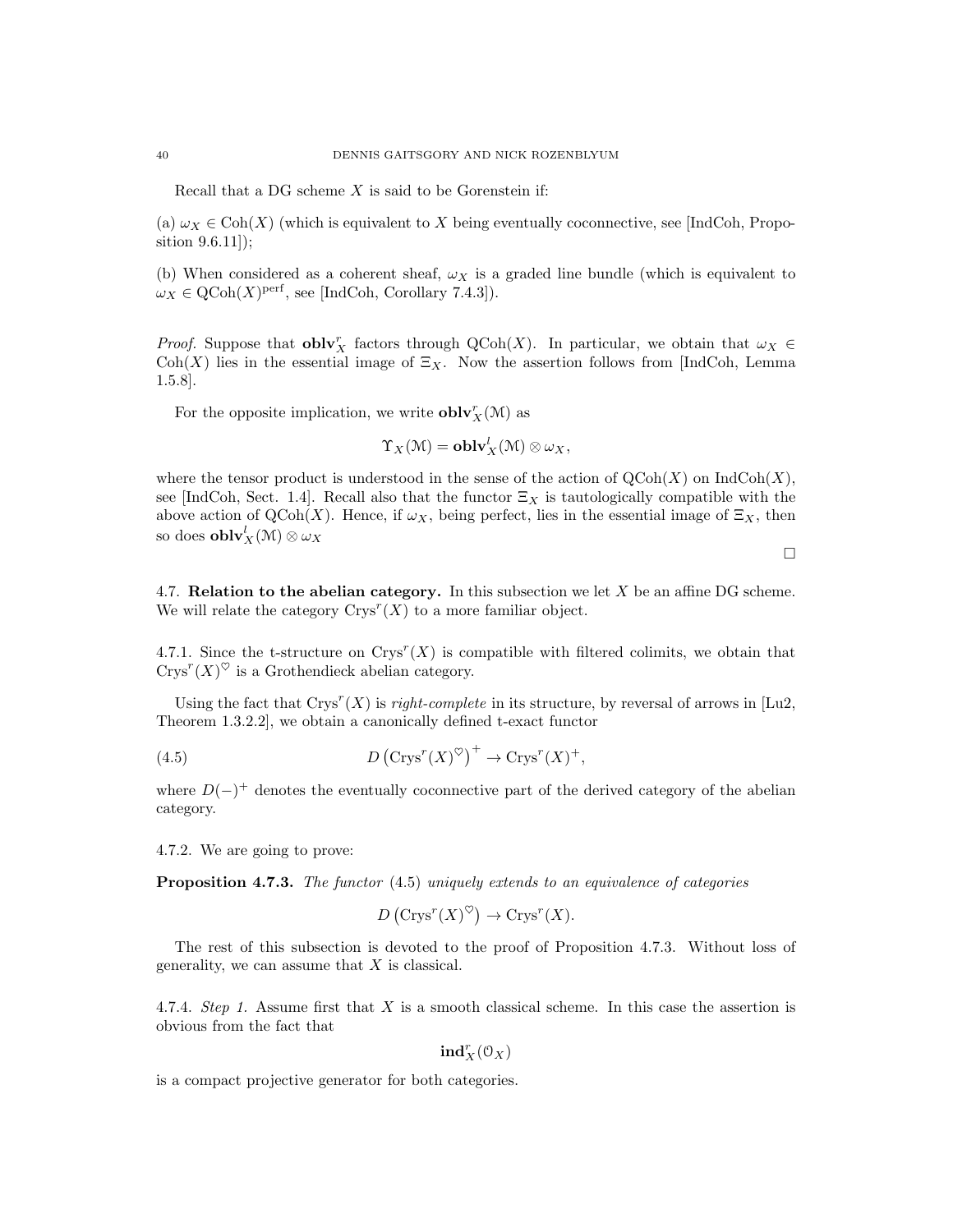4.7.5. Step 2. Let us show that the functor

$$
D\left(\text{Crys}^r(X)^\heartsuit\right)^+ \to \text{Crys}^r(X)^+
$$

is an equivalence. For this, it suffices to show that every object  $\mathcal{M} \in \text{Crys}^r(X)^\heartsuit$  can be embedded in an *injective* object, i.e., an object  $\mathcal{I} \in \text{Crys}^r(X)^\heartsuit$  such that

$$
H^{0}(\mathcal{N}) = 0 \Rightarrow \text{Hom}_{\text{Crys}^{r}(X)}(\mathcal{N}, \mathcal{I}) = 0.
$$

Let  $i : X \hookrightarrow Z$  be a closed embedding, where Z is a smooth classical scheme. Choose an embedding  $i_{dR,*}(M) \hookrightarrow \mathcal{J}$ , where  $\mathcal J$  is an injective object (in the same sense) in Crys<sup>r</sup>(Z); it exists by Step 1.

Since the functor  $\textbf{ind}_Z^r$  is t-exact, we obtain that  $\textbf{oblv}_Z^r(\mathcal{J})$  is an injective object of  $\text{QCoh}(Z)^\heartsuit$ . This implies that  $\mathfrak{I} := i^{\overline{\dagger},r}(\mathfrak{J})$  belongs to  $Crys^{r}(X)^{\heartsuit}$  and has the required property.

4.7.6. Step 3. We note that by Corollary 4.5.4, the category  $Crys^{r}(X)$  identifies with the left completion of  $Crys^{r}(X)^{+}$ . Hence, it is enough to show that the canonical embedding

$$
D\left(\text{Crys}^r(X)^\heartsuit\right)^+ \hookrightarrow D\left(\text{Crys}^r(X)^\heartsuit\right)
$$

identifies  $D\left(\text{Crys}^r(X)^\heartsuit\right)$  with the left completion of  $D\left(\text{Crys}^r(X)^\heartsuit\right)^+$ .

For that it suffices to exhibit a generator  $\mathcal P$  of  $\text{Crys}^r(X)^\heartsuit$  of bounded Ext dimension.

Consider the object

$$
\mathcal{P}:=\mathbf{ind}_X^r(\mathcal{O}_X).
$$

It has the required property by Proposition 4.2.11(b).

Remark 4.7.7. A standard argument allows us to extend the statement of Proposition 4.7.3 to the case when  $X$  is a quasi-compact DG scheme with an affine diagonal.

Remark 4.7.8. Once we identify crystals with D-modules on smooth affine classical schemes, we will obtain many other properties of  $Crys^r(X)$  on quasi-compact DG schemes: e.g., the fact that the abelian category  $\text{Crys}^r(X)^\heartsuit$  is locally Noetherian<sup>6</sup> and that  $\text{Crys}^r(X)$  has finite cohomological dimension with respect to its t-structure. <sup>7</sup> Note that by Proposition 4.2.5, in order to establish both these properties, it suffices to show them for affine smooth classical schemes.

# 5. Relation to D-modules

In this section we will relate the monads  $\textbf{oblv}_X^r \circ \textbf{ind}_X^r$  and  $\textbf{oblv}_X^l \circ \textbf{ind}_X^l$  to the sheaf of differential operators. As a result we relate the category  $Crys^r$  over a DG scheme to the (derived) category of D-modules.

5.1. Crystals via an integral transform. In this subsection we let  $\mathfrak X$  be a DG indscheme locally almost of finite type.

 ${}^6By$  this we mean that Crys<sup>r</sup>(X)<sup> $\heartsuit$ </sup> is generated by its compact objects, and a subobject of a compact one is compact.

<sup>&</sup>lt;sup>7</sup>By this we mean that there exists  $N \in \mathbb{N}$  such that for  $n > N$ ,  $\text{Hom}_{\text{Crys}^r(X)}(\mathcal{M}_1, \mathcal{M}_2[n]) = 0$  for  $\mathcal{M}_1, \mathcal{M}_2 \in$  $\mathrm{Crys}^r(X)^\heartsuit.$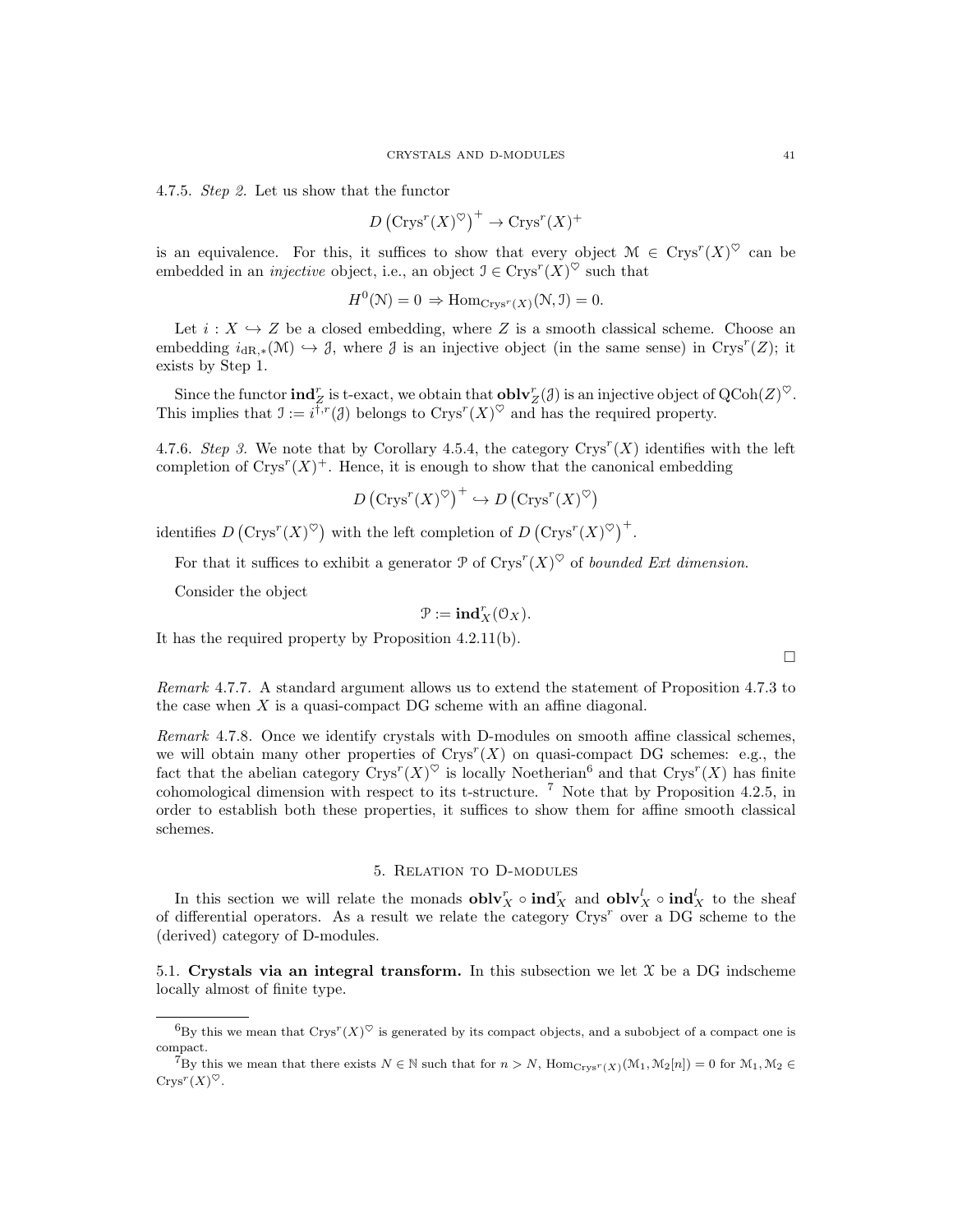5.1.1. Recall that for  $\mathfrak{X} \in \text{DGindSch}_{\text{laff}}$ , the category  $\text{IndCoh}(\mathfrak{X})$  is dualizable and canonically self-dual, see [GR1, Sect. 2.6].

Hence, for  $\mathfrak{X}, \mathcal{Y} \in \text{DGindSch}$ , the category  $\text{Funct}_{\text{cont}}(\text{IndCoh}(\mathfrak{X}), \text{IndCoh}(\mathcal{Y}))$  identifies with  $IndCoh(\mathfrak{X}) \otimes IndCoh(\mathfrak{Y}) \simeq IndCoh(\mathfrak{X} \times \mathfrak{Y}).$ 

Expilcitly, an object  $\mathcal{Q} \in \text{IndCoh}(\mathcal{X} \times \mathcal{Y})$  defines a functor  $\mathsf{F}_{\mathcal{Q}} : \text{IndCoh}(\mathcal{X}) \to \text{IndCoh}(\mathcal{Y})$  by

(5.1) 
$$
\mathcal{F} \mapsto (p_2)_*^{\text{IndCoh}} \circ (\Delta_{\mathcal{X}} \times \text{id}_{\mathcal{Y}})^!(\mathcal{F} \boxtimes \mathcal{Q}),
$$

where  $p_2 : \mathfrak{X} \times \mathfrak{Y} \to \mathfrak{Y}$  is the projection map and  $\Delta_{\mathfrak{X}}$  is the diagonal map  $\mathfrak{X} \to \mathfrak{X} \times \mathfrak{X}$ ,

In particular, the endo-functor  ${\bf oblv}_\mathcal{X}^r \circ {\bf ind}_\mathcal{X}^r$  defines an object, denoted

 $\mathcal{D}^r_{\mathcal{X}} \in \mathrm{IndCoh}(\mathcal{X} \times \mathcal{X}).$ 

We will identify this object.

5.1.2. Let  $\widehat{\Delta}_{\mathfrak{X}}$  denote the map

$$
\mathfrak{X}\underset{\mathfrak{X}_{\mathrm{dR}}}{\times}\mathfrak{X}\simeq(\mathfrak{X}\times\mathfrak{X})_{\mathfrak{X}}^{\wedge}\to\mathfrak{X}\times\mathfrak{X}.
$$

**Proposition 5.1.3.** There is a canonical isomorphism in IndCoh( $\mathcal{X} \times \mathcal{X}$ )

$$
\mathcal{D}_{\mathcal{X}}^r \simeq (\widehat{\Delta}_{\mathcal{X}})_*^{\text{IndCoh}}(\omega_{\mathcal{X}_{\chi_{\text{dR}}^{\times}}\mathcal{X}}).
$$

Proof. We begin with the following general observation.

Suppose that we have a functor  $F \in \text{Funct}_{\text{cont}}(\text{IndCoh}(\mathfrak{X}), \text{IndCoh}(\mathcal{Y}))$  given by a correspondence, i.e. we have a diagram



of DG indschemes, and  $\mathsf{F} := (q_2)_{\ast}^{\text{IndCoh}} \circ q_1^!$ . Let

$$
i:\mathcal{Z}\to\mathcal{X}\times\mathcal{Y}
$$

be the induced product map.

Lemma 5.1.4. In the above situation, the functor

$$
(q_2)_*^{\text{IndCoh}} \circ q_1^!: \text{IndCoh}(\mathfrak{X}) \to \text{IndCoh}(\mathcal{Y})
$$

is given by the kernel  $\mathcal{Q} = i_*^{\text{IndCoh}}(\omega_{\mathcal{Z}})$ .

Proof. We have a diagram, whose inner square is Cartesian

$$
\begin{array}{ccc}\n\mathcal{Z} & \xrightarrow{q_1 \times \text{id}_{\mathcal{Z}}} & \mathcal{X} \times \mathcal{Z} & \longrightarrow & \mathcal{X} \\
i & \downarrow & \downarrow & \text{id}_{X} \times i \\
\mathcal{X} \times \mathcal{Y} & \xrightarrow{\Delta_X \times \text{id}_{\mathcal{Y}}} & \mathcal{X} \times \mathcal{X} \times \mathcal{Y} \\
p_2 & \downarrow & & \\
\mathcal{Y} & & & \\
\end{array}
$$

For  $\mathfrak{F} \in \mathrm{IndCoh}(\mathfrak{X})$ , we have

$$
(q_2)^{\operatorname{IndCoh}}_* \circ q_1^!(\mathfrak{F}) \simeq (p_2)^{\operatorname{IndCoh}}_* \circ i_*^{\operatorname{IndCoh}} \circ (q_1 \times \operatorname{id}_{\mathcal{Z}})^!(\mathfrak{F} \boxtimes \omega_{\mathcal{Z}})
$$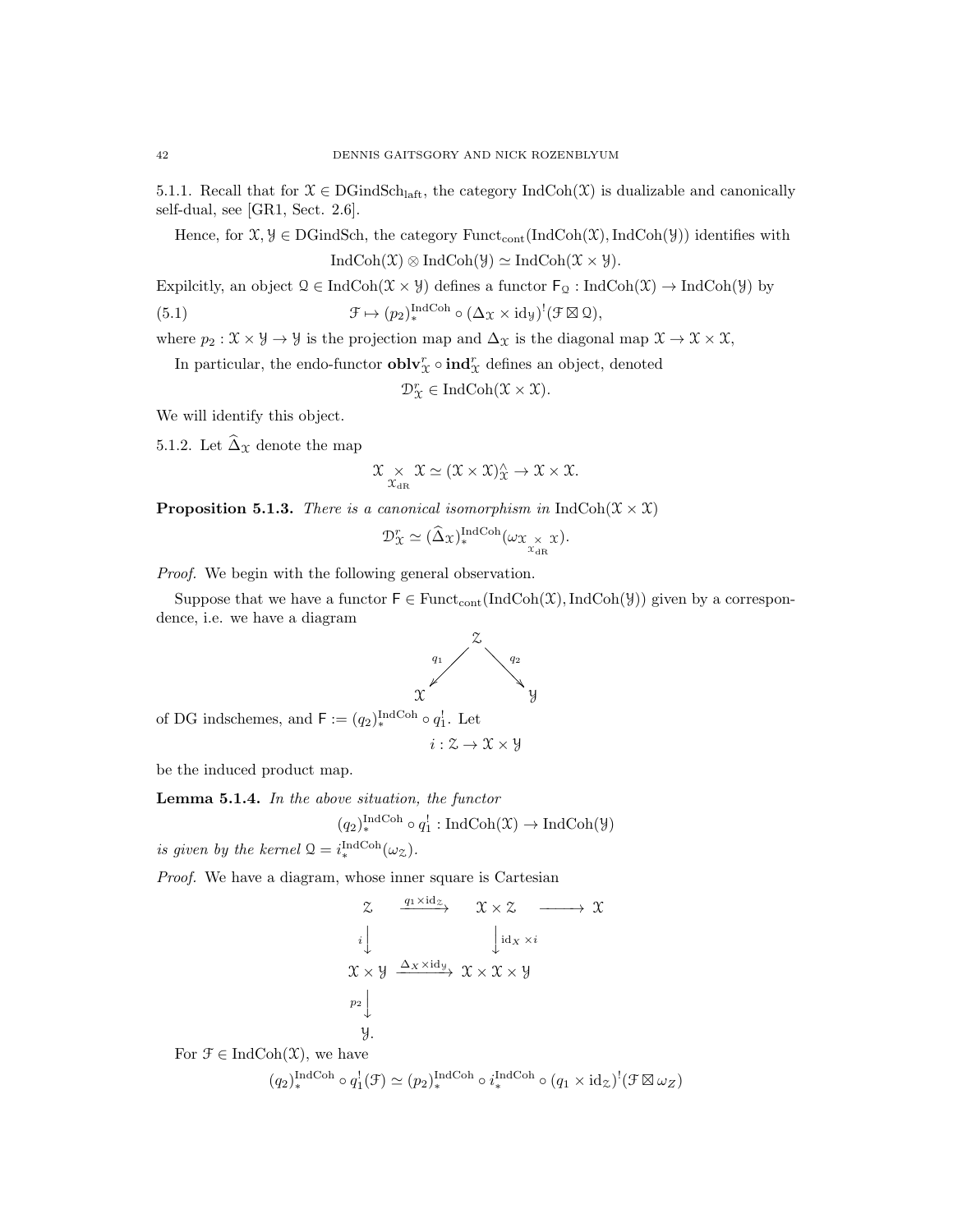By [GR1, Proposition  $2.9.2$ ],<sup>8</sup>

$$
i_*^{\text{IndCoh}} \circ (q_1 \times \mathrm{id}_{\mathcal{Z}})^!(\mathcal{F} \boxtimes \omega_Z) \simeq (\Delta_{\mathcal{X}} \times \mathrm{id}_{\mathcal{Y}})^!(\mathcal{F} \boxtimes i_*^{\text{IndCoh}}(\omega_{\mathcal{Z}})).
$$

We apply this lemma to prove Proposition 5.1.3 as follows:

By Proposition 3.3.2(b), we have that the functor  $\textbf{oblv}_\mathcal{X}^r \circ \textbf{ind}_\mathcal{X}^r$  is given by the correspondence



The assertion now follows from Lemma 5.1.4.

5.1.5. As a corollary of Proposition 5.1.3 we obtain:

**Corollary 5.1.6.** There exists a canonical isomorphism  $\sigma(\mathcal{D}_\mathcal{X}) \simeq \mathcal{D}_\mathcal{X}^r$ , where  $\sigma$  is the transpoistion of factors acting on  $\mathfrak{X} \times \mathfrak{X}$ .

5.2. Explicit formulas for other functors. In this subsection we let  $X$  be an eventually coconnective quasi-compact DG scheme almost of finite type.

5.2.1. Recall now that the category  $\mathrm{QCoh}(X)$  is also compactly generated and self-dual. Under the identifications

 $\mathrm{QCoh}(X)^\vee \simeq \mathrm{QCoh}(X)$  and  $\mathrm{IndCoh}(X)^\vee \simeq \mathrm{IndCoh}(X)$ ,

the dual of the functor  $\Upsilon_X$  is the functor  $\Psi_X$  of [IndCoh, Sect. 1.1.5] (see [IndCoh, Proposition 9.3.3] for the duality statement).

In particular, for  $\mathbf{C}' \in \text{DGCat}_{\text{cont}}$ , we have

$$
\mathrm{Funct}_{\mathrm{cont}}(\mathrm{QCoh}(X), \mathbf{C}') \simeq \mathrm{QCoh}(X) \otimes \mathbf{C}',
$$

by a formula similar to (5.1).

5.2.2. Let C be any of the categories

 $\mathrm{QCoh}(X \times X) \simeq \mathrm{QCoh}(X) \otimes \mathrm{QCoh}(X)$ , IndCoh $(X \times X) \simeq \mathrm{IndCoh}(X) \otimes \mathrm{IndCoh}(X)$ ,

 $\mathrm{QCoh}(X) \otimes \mathrm{IndCoh}(X)$  or  $\mathrm{IndCoh}(X) \otimes \mathrm{QCoh}(X)$ .

Then C is a module over  $Q\text{Coh}(X \times X)$ , and we define an endo-functor of C, denoted

 $\mathcal{F} \mapsto \mathcal{F}_{\{X\}}$ 

given by tensor product with the object

$$
Cone(\mathcal{O}_{X\times X}\to j_*\circ j^*(\mathcal{O}_{X\times X}))[-1],
$$

where j is the open embedding  $X \times X - X \hookrightarrow X \times X$ .

Note that by [IndCoh, Proposition 4.1.7 and Corollary 4.4.3], for  $C = \text{IndCoh}(X \times X)$  this functor identifies with

$$
(\widehat{\Delta}_X)^{\text{IndCoh}}_* \circ (\widehat{\Delta}_X)^!,
$$

 $\Box$ 

<sup>8</sup>Strictly speaking, the base change isomorphism was stated in [GR1, Proposition 2.9.2] only in the case when the vertical arrow is ind-proper, which translates into i being proper. For the proof of Proposition 5.1.3 we will apply it in such a situation.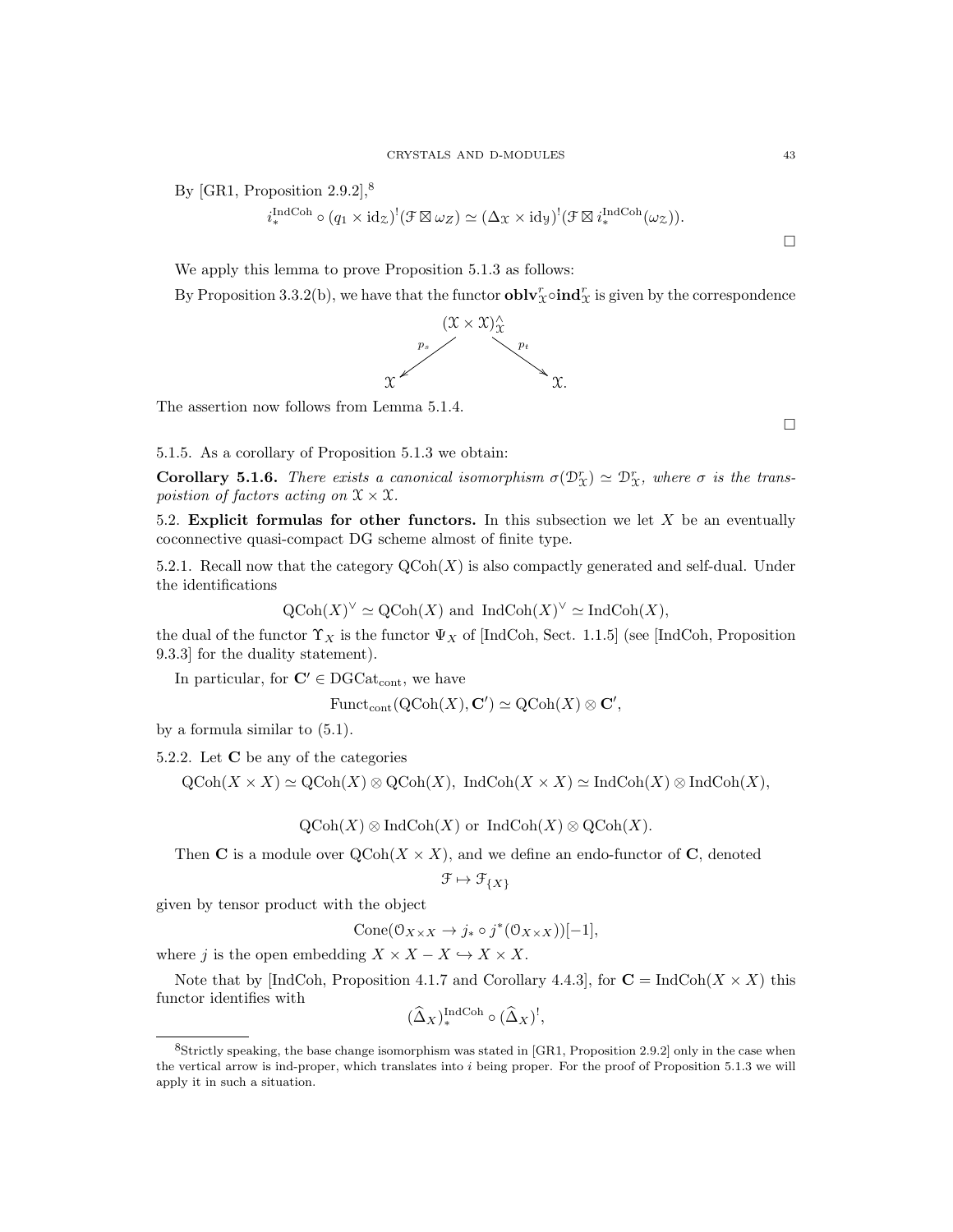where we recall that  $\widehat{\Delta}_X$  denotes the map

$$
X \underset{X_{\mathrm{dR}}}{\times} X \simeq (X \times X)_{X}^{\wedge} \to X \times X.
$$

5.2.3. We claim:

### Proposition 5.2.4.

(a) The object of

 $\mathrm{QCoh}(X) \otimes \mathrm{QCoh}(X) \simeq \mathrm{Funct}_{\mathrm{cont}}(\mathrm{QCoh}(X), \mathrm{QCoh}(X)),$ corresponding to  $\textbf{oblv}_X^l \circ \textbf{ind}_X^l$ , is canonically identified with

 $(\Psi_X(\omega_X) \boxtimes \mathcal{O}_X)_{\{X\}}.$ 

(b) The object of

 $\mathrm{QCoh}(X) \otimes \mathrm{IndCoh}(X) \simeq \mathrm{Funct}_{\mathrm{cont}}(\mathrm{QCoh}(X),\mathrm{IndCoh}(X)),$ corresponding to  $\textbf{oblv}_X^r \circ \Upsilon_{X_{\text{dR}}} \circ \textbf{ind}_X^l$ , is canonically identified with  $(\Psi_X(\omega_X) \boxtimes \omega_X)_{\{X\}}.$ 

(c) The object of

 $\text{IndCoh}(X) \otimes \text{QCoh}(X) \simeq \text{Funct}_{\text{cont}}(\text{IndCoh}(X), \text{QCoh}(X)),$ corresponding to  $\textbf{oblv}_X^l \circ (\Upsilon_{X_{\text{dR}}})^{-1} \circ \textbf{ind}_X^r$ , is canonically identified with  $(\omega_X \boxtimes \mathfrak{O}_X)_{\{X\}}.$ 

(d) The object of

 $\mathrm{QCoh}(X) \boxtimes \mathrm{IndCoh}(X) \simeq \mathrm{Funct}_{\mathrm{cont}}(\mathrm{QCoh}(X),\mathrm{IndCoh}(X)),$ corresponding to  $\textbf{oblv}_X^r \circ' \textbf{ind}_X^r$ , is canonically identified with

 $(\mathcal{O}_X \boxtimes \omega_X)_{\{X\}}.$ 

(e) The object of

 $\text{IndCoh}(X) \boxtimes \text{QCoh}(X) \simeq \text{Funct}_{\text{cont}}(\text{IndCoh}(X), \text{QCoh}(X)),$ corresponding to  $\prime$ **oblv** $_{X}^{r}$   $\circ$ **ind** $_{X}^{r}$ , is canonically identified with

 $(\omega_X \boxtimes \Psi_X(\omega_X))_{\{X\}}.$ 

(f) The object of

 $\mathrm{QCoh}(X \times X) \simeq \mathrm{Funct}_{\mathrm{cont}}(\mathrm{QCoh}(X), \mathrm{QCoh}(X)),$ corresponding to  $\prime$ **oblv** $_{X}^{r} \circ \prime$ **ind** $_{X}^{r}$ , is canonically identified with

 $(0_X \boxtimes \Psi_X(\omega_X))_{\{X\}}.$ 

(g) The object of

 $\mathrm{QCoh}(X \times X) \simeq \mathrm{Funct}_{\mathrm{cont}}(\mathrm{QCoh}(X), \mathrm{QCoh}(X)),$ corresponding to ' $\textbf{oblv}_X^r \circ \Upsilon_{X_{\text{dR}}} \circ \textbf{ind}_X^l$ , is canonically identified with  $(\Psi_X(\omega_X) \boxtimes \Psi_X(\omega_X))_{\{X\}}.$ 

(h) The object of

 $\mathrm{QCoh}(X \times X) \simeq \mathrm{Funct}_{\mathrm{cont}}(\mathrm{QCoh}(X), \mathrm{QCoh}(X)),$ corresponding to  $\textbf{oblv}_X^l \circ (\Upsilon_{X_{\text{dR}}})^{-1} \circ' \textbf{ind}_X^r$ , is canonically identified with  $(\mathcal{O}_X \boxtimes \mathcal{O}_X)_{\{X\}}.$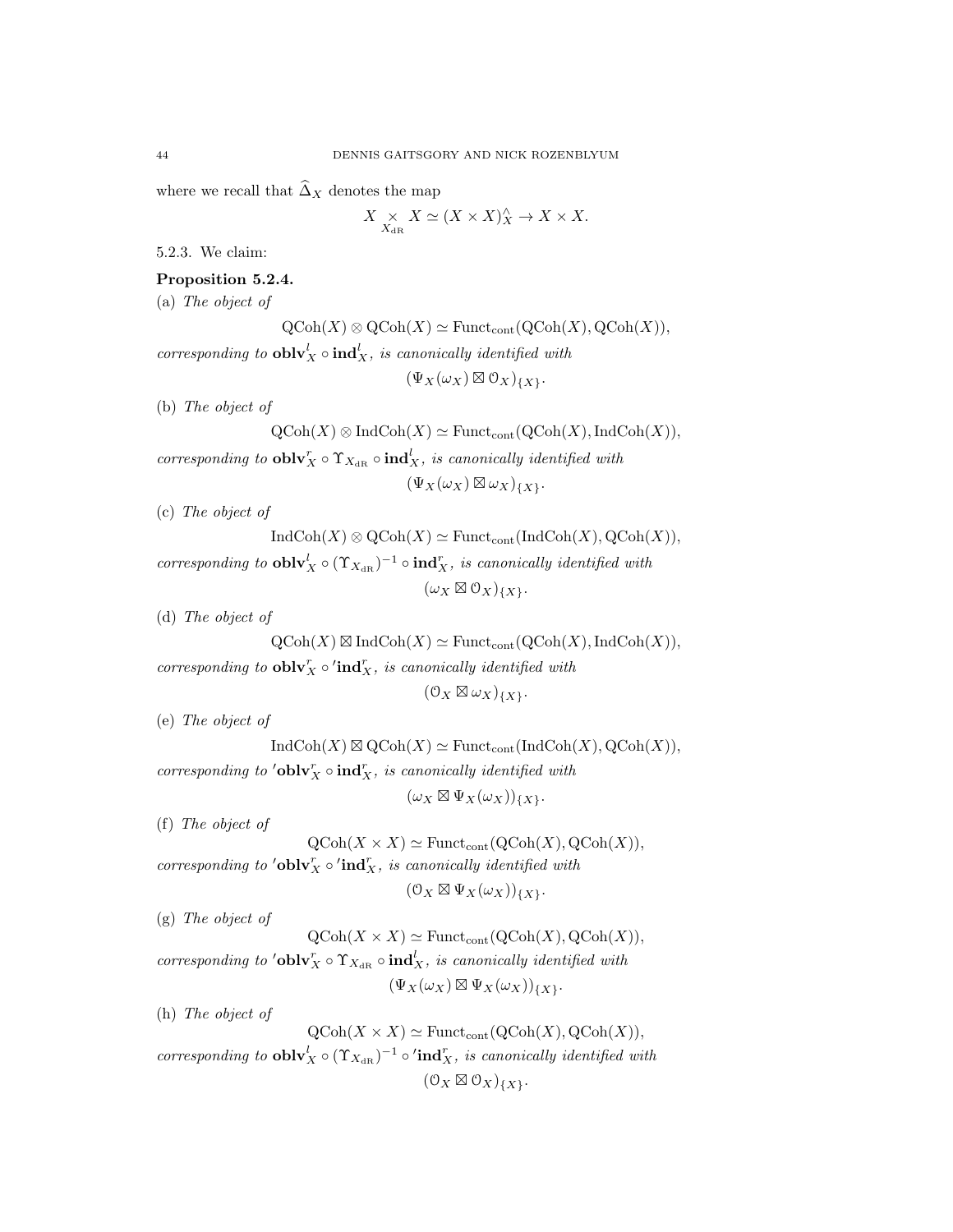*Proof.* Let **C** and **D** be objects of DGCat<sub>cont</sub> with **C** dualizable, so that

$$
\mathrm{Funct}_{\mathrm{cont}}(\mathbf{C},\mathbf{D})\simeq \mathbf{C}^\vee\otimes \mathbf{D}.
$$

Let  $F: C_1 \to C$  and  $G: D \to D_1$  be continuous functors. Then the resulting functor

$$
\mathrm{Funct}_{\mathrm{cont}}(\mathbf{C},\mathbf{D}) \to \mathrm{Funct}_{\mathrm{cont}}(\mathbf{C}_1,\mathbf{D}_1)
$$

is given by

$$
({\mathsf F}^\vee\otimes{\mathsf G}):{\mathbf C}^\vee\otimes{\mathbf D}\to{\mathbf C}_1^\vee\otimes{\mathbf D}_1.
$$

With this in mind, we have:

Points (a) and (c) follow by combining Proposition 5.1.3, Lemma 3.4.9, and the following assertion:

**Lemma 5.2.5.** The unit of the adjunction  $\mathrm{Id}_{\mathrm{QCoh}(X)} \to \Xi_X^{\vee} \circ \Upsilon_X$  defines an isomorphism

$$
0_X \to \Xi^{\vee}(\omega_X).
$$

Point (b) follows from Proposition 5.1.3 using  $\mathrm{ind}_X^l \simeq (\Upsilon_{X_{\mathrm{dR}}})^{-1} \circ \mathrm{ind}_X^r \circ \Upsilon_X$ .

Point (d) follows from Proposition 5.1.3 using the isomorphism  $'ind_X^r \simeq ind_X^r \circ \Xi_X^{\vee}$  and Lemma 5.2.5.

Point (e) follows from Proposition 5.1.3. Point (f) follows from point (d). Point (g) follows from point (b).

Point (h) follows from point (d) using Lemma 3.4.9 and Lemma 5.2.5.

5.2.6. Let  $\mathcal{D}_X^l, \mathcal{D}_X^{l \to r'}, \mathcal{D}_X^{r' \to l}$  and  $\mathcal{D}_X^{r'}$  denote the objects of

$$
\mathrm{QCoh}(X) \otimes \mathrm{QCoh}(X) \simeq \mathrm{QCoh}(X \times X)
$$

corresponding to the functors

 $\operatorname{\textbf{oblv}}_X^l \circ \operatorname{\textbf{ind}}_X^l, \; {}'\operatorname{\textbf{oblv}}_X^r \circ \Upsilon_{X_{\operatorname{dR}}} \circ \operatorname{\textbf{ind}}_X^l, \; \operatorname{\textbf{oblv}}_X^l \circ (\Upsilon_{X_{\operatorname{dR}}})^{-1} \circ' \operatorname{\textbf{ind}}_X^r, \; \text{and \; }' \operatorname{\textbf{oblv}}_X^r \circ' \operatorname{\textbf{ind}}_X^r,$ respectively.

We have:

**Proposition 5.2.7.** The objects  $\mathcal{D}_X^r$ ,  $\mathcal{D}_X^l$ ,  $\mathcal{D}_X^{l\rightarrow r'}$ ,  $\mathcal{D}_X^{r'\rightarrow l}$  and  $\mathcal{D}_X^{r'}$  are related by

(i) 
$$
\mathcal{D}_X^l \simeq (\Psi_X \boxtimes \Xi_X^{\vee})(\mathcal{D}_X^r) \in \mathrm{QCoh}(X \times X);
$$

(ii) 
$$
(\Psi_X \boxtimes \mathrm{Id}_{\mathrm{IndCoh}(X)})(\mathcal{D}_X^r) \simeq (\mathrm{Id}_{\mathrm{QCoh}(X)} \boxtimes \Upsilon_X)(\mathcal{D}_X^l) \in \mathrm{QCoh}(X) \otimes \mathrm{IndCoh}(X);
$$

(iii) 
$$
\mathcal{D}_X^{l \to r'} \simeq (\Psi_X \boxtimes \Psi_X)(\mathcal{D}_X^r) \in \mathrm{QCoh}(X \times X);
$$

$$
\text{(iii') } \mathcal{D}^{l\to r'}_X \simeq (\text{Id}_{\text{QCoh}(X)} \boxtimes \Psi_X \circ \Upsilon_X)(\mathcal{D}^l_X) \simeq (\mathcal{O}_X \boxtimes \Psi_X(\omega_X)) \underset{\mathcal{O}_{X \times X}}{\otimes} \mathcal{D}^l_X \in \text{QCoh}(X \times X);
$$

(iv) 
$$
\mathcal{D}_X^{r'\to l} \simeq (\Xi_X^{\vee} \boxtimes \Xi_X^{\vee})(\mathcal{D}_X^r).
$$

(v) 
$$
\mathcal{D}^{r'} \simeq (\Xi_X^{\vee} \boxtimes \Psi_X)(\mathcal{D}_X^r) \in \mathrm{QCoh}(X \times X).
$$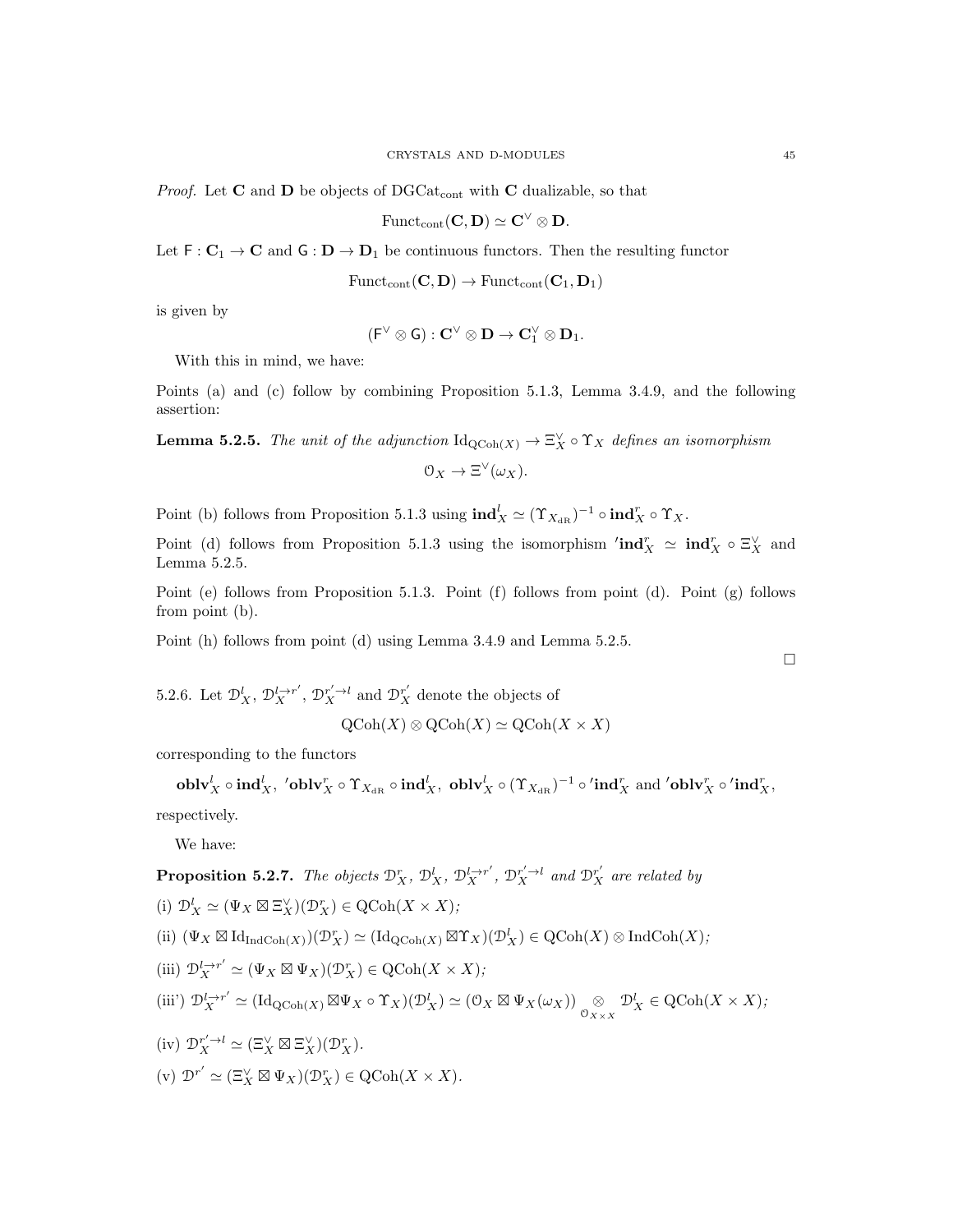Proof. Point (i) follows from Lemma 3.4.9.

Point (ii) follows from the (tautological) isomorphism of functors

$$
\mathbf{oblv}_{X}^{r} \circ \mathbf{ind}_{X}^{r} \circ \Upsilon_{X} \simeq \mathbf{oblv}_{X}^{r} \circ \Upsilon_{X_{\mathbf{dR}}} \circ \mathbf{ind}_{X}^{l} \simeq \Upsilon_{X} \circ \mathbf{oblv}_{X}^{l} \circ \mathbf{ind}_{X}^{l}.
$$

Point (iii) is tautological.

Point (iii') follows by combining points (ii) and (iii).

Point (iv) follows from Lemma 3.4.9.

Point (v) is tautological.

5.3. Behavior with respect to the t-structure. We continue to assume that X is a quasicompact DG scheme almost of finite type.

5.3.1. We note:

**Lemma 5.3.2.** The object  $\mathcal{D}_X^r$  is bounded below, i.e., belongs to  $\text{IndCoh}(X \times X)^+$ .

*Proof.* Follows from Proposition 5.1.3, using the fact that  $\omega_X \in \text{IndCoh}(X)^+$ , and the fact that the functor

 $\mathfrak{F} \mapsto \mathfrak{F}_{\{X\}}, \quad \textup{Ind}\textup{Coh}(X \times X) \to \textup{Ind}\textup{Coh}(X \times X)$ 

is right t-exact.  $\Box$ 

5.3.3. Assume now that  $X$  is eventually coconnective. We claim:

**Proposition 5.3.4.** The objects  $\mathcal{D}_X^l$ ,  $\mathcal{D}_X^{l\to r'}$ ,  $\mathcal{D}_X^{r'\to l}$  and  $\mathcal{D}_X^{r'}$  of  $\mathrm{QCoh}(X\times X)$  are all eventually coconnective, *i.e.*, belong to  $\mathrm{QCoh}(X \times X)^+$ .

*Proof.* Follows from Proposition 5.2.4, using the fact that  $\Psi_X(\omega_X)$ ,  $\mathcal{O}_X \in \text{QCoh}(X)^+$  and the fact that the functor

$$
\mathcal{F} \mapsto \mathcal{F}_{\{X\}}, \quad \text{QCoh}(X \times X) \to \text{QCoh}(X \times X)
$$

is right t-exact.  $\Box$ 

5.3.5. Finally, let us assume that  $X$  is a smooth classical scheme. We claim:

**Proposition 5.3.6.** The object  $\mathcal{D}_X^l \in \text{QCoh}(X \times X)$  lies in the heart of the t-structure.

*Proof.* The assertion is Zariski-local, hence, we can assume that  $X$  is affine. It is sufficient to show that

$$
(p_2)_*(\mathcal{D}_X^l) \in \mathrm{QCoh}(X)
$$

lies in the heart of the t-structure. We have,

$$
(p_2)_*(\mathcal{D}_X^l) \simeq \mathbf{oblv}_X^l \circ \mathbf{ind}_X^l(\mathcal{O}_X) \simeq \Xi_X^{\vee} \circ (\mathbf{oblv}_X^r \circ \mathbf{ind}_X^r) \circ \Upsilon_X(\mathcal{O}_X).
$$

Now, the functor  $\textbf{oblv}_X^r \circ \textbf{ind}_X^r$  is t-exact (see Proposition 4.2.11), the functor  $\Upsilon_X$  is an equivalence that shifts degrees by  $[n]$ , and  $\Xi_X^{\vee}$  is the inverse of  $\Upsilon_X$ .

5.4. Relation to the sheaf of differential operators. In this subsection we shall take  $X$  to be a smooth classical scheme. We are going to identify  $\mathcal{D}_X^l$  with the object of  $\mathrm{QCoh}(X \times X)$ underlying the classical sheaf of differential operators  $\text{Diff}_X$ .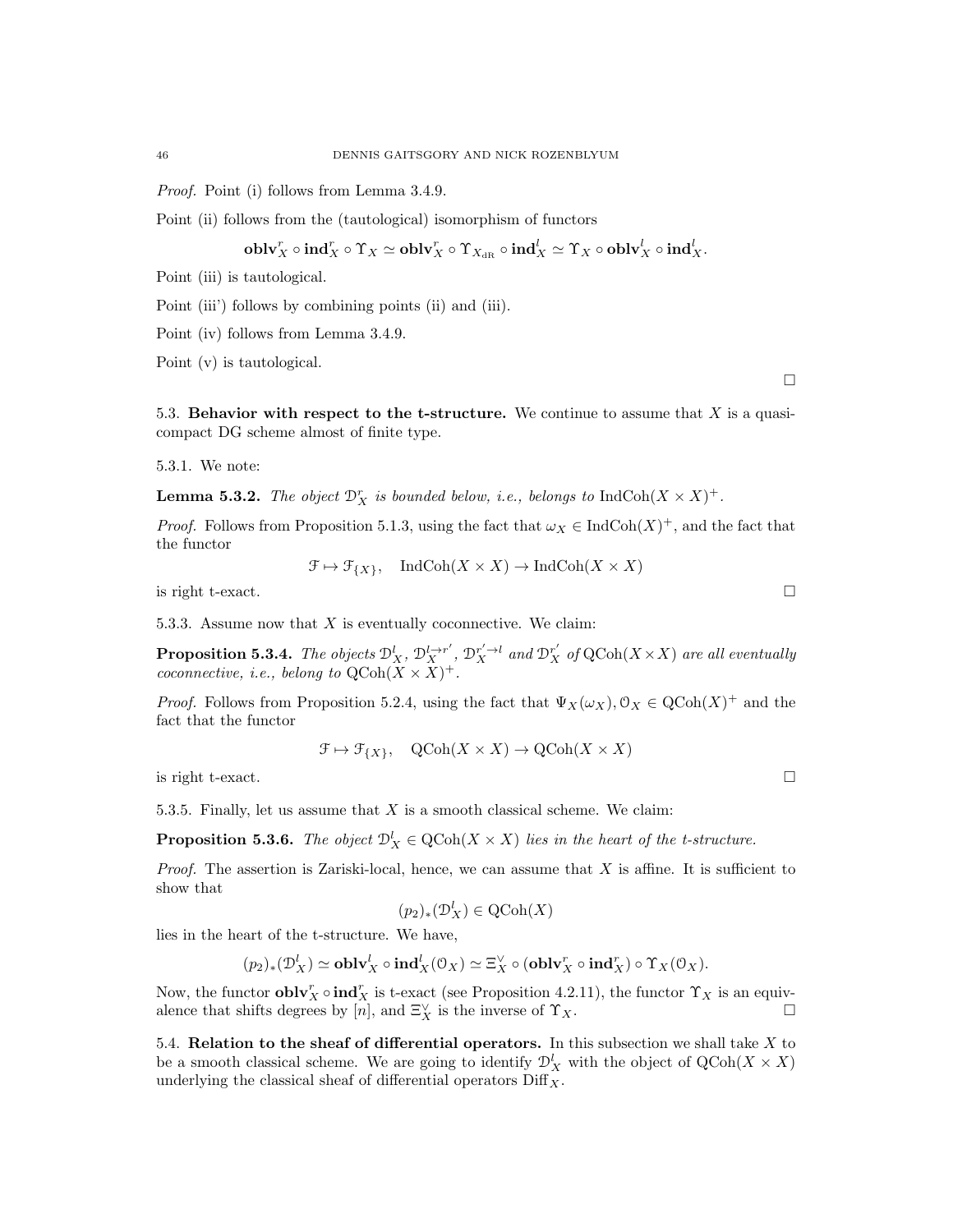5.4.1. For any  $\mathcal{Q} \in \text{QCoh}(X \times X)^\heartsuit$ , which is set-theoretically supported on the diagonal, and  $\mathfrak{T}_1, \mathfrak{T}_2 \in \mathrm{QCoh}(X)^\heartsuit$ , a datum of a map

$$
(p_2)_*(p_1^*(\mathcal{F}_1) \otimes \mathcal{Q}) \to \mathcal{F}_2
$$

is equivalent to that of a map

$$
\mathcal{Q} \to \mathrm{Diff}_X(\mathcal{F}_1, \mathcal{F}_2).
$$

Furthermore, this assignment is compatible with the monoidal structure on  $Q\text{Coh}(X \times X)^{\heartsuit}$ , given by convolution and composition of differential operators.

5.4.2. Taking  $\mathfrak{Q} = \mathcal{D}_X^l$  and  $\mathfrak{F}_1 = \mathfrak{F}_2 = \mathfrak{O}_X$ , from the action of the monad  $\mathbf{oblv}_X^l \circ \mathbf{ind}_X^l$  on  $\mathfrak{O}_X$ , we obtain the desired map

 $(5.2)$   $\mathcal{D}_1^l$  $\mathcal{D}_X^l \to \mathrm{Diff}_X$ 

compatible with the algebra structure.

We claim:

**Lemma 5.4.3.** The map  $(5.2)$  is an isomorphism of algebras.

Proof. It suffices to show that  $(5.2)$  is an isomorphism at the level of the underlying objects of  $\text{QCoh}(X \times X)$ . The latter follows, e.g., from the description of  $\mathcal{D}_X^l$  as a quasi-coherent sheaf given by Proposition 5.2.4.

5.5. Relation between crystals and D-modules. Let  $X$  be a classical scheme of finite type. We will show that the category  $\text{Crys}^r(X)$  can be canonically identified with the (derived) category  $D$ -mod<sup>r</sup> $(X)$  of right D-modules on X.

Remark 5.5.1. The category  $D\text{-mod}^r(X)$  satisfies Zariski descent. Therefore, in what follows, by Proposition 3.2.2, it will suffice to establish a canonical equivalence for affine schemes.

5.5.2. Let Z be a smooth classical affine scheme, and let  $i : X \rightarrow Z$  be a closed embedding. By the classical Kashiwara's lemma and Proposition 2.5.6, in order to construct an equivalence

$$
Crys^r(X) \simeq \mathbf{D}\text{-mod}^r(X),
$$

it suffices to do so for Z.

Hence, we can assume that  $X$  itself is a smooth classical affine scheme. We shall construct the equivalence in question together with the commutative diagram of functors

$$
\begin{array}{ccc}\n\text{Crys}^r(X) & \xrightarrow{\hspace{15mm}} \text{D-mod}^r(X) \\
\text{oblv}_X^r & \downarrow & \downarrow \\
\text{IndCoh}(X) & \xrightarrow{\Psi_X} & \text{QCoh}(X),\n\end{array}
$$

where the right vertical arrow is the natural forgetful functor, and the functor  $\Psi_X$  is the equivalence of [IndCoh, Lemma 1.1.6].

By Proposition 2.4.4, constructing an equivalence  $Crys^{r}(X) \simeq D\text{-mod}^{r}(X)$  as above is the same as constructing an equivalence between *left* crystals and *left* D-modules together with the commutative diagram of functors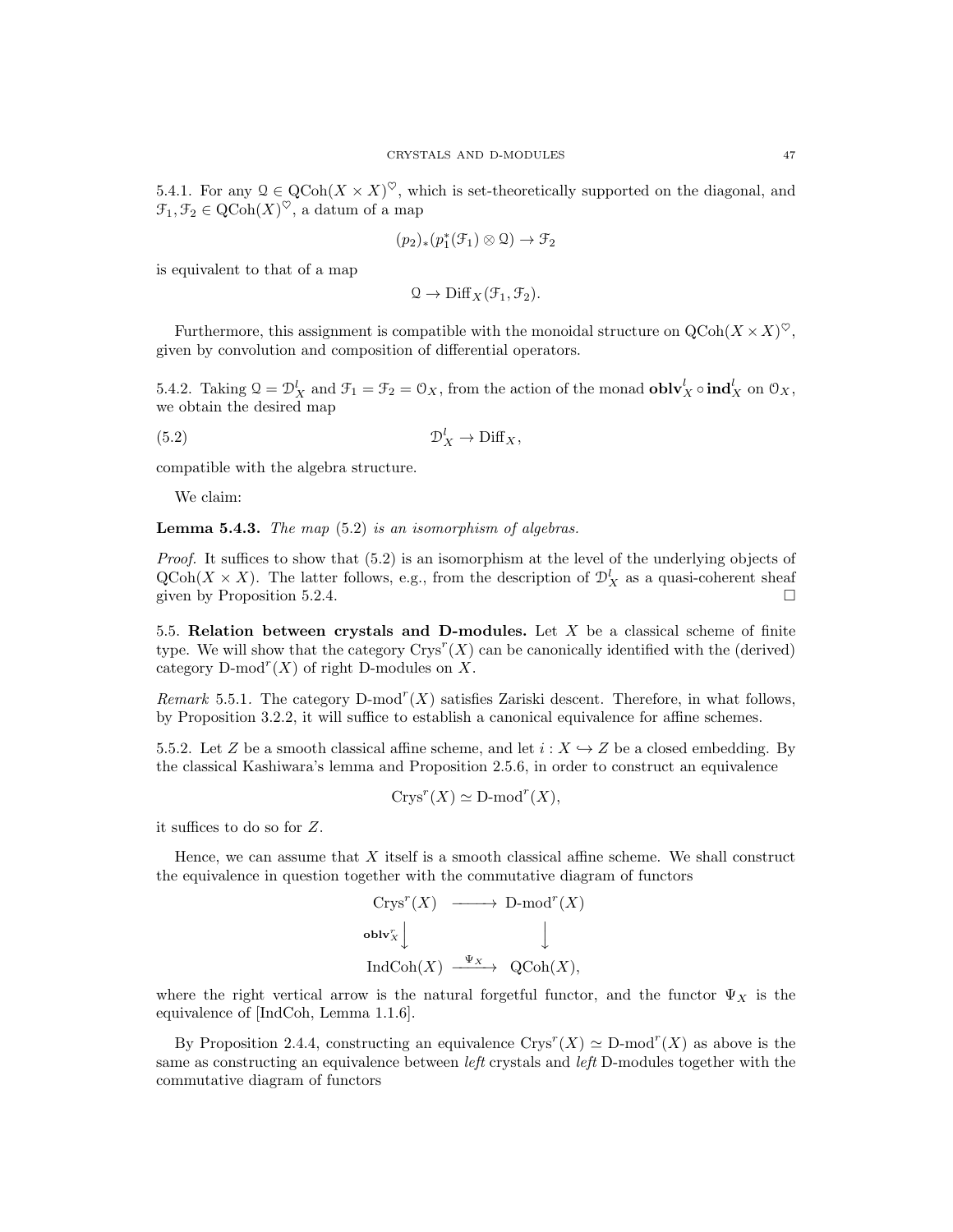

5.5.3. By Propositions 4.7.3, 2.4.4 and 4.4.2, the category  $\text{Crys}^l(X)$  identifies with the derived category of the heart of its t-structure. The category  $D\text{-mod}^l(X)$  is by definition the derived category of D-mod<sup>l</sup> $(X)^\heartsuit$ . Moreover, the vertical arrows in Diagram (5.3) are t-exact.

Hence, it suffices to construct the desired equivalence at the level of the corresponding abelian categories

$$
\begin{array}{ccc}\n\operatorname{Crys}^l(X)^{\heartsuit} & \longrightarrow & \operatorname{D-mod}^l(X)^{\heartsuit} \\
\oplus & \operatorname{blv}_X^l \downarrow & & \downarrow \\
\operatorname{QCoh}(X)^{\heartsuit} & \xrightarrow{\operatorname{Id}} & \operatorname{QCoh}(X)^{\heartsuit}\n\end{array}
$$

5.5.4. The latter is a classical calculation, due to Grothendieck:

Namely, one interprets  $\text{Crys}^l(X)^\heartsuit$  as the heart of the category of quasi-coherent sheaves on the truncated simplicial object

$$
(X \times X \times X)_{X}^{\wedge} \xrightarrow[p_{13}]{p_{12}} (X \times X)_{X}^{\wedge} \xrightarrow[p_{2}]{p_{1}} X.
$$

I.e., explicitly, an object of  $\text{Crys}^l(X)^\heartsuit$  is a quasi-coherent sheaf  $\mathcal{F} \in \text{QCoh}(X)^\heartsuit$  together with an isomorphism

$$
\phi: p_2^*(\mathcal{F}) \overset{\sim}{\to} p_1^*(\mathcal{F})
$$

which restricts to the identity on the diagonal and satisfies the cocycle condition

$$
p_{13}^*(\phi) = p_{12}^*(\phi) \circ p_{23}^*(\phi).
$$

Below we give an alternative approach to establishing the equivalence in (5.4).

5.5.5. The abelian categories  $Crys^l(X)^\heartsuit$  and  $D\text{-mod}^l(X)^\heartsuit$  are given as modules over the monads  $M_{\text{Crys}^l(X)}$  and  $M_{\text{D-mod}(X)}$ , respectively, acting on the category  $\text{QCoh}(X)^\heartsuit$ .

By definition,  $M_{D-mod(X)}$  is given by the algebra of differential operators Diff<sub>X</sub>. The monad  $M_{\text{Crys}^l(X)}$  is given by  $\text{oblv}_X^l \circ \text{ind}_X^l$ . Now, the desired equivalence follows from Lemma 5.4.3.

Remark 5.5.6. It follows from the construction that the equivalence

$$
Crys^l(X) \to \mathop{\mathrm{D-mod}}^l(X)
$$

is compatible with pull-back for maps  $f: Y \to X$  between smooth classical schemes.

# 6. Twistings

In this section, we do *not* assume that the prestacks and DG schemes that we consider are locally almost of finite type. We will reinstate this assumption in Sect. 6.7.

### 6.1. Gerbes.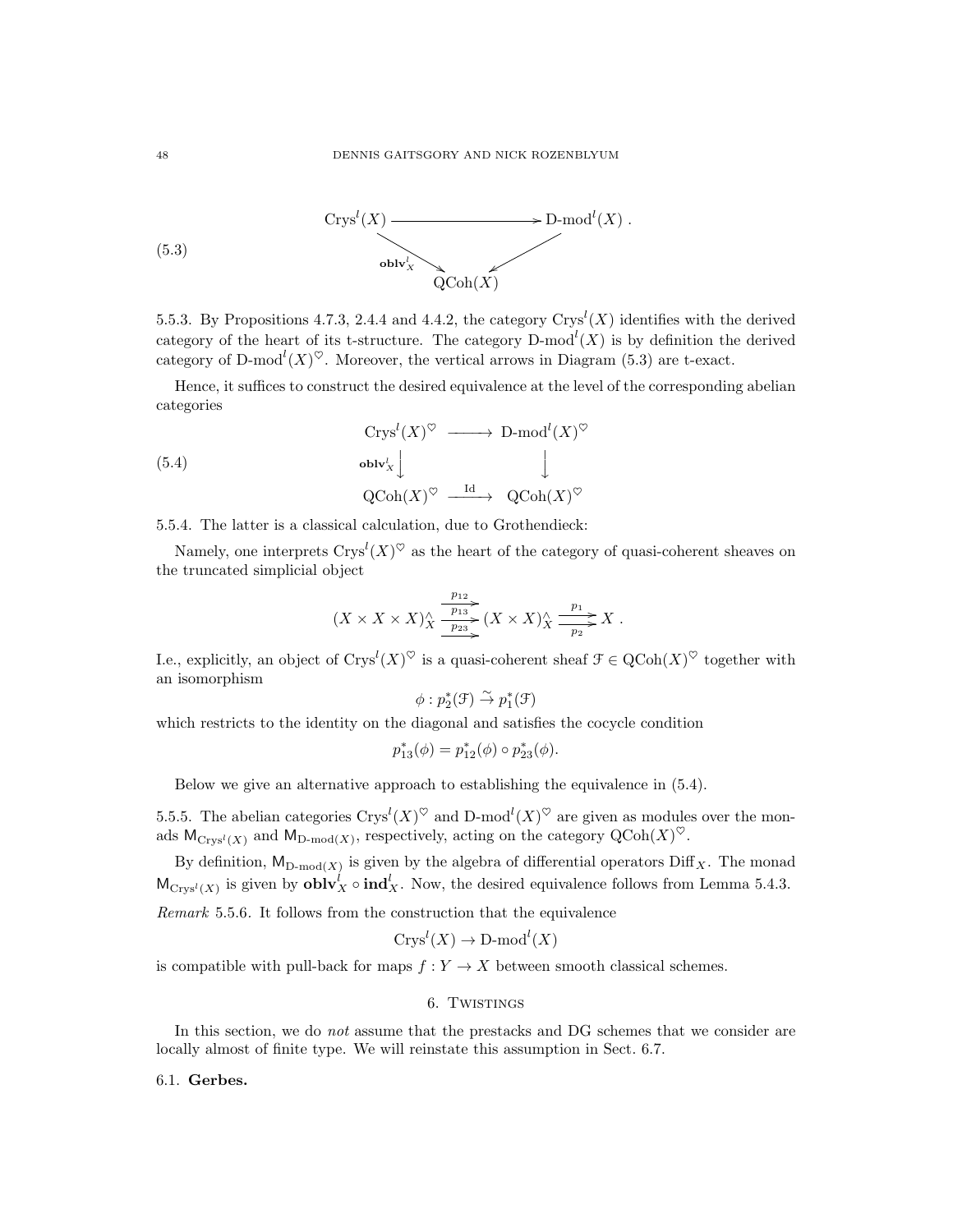6.1.1. Let pt  $\mathbb{G}_m$  be the classifying stack of the group  $\mathbb{G}_m$ . In other words, pt  $/\mathbb{G}_m$  is the algebraic stack that represents the functor which assigns to an affine DG scheme  $S$ , the  $\infty$ groupoid of line bundles on S.

In fact, since  $\mathbb{G}_m$  is an abelian group, the stack pt  $/\mathbb{G}_m$  has a natural abelian group structure. The multiplication map on pt  $/\mathbb{G}_m$  represents tensor product of line bundles. This structure upgrades pt / $\mathbb{G}_m$  to a functor from affine DG schemes to  $\infty$ -Picard groupoids, i.e. connective spectra.

For our purposes, a  $\mathbb{G}_m$ -gerbe will be a presheaf G of pt / $\mathbb{G}_m$ -torsors, which satisfies any of the following three (non-equivalent) conditions:

- (i)  $\mathcal G$  is locally non-empty in the étale topology  $^9$ .
- (ii) G is locally non-empty in the Zariski topology.
- (iii) G is globally non-empty.

Specifically, let  $B<sup>naive</sup>(pt/\mathbb{G}_m)$  be the classifying prestack of pt  $/\mathbb{G}_m$ . It is given by the geometric realization of the simplicial prestack

$$
B^{\text{naive}}(\text{pt }\!/\mathbb{G}_m):=\Big|\cdots\text{pt }\!/\mathbb{G}_m\times\text{pt }\!/\mathbb{G}_m\xrightarrow{\text{def}}\text{pt }\!/\mathbb{G}_m\xrightarrow{\text{def}}\text{pt }\Big|\,.
$$

Let  $B^{Zar}(\text{pt }/\mathbb{G}_m)$  (resp.  $B^{et}(\text{pt }/\mathbb{G}_m)$ ) be the Zariski (resp. étale) sheafification of the prestack  $B^{\text{naive}}(\text{pt }\mathscr{f}\mathbb{G}_m).$ 

The prestacks  $B^{\text{et}}(\text{pt }/\mathbb{G}_m)$ ,  $B^{\text{Zar}}(\text{pt }/\mathbb{G}_m)$  and  $B^{\text{naive}}(\text{pt }/\mathbb{G}_m)$  represent  $\mathbb{G}_m$ -gerbes satisfying the above conditions (i), (ii), and (iii) respectively.

Let  $(\text{Ge}_{\mathbb{G}_m})_{\text{DCSch}^{\text{aff}}}$  be the functor

$$
(DGSch^{aff})^{op} \to \infty\text{-PicGrpd}
$$

that associates to an affine DG scheme S, the groupoid of  $\mathbb{G}_m$ -gerbes, where we consider any of the three notions of gerbe defined above.

Remark 6.1.2. While these three versions do not give equivalent notions of  $\mathbb{G}_m$ -gerbe, we will see shortly that they do lead to the same definition of twisting, since the relevant gerbes will be those whose restrictions to  $^{cl, red}S$  are trivialized.

6.1.3. We define the functor

$$
(\mathrm{Ge}_{\mathbb{G}_m})_{\mathrm{PreStk}} : (\mathrm{PreStk})^{\mathrm{op}} \to \infty\,\text{-}\mathrm{PicGrpd}
$$

as the right Kan extension of  $(\text{Ge}_{\mathbb{G}_m})_{\text{DGSch}^{\text{aff}}}$  along

$$
(\text{DGSch}^{\text{aff}})^{\text{op}} \hookrightarrow (\text{PreStk})^{\text{op}}.
$$

I.e., for  $\mathcal{Y} \in \text{PreStk},$ 

$$
\mathrm{Ge}_{\mathbb{G}_m}(\mathcal{Y}):=\lim_{S\in(\mathrm{DGSch}_{/\mathcal{Y}}^{\mathrm{aff}})^{\mathrm{op}}}\mathrm{Ge}_{\mathbb{G}_m}(S).
$$

Equivalently,

$$
\mathrm{Ge}_{\mathbb{G}_m}(\mathcal{Y}) = \mathrm{Maps}_{\mathrm{PreStk}}(\mathcal{Y}, B^?(\mathrm{pt}\,/\mathbb{G}_m))
$$

for  $? = \text{naive}$ , Zar or et.

Thus, informally, a  $\mathbb{G}_m$ -gerbe on Y is an assignment of a  $\mathbb{G}_m$ -gerbe on every  $S \in DGSch<sup>aff</sup>$ mapping to  $\mathcal{Y}$ , functorial in  $S$ .

For a subcategory  $C \subset \text{PreStk}$ , let  $(\text{Ge}_{\mathbb{G}_m})_C$  denote the restriction  $(\text{Ge}_{\mathbb{G}_m})_{\text{PreStk}}|_C$ .

 $^{9}$ Bv Toën's theorem, this is equivalent to local non-emptyness in the fppf topology.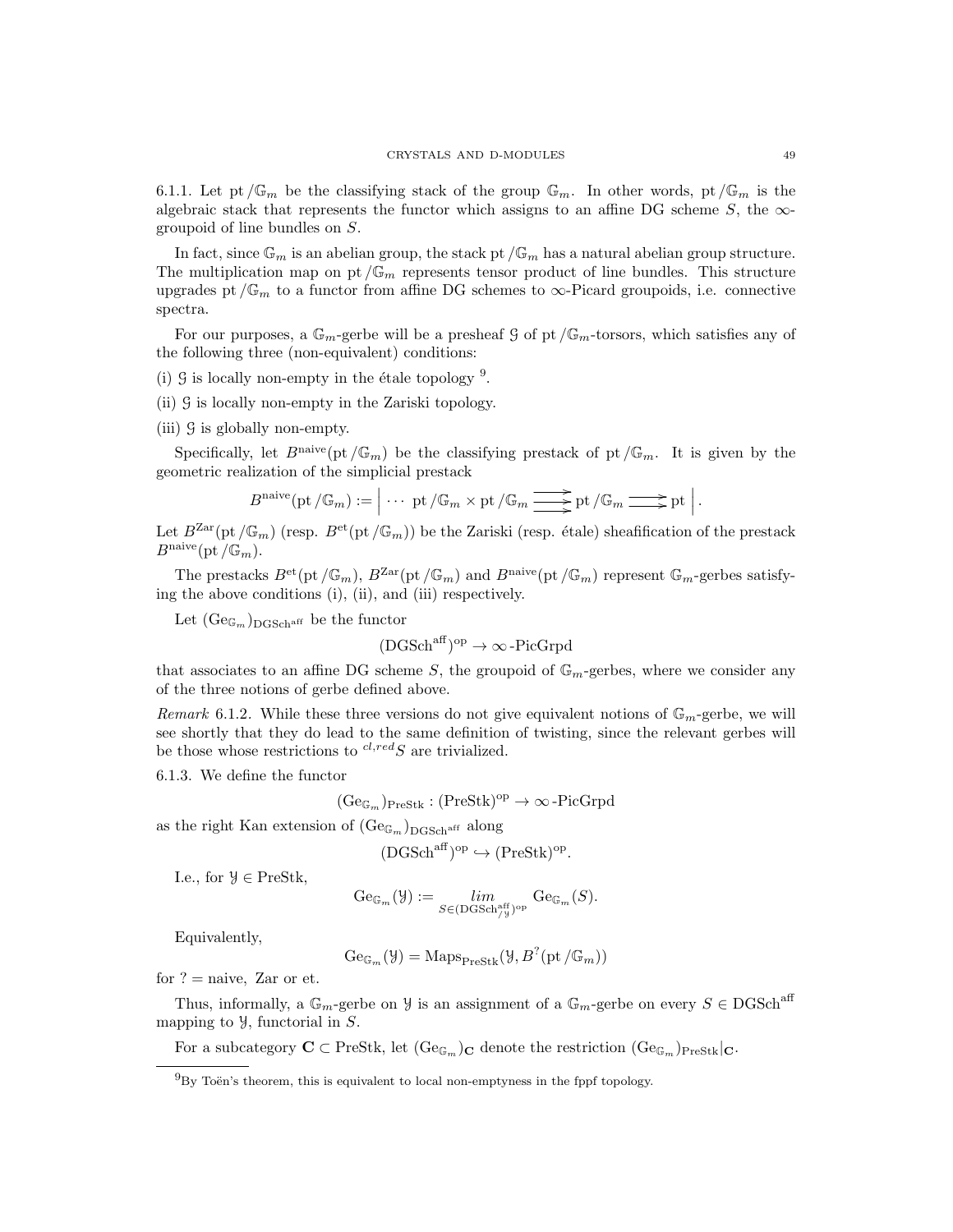#### 6.2. The notion of twisting.

6.2.1. Let Y be a prestack. The Picard groupoid of twistings on Y defined as

$$
Tw(\mathcal{Y}) := \ker \left( p_{\mathrm{dR},\mathcal{Y}}^* : \mathrm{Ge}_{\mathbb{G}_m}(\mathcal{Y}_{\mathrm{dR}}) \to \mathrm{Ge}_{\mathbb{G}_m}(\mathcal{Y}) \right),
$$

where  $Ge_{\mathbb{G}_m}$  is understood in any of the three versions: naive, Zar or et. As we shall see shortly (see Sect. 6.4), all three versions are equivalent.

Informally, a twisting T on Y is the following data: for every  $S \in \text{DGSch}^{\text{aff}}$  equipped with a map  ${}^{cl,red}S \to \mathcal{Y}$  we specify an object  $\mathcal{G}_S \in \mathrm{Ge}_{\mathbb{G}_m}(S)$ , which behaves compatibly under the maps  $S_1 \rightarrow S_2$ . Additionally, for every extension of the above map to a map  $S \rightarrow \mathcal{Y}$  we specify a trivialization of  $\mathcal{G}_S$ , which also behaves functorially with respect to maps  $S_1 \rightarrow S_2$ .

Remark 6.2.2. When we write ker( $A_1 \rightarrow A_2$ ), where  $A_1 \rightarrow A_2$  is a map in  $\infty$ -PicGrpd, we mean

$$
\mathcal{A}_1 \underset{\mathcal{A}_2}{\times} \{*\},
$$

where the fiber product is taken in  $\infty$ -PicGrpd. I.e., this the same as the connective truncation of the fiber product taken in the category of all (i.e., not necessarily connective) spectra.

6.2.3. Example. Let  $\mathcal L$  be a line bundle on  $\mathcal Y$ . We define a twisting  $T(\mathcal L)$  on  $\mathcal Y$  as follows: it assigns to every  $S \in DGSch<sup>aff</sup>$  with a map  ${}^{cl,red}S \to \mathcal{Y}$  the trivial  $\mathbb{G}_m$ -gerbe. For a map  $S \to \mathcal{Y}$ , we trivialize the above gerbe by multiplying the tautological trivialization by  $\mathcal{L}$ .

6.2.4. It is clear that twistings form a functor

 $Tw_{\text{PreStk}} : \text{PreStk}^{\text{op}} \to \infty$ -PicGrpd.

For a morphism  $f: \mathcal{Y}_1 \to \mathcal{Y}_2$  we let  $f^*$  denote the corresponding functor

$$
Tw(\mathcal{Y}_2) \to Tw(\mathcal{Y}_1).
$$

If C is a subcategory of PreStk (e.g.,  $C = DGSch<sup>aff</sup>$  or DGSch), we let Tw<sub>C</sub> denote the restriction of Tw<sub>PreStk</sub> to  $\mathbf{C}^{\mathrm{op}}$ .

6.2.5. By construction, the functor  $Tw_{PreStk}$  takes colimits in PreStk to limits in  $\infty$ -PicGrpd. Hence, from Corollary 1.1.5, we obtain:

**Lemma 6.2.6.** The functor  $Tw_{\text{Preskt}}$  maps isomorphically to the right Kan extension of  $Tw_{\text{C}}$ along

$$
\mathbf{C}^{\mathrm{op}} \hookrightarrow \mathrm{PreStk}^{\mathrm{op}}
$$

for C being one of the categories

$$
\rm DGSch^{aff},\ DGSch_{qs\text{-}qc},\ DGSch.
$$

Concretely, this lemma says that the map

$$
\operatorname{Tw}(\mathcal{Y}) \to \lim_{S \in (\operatorname{DGSch}_{/\mathcal{Y}}^{\operatorname{aff}})^{\operatorname{op}}} \operatorname{Tw}(S)
$$

is an isomorphism (and that  $DGSch^{aff}$  can be replaced by  $DGSch_{gs-gc}$  or DGSch.)

Informally, this means that to specify a twisting on a prestack  $\mathcal Y$  is equivalent to specifying a compatible family of twistings on affine DG schemes S mapping to Y.

6.3. Variant: other structure groups.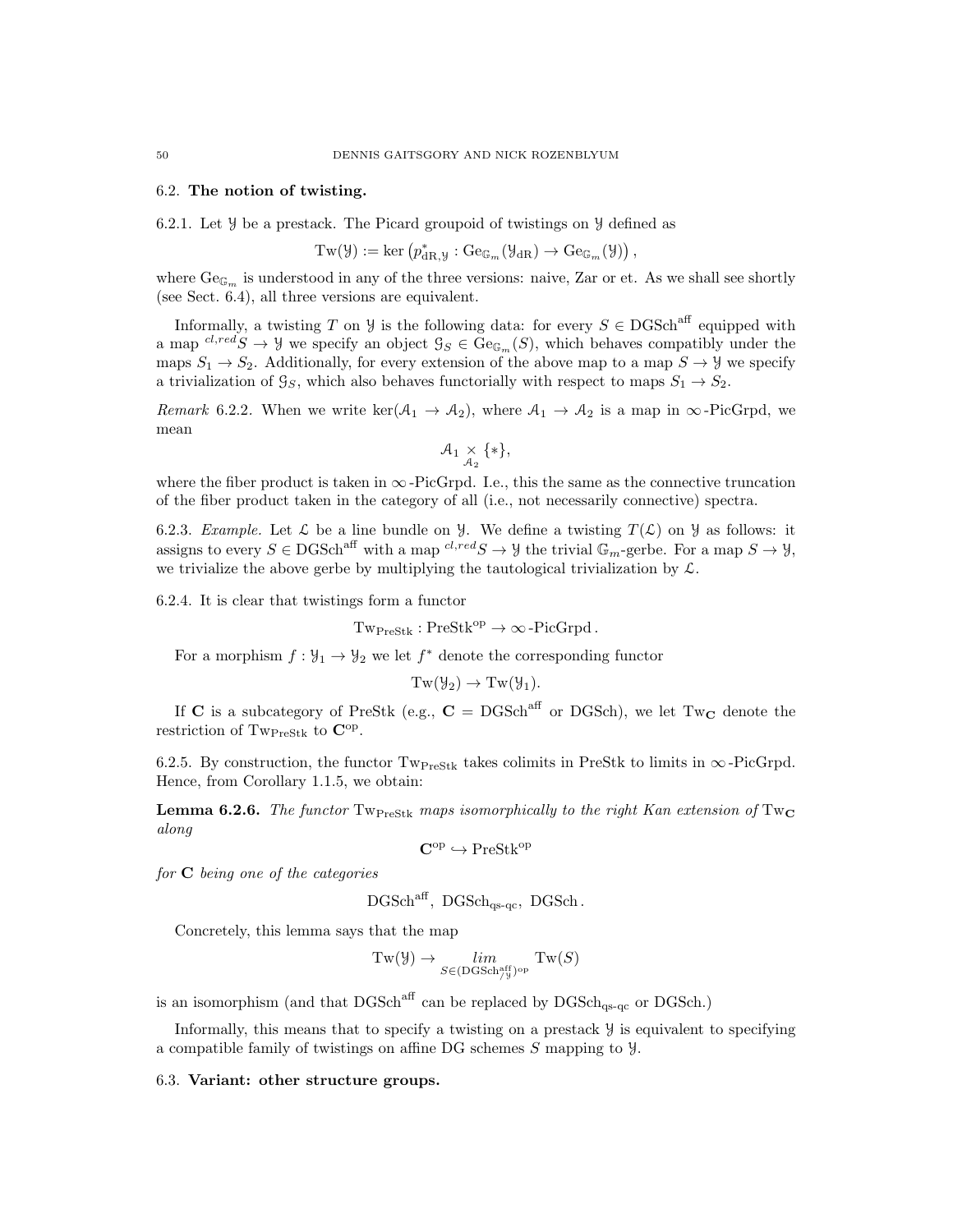6.3.1. Let  $S$  be an affine DG scheme. Consider the Picard groupoid

$$
\mathrm{Ge}_{\mathbb{G}_m}^{/red}(S) := \mathrm{ker} \left( \mathrm{Ge}_{\mathbb{G}_m}(S) \to \mathrm{Ge}_{\mathbb{G}_m} ({}^{cl,red}S) \right).
$$

Let  $(\text{Ge}_{\mathbb{G}_m}^{(red})_{\text{DGSch}^{\text{aff}}}$  denote the resulting functor

$$
(\mathrm{DGSch})^{\mathrm{op}} \to \infty\,\text{-}\mathrm{PicGrpd}\,.
$$

6.3.2. By definition, we can think of  $\mathrm{Ge}_{\mathbb{G}_m}^{(red)}(S)$  as gerbes (in any of the three versions of Sect. 6.1.1) with respect to the presheaf of abelian groups

$$
(\mathcal{O}^{\times})_{S}^{/red} : \ker(\mathcal{O}_{S}^{\times} \to \mathcal{O}_{cl,redS}^{\times}).
$$

6.3.3. In addition to  $\mathbb{G}_m$ -gerbes, we can also consider  $\mathbb{G}_a$ -gerbes. We have the functor

 $(\mathrm{Ge}_{\mathbb{G}_a})_{\mathrm{DGSch}^{\mathrm{aff}}}: (\mathrm{DGSch}^{\mathrm{aff}})^{\mathrm{op}}\to \infty\operatorname{-PicGrpd}$ 

which assigns to an affine DG scheme S the groupoid of  $\mathbb{G}_a$ -gerbes on S.

Note that unlike the case of  $\mathbb{G}_m$ -gerbes, the three notions of gerbes discussed in Sect. 6.1.1 are equivalent for  $\mathbb{G}_a$ -gerbes. This is due to the fact that for an affine DG scheme S,

$$
H_{\text{Zar}}^2(S, \mathbb{G}_a) = H_{\text{et}}^2(S, \mathbb{G}_a) = 0.
$$

Thus, we have that  $(\text{Ge}_{\mathbb{G}_a})_{\text{DGSch}^{\text{aff}}}$  is represented by  $B^2(\mathbb{G}_a)$ , which is the geometric realization of the corresponding simplicial prestack.

6.3.4. By definition, for an affine DG scheme  $S$ , we have

$$
Ge_{\mathbb{G}_a}(S) = B^2(\text{Maps}(S, \mathbb{G}_a)) \simeq B^2(\Gamma(S, \mathbb{O}_S)).
$$

In particular, viewed as a connective spectrum,  $Ge_{\mathbb{G}_a}(S)$  has a natural structure of a module over the ground field k. This upgrades  $(\text{Ge}_{\mathbb{G}_a})_{\text{DGSch}^{\text{aff}}}$  to a functor

$$
(\mathrm{DGSch})^{\mathrm{op}}\rightarrow\infty\operatorname{-PicGrpd}\nolimits_k,
$$

where  $\infty$ -PicGrpd<sub>k</sub> denotes the category of k-modules in connective spectra. Note that by the Dold-Kan correspondence, we have

$$
\infty
$$
-PicGrpd<sub>k</sub>  $\simeq$  Vect <sup>$\leq 0$</sup> .

We define the functor

$$
(\mathrm{Ge}_{\mathbb{G}_a})_{\mathrm{PreStk}}:\mathrm{PreStk}^{\mathrm{op}}\to\infty\operatorname{-PicGrpd}_k
$$

as the right Kan extension of the functor  $(\text{Ge}_{\mathbb{G}_a})_{\text{DGSch}^{\text{aff}}}$  along

$$
(\mathrm{DGSch}^{\mathrm{aff}})^{\mathrm{op}} \hookrightarrow \mathrm{PreStk}^{\mathrm{op}}.
$$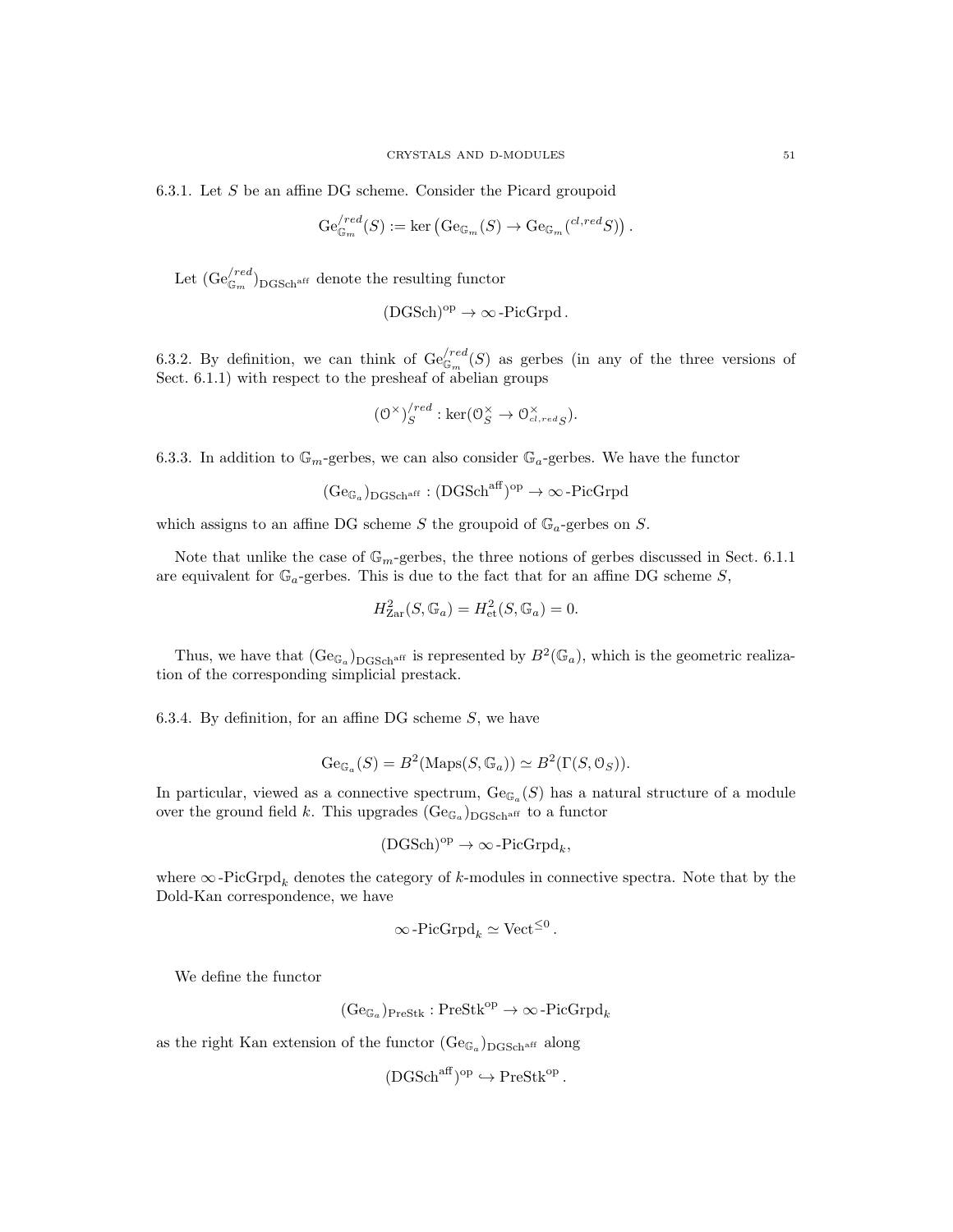6.3.5. As with  $\mathbb{G}_m$ -gerbes, we can consider the Picard groupoid

$$
\mathrm{Ge}_{\mathbb{G}_a}^{\prime red}(S) := \mathrm{ker} \left( \mathrm{Ge}_{\mathbb{G}_a}(S) \to \mathrm{Ge}_{\mathbb{G}_a}^{\prime} \left( \mathrm{c}^{l, red} S \right) \right),
$$

and let  $(\text{Ge}_{\mathbb{G}_a}^{/red})_{\text{DGSch}^{\text{aff}}}$  denote the resulting functor

$$
(\text{DGSch})^{\text{op}} \to \infty\text{-}\text{PicGrpd}_k\,.
$$

By definition, for an affine DG scheme S,  $\text{Ge}_{\mathbb{G}_a}^{(red)}(S)$  is given by gerbes for the presheaf of connective spectra

$$
\mathcal{O}_S^{/red} := \ker(\mathcal{O}_S \to \mathcal{O}_{cl, redS}).
$$

Explicitly,

$$
\mathrm{Ge}_{\mathbb{G}_a}^{\prime red}(S) \simeq B^2(\Gamma(S, \mathcal{O}_S^{\prime red})).
$$

6.3.6. Recall from [GR1, Sect. 6.8.8] that the exponential map defines an isomorphism

$$
\exp: \mathcal{O}_S^{/red} \to (\mathcal{O}^\times)^{/red}_S.
$$

Hence, we obtain:

Corollary 6.3.7. The exponential map defines an isomorphism of functors

(6.1)  $\exp : (\text{Ge}_{\mathbb{G}_a}^{\langle red \rangle}_{\text{DGSch}^{\text{aff}}} \to (\text{Ge}_{\mathbb{G}_m}^{\langle red \rangle}_{\text{DGSch}^{\text{aff}}}$ 

for any of the three versions (naive, Zar or et) of  $(\text{Ge}_{\mathbb{G}_m}^{(red})_{\text{DGSch}^{\text{aff}}}.$ 

Thus, if we realize  $\mathrm{Ge}_{\mathbb{G}_m}^{/red}(S)$  as gerbes in the étale or Zariski topology, this category has trivial  $\pi_0$  and  $\pi_1$ . In other words, any such gerbe on an affine DG scheme is globally non-empty, and any automorphism is non-canonically isomorphic to identity.

6.3.8. The isomorphism (6.1) endows  $\text{Ge}_{\mathbb{G}_m}^{(red)}(S)$ , viewed as a connective spectrum, with a structure of module over the ground field k. This upgrades  $(\text{Ge}_{\mathbb{G}_m}^{(red})_{\text{DGSch}^{\text{aff}}}$  to a functor

$$
(\mathrm{DGSch})^{\mathrm{op}}\to\infty\operatorname{-PicGrpd}\nolimits_k.
$$

We define the functor

$$
(\mathrm{Ge}_{\mathbb{G}_m}^{/red})_{\mathrm{PreStk}} : \mathrm{PreStk}^{\mathrm{op}} \to \infty \text{-}\mathrm{PicGrpd}_k
$$

as the right Kan extension of the functor  $(\text{Ge}_{\mathbb{G}_m}^{/red})_{\text{DGSch}^{\text{aff}}}$  along

$$
(\mathrm{DGSch}^{\mathrm{aff}})^{\mathrm{op}} \hookrightarrow \mathrm{PreStk}^{\mathrm{op}}.
$$

6.3.9. By definition, for  $\mathcal{Y} \in \text{PreStk}$ 

$$
\mathrm{Ge}_{\mathbb{G}_m}^{/red}(\mathcal{Y}):=\lim_{S\in (\mathrm{DGSch}_{/\mathcal{Y}}^{\mathrm{aff}})^{\mathrm{op}}} \mathrm{Ge}_{\mathbb{G}_m}^{/red}(S).
$$

Informally, for  $\mathcal{Y} \in \text{PreStk}$ , an object  $\mathcal{G} \in \text{Ge}_{\mathbb{G}_m}^{/red}(\mathcal{Y})$  is an assignment for every  $S \in \text{DGSch}_{/\mathcal{Y}}^{\text{aff}}$ of an object  $\mathcal{G}_S \in \mathrm{Ge}_{\mathbb{G}_m}^{(red)}(S)$ , and for every  $S' \to S$  of an isomorphism

$$
f^*(\mathcal{G}_S) \simeq \mathcal{G}_{S'}.
$$

The following results from the definitions: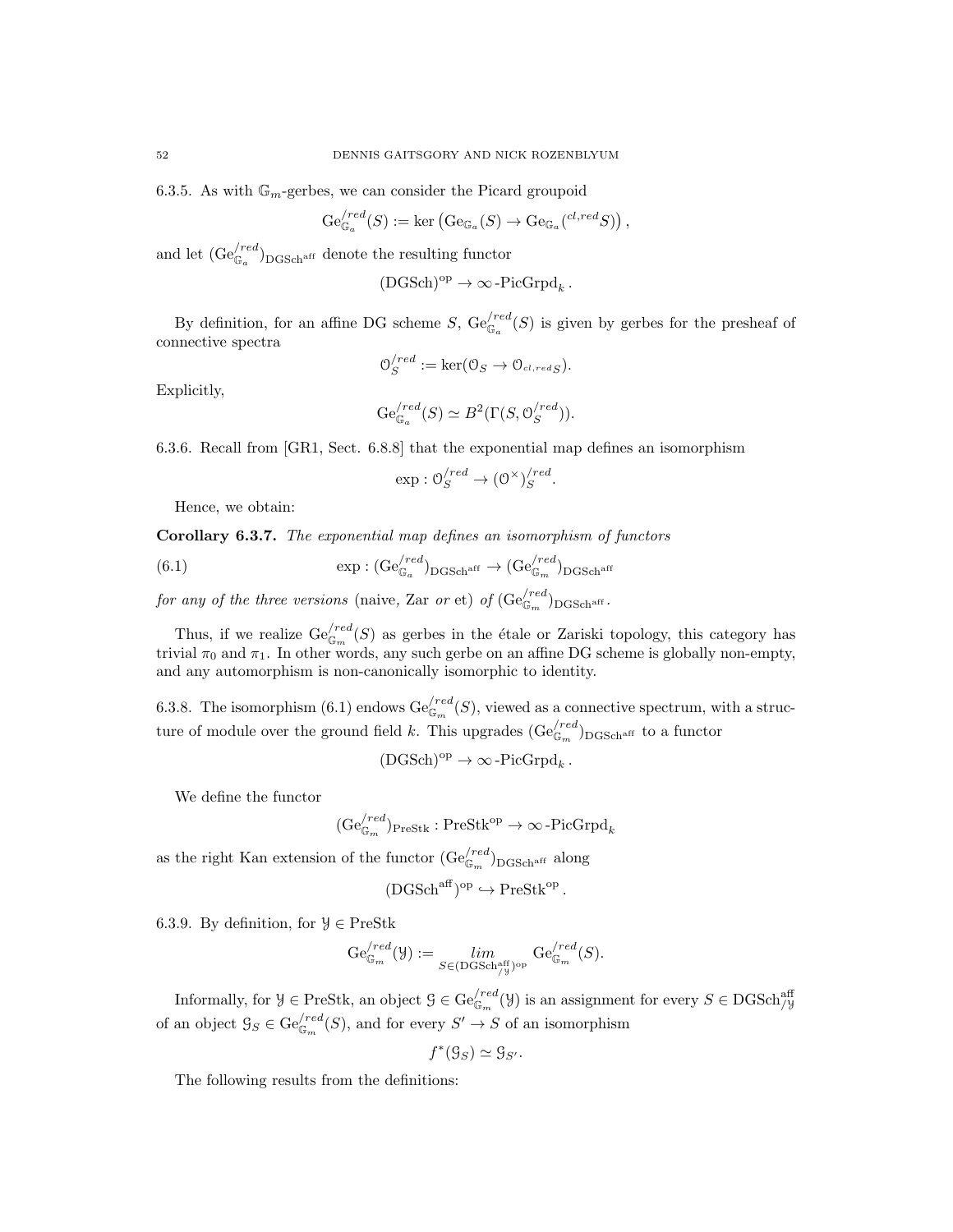Lemma 6.3.10. For  $\mathcal{Y} \in \text{PreStk},$  the natural map

$$
\mathrm{Ge}_{\mathbb{G}_m}^{/red}(\mathcal{Y}) \to \ker \left( \mathrm{Ge}_{\mathbb{G}_m}(\mathcal{Y}) \to \mathrm{Ge}_{\mathbb{G}_m}(^{cl,red} \mathcal{Y}) \right)
$$

is an isomorphism, where

$$
{}^{cl,red}{\mathcal Y}:=\text{LKE}_{({}^{red}\text{Sch}^{\text{aff}})^{\text{op}} \hookrightarrow ({\text{PreStk})}^{\text{op}}}({\mathcal Y}|_{red\text{Sch}^{\text{aff}}}).
$$

6.4. Twistings: reformulations. We are going to show that the notion of twisting can be formulated in terms of

 $(\text{Ge}_{\mathbb{G}_m}^{\textit{(red)}})_{\text{PreStk}}, (\text{Ge}_{\mathbb{G}_a})_{\text{PreStk}}$  or  $(\text{Ge}_{\mathbb{G}_a}^{\textit{(red)}})_{\text{PreStk}},$ 

instead of  $(\text{Ge}_{\mathbb{G}_m})|_{\text{PreStk}}$ .

6.4.1. Consider the functors

$$
\mathrm{Tw}^{/red}, \mathrm{Tw}_a, \mathrm{Tw}^{/red}_a : \mathrm{PreStk}^{\mathrm{op}} \to \infty\text{-PicGrpd}
$$

given by

$$
Tw^{/red}(\mathcal{Y}) := \ker \left( p_{dR,\mathcal{Y}}^* : Ge_{\mathbb{G}_m}^{/red}(\mathcal{Y}_{dR}) \to Ge_{\mathbb{G}_m}^{/red}(\mathcal{Y}) \right),
$$
  

$$
Tw_a(\mathcal{Y}) := \ker \left( p_{dR,\mathcal{Y}}^* : Ge_{\mathbb{G}_a}(\mathcal{Y}_{dR}) \to Ge_{\mathbb{G}_a}(\mathcal{Y}) \right)
$$

and

$$
\mathrm{Tw}_{a}^{/red}(\mathcal{Y}):=\mathrm{ker}\left(p^*_{\mathrm{dR},\mathcal{Y}}:\mathrm{Ge}_{\mathbb{G}_a}^{/red}(\mathcal{Y}_{\mathrm{dR}})\to \mathrm{Ge}_{\mathbb{G}_a}^{/red}(\mathcal{Y})\right).
$$

We have the following diagram of functors given by the exponential map and the evident forgetful functors.

(6.2) 
$$
\begin{array}{ccc}\n & \text{Tw}_{a}^{\prime \text{red}} \xrightarrow{\text{exp}} \text{Tw}_{\text{w}}^{\prime \text{red}} \\
 & \downarrow \qquad & \downarrow \qquad \qquad \downarrow \\
 & \text{Tw}_{a} & \text{Tw}_{a}\n\end{array}
$$

Proposition 6.4.2. The functors in  $(6.2)$  are equivalences.

Proof. The functor given by the exponential map is an equivalence by Sect. 6.3.6.

Let us show that the right vertical map in  $(6.2)$  is an equivalence. This is in fact tautological:

Both functors are right Kan extensions under

$$
(\text{DGSch}^{\text{aff}})^{\text{op}} \to (\text{PreStk})^{\text{op}},
$$

so it is enough to show that the map in question is an isomorphism when evaluated on objects  $S \in \text{DGSch}^{\text{aff}}$ .

We have:

$$
\begin{split} \operatorname{Tw}^{\prime red}(S) &= \operatorname{Ge}_{\mathbb{G}_m}^{\prime red}(S_{\operatorname{dR}}) \underset{\operatorname{Ge}_{\mathbb{G}_m}^{\prime red}(S)}{\times} \{*\}^{\operatorname{Lemma 6.3.10}} \\ &\simeq \ker \left(\operatorname{Ge}_{\mathbb{G}_m}(S_{\operatorname{dR}}) \to \operatorname{Ge}_{\mathbb{G}_m}^{\prime \circ \operatorname{red}}(S_{\operatorname{dR}}))\right)_{\ker(\operatorname{Ge}_{\mathbb{G}_m}(S) \to \operatorname{Ge}_{\mathbb{G}_m}(c^l, redS))} \{*\} = \\ &= \ker \left(\operatorname{Ge}_{\mathbb{G}_m}(S_{\operatorname{dR}}) \to \operatorname{Ge}_{\mathbb{G}_m}^{\prime \circ \operatorname{cl}, red}S)\right)_{\ker(\operatorname{Ge}_{\mathbb{G}_m}(S) \to \operatorname{Ge}_{\mathbb{G}_m}^{\prime \circ \operatorname{cl}, redS))}} \{*\} \simeq \\ &\simeq \operatorname{Ge}_{\mathbb{G}_m}(S_{\operatorname{dR}}) \underset{\operatorname{Ge}_{\mathbb{G}_m}(S)}{\times} \{*\} = \operatorname{Tw}(S). \end{split}
$$

The fact that the left vertical arrow in (6.2) is an equivalence is proved similarly.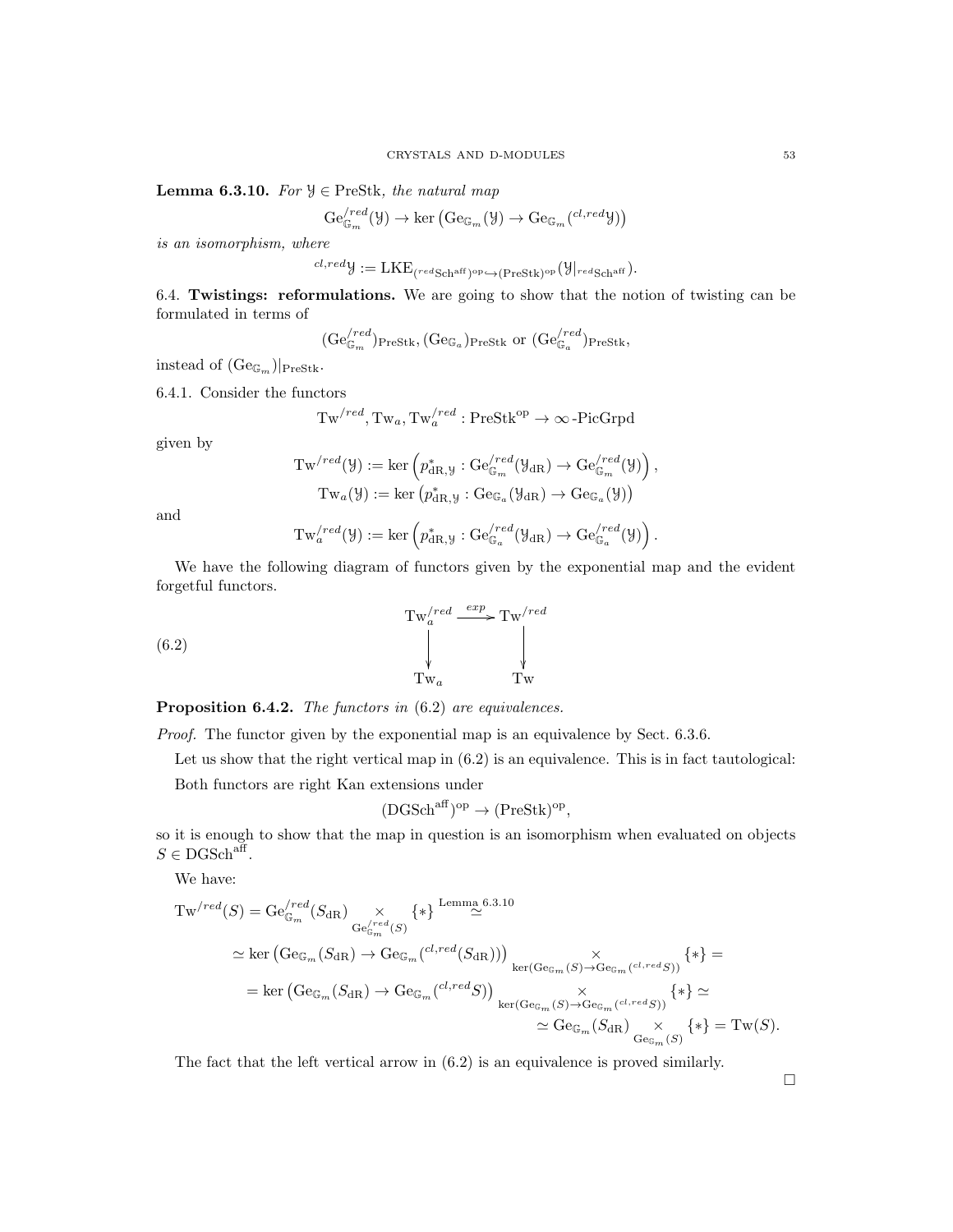6.4.3. As a consequence of Proposition 6.4.2, we obtain:

Corollary 6.4.4. The notions of twisting in all three versions: naive, Zar and et are equivalent. In addition:

Corollary 6.4.5. The functor Tw : (PreStk)<sup>op</sup>  $\rightarrow \infty$ -Grpd canonically upgrades to a functor  $(PreStk)^{op} \to \infty$ -PicGrpd<sub>k</sub>.

6.4.6. Example. We can use the natural k-module structure on Tw to produce additional examples of twistings. Let  $\mathcal L$  be a line bundle on  $\mathcal Y$ , and let  $T(\mathcal L)$  be the twisting of Sect. 6.2.3. Now, for  $a \in k$ , the k-module structure on Tw( $\mathcal{Y}$ ) gives us a new twisting  $T(\mathcal{L}^{\otimes a})$ .

Remark 6.4.7. Note that it is not true that any twisting  $T$  on an affine DG scheme  $X$  is trivial, even locally in the Zariski or étale topology. It is true that for any  $S \in \text{DGSch}^{\text{aff}}$  with a map  $S \to X_{\text{dR}}$ , the corresponding  $\mathbb{G}_m$ -gerbe on S can be non-canonically trivialized; but such a trivialization can not necessarily be made compatible for the different choices of S.

An example of such a gerbe for a smooth classical  $X$  can be given by a choice of a closed  $2$ -form (see Sect. 6.5.4) which is not étale-locally exact.

Note, however, that the gerbes described in Example 6.4.6 are Zariski-locally trivial, because of the corresponding property of line bundles.

6.4.8. Convergence. We now claim:

**Proposition 6.4.9.** The functor  $Tw : (DGSch^{aff})^{op} \to \infty$ -PicGrpd is convergent.<sup>10</sup>

*Proof.* We will show that the functor  $Tw^{/red}$  is convergent. For this, it is enough to show that the functors

$$
S \mapsto \mathrm{Ge}_{\mathbb{G}_m}^{\prime \mathrm{red}}(S_{\mathrm{dR}})
$$
 and  $\mathrm{Ge}_{\mathbb{G}_m}^{\prime \mathrm{red}}(S)$ 

are convergent.

The convergence of  $\text{Ge}_{\mathbb{G}_m}^{/red}((-)_{\text{dR}})$  is obvious, as this functor only depends on the underlying reduced classical scheme. Thus, it remains to prove the convergence of  $\mathrm{Ge}_{\mathbb{G}_m}^{(red)}(-)$ .

We have:

$$
\mathrm{Ge}_{\mathbb{G}_m}^{\prime red}(S) = \mathrm{Ge}_{\mathbb{G}_m}(S) \underset{\mathrm{Ge}_{\mathbb{G}_m}(^{cl, red}S)}{\times} \{*\}.
$$

Hence, it is sufficient to show that the functor  $Ge_{\mathbb{G}_m}(-)$  is convergent. The latter follows from the fact that

$$
\mathrm{Ge}_{\mathbb{G}_m}(-) = B^2(\mathrm{Maps}(S, \mathbb{G}_m)),
$$

while  $\mathbb{G}_m$  is convergent, being a DG scheme.

 $\Box$ 

We can reformulate Proposition 6.4.9 tautologically as follows:

Corollary 6.4.10. The functor  $Tw_{\text{PreStk}}$  maps isomorphically to the right Kan extension of

$$
\mathrm{Tw}_{<\infty \mathrm{DGSch}^{\mathrm{aff}}}:=\mathrm{Tw}_{\mathrm{DGSch}^{\mathrm{aff}}}\mid_{<\infty \mathrm{DGSch}^{\mathrm{aff}}}
$$

along

$$
(\leq^{\infty}DGSch^{aff})^{op} \hookrightarrow (DGSch^{aff})^{op} \hookrightarrow (PreStk)^{op}.
$$

Remark 6.4.11. We can use Proposition 6.4.9 to show that the functor  $Ge_{\mathbb{G}_m}$  is also convergent (in any of the three versions).

 $10$ See Sect. 1.3.1, where the notion of convergence is recalled.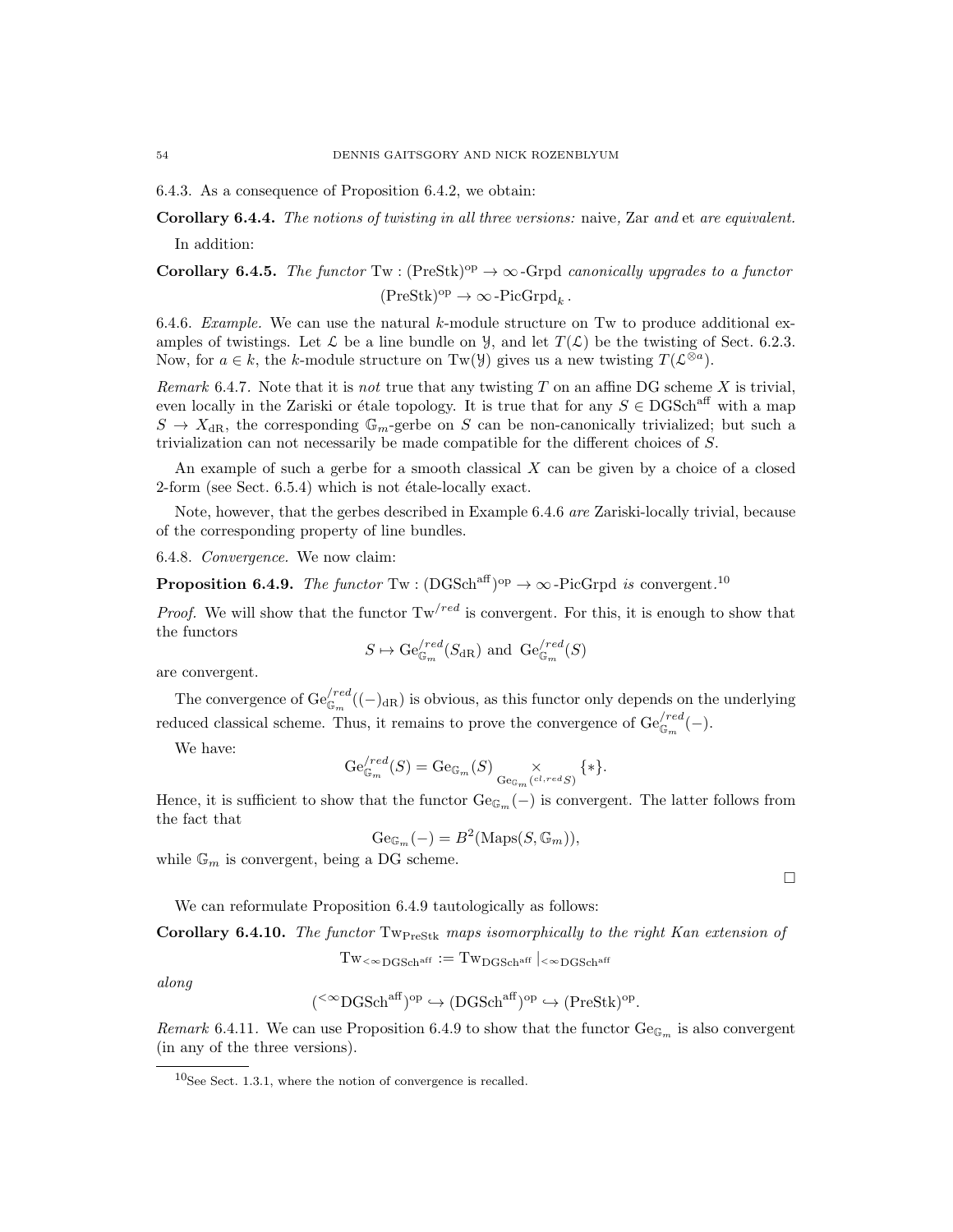6.4.12. Twistings in the locally almost of finite type case. Corollary 6.4.10 implies that we "do not need to know" about DG schemes that are not locally almost of finite type in order to know what twistings on  $\mathcal{Y} \in \text{PreStk}$  if  $\mathcal{Y}$  is locally almost of finite type.

# Corollary 6.4.13.

(a) For  $\mathcal{Y} \in \text{PreStk}_{\text{laff}}$ , the naturally defined map

$$
\operatorname{Tw}(\mathcal{Y}) \to \lim_{S \in (({}^{\leq \infty} \operatorname{DGSch}^{\operatorname{aff}}_{\operatorname{alt}})_{/\mathcal{Y}})^{\operatorname{op}}} \operatorname{Tw}(S)
$$

is an equivalence.

(b) The functor  $Tw_{\text{PreStk}_{\text{laff}}}$  maps isomorphically to the right Kan extension of  $Tw_{\leq \infty \text{DGSch}_{\text{aff}}^{\text{aff}}}$ along the inlcusions

$$
({}^{<\infty}{\mathrm{DGSch}}^{{\mathrm{aff}}}_{{\mathrm{aff}}})^{{\mathrm{op}}}\hookrightarrow({\mathrm{DGSch}}^{{\mathrm{aff}}}_{{\mathrm{aff}}})^{{\mathrm{op}}}\hookrightarrow({\mathrm{PreStk}}_{{\mathrm{laft}}})^{{\mathrm{op}}}.
$$

*Proof.* This is true for Tw replaced by any convergent prestack  $(DGSch^{aff})^{op} \to \infty$ -Grpd.  $\square$ 

Remark 6.4.14. It follows from Remark 6.4.11 that the functor  $Ge_{\mathbb{G}_m}$  (in any of the three versions), viewed as a presheaf, belongs to  $PreStk<sub>laff</sub>$ . Indeed, this is evident in the naive version, since pt  $/\mathbb{G}_m$  belongs to PreStk<sub>laft</sub>. For the Zar and et versions, this follows from [GL:Stacks, Corollary 2.5.7] that says that the condition of being locally of finite type in the context of n-connective prestacks survives sheafification, once we restrict ourselves to truncated prestacks.

6.5. Identification of the Picard groupoid of twistings. We can use the description of twistings in terms of  $\mathbb{G}_a$ -gerbes to give a cohomological description of the groupoid of twistings.

6.5.1. De Rham cohomology. Let  $\mathcal Y$  be a prestack. Recall that the coherent cohomology of  $\mathcal Y$  is defined as

$$
H(\mathcal{Y}) := \Gamma(\mathcal{Y}, \mathcal{O}_{\mathcal{Y}}) = \mathcal{M}aps_{\mathrm{QCoh}(\mathcal{Y})}(\mathcal{O}_{\mathcal{Y}}, \mathcal{O}_{\mathcal{Y}}).
$$

We define the de Rham cohomology of  $\mathcal{Y}$  to be the coherent cohomology of  $\mathcal{Y}_{dR}$ ; i.e.,

$$
H_{\mathrm{dR}}(\mathcal{Y}) := H(\mathcal{Y}_{\mathrm{dR}}) = \mathcal{M}aps_{\mathrm{QCoh}(\mathcal{Y}_{\mathrm{dR}})}(\mathcal{O}_{\mathcal{Y}_{\mathrm{dR}}}, \mathcal{O}_{\mathcal{Y}_{\mathrm{dR}}}).
$$

Note that since  $QCoh(\mathcal{Y}_{dR})$  is a stable  $\infty$ -category, the Maps above gives a (not necessarily connective) spectrum.

Let  $X$  be a smooth classical scheme. In this case, by Sect. 5.5, we have

$$
H_{\mathrm{dR}}(X) = \mathrm{Maps}_{\mathrm{D-mod}^l(X)}(\mathcal{O}_X, \mathcal{O}_X).
$$

In particular, our definition of de Rham cohomology agrees with the usual one for smooth classical schemes.

6.5.2. Consider the functor  $B^2(\mathbb{G}_a)$ , which represents  $\mathbb{G}_a$ -gerbes. By definition, for a prestack Y, we have an isomorphism of connective spectra:

$$
\mathrm{Maps}(\mathcal{Y}, B^2(\mathbb{G}_a)) \simeq \tau^{\leq 0} \left( \mathcal{M}aps_{\mathrm{QCoh}(\mathcal{Y})}(\mathcal{O}_{\mathcal{Y}}, \mathcal{O}_{\mathcal{Y}})[2] \right) \simeq \tau^{\leq 0} (H(\mathcal{Y})[2]).
$$

Thus by Proposition 6.4.2, we obtain:

Corollary 6.5.3. For a prestack Y, groupoid of twistings is given by

$$
Tw(\mathcal{Y}) \simeq \tau^{\leq 2} \left( H_{\mathrm{dR}}(\mathcal{Y}) \underset{H(\mathcal{Y})}{\times} \{ * \} \right) [2].
$$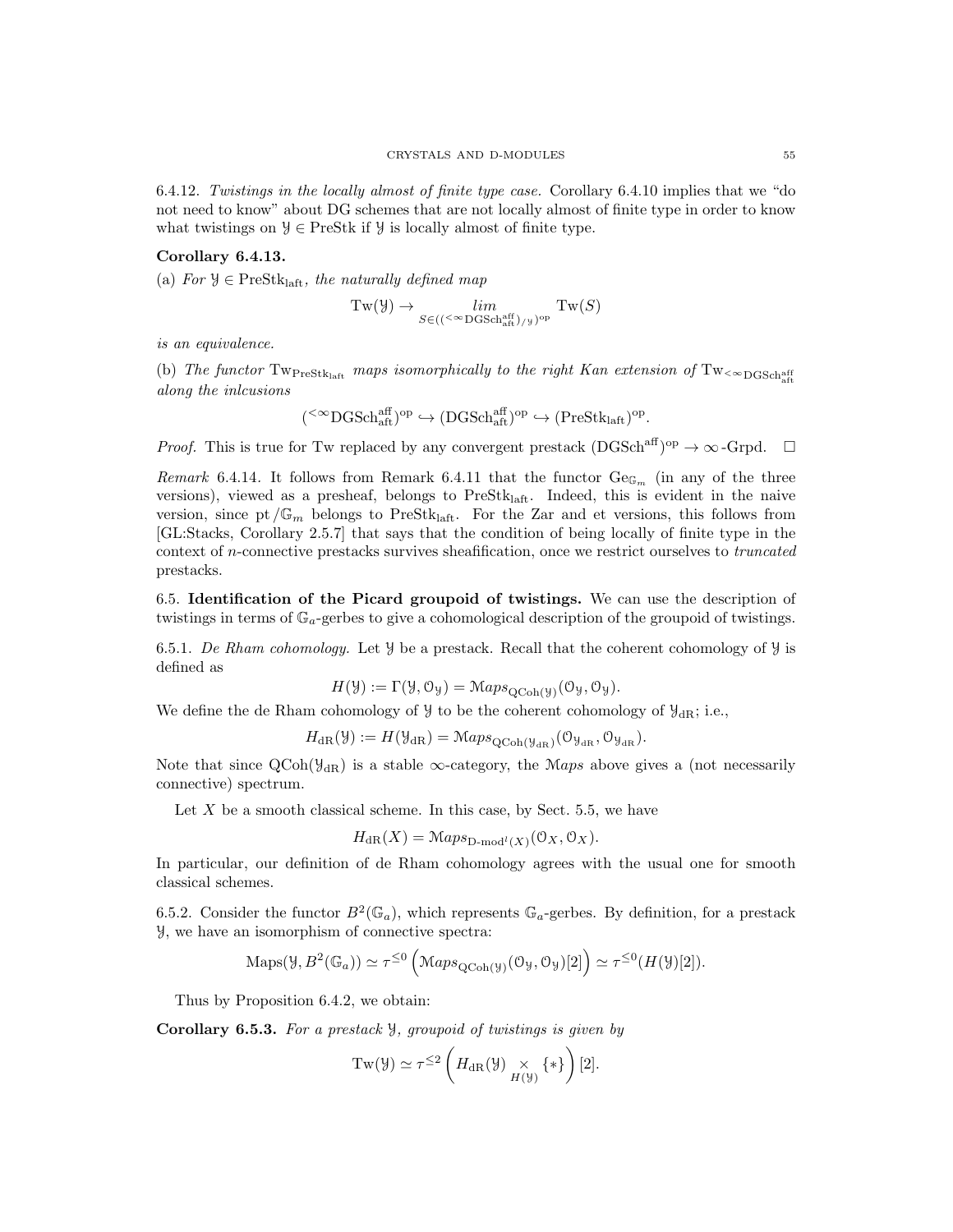6.5.4. Now, suppose that  $X$  is a smooth classical scheme. In this case, we have

$$
H_{\mathrm{dR}}(X) \simeq \Gamma(X, \Omega^{\bullet})
$$

where  $\Omega^{\bullet}$  is the complex of de Rham differentials on X. The natural map

$$
H_{\mathrm{dR}}(X) \to H(X)
$$

is given by global sections of the projection map  $\Omega^{\bullet} \to \mathcal{O}_X$ . Therefore, we have

$$
\mathrm{Tw}(X) \simeq \tau^{\leq 2} \left( H_{\mathrm{dR}}(X) \underset{H(X)}{\times} \{ * \} \right) [2] \simeq \tau^{\leq 2} \left( \Gamma(X, \Omega^{\bullet} \underset{\mathcal{O}_X}{\times} 0) \right) [2] \simeq
$$
  

$$
\simeq \tau^{\leq 2} \left( \Gamma(X, \tau^{\leq 2} (\Omega^{\bullet} \underset{\mathcal{O}_X}{\times} 0)) \right) [2].
$$

The complex  $\tau^{\leq 2}(\Omega^{\bullet} \times \{0\})$  identifies with the complex

$$
\Omega^1\to\Omega^{2,cl}
$$

where  $\Omega^{2,cl}$  is the sheaf of closed 2-forms (placed in cohomological degree 2) and the map is the de Rham differential.

Thus, we have that the Picard groupoid of twistings on  $X$  is given by

$$
Tw(X) \simeq \tau^{\leq 2} \left( \Gamma(X, \Omega^1 \to \Omega^{2, cl}) \right) [2].
$$

In particular, our definition of twistings agrees with the notion of TDO of [BB] for smooth classical schemes.

# 6.6. Twisting and the infinitesimal groupoid.

6.6.1. Let

 $\mathcal{Y}^1 \rightrightarrows \mathcal{Y}^0$ 

be a groupoid object in PreStk, and let  $\mathcal{Y}^{\bullet}$  be the corresponding simplicial object. Let us recall the notion of central extension of this groupoid object by  $\mathbb{G}_m$ . (Here  $\mathbb{G}_m$  can be replaced by any commutative group-object  $H \in \text{PreStk}$ .

By definition, a central extension of  $\mathcal{Y}^1 \rightrightarrows \mathcal{Y}^0$  by  $\mathbb{G}_m$  is an object of  $\text{Ge}_{\mathbb{G}_m}(|\mathcal{Y}^{\bullet}|)$ , equipped with a trivialization of its restriction under

$$
\mathcal{Y}^0 \to |\mathcal{Y}^{\bullet}|.
$$

6.6.2. Informally, the data of such a central extension is a line bundle  $\mathcal L$  on  $\mathcal Y^1$ , whose pullback under the degeneracy map  $\mathcal{Y}^0 \to \mathcal{Y}^1$  is trivialized, and such that for the three maps

$$
p_{1,2}, p_{2,3}, p_{1,2}: \mathcal{Y}^2 \to \mathcal{Y}^1,
$$

we are given an isomorphism

$$
p_{1,2}^*(\mathcal{L}) \otimes p_{2,3}^*(\mathcal{L}) \simeq p_{1,3}^*(\mathcal{L}),
$$

and such that the further coherence conditions are satisfied.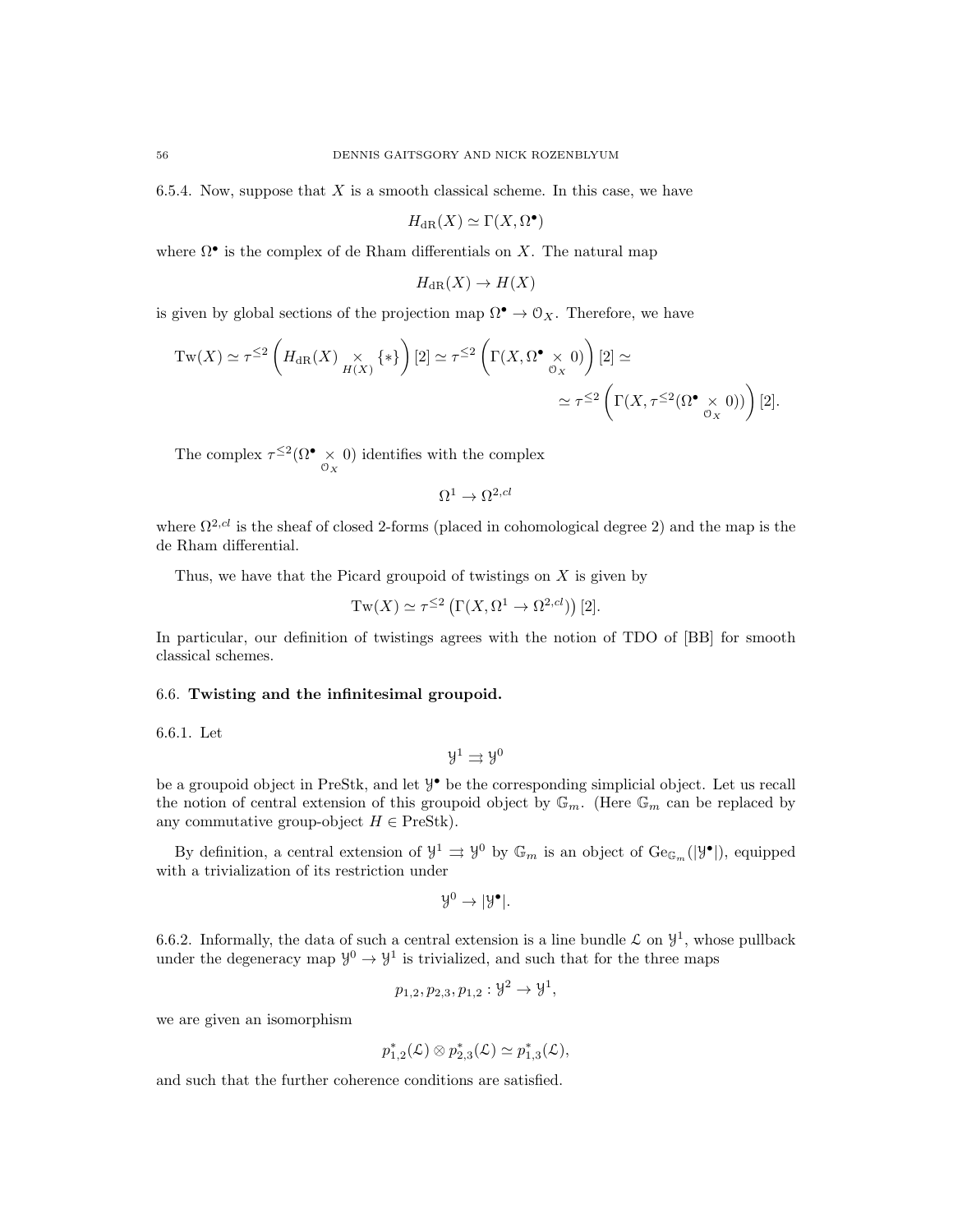6.6.3. For  $\mathcal{Y} \in \text{PreStk}$  consider its infinitesimal groupoid

$$
\mathcal{Y}_{\mathcal{Y}_{\mathrm{dR}}} \times \mathcal{Y} \rightrightarrows \mathcal{Y}.
$$

By definition, a twisting on Y gives rise to a central extension of its infinitesimal groupoid by  $\mathbb{G}_m$ .

Conversely, from Lemma 1.2.4, we obtain:

**Corollary 6.6.4.** Assume that  $\mathcal{Y}$  is classically formally smooth. Then the above functor

 $Tw(\mathcal{Y}) \to \{Central$  extensions of the infinitesimal groupoid of  $\mathcal{Y}$  by  $\mathbb{G}_m\}$ 

is an equivalence.

#### 6.7. Twistings on indschemes.

6.7.1. Let X be an object of DGindSch<sub>laft</sub>. We will show that the assertion of Corollary 6.6.4 holds for  $\mathfrak{X}$ :

Proposition 6.7.2. The functor

 $Tw(\mathfrak{X}) \to \{\text{Central extensions of the infinitesimal groupoid of } \mathfrak{X} \text{ by } \mathbb{G}_m\}$ 

is an equivalence.

The rest of this subsection is devoted to the proof of Proposition 6.7.2.

6.7.3. *Step 1*. By Corollary 6.4.13(b), we have to show the following:

For every  $S \in (DGSch_{\text{aff}}^{\text{aff}})_{X_{\text{dR}}}$  a datum of  $\mathbb{G}_m$ -gerbe on S, equipped with a trivialization of its pullback to  $S \times \chi$ , is equivalent to that of a  $\mathbb{G}_m$ -gerbe on the simplicial prestack

$$
S^\bullet:=S \underset{\mathcal{X}_{\mathrm{dR}}}{\times} (\mathfrak{X}^\bullet/\mathfrak{X}_{\mathrm{dR}}),
$$

equipped with a trivialization over 0-simplices, i.e.,  $S \underset{\mathcal{X}_{\text{dR}}}{\times} \mathcal{X}$ .

6.7.4. Step 2. Note that the simplicial prestack  ${}^{cl,red}(S^{\bullet})$  is constant with value  ${}^{red,cl}S$ . Hence, by Lemma 6.3.7, we can consider  $\mathbb{G}_a$ -gerbes instead of  $\mathbb{G}_m$ -gerbes.

Hence, it is enough to show that the map

$$
Maps_{\text{QCoh}(S)}(\mathcal{O}_S, \mathcal{O}_S) \to \text{Tot}\left(Maps_{\text{QCoh}(S^{\bullet})}(\mathcal{O}_{S^{\bullet}}, \mathcal{O}_{S^{\bullet}})\right)
$$

is an isomorphism in Vect.

6.7.5. Step 3. Note that for any  $\mathcal{X}' \in \text{DGindSch}_{\text{laff}}$ , the canonical map

 $\mathrm{Maps}_{\mathrm{QCoh}(\mathfrak{X}')}(\mathfrak{O}_{\mathfrak{X}'}, \mathfrak{O}_{\mathfrak{X}'}) \to \mathrm{Maps}_{\mathrm{IndCoh}(\mathfrak{X}')}(\omega_{\mathfrak{X}'}, \omega_{\mathfrak{X}'})$ 

is an isomorphism. This follows, e.g., from the corresponding assertion for DG schemes, i.e., Lemma 5.2.5.

Hence, it is enough to show that the map

 $\mathrm{Maps}_{\mathrm{IndCoh}(S)}(\omega_S, \omega_S) \to \mathrm{Tot}\left(\mathrm{Maps}_{\mathrm{IndCoh}(S^{\bullet})}(\omega_{S^{\bullet}}, \omega_{S^{\bullet}})\right)$ 

is an isomorphism.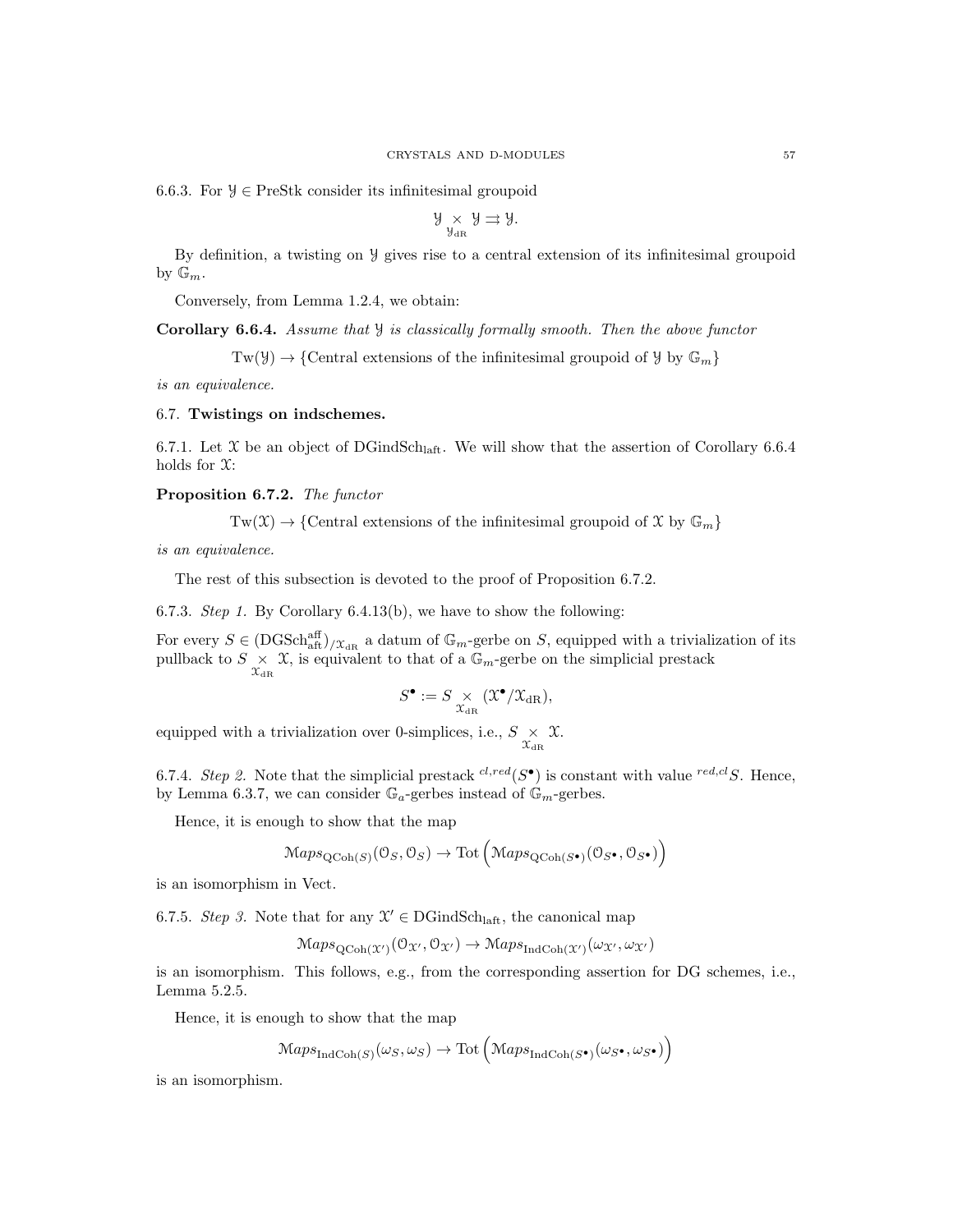6.7.6. Step 4. Note that  $S^{\bullet}$  identifies with the Čech nerve of the map

(6.3) 
$$
S \underset{\mathcal{X}_{\mathrm{dR}}}{\times} \mathcal{X} \to S.
$$

As in the proof of Proposition 3.1.3, all  $S<sup>i</sup>$  belong to DGindSch, and the morphism (6.3) is ind-proper and surjective.

Now, the desired assertion follows from the descent for IndCoh under ind-proper and surjective maps of DG indschemes, see [GR1, Lemma 2.10.3].

## 7. Twisted crystals

In this section we will show how a data of a twisting allows to modify the categories of left and right crystals. The main results say that "not much really changes."

7.1. Twisted left crystals. In this subsection we do not assume that our DG schemes and prestacks are locally almost of finite type.

7.1.1. Let  $\mathcal{Y}$  be a prestack. Consider the category  $\text{PreStk}_{\ell}$ , and the functor

$$
\operatorname{QCoh}_{\operatorname{DGSch}^{\operatorname{aff}}_{/y}} : (\operatorname{DGSch}^{\operatorname{aff}}_{/y})^{\operatorname{op}} \to \operatorname{DGCat}_{\operatorname{cont}}.
$$

The group-stack pt  $/\mathbb{G}_m$  acts on QCoh via tensoring by line bundles.

Let  $\mathcal G$  be a  $\mathbb G_m$ -gerbe on  $\mathcal Y$ . Then  $\mathcal G$  gives a twist of the functor  $\mathrm{QCoh}_{\mathrm{DGSch}^{\mathrm{aff}}_{/\mathcal Y}}$  via the action of pt  $/\mathbb{G}_m$  on QCoh. This defines a functor

$$
\operatorname{QCoh}_{\operatorname{DGSch}^{\operatorname{aff}}_{/y}}^{\operatorname{G}}: (\operatorname{DGSch}_{/y}^{\operatorname{aff}})^{\operatorname{op}} \to \operatorname{DGCat}_{\operatorname{cont}}.
$$

7.1.2. In particular, if  $T$  is a twisting on  $\mathcal{Y}$ , we obtain a functor

$$
\mathrm{QCoh}^T_{\mathrm{DGSch}^{\mathrm{aff}}_{/ \mathcal{Y}_{\mathrm{dR}}}}: (\mathrm{DGSch}^{\mathrm{aff}}_{/ \mathcal{Y}_{\mathrm{dR}}})^{\mathrm{op}} \to \mathrm{DGCat}_{\mathrm{cont}}\,.
$$

Let  $\operatorname{QCoh}_{\operatorname{DGSch}^{\operatorname{aff}}_{/y}}^T$  be its restriction along the map

$$
(\text{DGSch}_{/\mathcal{Y}}^{\text{aff}})^{\text{op}} \to (\text{DGSch}_{/\mathcal{Y}_{\text{dR}}}^{\text{aff}})^{\text{op}}.
$$

By construction,  $Q\text{Coh}_{\text{DGSch}_{/y}^{\text{aff}}}^T$  is canonically isomorphic to  $Q\text{Coh}_{\text{DGSch}_{/y}^{\text{aff}}}$ .

7.1.3. More generally, we can consider the functor

$$
\mathrm{QCoh}^T_{\mathrm{PreStk}_{/\mathbb{Y}_{\mathrm{dR}}}}: (\mathrm{PreStk}_{/\mathbb{Y}_{\mathrm{dR}}})^{\mathrm{op}} \to \mathrm{DGCat}_{\mathrm{cont}},
$$

which is the right Kan extension of  $\operatorname{QCoh}^T_{\operatorname{DGSch}^{\operatorname{aff}}_{/\!\!/\mathfrak{g}_{\mathrm{dR}}}}$  along

 $( \mathrm{DGSch}_{/\mathcal{Y}_{\mathrm{dR}}}^{\mathrm{aff}} )^{\mathrm{op}} \hookrightarrow ( \mathrm{PreStk}_{/\mathcal{Y}_{\mathrm{dR}}})^{\mathrm{op}}.$ 

The restriction  $\operatorname{QCoh}_{\operatorname{PreStk}/\mathcal{Y}}^T$  of  $\operatorname{QCoh}_{\operatorname{PreStk}/\mathcal{Y}_{\operatorname{dR}}}^T$  along

$$
\mathrm{PreStk}_{/\mathcal{Y}}\rightarrow \mathrm{PreStk}_{/\mathcal{Y}_{\mathrm{dR}}}
$$

is canonically isomorphic to  $\mathrm{QCoh}_{\mathrm{PreStk}_{/\mathcal{Y}}}.$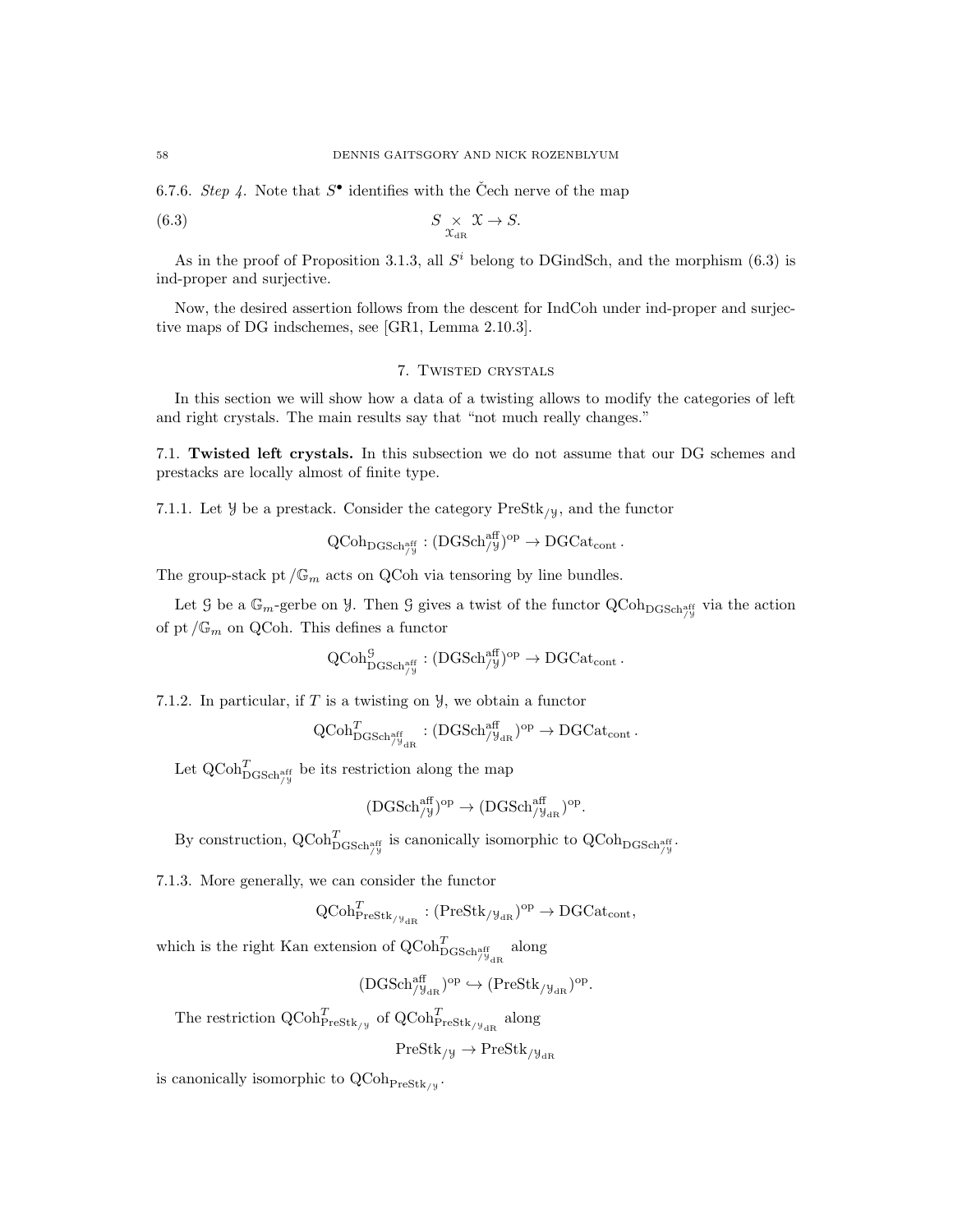7.1.4. For a twisting T on a prestack  $\mathcal{Y}$ , the category of T-twisted left crystals on  $\mathcal{Y}$  is defined as

$$
Crys^{T,l}(\mathcal{Y}):= QCoh^{T}(\mathcal{Y}_{dR}).
$$

Explicitly, we have

$$
Crys^{T,l}(\mathcal{Y}) = \lim_{S \in (DGSch_{/\mathcal{Y}_{dR}}^{\text{aff}})^{\text{op}}} QCoh^{T}(S).
$$

7.1.5. More generally, we define the functor

$$
\mathrm{Crys}_{\mathrm{PreStk}_{/\mathcal{Y}_{\mathrm{dR}}}}^{T,l} : (\mathrm{PreStk}_{/\mathcal{Y}_{\mathrm{dR}}})^{\mathrm{op}} \to \mathrm{DGCat}_{\mathrm{cont}},
$$

as the composite  $Q\text{Coh}_{\text{PreStk}/y_{\text{dR}}^{\mathcal{A}}}^T \circ \text{dR}$ . The analogue of Corollary 2.1.4 holds for this functor.

7.1.6. We have a canonical natural transformation

$$
\mathbf{oblv}^{T,l} : \mathrm{Crys}_{\mathrm{PreStk}_{/\mathcal{Y}_{\mathrm{dR}}}}^{T,l} \to \mathrm{QCoh}_{\mathrm{PreStk}_{/\mathcal{Y}_{\mathrm{dR}}}}^T.
$$

For an individual  $\mathcal{Y}' \in \text{PreStk}_{/\mathcal{Y}_{\text{dR}}}$ , we denote the resulting functor

$$
Crys^{T,l}(\mathcal{Y}') \to \operatorname{QCoh}^T(\mathcal{Y}')
$$

by  $\mathbf{oblv}^{T,l}(\mathcal{Y}')$ .

7.1.7. Let  $\text{Crys}_{\text{PreStk}/y}^{T,l}$  denote the restriction of  $\text{Crys}_{\text{PreStk}/y}_{\text{def}}^{T,l}$  along  $\text{PreStk}/y \to \text{PreStk}/y_{\text{def}}$ .

By a slight abuse of notation we shall use the same symbol  $\textbf{oblv}^{T,l}$  to denote the resulting natural transformation

$$
\mathrm{Crys}_{\mathrm{PreStk}_{/\mathcal{Y}}}^{T,l} \to \mathrm{QCoh}_{\mathrm{PreStk}_{/\mathcal{Y}}}.
$$

7.2. Twisted right crystals. At this point, we reinstate the assumption that all DG schemes and prestacks are locally almost of finite type for the rest of the paper.

7.2.1. Let  $\mathcal{Y}$  be an object of PreStk<sub>laft</sub>, and let  $\mathcal{G}$  be a  $\mathbb{G}_m$ -gerbe on  $\mathcal{Y}$ .

The action of  $QCoh_{PreStk<sub>left</sub>}$  on IndCoh<sub>PreStklaft</sub> (see [IndCoh, Sect. 10.3]) allows to define the functor

$$
\operatorname{IndCoh}^{\mathcal{G}}_{(\operatorname{PreStk}_{\operatorname{laff}})_{/ \mathcal{Y}} } : ((\operatorname{PreStk}_{\operatorname{laff}})_{/ \mathcal{Y}})^{\operatorname{op}} \to \operatorname{DGCat}_{\operatorname{cont}},
$$

with properties analogous to those of

$$
\operatorname{IndCoh}_{(\operatorname{PreStk}_{\operatorname{laff}})_{/y}} := \operatorname{IndCoh}_{\operatorname{PreStk}_{\operatorname{laff}}} |_{(\operatorname{PreStk}_{\operatorname{laff}})_{/y}}.
$$

7.2.2. In particular, for  $T \in Tw(\mathcal{Y})$ , we have the functor

$$
\mathrm{Crys}_{(\mathrm{PreStk}_{\mathrm{laff}})/\mathbb{F}_{\mathrm{dR}}}^{T,r} : ((\mathrm{PreStk}_{\mathrm{laff}})_{/\mathbb{F}_{\mathrm{dR}}})^{\mathrm{op}} \to \mathrm{DGCat}_{\mathrm{cont}},
$$

and the natural transformations  $\mathbf{oblv}^{T,l}$ 

$$
\mathrm{Crys}_{(\mathrm{PreStk}_{\mathrm{laft}})_{/\mathcal{Y}_{\mathrm{dR}}}}^{T,r} \to \mathrm{IndCoh}_{(\mathrm{PreStk}_{\mathrm{laft}})_{/\mathcal{Y}_{\mathrm{dR}}}}^{T} \ \text{ and } \ \mathrm{Crys}_{(\mathrm{PreStk}_{\mathrm{laft}})_{/\mathcal{Y}}^{\bar{T},r} \to \mathrm{IndCoh}_{(\mathrm{PreStk}_{\mathrm{laft}})_{/\mathcal{Y}}}.
$$

The analogues of Corollaries 2.3.7 and 2.3.9 and Lemmas 2.3.11 and 2.3.12 hold for  $\mathcal{Y}' \in$  $(PreStk<sub>laff</sub>)_{/\mathcal{Y}_{dR}}$ , with the same proofs.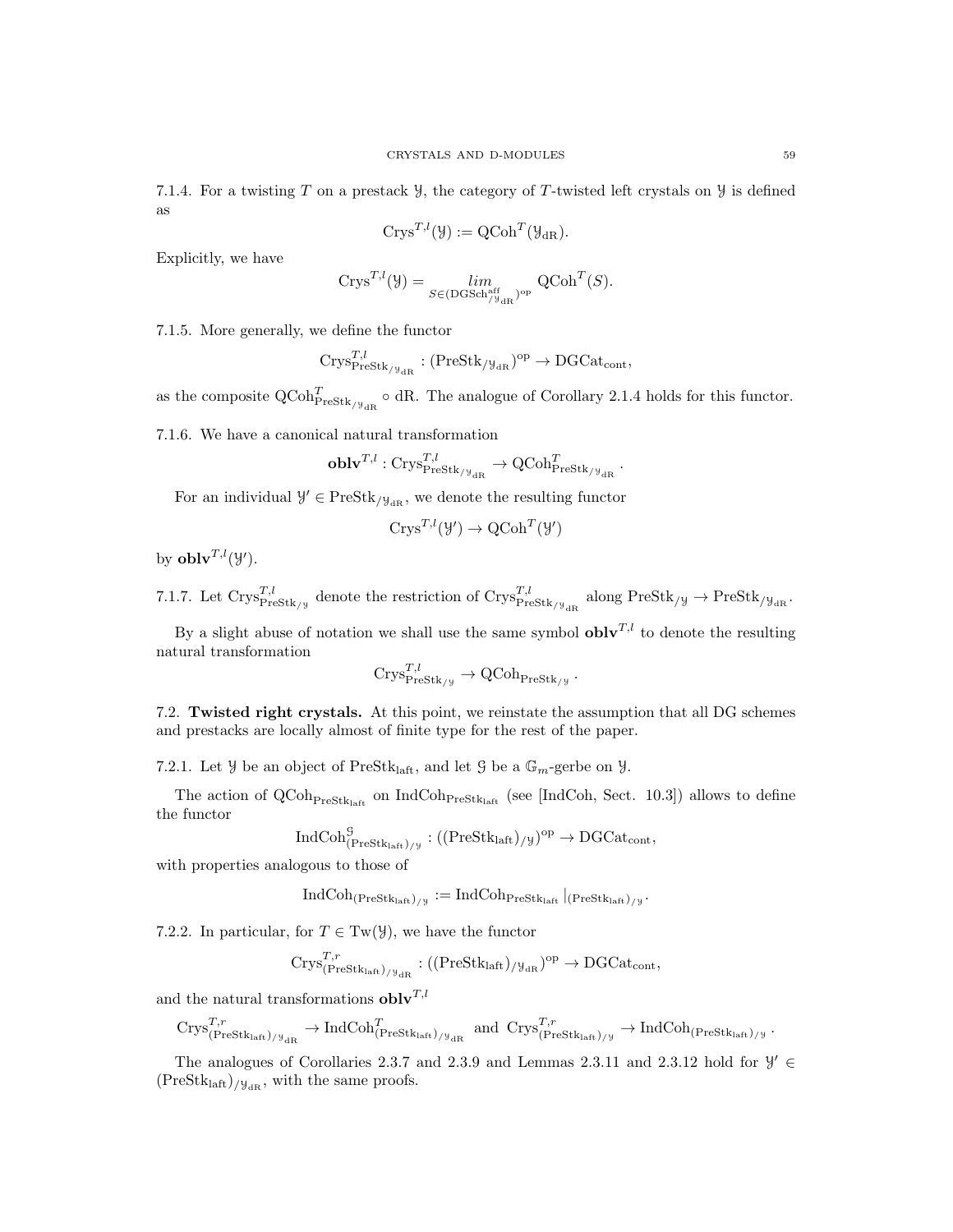7.3. Properties of twisted crystals. As was mentioned above, all DG schemes and prestacks are assumed locally almost of finite type.

Let *Y* be a fixed object of PreStk<sub>laft</sub>, and  $T \in Tw(\mathcal{Y})$ .

Remark 7.3.1. In general, results about crystals do not automatically hold for twisted crystals. In some of our proofs, we needed to embed a given affine  $DG$  scheme  $X$  into a smooth classical scheme Z. In the case of twisted crystals, the problem is that we might not be able to find such a Z which also maps to  $\mathcal{Y}$  (or even  $\mathcal{Y}_{dR}$ ).

However, there is a large family of examples (which covers all the cases that have appeared in applications so far), where the extension of the results is automatic: namely, when  $T$  is such that its restriction to any  $S \in (DGSch<sub>aff</sub><sup>aff</sup>)_{/\mathcal{Y}}$  is locally trivial in the Zariski or étale topology (see also Remark 6.4.7). This is the case for twistings of the form  $\mathcal{L}^{\otimes a}$  for  $\mathcal{L} \in \text{Pic}(\mathcal{Y})$  and  $a \in k$ , and tensor products thereof.

7.3.2. The analogues of Corollaries 2.2.2 and 2.2.4 and Lemma 2.1.7 hold for twisted left crystals, with the same proofs.

Furthermore, Kashiwara's lemma holds for both left and right twisted crystals, also with the same proof.

Finally, note that there exists a canonical natural transformation

(7.1) 
$$
\Upsilon : \mathrm{Crys}_{(\mathrm{Prestk}_{\mathrm{laff}})_{/\mathcal{Y}_{\mathrm{dR}}}}^{T,l} \to \mathrm{Crys}_{(\mathrm{Prestk}_{\mathrm{laff}})_{/\mathcal{Y}_{\mathrm{dR}}}}^{T,r}.
$$

**Proposition 7.3.3.** The natural transformation (7.1) is an equivalence.

Proof. The argument is the same as that of Proposition 2.4.4:

We do not need the smooth classical scheme  $Z$  to map to  $\mathcal{Y}$ . Rather, we use the fact that if Y is the completion of a smooth classical scheme  $Z$  along a Zariski-closed subset, and  $G$  is a  $\mathbb{G}_m$ -gerbe on Y, which is trivial over  $^{cl, red}Y$ , then the functor

$$
\Upsilon_Y : \operatorname{QCoh}^{\mathcal{G}}(Y) \to \operatorname{IndCoh}^{\mathcal{G}}(Y)
$$

is an equivalence. The latter follows from the corresponding fact in the non-twisted situation (proved in the course of the proof of Proposition 2.4.4), since G is (non-canonically) trivial.

 $\Box$ 

As a corollary, we obtain that the analog of Lemma 2.2.6 holds in the twisted case as well.

7.3.4. Hence, for  $\mathcal{Y}' \in (PreStk<sub>laff</sub>)_{/\mathcal{Y}_{dR}}$  we can regard crystals on  $\mathcal{Y}'$  as a single category,  $C$ rys<sup>T</sup>( $\mathcal{Y}'$ ), endowed with two forgetful functors



For  $\mathcal{Y}' \in (PreStk<sub>laff</sub>)_{/\mathcal{Y}},$  the above forgetful functors map to non-twisted sheaves: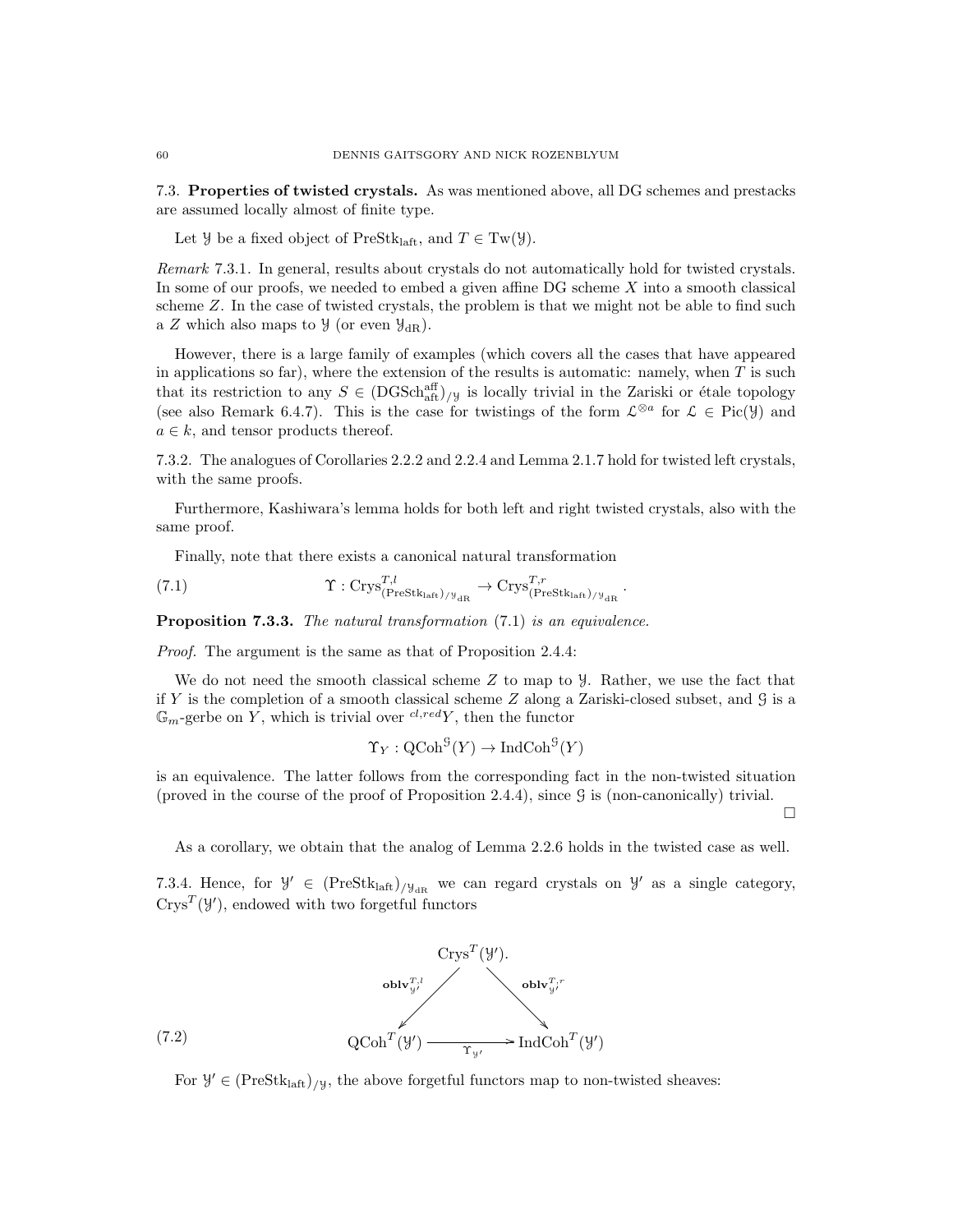

7.3.5. Let  $\mathfrak{X} \in (DGindSch<sub>laff</sub>)/y<sub>dr</sub>$ . The analogue of Proposition 3.1.3 holds with no change. In particular, we obtain a functor

$$
\mathbf{ind}_{\mathcal{X}}^{T,r} : \mathbf{IndCoh}^T(\mathcal{X}) \to \mathbf{Crys}^{T,r}(\mathcal{X})
$$

left adjoint to  $\mathbf{oblv}_{\mathcal{X}}^{T,r}$ .

Similarly, the analogue of Proposition 3.4.3 holds in the present context as well.

7.3.6. The following observation will be useful in the sequel:

Let X be an affine DG scheme (or an ind-affine DG indscheme) over  $\mathcal{Y}_{dR}$ . Choose a trivialization of the resulting  $\mathbb{G}_m$ -gerbe on X. This choice defines an identification

IndCoh $(T(X) \stackrel{\alpha} \simeq \text{IndCoh}(X)$ .

**Lemma 7.3.7.** The monad  $\textbf{oblv}_X^{T,r} \circ \textbf{ind}_X^{T,r}$ , regarded as a functor (without the monad structure)

$$
\operatorname{IndCoh}(X) \stackrel{\alpha^{-1}}{\simeq} \operatorname{IndCoh}^T(X) \to \operatorname{IndCoh}^T(X) \stackrel{\alpha}{\simeq} \operatorname{IndCoh}(X),
$$

is non-canonically isomorphic to  $\textbf{oblv}_X^r \circ \textbf{ind}_X^r$ .

Proof. First, we observe that the analogue of Proposition 5.1.3 holds; namely, the object of IndCoh( $X \times X$ ) that defines the functor **obl** $\mathbf{v}_X^{T,r}$  o **ind** $_X^{T,r}$  is given by

$$
(\widehat{\Delta}_X)^{\mathrm{IndCoh}}_*\left(\mathcal{L}\otimes(\omega_{X_{X\underset{\mathrm{A}_\mathrm{R}}{\times}}X})\right),
$$

where  $\mathcal{L}$  is the line bundle on  $X \underset{X_{\text{dR}}}{\times} X$  corresponding to T and  $\alpha$  as in Sect. 6.6.1.

By construction,  $\mathcal{L}$  is trivial when restricted to  $X \hookrightarrow X \underset{X_{\text{dR}}}{\times} X$ . Now, since X is affine, this implies that  $\mathcal{L}$  can be trivialized on all of  $X \underset{X_{\text{dR}}}{\times} X$ .

 $\Box$ 

7.4. t-structures on twisted crystals. As in the previous subsection, let Y be a fixed object of PreStk<sub>laft</sub>, and  $T \in Tw(\mathcal{Y})$ .

7.4.1. If X is a DG scheme and G is a  $\mathbb{G}_m$ -gerbe on it, the twisted categories  $Q\text{Coh}^{\mathcal{G}}(X)$ and IndCoh<sup> $\mathcal{G}(X)$ </sup> have natural t-structures with properties analogous to those of their usual counterparts  $\text{QCoh}(X)$  and  $\text{IndCoh}(X)$ .

In particular, we have the "left" t-structure on  $Crys^{T,l}(\mathcal{Y})$  for any  $\mathcal{Y}' \in (PreStk<sub>laff</sub>)_{/\mathcal{Y}_{dR}}$ . (This t-structure can be defined without the locally almost of finite type assumption on either  $y$  or  $y'$ .)

The t-structure on twisted IndCoh on DG schemes allows us to define a t-structure on IndCoh<sup>G</sup> $(\mathfrak{X})$ , where  $\mathfrak X$  is a DG indscheme. We can then define the "right" t-structure on the category  $\mathrm{Crys}^{T,r}(\mathfrak{X}).$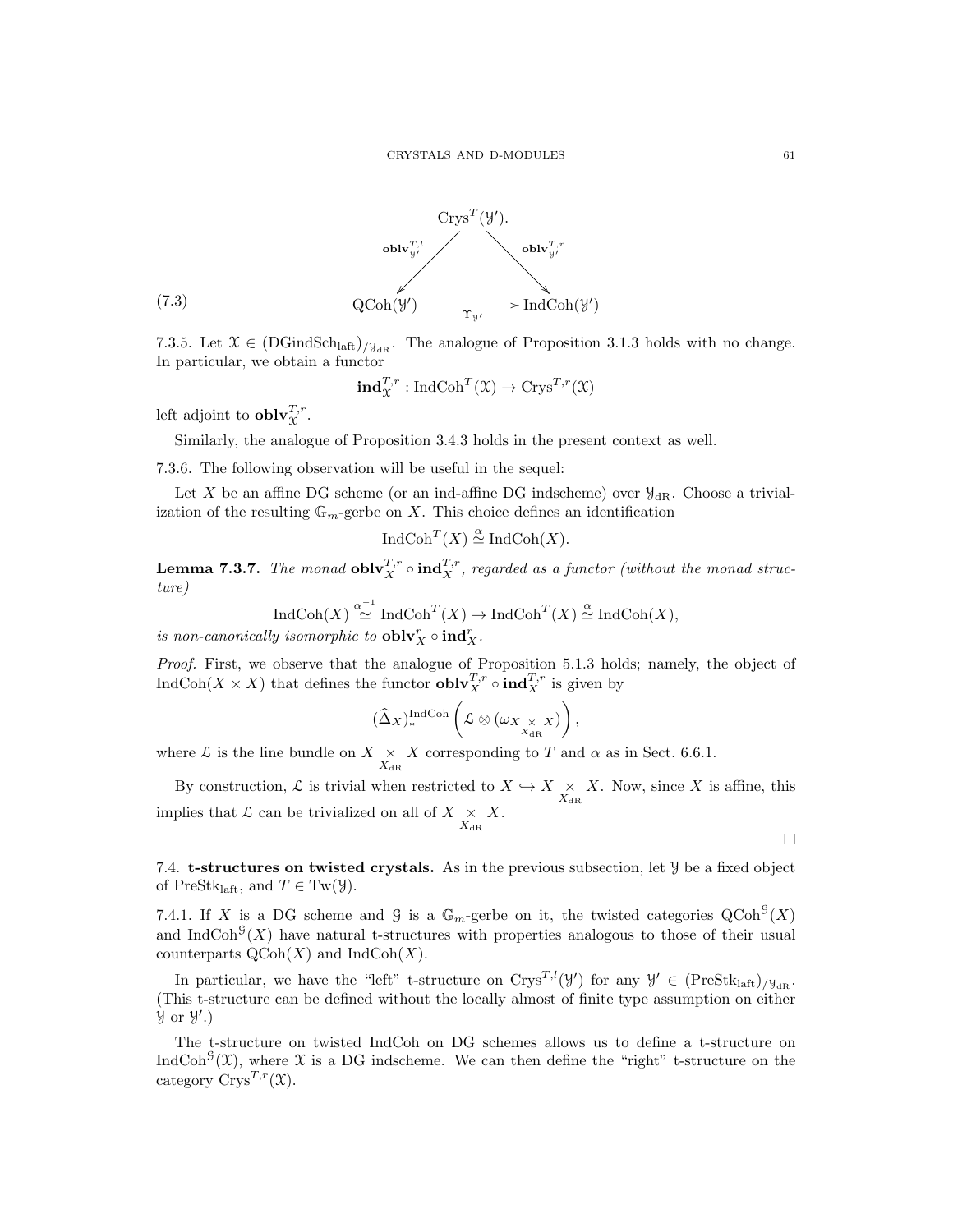7.4.2. We observe that Proposition 4.2.5 renders to the twisted context with no change. We now claim:

**Proposition 7.4.3.** Let X be a quasi-compact DG scheme mapping to  $\mathcal{Y}_{dR}$ .

(a) The functor  $\mathbf{ind}_X^{T,r}$  is t-exact.

(b) For a quasi-compact scheme X, the functor  $\textbf{oblv}_X^{T,r}$  is of bounded cohomological amplitude.

*Proof.* The functor  $\text{ind}_X^{T,r}$  is right t-exact, since its right adjoint  $\text{oblv}_X^{T,r}$  is left t-exact. By the definition of the "right" t-structure, the left t-exactness of  $\text{ind}_{X}^{T,r}$  is equivalent to the same property of the composition  $\mathbf{oblv}_X^{T,r} \circ \mathbf{ind}_X^{T,r}$ .

The assertion is Zariski-local, so we can assume that  $X$  is affine. Now, the fact that the functor  $\textbf{oblv}_{X}^{T,r} \circ \textbf{ind}_{X}^{T,r}$  is left t-exact follows from Lemma 7.3.7 and the fact that the analogous assertion holds in the non-twisted case.

Since IndCoh<sup>T</sup>(X)<sup> $\leq$ 0</sup> generates Crys<sup>T,l</sup>(X)<sup> $\leq$ 0</sup> via the functor **ind**<sub>X</sub><sup>T</sup>,<sup>r</sup>, in order to show that the cohomological amplitude of  $\textbf{oblv}_X^{T,r}$  is bounded from above, it suffices to show the same for **obl** $\mathbf{v}_X^{T,r}$   $\circ$  **ind** $_X^{T,r}$ . Again, the assertion follows from Lemma 7.3.7.

7.4.4. We now claim:

**Proposition 7.4.5.** Let X be a quasi-compact DG scheme mapping to  $\mathcal{Y}_{\text{dR}}$ .

(a) The "left" and "right" t-structures on  $\text{Crys}^T(X)$  differ by finite cohomological amplitude.

(b) The functor  $\mathbf{oblv}_X^{T,l} : \text{Crys}^T(X) \to \text{QCoh}(X)$  is of bounded cohomological amplitude.<sup>11</sup>

7.4.6. We shall first prove the following:

Let  $i: X \to Z$  be a closed embedding, where Z is a smooth classical scheme. Let Y be the formal completion of  $Z$  along  $X$ .

Lemma 7.4.7. The functor

$$
\mathbf{oblv}_Y^{T,r} : \mathbf{Crys}^{T,r}(Y) \to \mathbf{IndCoh}^T(Y)
$$

is t-exact.

Proof. As in the proof of Proposition 7.4.3, it suffices to show that the functor

$$
\mathbf{oblv}_Y^{T,r} \circ \mathbf{ind}_Y^{T,r} : \mathbf{IndCoh}^T(Y) \to \mathbf{IndCoh}^T(Y)
$$

is t-exact. The assertion is Zariski-local, so we can assume that  $X$  is affine. Now, as in the proof of Proposition 7.4.3, the functor in question is non-canonically isomorphic to the non-twisted version:  $\textbf{oblv}_Y^r \circ \textbf{ind}_Y^r$ , and the latter is known to be t-exact by Proposition 4.2.11(a).

 $\Box$ 

 $\Box$ 

7.4.8. Proof of Proposition 7.4.5. The assertion is Zariski-local, so we can assume that X is affine and embed it into a smooth classical scheme  $Z$ . Let  $Y$  denote the formal completion of X in Z. By definition, T defines a  $\mathbb{G}_m$ -gerbe  $\mathcal G$  on Y. Let 'i denote the corresponding map  $X \to Y$ .

To prove point (a), by Lemma 4.3.7 (whose 2nd proof is applicable in the twisted case), we can replace  $X$  by  $Y$ , and it suffices to show that the discrepancy between the two t-structures

<sup>&</sup>lt;sup>11</sup>By point (a) this statement does not depend on which of the two t-structures we consider on Crys<sup>T</sup>(X).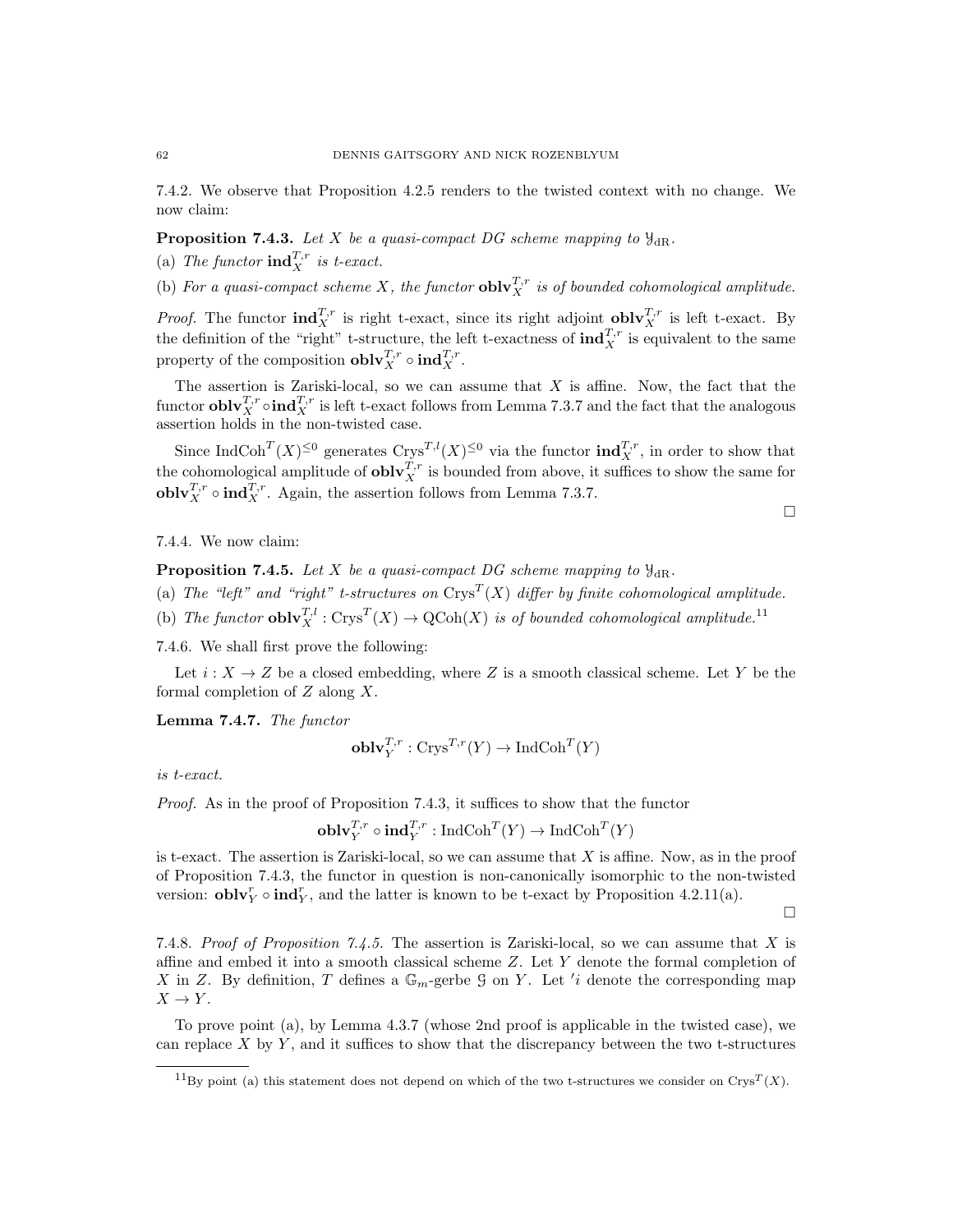on  $\text{Crys}^T(Y)$  is finite. By Proposition 4.1.3 (applied in the twisted case) and Lemma 7.4.7, it suffices to show that the functor

 $\Psi_Y : \operatorname{QCoh}^T(Y) \to \operatorname{IndCoh}^T(Y)$ 

is of bounded cohomological amplidude. This is equivalent to the corresponding fact for

 $\Psi_Y : \mathrm{QCoh}(Y) \to \mathrm{IndCoh}(Y)$ ,

which in turn follows from the corresponding fact for Z.

 $\prime$ 

Point (b) follows from the fact that the functor

$$
i^* : \mathrm{QCoh}^T(Y) \to \mathrm{QCoh}^T(X)
$$

is of bounded amplitude, which is again equivalent to the corresponding fact for

 $'i^* : \mathrm{QCoh}(Y) \to \mathrm{QCoh}(X),$ 

and the latter follows from the corresponding fact for Z.

7.4.9. The results concerning the "coarse" forgeftul and induction functors, established in Sect. 4.6 for untwisted crystals, render automatically to the twisted situation.

7.4.10. Our current goal is to show:

**Proposition 7.4.11.** Let X be a quasi-compact DG scheme mapping to  $\mathcal{Y}_{\text{dR}}$ .

(a) The "right" t-structure on  $\text{Crys}^{T,r}(X)$  is left-complete.

(b) For X affine, the natural functor  $D(\text{Crys}^{T,r}(X)^{\heartsuit})^+ \to \text{Crys}^{T,r}(X)^+$ , where the heart is taken with respect to the "right" t-structure, uniquely extends to an an equivalence

$$
D(Crys^{T,r}(X)^{\heartsuit}) \to Crys^{T,r}(X).
$$

7.4.12. Proof of Proposition 7.4.11(a). Again, the assertion is Zariski-local, and we retain the setting of the proof of Proposition 7.4.5.

It suffices to exhibit a collection of objects

$$
\mathcal{P}_{\alpha} \in \text{Crys}^{T,r}(X)
$$

that generate Crys<sup>T,r</sup>(X) and that are of bounded Ext dimension, i.e., if for each  $\alpha$  there exists an integer  $k_{\alpha}$  such that

$$
\operatorname{Hom}_{\operatorname{Crys}^T(X)}(\mathcal{P}_{\alpha}, \mathcal{M}) = 0 \text{ if } \mathcal{M} \in \operatorname{Crys}^T(X)^{< -k_{\alpha}}.
$$

We realize  $\text{Crys}^{T,r}(X)$  as  $\text{Crys}^{T,r}(Y)$ . By Lemma 4.3.7 and Lemma 7.4.7, the t-structure on  $C$ rys<sup>T,r</sup>(X)  $\simeq C$ rys<sup>T,r</sup>(Y) is characterized by the property that

$$
\mathcal{M} \in \text{Crys}^{T,r}(Y)^{\geq 0} \Leftrightarrow \text{oblv}_Y^{T,r}(\mathcal{M}) \in \text{IndCoh}^T(\mathcal{Y})^{\geq 0}.
$$

We take  $\mathcal{P}_{\alpha}$  to be of the form  $\text{ind}^{T,r}(\mathcal{F})$  for  $\mathcal{F} \in \text{Coh}^T(Y)^{\heartsuit}$ . To prove the required vanishing of Exts, we need to show that for  $\mathcal{M} \in \text{Crys}^{T,r}(Y)^{\ll 0}$ ,

$$
\operatorname{Hom}_{\operatorname{IndCoh}^T(Y)}(\mathcal{F},\operatorname{oblv}_Y^{T,r}(\mathcal{M}))=0.
$$

However, this follows from the fact that the category  $\text{IndCoh}^T(Y)$  has finite cohomological dimension with respect to its t-structure:<sup>12</sup> indeed, the category in question in non-canonically

<sup>&</sup>lt;sup>12</sup>We refer the reader to the footnone in Remark 4.7.8 where we explain what we mean by this.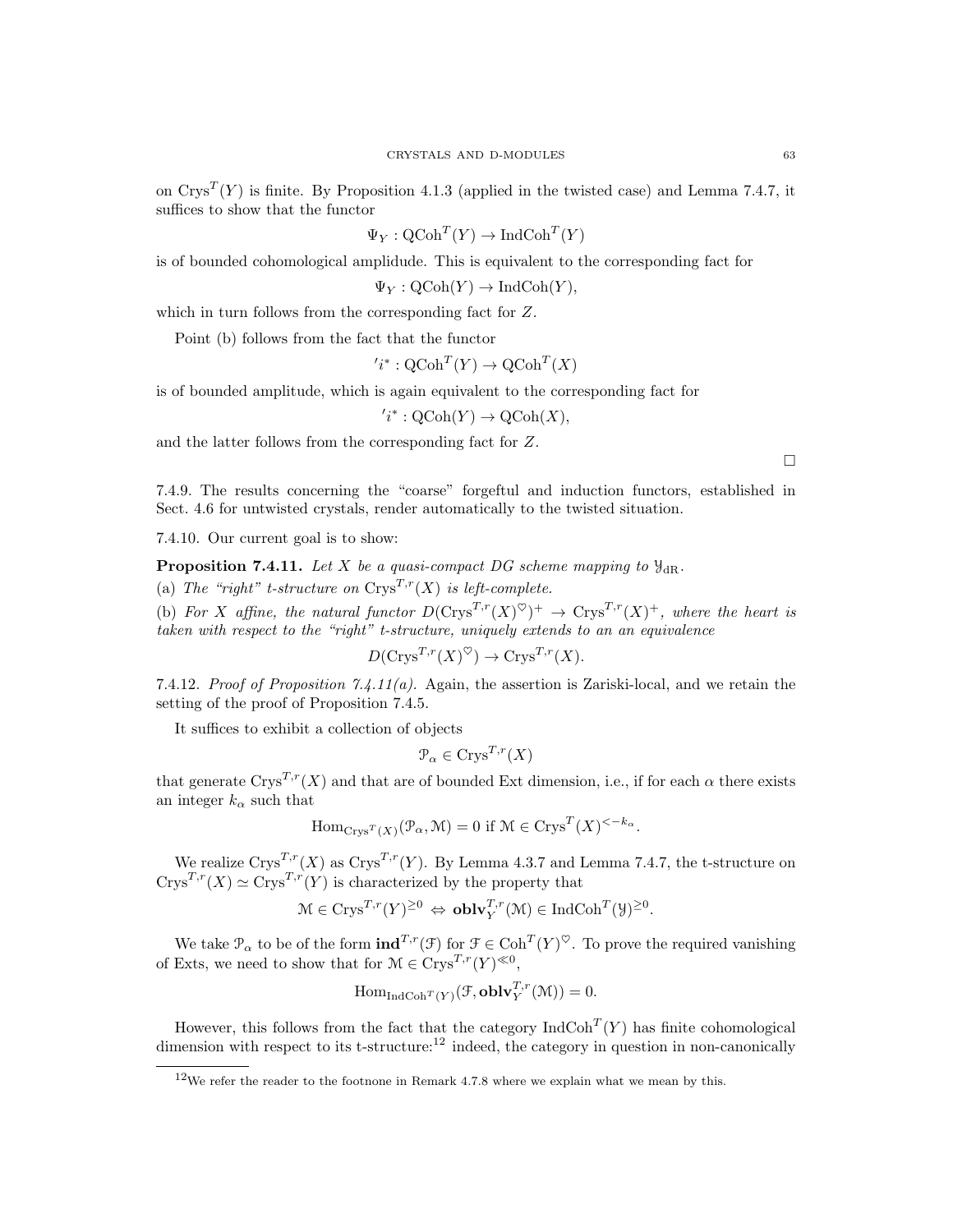equivalent to  $IndCoh(Y)$ , and the cohomological dimension of the latter is bounded by that of  $IndCoh(Z)$ .

7.4.13. Proof of Proposition 7.4.11(b). We keep the notations from the proof of point (a).

As in the proof of Proposition 4.7.3, given what we have shown in point (a), we only have to verify that for  $\mathcal{M}_1, \mathcal{M}_2 \in \text{Crys}^T(X)^\heartsuit$  and any  $k \geq 0$ , the map

$$
\mathrm{Ext}^k_{\mathrm{Crys}^T(X)} \circ (\mathcal{M}_1, \mathcal{M}_2) \to \mathrm{Hom}_{\mathrm{Crys}^T(X)}(\mathcal{M}_1, \mathcal{M}_2[k])
$$

is an isomorphism.

For that it suffices to show that the category  $\text{Crys}^{T,r}(X)^\heartsuit$  contains a pro-projective generator of  $Crys^{T,r}(X)$ , i.e., that there exists a filtered inverse family with surjective maps  $\mathcal{P}_{\alpha} \in \text{Crys}^{T,r}(X)^\heartsuit$ , such that the functor

$$
\mathop{colim}\limits_{\alpha}\mathop{\mathcal{M}aps}_{\mathrm{Crys}^{T,r}(X)}(\mathcal{P}_{\alpha},-)
$$

is t-exact and conservative on  $Crys^{T,r}(X)$ .

We take  $\mathcal{P}_{\alpha}$  to be

$$
\mathrm{ind}_{Y}^{T,r}(\mathfrak{O}_{X_n}) \in \mathrm{Crys}^{T,r}(Y)^\heartsuit \simeq \mathrm{Crys}^{T,r}(X)^\heartsuit,
$$

where  $X_n$  is the *n*-th infinitesimal neighborhood of  $^{cl, red}X$  in Z.

 $\Box$ 

# 7.5. Other results.

7.5.1. Twisted crystals and twisted D-modules. Let X be a smooth classical scheme. We have seen in Sect. 6.5.4 that the Picard category of twistings on X is equivalent to that of  $TDO's$ on X.

Given a twisting T, and the corresponding TDO, denoted  $\text{Diff}_X^T$ , there exists a canonical equivalence

$$
Crys^{T,l}(X) \simeq \mathbf{D}\text{-mod}^{T,l}(X),
$$

which commutes with the forgetful functors to  $\text{QCoh}(X)$ , and similarly for twisted right crystals. The proof is either an elaboration of the strategy indicated in Sect. 5.5.4, or one using Sect. 5.4.

7.5.2. The relation between twisted D-modules and modules over a TDO can be extended to the case when instead of a smooth classical scheme  $X$ , we are dealing with a formal completion Y of a DG scheme X inside a smooth classical scheme Z.

This allows to prove:

**Proposition 7.5.3.** Let X be a quasi-compact DG scheme over  $\mathcal{Y}_{\text{dR}}$ .

- (a) The abelian category  $\text{Crys}^{T,r}(X)^\heartsuit$  is locally Noetherian.
- (b)  $Crys^{T,r}(X)$  has finite cohomological dimension with respect to its t-structure.

(We refer the reader to the footnotes in Remark 4.7.8 where we explain what we mean by the properties asserted in points (a) and (b) of the proposition.)